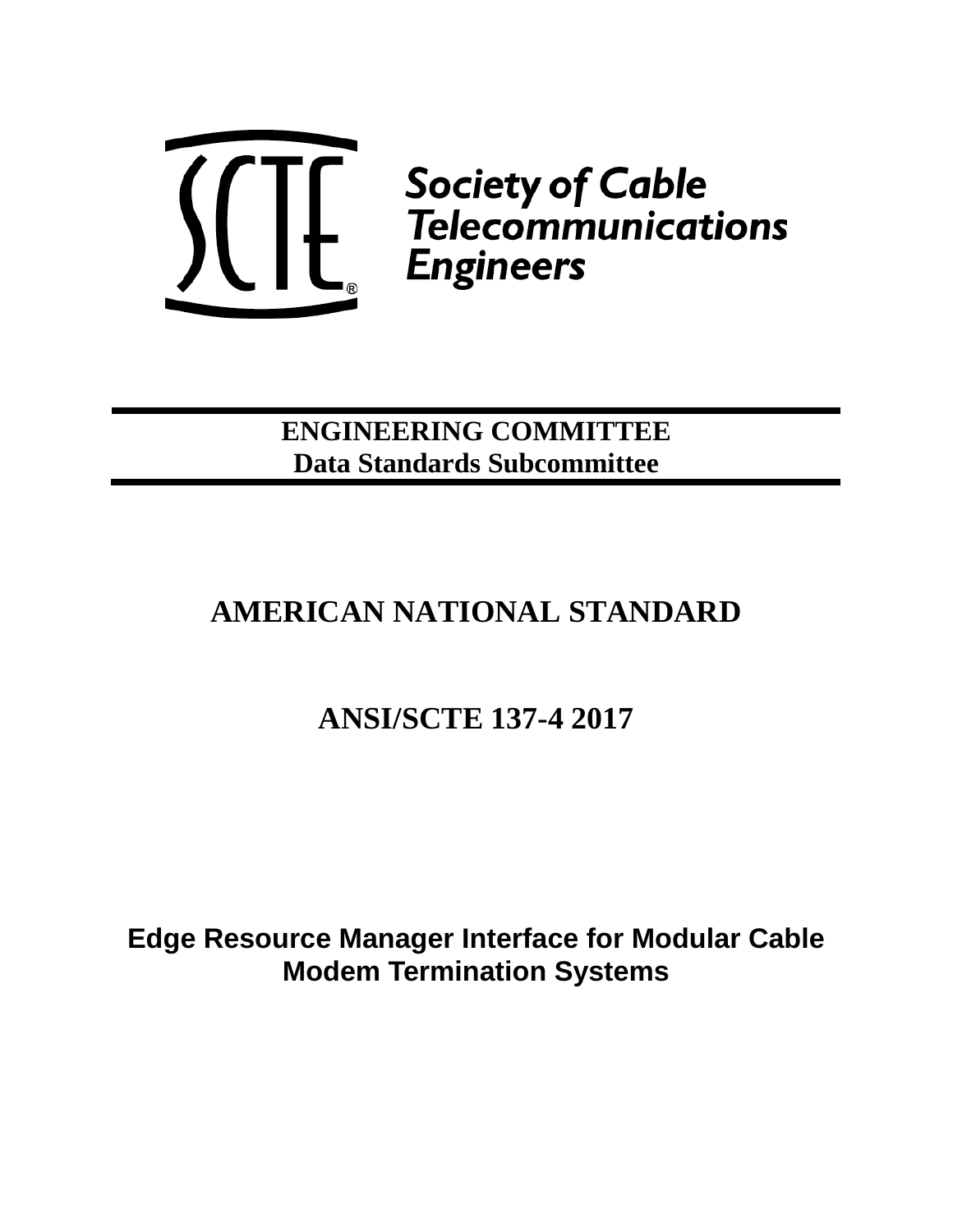# **NOTICE**

The Society of Cable Telecommunications Engineers (SCTE) Standards and Operational Practices (hereafter called "documents") are intended to serve the public interest by providing specifications, test methods and procedures that promote uniformity of product, interchangeability, best practices and ultimately the long term reliability of broadband communications facilities. These documents shall not in any way preclude any member or non-member of SCTE from manufacturing or selling products not conforming to such documents, nor shall the existence of such standards preclude their voluntary use by those other than SCTE members.

SCTE assumes no obligations or liability whatsoever to any party who may adopt the documents. Such adopting party assumes all risks associated with adoption of these documents, and accepts full responsibility for any damage and/or claims arising from the adoption of such documents.

Attention is called to the possibility that implementation of this document may require the use of subject matter covered by patent rights. By publication of this document, no position is taken with respect to the existence or validity of any patent rights in connection therewith. If a patent holder has filed a statement of willingness to grant a license under these rights on reasonable and nondiscriminatory terms and conditions to applicants desiring to obtain such a license, then details may be obtained from the standards developer. SCTE shall not be responsible for identifying patents for which a license may be required or for conducting inquiries into the legal validity or scope of those patents that are brought to its attention.

Patent holders who believe that they hold patents which are essential to the implementation of this document have been requested to provide information about those patents and any related licensing terms and conditions. Any such declarations made before or after publication of this document are available on the SCTE web site at [http://www.scte.org.](http://www.scte.org/)

> All Rights Reserved © Society of Cable Telecommunications Engineers, Inc. 140 Philips Road Exton, PA 19341

DOCSIS® and M-CMTS™ are trademarks of Cable Television Laboratories, Inc. (CableLabs) and used in this document with permission.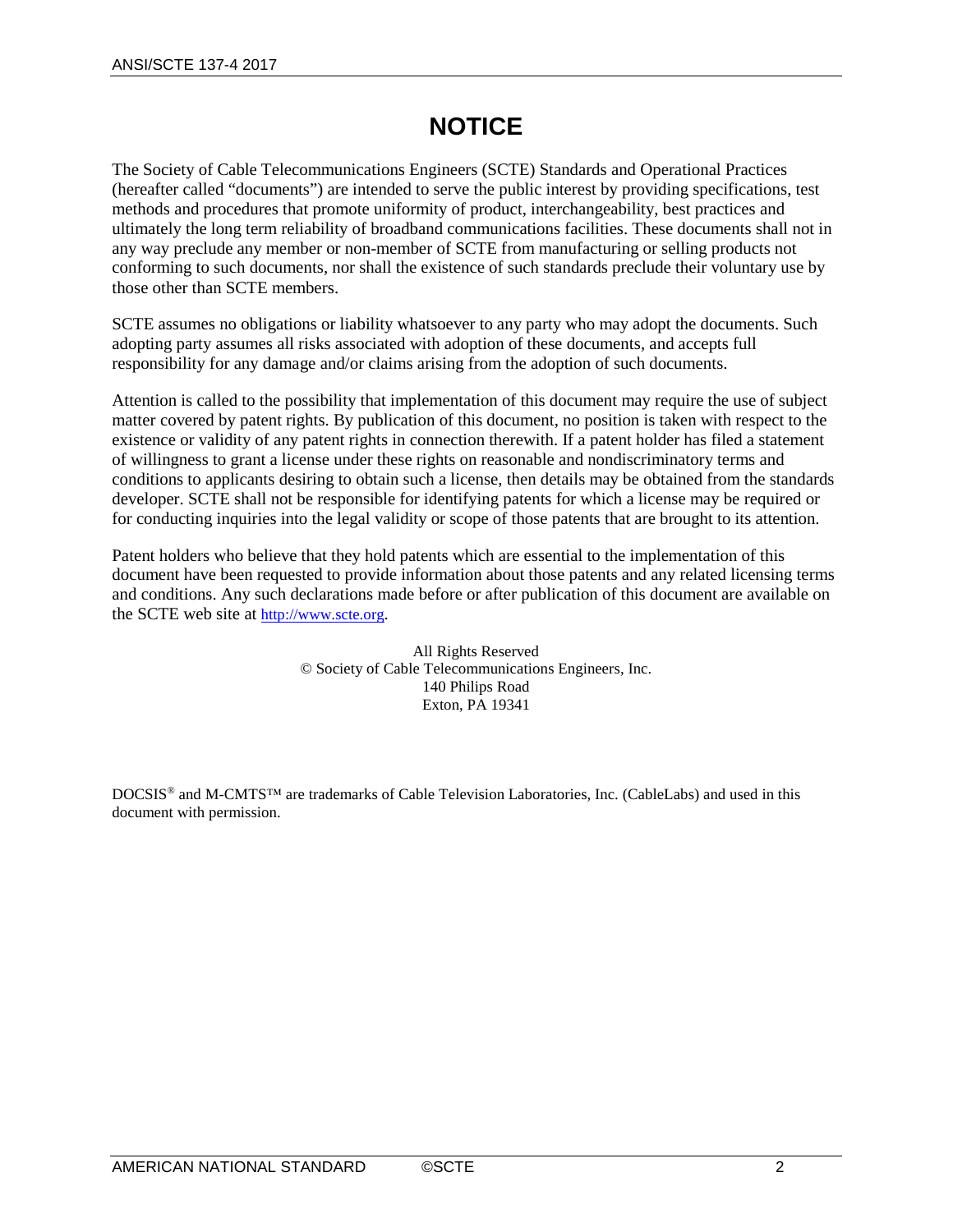# **Contents**

| $\mathbf{1}$            |                    |  |
|-------------------------|--------------------|--|
|                         | 1.1                |  |
|                         | 1.2                |  |
|                         | 1.3                |  |
|                         | 1.4                |  |
| $\overline{2}$          |                    |  |
|                         | 2.1                |  |
|                         | 2.2                |  |
|                         | 2.3                |  |
| 3                       |                    |  |
| $\overline{\mathbf{4}}$ |                    |  |
| 5                       |                    |  |
|                         | 5.1                |  |
|                         | 5.2                |  |
|                         | 5.2.1              |  |
|                         | 5.2.1.1            |  |
|                         | 5.2.2              |  |
|                         | 5.2.3              |  |
|                         | 5.2.3.1<br>5.2.3.2 |  |
|                         | 5.2.3.3            |  |
|                         | 5.2.3.4            |  |
|                         | 5.3                |  |
|                         | 5.3.1              |  |
|                         | 5.3.2              |  |
|                         | 5.3.3              |  |
|                         | 5.4                |  |
|                         | 5.4.1              |  |
|                         | 5.4.2              |  |
|                         | 5.5                |  |
| 6                       |                    |  |
|                         | 6.1                |  |
|                         | 6.2                |  |
|                         | 6.2.1              |  |
|                         | 6.2.2              |  |
|                         | 6.2.2.1            |  |
|                         |                    |  |
|                         | 6.2.2.2            |  |
|                         |                    |  |
|                         |                    |  |
|                         |                    |  |
|                         | 6.2.2.3            |  |
|                         |                    |  |
|                         | 6.2.2.4            |  |
|                         | 6.2.2.5            |  |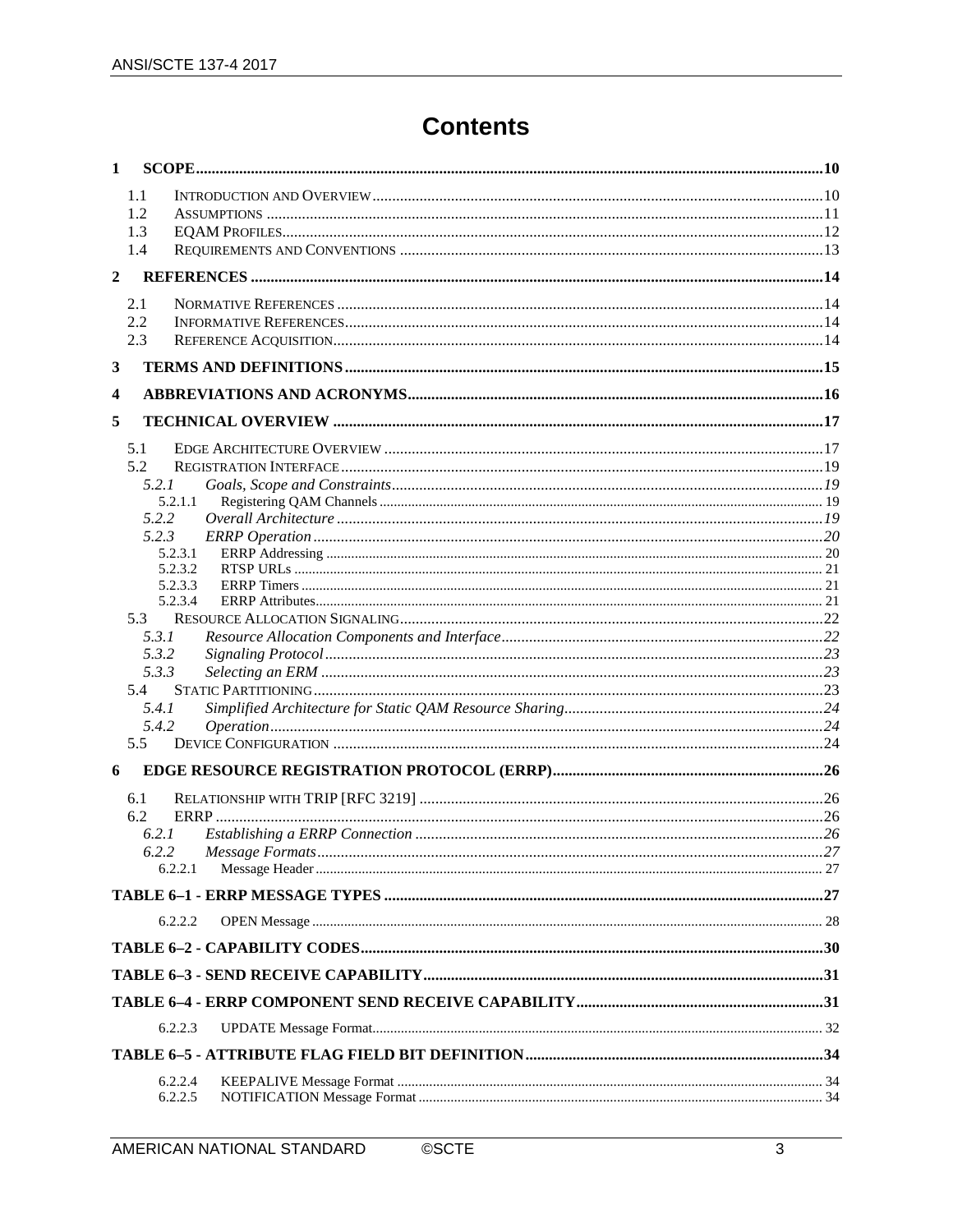| 6.2.3                                                                |      |
|----------------------------------------------------------------------|------|
|                                                                      |      |
|                                                                      |      |
| 6.2.3.1                                                              |      |
|                                                                      |      |
|                                                                      |      |
|                                                                      |      |
| 6.2.3.2                                                              |      |
| 6.2.3.3                                                              |      |
| 6.2.3.4                                                              |      |
|                                                                      |      |
|                                                                      |      |
|                                                                      |      |
|                                                                      |      |
|                                                                      |      |
|                                                                      |      |
| 6.2.3.5<br>6.2.3.6                                                   |      |
|                                                                      |      |
|                                                                      |      |
|                                                                      |      |
|                                                                      |      |
|                                                                      |      |
| 6.2.3.7                                                              |      |
| 6.2.3.8                                                              |      |
|                                                                      |      |
|                                                                      | . 49 |
| TABLE 6-24 - POTENTIAL VALUES OF THE ENCRYPTION TYPE PARAMETER 50    |      |
| TABLE 6-25 - POTENTIAL VALUES OF THE ENCRYPTION SCHEME PARAMETER  50 |      |
| 6.2.3.10                                                             |      |
| 6.2.3.11                                                             |      |
| 6.2.3.12                                                             |      |
| 6.2.3.13                                                             |      |
| 6.2.3.14                                                             |      |
| 6.2.4<br>6.2.4.1                                                     |      |
| 6.2.4.2                                                              |      |
| 6.2.4.3                                                              |      |
| 6.2.4.4                                                              |      |
| 6.2.4.5                                                              |      |
| 6.2.4.6<br>6.2.4.7                                                   |      |
| 6.2.4.8                                                              |      |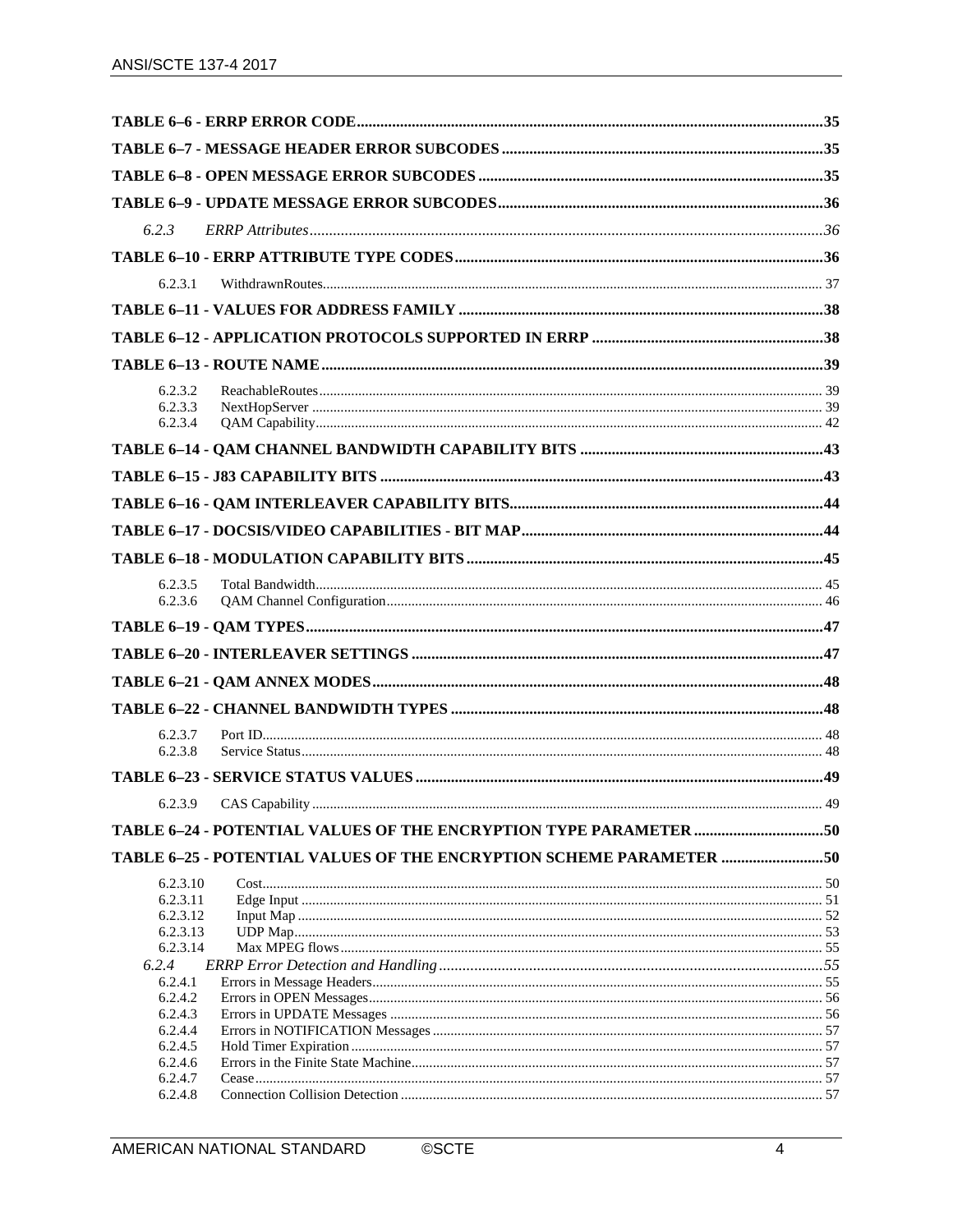| 6.2.5          |  |
|----------------|--|
| 6.2.6<br>6.2.7 |  |
|                |  |
|                |  |
|                |  |
| 6.2.7.1        |  |
|                |  |
| 6.2.7.2        |  |
|                |  |
| 6.2.7.3        |  |
|                |  |
| 6.2.7.4        |  |
|                |  |
| 6.2.7.5        |  |
|                |  |
| 6.2.7.6        |  |
|                |  |
| 6.3<br>6.3.1   |  |
|                |  |
| 6.3.2          |  |
|                |  |
| 6.3.3          |  |
|                |  |
| 6.3.4          |  |
|                |  |
| 7              |  |
|                |  |
| 7.1<br>7.1.1   |  |
| 7.1.2          |  |
| 7.2<br>7.3     |  |
| 7.4            |  |
| 7.4.1          |  |
|                |  |
|                |  |
|                |  |
| 7.4.2          |  |
|                |  |
|                |  |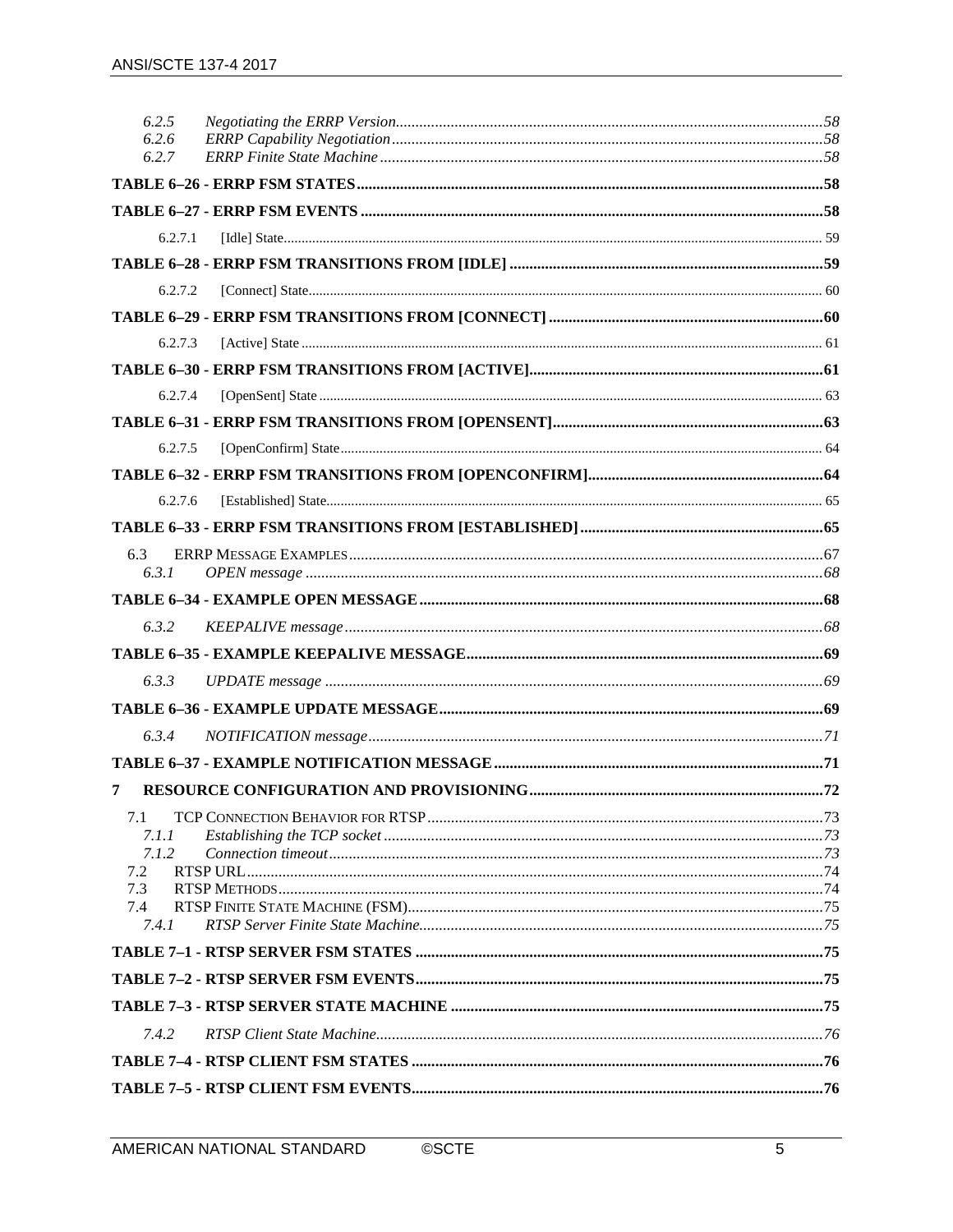| 7.5                  |  |
|----------------------|--|
| 7.6                  |  |
|                      |  |
|                      |  |
| 7.7                  |  |
| 7.7.1                |  |
| 7.7.2                |  |
| 7.7.3                |  |
|                      |  |
| 7.7.3.1              |  |
| 7.7.3.2              |  |
|                      |  |
| 7.7.3.3              |  |
|                      |  |
| 7.7.3.4              |  |
| 7.7.3.5              |  |
| 7.7.3.6              |  |
|                      |  |
| 7.7.3.7              |  |
|                      |  |
|                      |  |
| 7.7.3.8              |  |
| 7.7.3.9              |  |
| 7.7.4                |  |
| 7.7.4.1              |  |
| 7.7.4.2              |  |
| 7.7.4.3<br>7.7.4.4   |  |
| 7.7.4.5              |  |
| 7.8                  |  |
| 7.8.1                |  |
| 7.8.2                |  |
| 7.8.2.1              |  |
| 7.8.2.2              |  |
| 7.8.2.3              |  |
| 7.9                  |  |
| 7.9.1                |  |
| 7.9.1.1              |  |
| 7.9.1.2              |  |
| 7.9.2                |  |
| 7.10                 |  |
|                      |  |
| 7.11                 |  |
| 7.11.1               |  |
| 7.11.1.1             |  |
| 7.11.1.2<br>7.11.1.3 |  |
| 7.11.1.4             |  |
| 7.11.2               |  |
| 7.11.2.1             |  |
| 7.11.2.2             |  |
| 7.11.2.3             |  |

**©SCTE**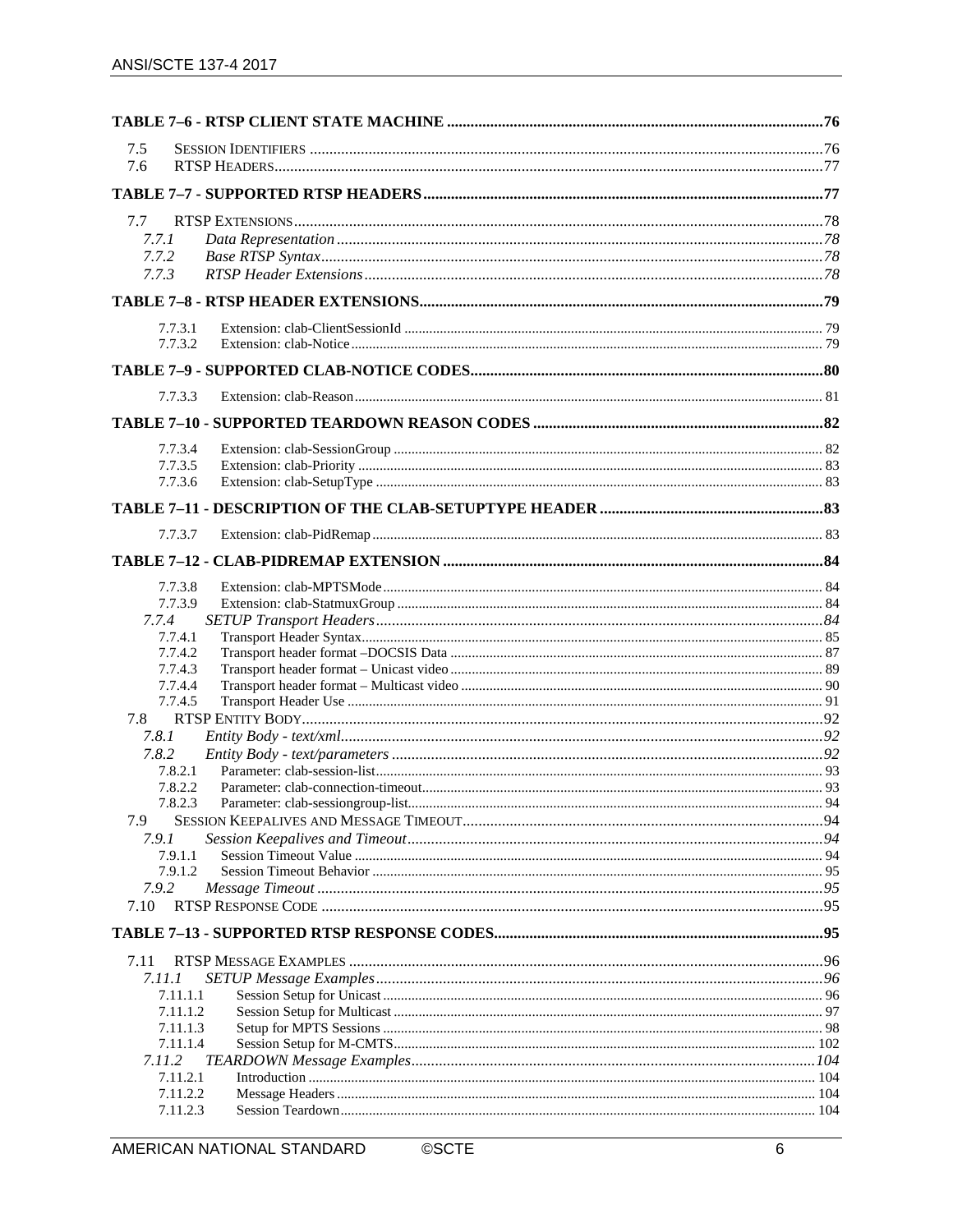| 7.11.3.1                     |  |
|------------------------------|--|
| 7.11.3.2                     |  |
| 7.11.3.3                     |  |
| 7.11.3.4                     |  |
| 7.11.3.5                     |  |
| 7.11.4                       |  |
| 7.11.4.1                     |  |
| 7.11.4.2                     |  |
| 7.11.4.3<br>7.11.4.4         |  |
| 7.11.4.5                     |  |
| 7.11.5                       |  |
| 7.11.5.1                     |  |
| 7.11.5.2                     |  |
| 7.11.5.3                     |  |
| 7.11.5.4                     |  |
| 7.11.5.5                     |  |
|                              |  |
| 7.12.1                       |  |
| 7.12.2                       |  |
| 7.12.3                       |  |
| 7.12.4                       |  |
| <b>ANNEX A</b>               |  |
| A.1                          |  |
| A.2                          |  |
|                              |  |
|                              |  |
|                              |  |
| I.1                          |  |
| 1.2                          |  |
| I.3                          |  |
| APPENDIX I<br>I.4            |  |
| I.4.1                        |  |
| I.4.2                        |  |
| I.4.3                        |  |
| $L_{\rm 5}$                  |  |
| I.5.1                        |  |
|                              |  |
| I.5.2                        |  |
| I.5.3                        |  |
| I.6                          |  |
| I.6.1                        |  |
| I.6.2                        |  |
| I.6.3                        |  |
| I.7                          |  |
| I.8                          |  |
| I.8.1                        |  |
|                              |  |
| II.1                         |  |
| II.2                         |  |
| <b>APPENDIX II</b><br>II.2.1 |  |

# **Figures**

|--|--|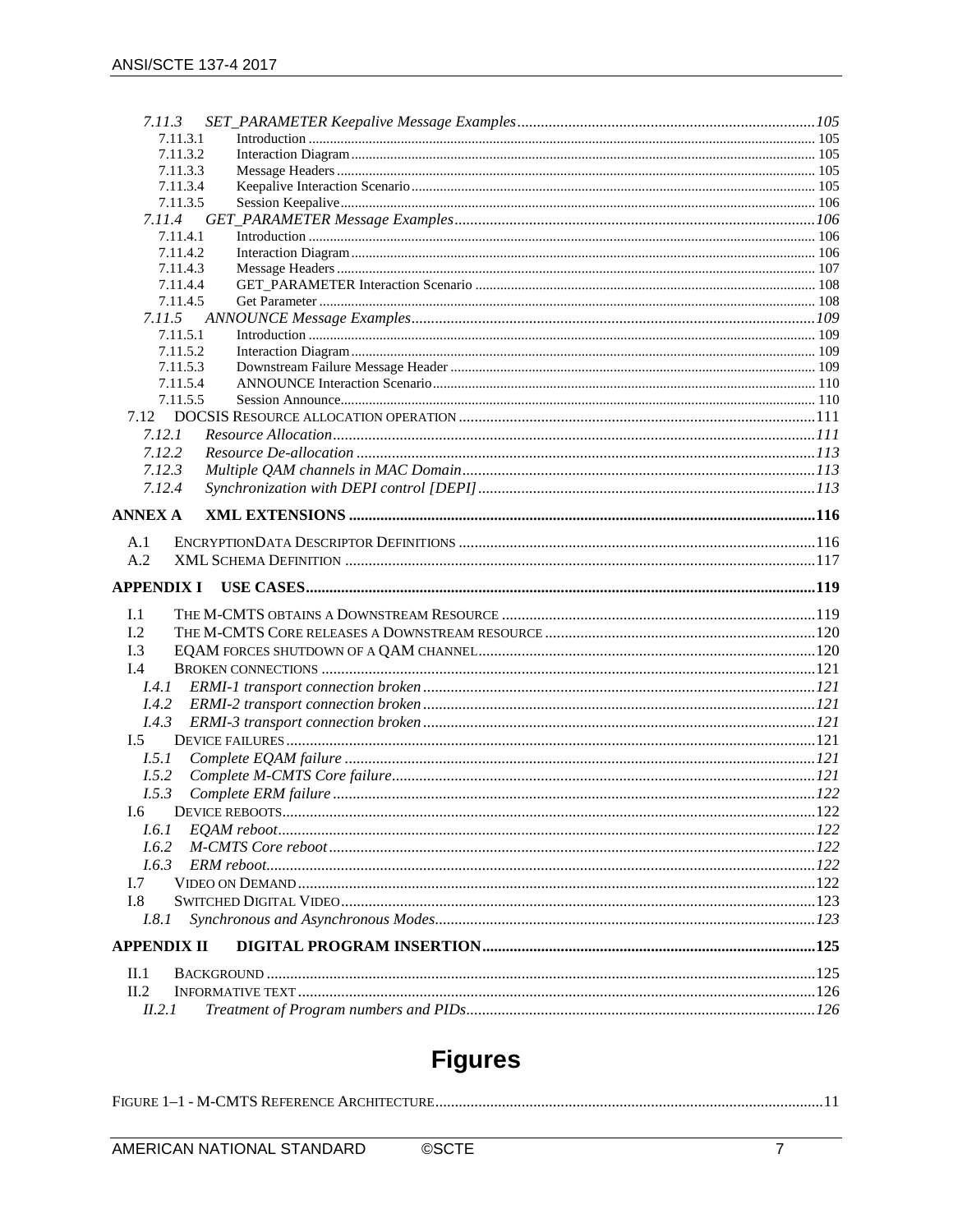# **Tables**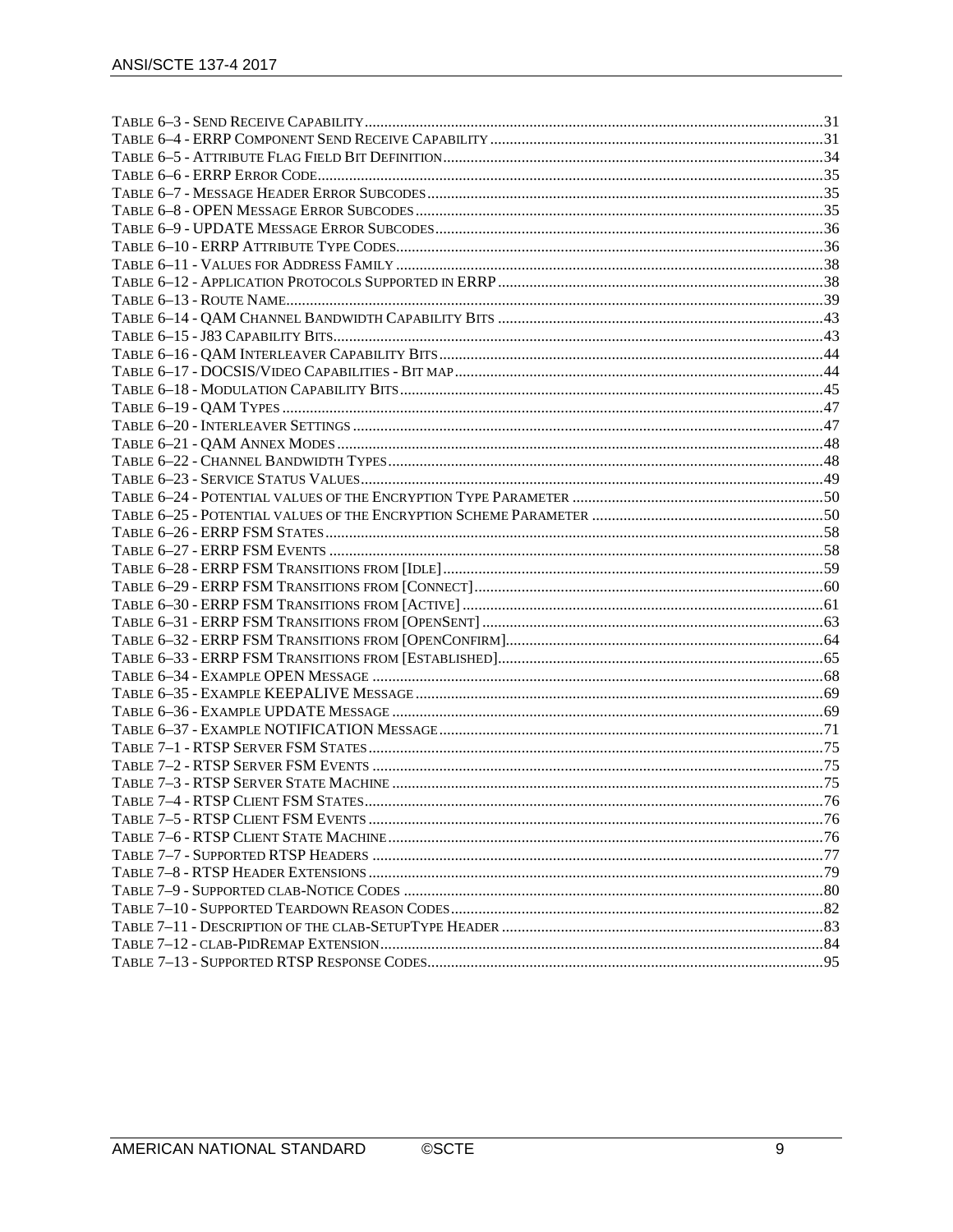# <span id="page-9-0"></span>**1 SCOPE**

NOTE: This document is identical to SCTE 137-4 2010 except for informative components which may have been updated such as the title page, NOTICE text, headers and footers. No normative changes have been made to this document.

# <span id="page-9-1"></span>**1.1 Introduction and Overview**

This document specifies interfaces that are used by Edge QAM devices (EQAMs), Edge Resource Managers (ERMs) and M-CMTS Cores within the context of a Modular Cable Modem Termination System (M-CMTS). This is one of several specifications that together define and specify a complete M-CMTS system (see Section [1.3\)](#page-11-0). The basic architecture of a complete M-CMTS system is shown in [Figure 1–1.](#page-10-1)

Three interfaces are specified in this document:

**ERMI-1**: A registration interface between an ERM and an EQAM. This interface is used to register and unregister EQAM resources (i.e.*,* QAM channels) with an ERM.

**ERMI-2**: A control interface between an EQAM and an ERM. This interface is used by an ERM to request QAM channel resources from an EQAM, and by an EQAM to acknowledge resources to an ERM.

**ERMI-3**: A control interface between an M-CMTS Core and an ERM. This interface is used by the M-CMTS Core to request specific QAM channel resources from the ERM, and by the ERM to respond to such requests with the location of QAM channel resources.

The interfaces specified in this document are shown in [Figure 1–2](#page-11-1) in Sectio[n 1.2.](#page-10-0)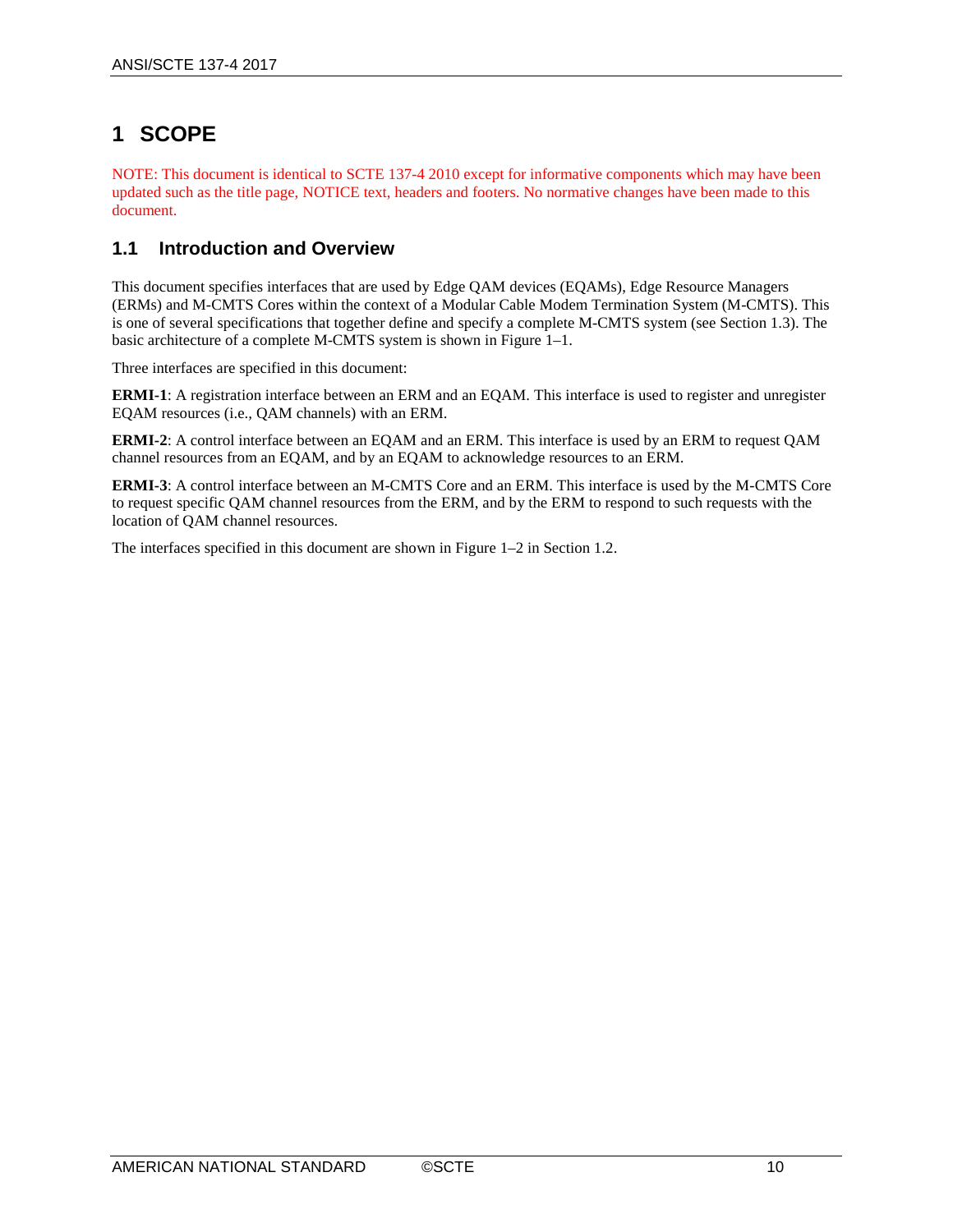

*Figure 1–1 - M-CMTS Reference Architecture*

# <span id="page-10-1"></span><span id="page-10-0"></span>**1.2 Assumptions**

In developing this specification, the following assumptions were made concerning the implementation and deployment of M-CMTS systems:

The system must function in the absence of an ERM.

In the absence of an ERM, all the interfaces to and from the ERM (i.e.*,* the interfaces specified in this document) are necessarily absent. Therefore, we assume that they will be replaced by a static configuration in which:

- The M-CMTS Core is provisioned or otherwise configured with sufficient information to send data to EQAMs, and has sufficient knowledge of the resources available on each EQAM to access those resources without further information;
- The EQAMs are capable of cooperating with an M-CMTS Core, even though they have not registered their resources with an ERM;
- The operator has configured the system in such a way that no unintended conflicts for resources arise.

The system will be compatible with Euro-DOCSIS [\[RFI2\].](#page-13-4)

QAM channel identifiers (TSIDs) will be unique per head-end. In practice, this means that a TSID must be unique within the administrative domain that includes both the DOCSIS and VOD systems. A QAM channel is also identified by a unique QAM name.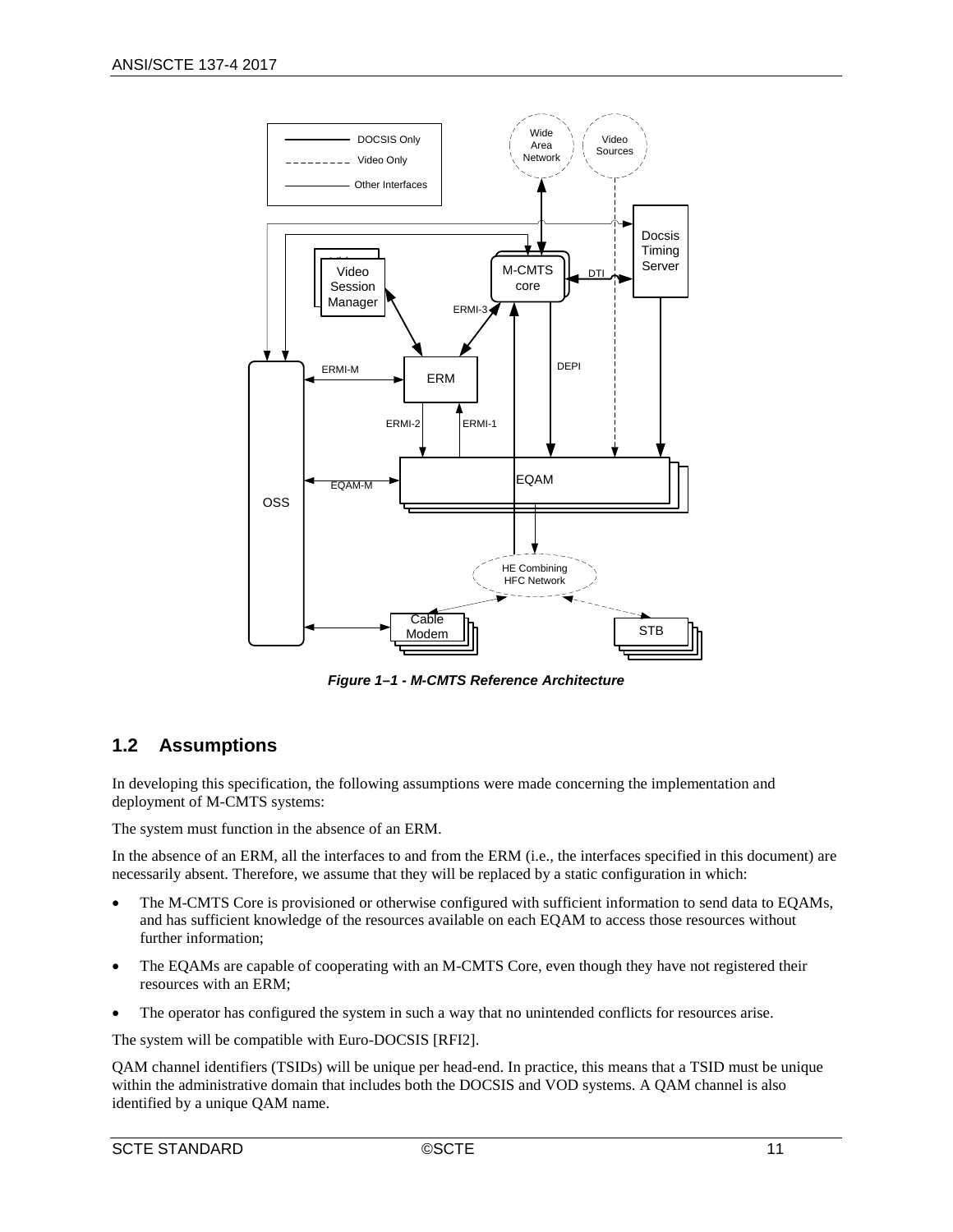The system will be compatible with the Digital Set-top Gateway (DSG) specificatio[n \[DSG\].](#page-13-5)

A QAM channel resource will register with, and be controlled by a single ERM at any one time.

A QAM channel is used by one MAC Domain at any one time.

Only one CMTS may use the primary QAM channel (the QAM channel that carries the MAC control messages when DOCSIS channel-bonding is used).

Multiple ERMs may exist in a single system and the following are beyond the scope of this specification:

- Communication between ERMs;
- Resource aggregation using data from multiple ERMs;
- The method by which a session manager chooses the ERM with which to communicate.

A single ERM may manage both DOCSIS and video resources. The interface between Video Session Managers and the ERM is out of scope.

The M-CMTS system must function with DOCSIS 1.x and 2.0 cable modems (which do not provide feedback to the CMTS as to which downstream channels they can receive).



*Figure 1–2 - ERMI Interfaces*

# <span id="page-11-1"></span><span id="page-11-0"></span>**1.3 EQAM Profiles**

An EQAM can be any of three designated profiles:

• Video EQAM Profile

An EQAM of this profile supports DOCSIS EQAM requirements applicable to delivering digital video and does not support DOCSIS M-CMTS EQAM requirements.

A video EQAM supporting only static UDP port mapping does not satisfy all necessary requirements to be designated as fitting this profile.

• M-CMTS EQAM Profile

An EQAM of this profile supports requirements applicable to an M-CMTS EQAM.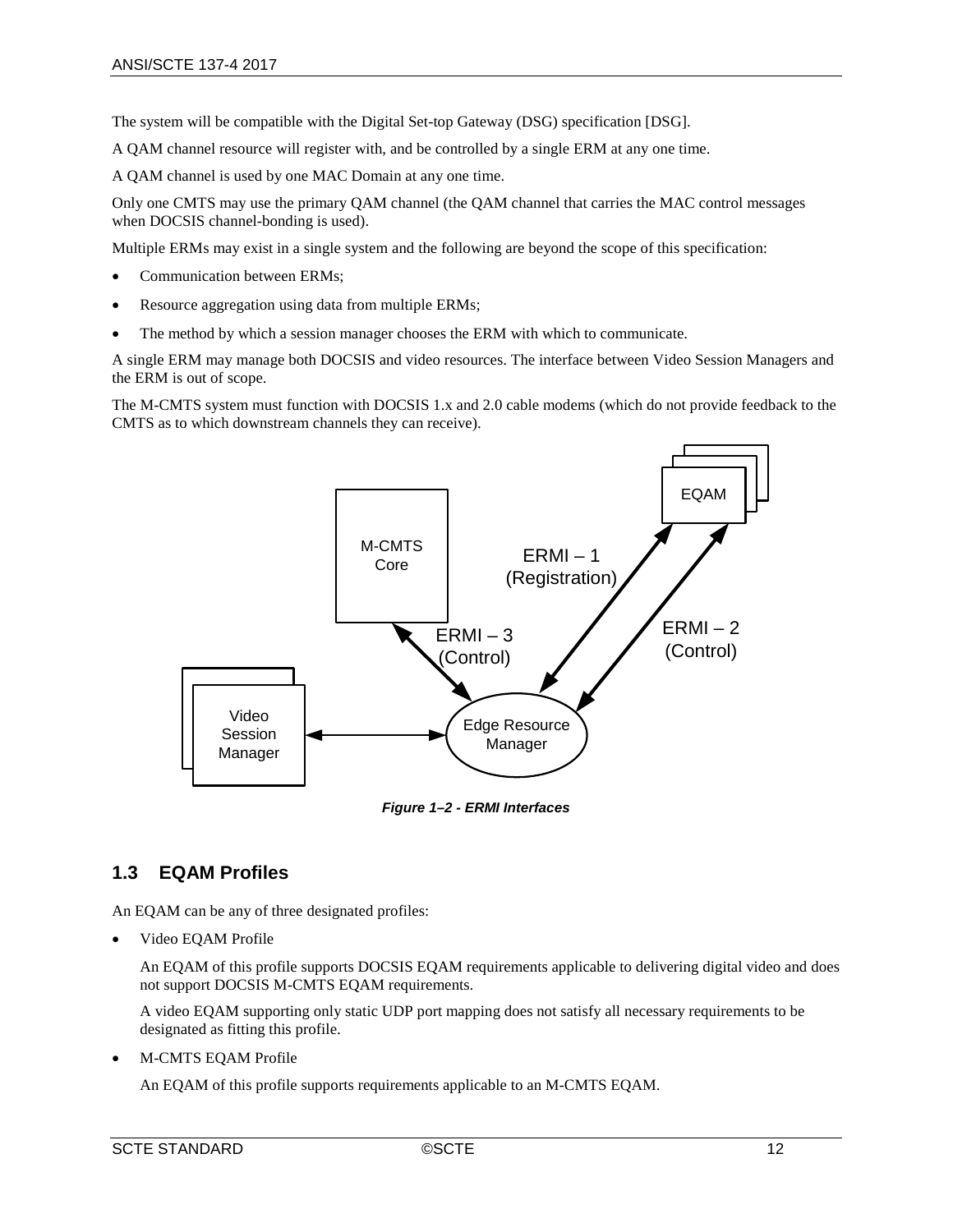• Universal EQAM Profile

An EQAM of this profile supports requirements applicable to delivering digital video and supporting M-CMTS EQAM requirements. Output QAM channels can be flexibly allocated to digital video delivery or DOCSIS high speed data service. It is not required that the Universal EQAM be able to multiplex both digital video and DOCSIS data on the same QAM channel.

This specification contains requirements in support of all three EQAM profiles. To delineate the application of normative statements for requirements that are specific either to the support of digital video functionality or to the support of M-CMTS functionality, this specification explicitly indicates that such a requirement applies to the video profile or to the M-CMTS profile. The abovementioned indications notwithstanding, all EQAM requirement statements provided in this specification apply to the Universal EQAM profile.

# <span id="page-12-0"></span>**1.4 Requirements and Conventions**

Throughout this document, the words that are used to define the significance of particular requirements are capitalized. These words are:

| "MUST"       | This word or the adjective "REQUIRED" means that the item is an absolute<br>requirement of this specification.                                                                                                                                                                             |
|--------------|--------------------------------------------------------------------------------------------------------------------------------------------------------------------------------------------------------------------------------------------------------------------------------------------|
| "MUST NOT"   | This phrase means that the item is an absolute prohibition of this specification.                                                                                                                                                                                                          |
| "SHOULD"     | This word or the adjective "RECOMMENDED" means that there may exist valid<br>reasons in particular circumstances to ignore this item, but the full implications<br>should be understood and the case carefully weighed before choosing a different<br>course.                              |
| "SHOULD NOT" | This phrase means that there may exist valid reasons in particular circumstances<br>when the listed behavior is acceptable or even useful, but the full implications<br>should be understood and the case carefully weighed before implementing any<br>behavior described with this label. |
| "MAY"        | This word or the adjective "OPTIONAL" means that this item is truly optional. One<br>vendor may choose to include the item because a particular marketplace requires it<br>or because it enhances the product, for example; another vendor may omit the same<br>item.                      |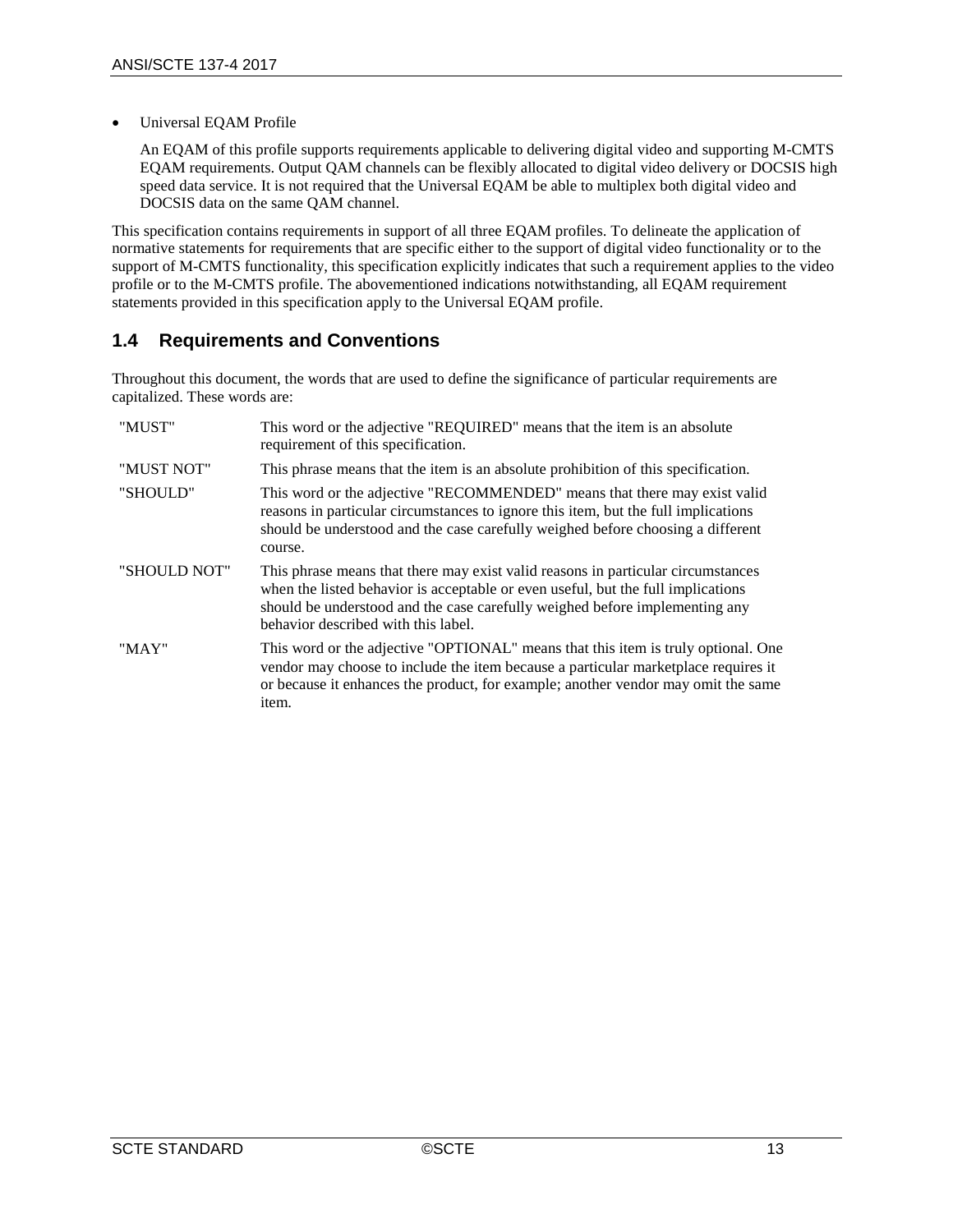# <span id="page-13-0"></span>**2 REFERENCES**

The following documents contain provisions, which, through reference in this text, constitute provisions of this standard. At the time of publication, the editions indicated were valid. All standards are subject to revision, and parties to agreement based on this standard are encouraged to investigate the possibility of applying the most recent editions of the documents listed below.

# <span id="page-13-1"></span>**2.1 Normative References**

<span id="page-13-8"></span><span id="page-13-7"></span>

| [DEF]             | ANSI/SCTE 137-2 2007, DOCSIS Downstream External PHY Interface for Modular Cable<br>Modem Termination Systems.                                 |
|-------------------|------------------------------------------------------------------------------------------------------------------------------------------------|
| $[J.83]$          | ITU-T Recommendation. J.83, (04/97) Digital multi-programme systems for television sound<br>and data services for cable distribution.          |
| <b>[RFC 1123]</b> | IETF RFC 1123/STD 3, Braden, R., "Requirements for Internet Hosts – Application and<br>Support" October 1989, Internet Engineering Task Force. |
| [RFC 2068]        | IETF RFC 2068, R. Fielding et al., "Hypertext Transfer Protocol – HTTP/1.1", January 1997,<br>Internet Engineering Task Force.                 |
| [RFC 2326]        | IETF RFC 2326, H. Schulzrinne; et al. Real Time Streaming Protocol (RTSP), April 1998,<br>Internet Engineering Task Force.                     |
| [RFC 4291]        | IETF RFC 4291, Hinden, R. and S. Deering, "IP Version 6 Addressing Architecture", February<br>2006, Internet Engineering Task Force.           |
| [RFC 3219]        | IETF RFC 3219, J. Rosenberg, H. Salama and M. Squire, "Telephony Routing over IP (TRIP),"<br>January 2002, Internet Engineering Task Force.    |
| [VSI]             | ANSI/SCTE 137-6 2010, Modular Headend Architecture Part 6: Edge QAM Video Stream<br>Interface                                                  |

# <span id="page-13-6"></span><span id="page-13-2"></span>**2.2 Informative References**

<span id="page-13-5"></span>

| [DSG]      | SCTE 106 2010, DOCSIS <sup>®</sup> Set-top Gateway (DSG) Specification.                                         |
|------------|-----------------------------------------------------------------------------------------------------------------|
| [RFC 2131] | IETF RFC 2131, R. Droms, "Dynamic Host Configuration Protocol", March 1997,<br>Internet Engineering Task Force. |
| [RFI2]     | ANSI/SCTE 79-1 2009, DOCSIS 2.0 Part 1: Radio Frequency Interface.                                              |

# <span id="page-13-4"></span><span id="page-13-3"></span>**2.3 Reference Acquisition**

- Internet Engineering Task Force (IETF), [http://www.ietf.org](http://www.ietf.org/)
- International Telecommunication Union Telecommunication Standardization Sector (ITU-T), <http://www.itu.int/itu-t/>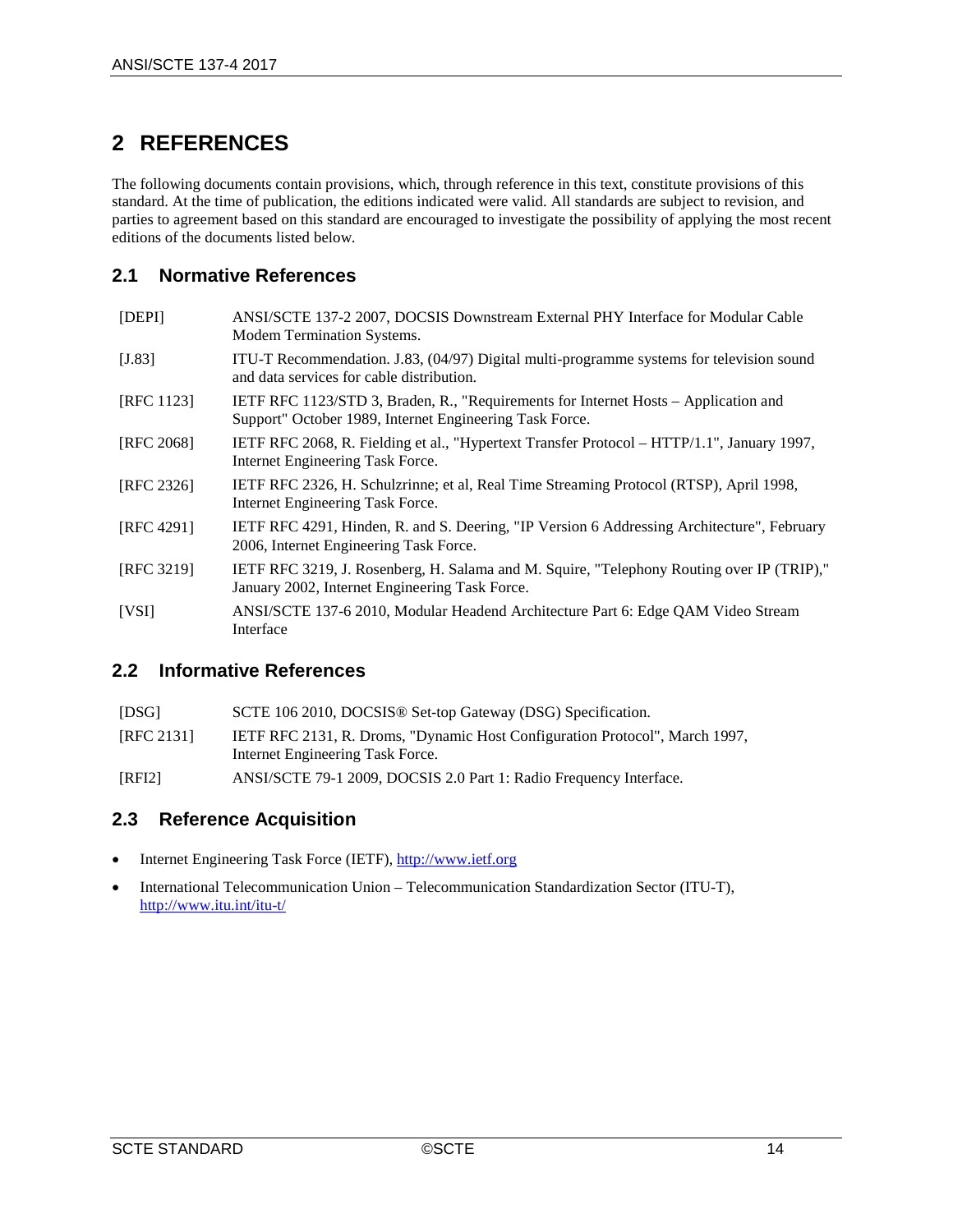# <span id="page-14-0"></span>**3 TERMS AND DEFINITIONS**

This specification defines the following terms:

| <b>Edge Input Group</b>                | A set of EQAM input interfaces that have equivalent connectivity in the operator's<br>Ethernet network.                                                                                                                                                        |
|----------------------------------------|----------------------------------------------------------------------------------------------------------------------------------------------------------------------------------------------------------------------------------------------------------------|
| <b>Edge Resource</b><br><b>Manager</b> | A network element that manages the input and output resources of an EQAM via the<br>protocols defined in this specification.                                                                                                                                   |
| <b>EQAM</b> (or Edge<br>QAM)           | A head-end or hub device that receives packets of digital video or data from the operator<br>network. It re-packetizes the video or data into an MPEG transport stream and digitally<br>modulates the transport stream onto a downstream RF carrier using QAM. |
| <b>ERRP Node</b>                       | An entity that participates in exchanges of ERRP messages; an ERM or an EQAM.                                                                                                                                                                                  |
| <b>Input Map</b>                       | A list of EQAM input interfaces that reach a particular QAM channel within the internal<br>architecture of an EQAM.                                                                                                                                            |
| <b>MAC</b> domain                      | A grouping of layer 2 devices that can communicate with each other without using<br>bridging or routing. In DOCSIS, a MAC domain is the group of CMs that are using<br>upstream and downstream channels linked together through a MAC forwarding entity.       |
| <b>QAM Group</b>                       | A set of QAM channels that reach a common set of set-top boxes.                                                                                                                                                                                                |
| Route                                  | In the scope of ERRP, a QAM channel.                                                                                                                                                                                                                           |
| <b>Service Group</b>                   | An HFC service group (also known as a service group) is a portion of an HFC access<br>network used to deliver a set of services to a population of cable modems or set-top boxes<br>that share a common spectrum of RF channels.                               |
| <b>Transport-spec</b>                  | A comma delimited element in an RTSP transport header.                                                                                                                                                                                                         |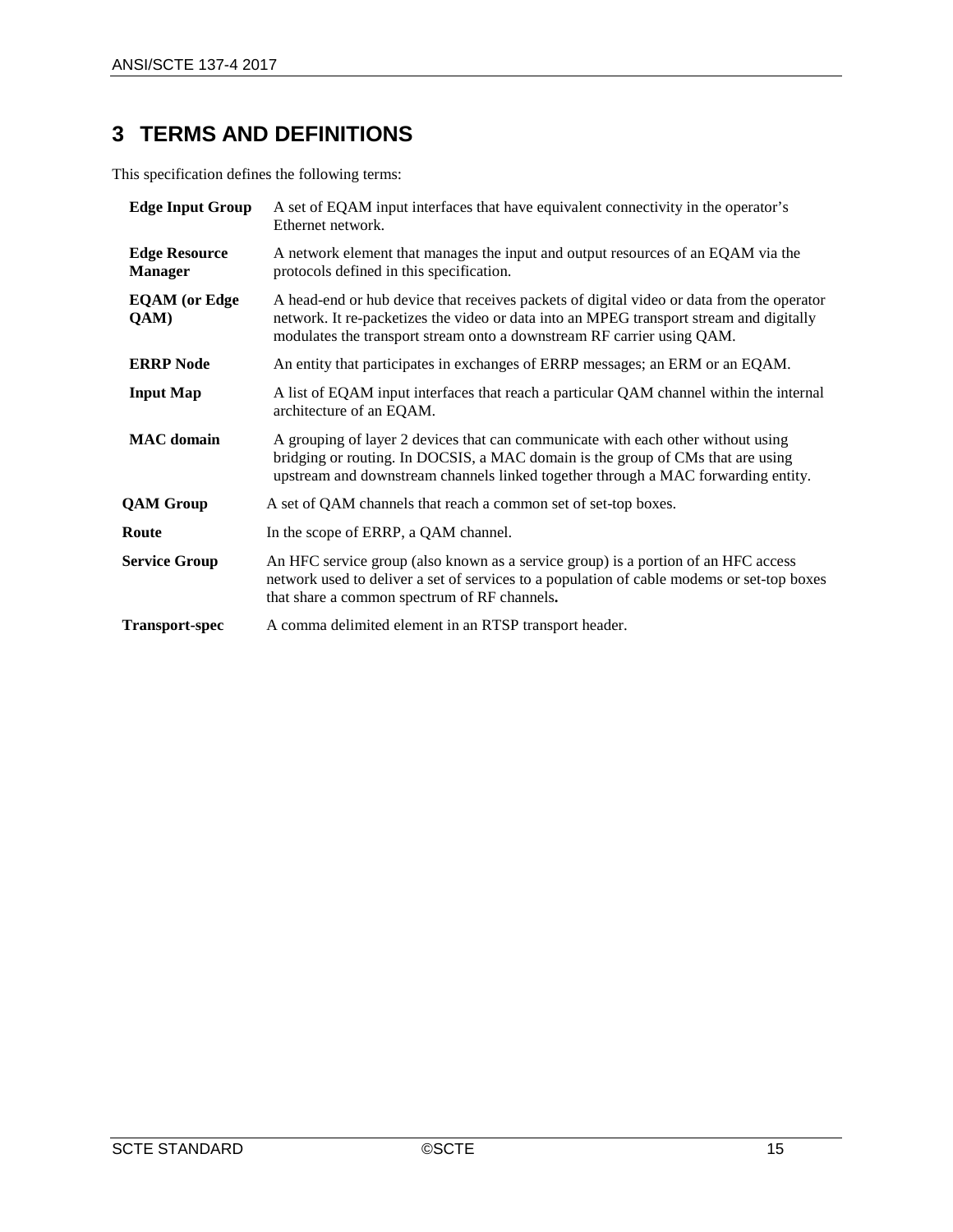# <span id="page-15-0"></span>**4 ABBREVIATIONS AND ACRONYMS**

This specification uses the following abbreviations and acronyms:

| aBNF              | augmented Backus-Naur Form                                  |
|-------------------|-------------------------------------------------------------|
| <b>CA</b>         | <b>Conditional Access</b>                                   |
| <b>CAS</b>        | <b>Conditional Access System</b>                            |
| CM.               | Cable Modem                                                 |
| <b>CMTS</b>       | <b>Cable Modem Termination System</b>                       |
| <b>DEPI</b>       | <b>DOCSIS External PHY Interface</b>                        |
| <b>DOCSIS®</b>    | Data-Over-Cable Service Interface Specifications            |
| <b>DOCSIS-MPT</b> | DOCSIS MPEG Transport Stream mode of DEPI                   |
| <b>DOCSIS-PSP</b> | DOCSIS-Packet-Streaming-Protocol of DEPI                    |
| DS                | Downstream                                                  |
| <b>DSM-CC</b>     | Digital Storage Media Command and Control                   |
| <b>EQAM</b>       | Edge QAM                                                    |
| <b>ERM</b>        | <b>Edge Resource Manager</b>                                |
| <b>ERMI</b>       | Edge Resource Manager Interface(s)                          |
| <b>ERRP</b>       | <b>Edge Resource Registration Protocol</b>                  |
| <b>FQDN</b>       | Fully Qualified Domain Name                                 |
| <b>FSM</b>        | <b>Finite State Machine</b>                                 |
| <b>HFC</b>        | Hybrid Fiber Coax                                           |
| $_{\rm IP}$       | <b>Internet Protocol</b>                                    |
| <b>M-CMTS</b>     | Modular Cable Modem Termination System                      |
| <b>MAC</b>        | Media Access Control. Layer 2 of the ISO seven-layer model. |
| <b>MPEG</b>       | Motion Picture Experts Group                                |
| <b>MPEG-TS</b>    | Motion Picture Experts Group Transport Stream               |
| <b>MPTS</b>       | Multiple Program Transport Stream                           |
| <b>PID</b>        | Packet Identifier                                           |
| <b>PSP</b>        | Packet Streaming Protocol                                   |
| <b>QAM</b>        | Quadrature Amplitude Modulator (or Modulation)              |
| RF                | Radio Frequency                                             |
| <b>RTSP</b>       | Real-Time Streaming Protocol                                |
| <b>SDV</b>        | Switched Digital Video                                      |
| <b>SPTS</b>       | <b>Single Program Transport Stream</b>                      |
| <b>SRM</b>        | <b>Session Resource Manager</b>                             |
| <b>SSP</b>        | <b>Session Setup Protocol</b>                               |
| <b>STB</b>        | Set top box                                                 |
| <b>TRIP</b>       | Telephony Routing over IP                                   |
| <b>TSID</b>       | <b>MPEG2 Transport Stream ID</b>                            |
| <b>UDP</b>        | <b>User Datagram Protocol</b>                               |
| <b>URL</b>        | <b>Uniform Resource Locator</b>                             |
| <b>VOD</b>        | Video On Demand                                             |
|                   |                                                             |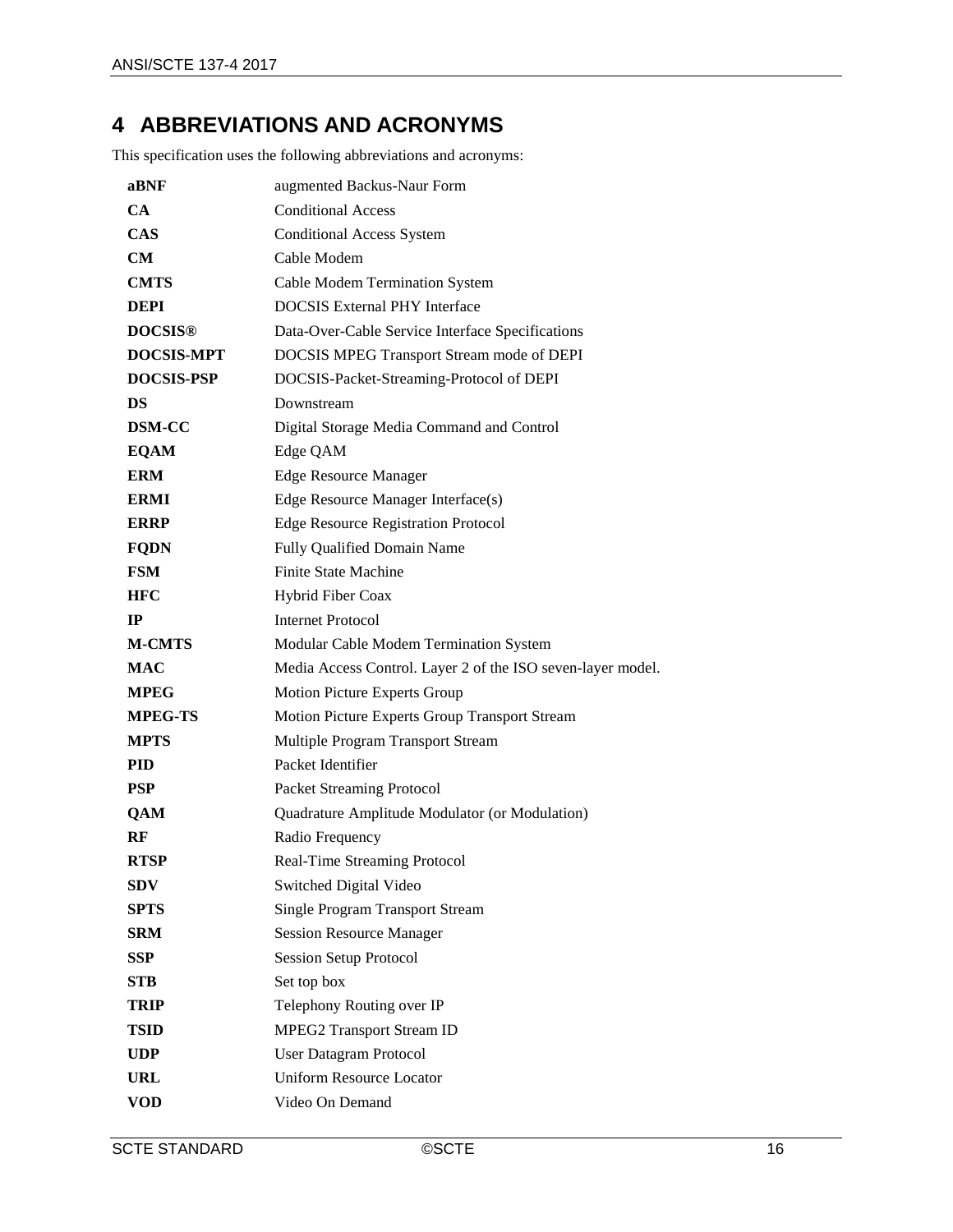# <span id="page-16-0"></span>**5 TECHNICAL OVERVIEW**

An EQAM is an edge device that receives packets of digital video or data from the IP network. It re-packetizes the video or data and delivers to the HFC network using QAM outputs. ERM is an edge resource manager that manages QAM resources on EQAMs.

Specifically, ERMI defines a mechanism for an ERM to discover EQAM resources via a registration interface. ERMI also defines resource allocation interfaces for an ERM to allocate QAM resources from an EQAM and for a CMTS core to allocate QAM resources from an ERM.

# <span id="page-16-1"></span>**5.1 Edge Architecture Overview**

An EQAM can be modeled as a device that has a number of IP input interfaces and a number of QAM channel outputs. The ERM learns the inputs and outputs from the registration interface.

Input interfaces advertised to an ERM are considered by the ERM as IP destinations that can be used to reach QAM channel outputs of the registering EQAM. Input interfaces advertised may be physical interface addresses or virtual interface addresses of the EQAM. An EQAM may support either any-to-any or partial internal connectivity between input interfaces and output QAM channels. When only partial connectivity is supported, the input to output mapping is advertised by the EQAM to the ERM via an "Input Map" for each QAM channel. The ERM might need to further subdivide the inputs of an EQAM (or of an Input Map in the case of partial internal connectivity) based on network connectivity external to the EQAM. A set of EQAM input interfaces that have equivalent connectivity in the operator's Ethernet network (i.e., source to EQAM) are called an Edge Input Group (EIG).

An ERM manages the EQAM output at the granularity of a QAM channel, though several QAM channels can be physically connected to a single RF port on the EQAM. QAM channels are grouped to TSID groups and QAM groups. TSID group is used to manage the configuration of QAM channels when there are hardware limitations on QAM channel independency. For example, QAM channels connected to the same RF port may be restricted to have a contiguous frequency assignment. QAM group is defined as a group of QAM channels that have equivalent connectivity in the RF topology (i.e., they reach the same set of fiber nodes).

The following figure illustrates EQAMs, their input and output relationships, and these network topology concepts. In the diagram, there are two EQAMs. The first EQAM has four input interfaces (G1, G2, G3, and G4) and four output QAM channels (Q1, Q2, Q3, and Q4), with any-to-any internal connectivity between inputs and outputs. This EQAM has its four input interfaces grouped into two Edge Input Groups EIG1 (G1 and G2) and EIG2 (G3 and G4) based on the Ethernet network topology. This EQAM has its four QAM channels grouped into two QAM groups QG1 (Q1 and Q2) and QG2 (Q3 and Q4) based on the RF topology. The second EQAM has four input interfaces (G5, G6, G7, G8) and four output QAM channels (Q5, Q6, Q7, Q8), but does not have any-to-any internal connectivity between inputs and outputs. In this EQAM, Q5 and Q6 are only reachable by G5 and G6, while Q7 and Q8 are only reachable by G7 and G8. This EQAM would advertise these input maps in registration. Even though the Ethernet network topology is common for all four input interfaces, and thus they are configured as a single Edge Input Group, the input maps result in the ERM restricting its input interface selection when assigning a stream to an output QAM channel. Since all four output QAM channels reach the same set of fiber nodes, they are considered to be a single QAM group (QG3).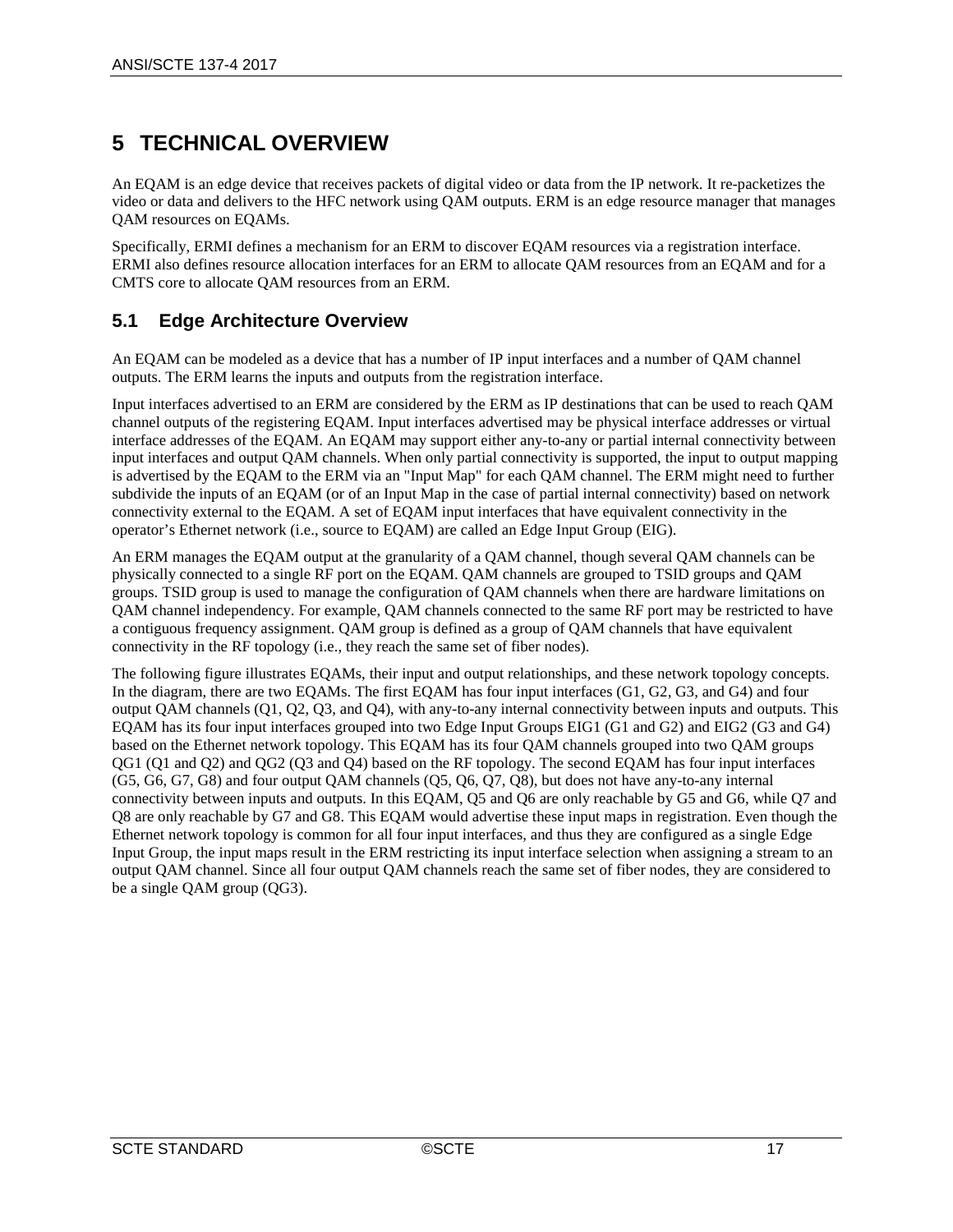

*Figure 5–1 - RF Topology*

<span id="page-17-0"></span>ERMI facilitates the RF topology configuration and discovery feature introduced in DOCSIS3.0. In DOCSIS 3.0, fiber node is configured and used such that the downstream service groups and upstream service groups can be associated in MAC domains. Downstream service group is the complete set of downstream channels that could potentially reach a single Cable Modem or cable STB. Throughout this spec, service group refers to downstream service group.

A service group may span one or multiple fiber nodes. A service group may include one or multiple QAM groups. In the edge architecture shown i[n Figure 5–1,](#page-17-0) service group A (SGA) is feeding fiber node A. Service group SGA includes only a single QAM group QG1. Service group B (SGB) is feeding both fiber node B and fiber node C. Service group SGB includes QAM groups QG2 and QG3. In addition, it is also possible for a QAM group to belong to multiple service groups.

RF topology information is configured at EQAMs. QAM channel to QAM group mapping and QAM group to fiber node mapping are configured at EQAMs. An ERM learns the RF topology information via the registration interface. When a CMTS core requests edge resources from an ERM, the fiber node information is communicated between the CMTS core and the ERM. When a Video Session Manager requests edge resources from an ERM, the service group QAM list is communicated between the Video Session manager and the ERM.

Service groups are not directly managed by the EQAM and the ERM. Service groups may be managed directly by higher level entities such as the CMTS core or a video session manager.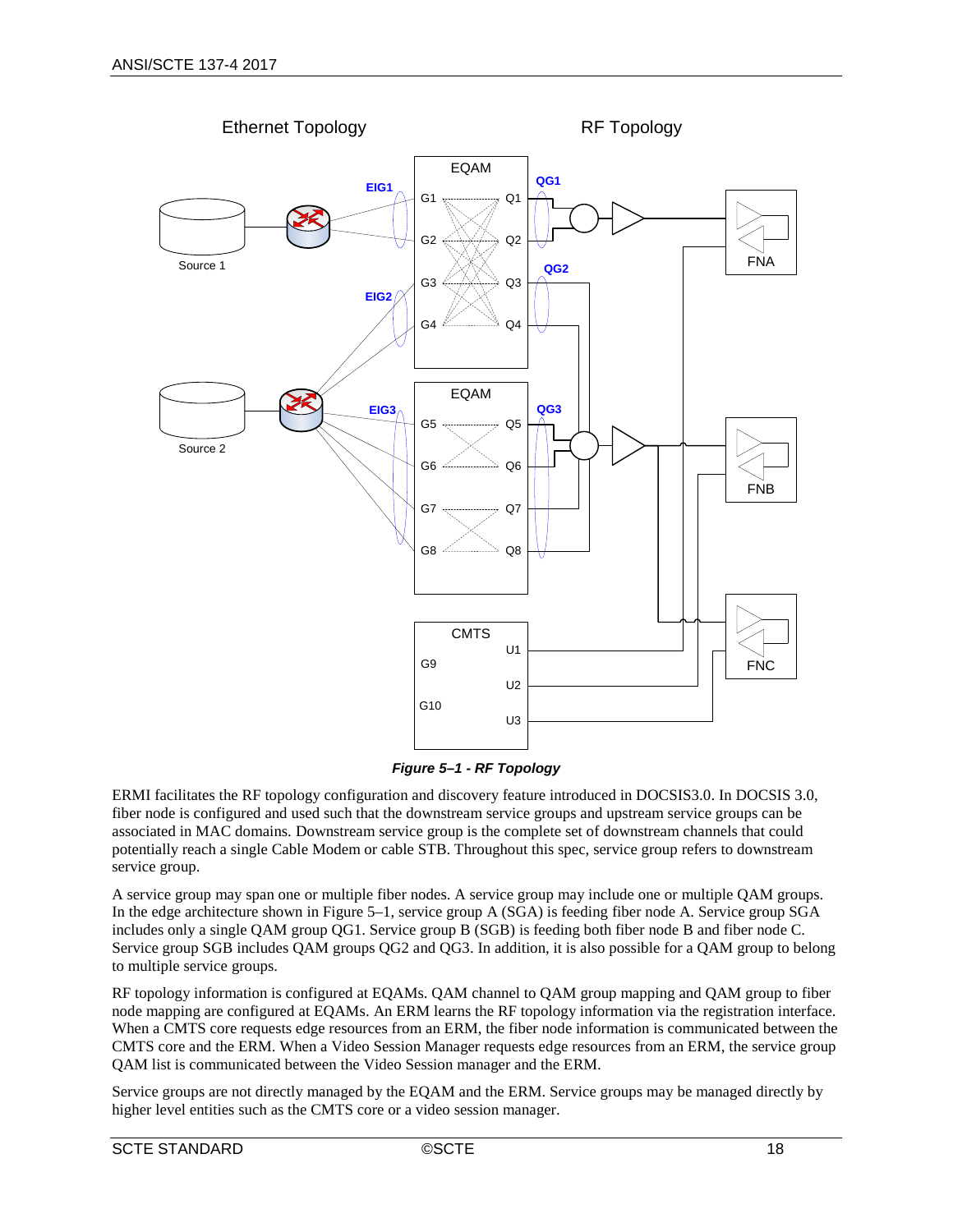# <span id="page-18-0"></span>**5.2 Registration Interface**

The registration interface (ERMI–1) allows EQAMs to register their QAM channel resources with an ERM.

#### <span id="page-18-1"></span>**5.2.1 Goals, Scope and Constraints**

The Registration interface was designed to meet the following goals:

- Enable EQAMs to register their resources with an ERM,
- Help the ERM to detect when failures occur in resources that it manages.

The protocol used on this interface is based on TRIP [RFC [3219\].](#page-13-6) TRIP was designed to assist networks to locate voice-over-IP gateways and to route voice-over-IP traffic to an appropriate egress gateway. TRIP is a policy-driven protocol for advertising the reachability of telephony destinations between location servers, and for advertising attributes of the routes to those destinations.

TRIP is extended for this application to provide EQAMs with a mechanism to advertise reachability of QAM channels and to advertise capabilities and attributes of those QAM channels.

When a VOD application needs a downstream QAM channel resource, it will request a downstream QAM channel resource from the ERM. When a DOCSIS application needs a downstream QAM channel resource, it will request a downstream QAM channel resource from the ERM.

# <span id="page-18-2"></span>*5.2.1.1 Registering QAM Channels*

Each ERM is responsible for managing the resources of one or more EQAMs. In order for an ERM to manage an EQAM's resources, it must first obtain an inventory of the resources associated with that EQAM. It must also obtain IP and/or RF addressing information associated with the EQAM and those resources in order to determine how to communicate with them. For example, an EQAM contains one or more QAM channels, each of which has associated RF properties (for example, the carrier frequency) and an RF address (the MPEG-2 Transport Stream ID (TSID)).

In order to allocate a particular QAM channel to a DOCSIS MAC domain, an ERM must know the following properties associated with that QAM channel:

- TSID
- QAM configuration, Capability, and QAM grouping
- Fiber nodes
- Total available bandwidth

EQAMs use the Registration Interface to advertise available resources to an ERM. The ERM may use this information to populate a database of available resources.

# <span id="page-18-3"></span>**5.2.2 Overall Architecture**

The Registration Interface allows an EQAM to advertise to an ERM, information about the location and properties of resources under its control. The ERM may use this information to populate a database of the resources that have been reported to it by multiple EQAMs. The ERM may use this data to formulate responses to incoming requests for resources.

The [Figure 5-2](#page-19-2) shows the Registration component architecture. The Registration Interface between an ERM and an EQAM carries messages conforming to the Edge Resource Registration Protocol (ERRP), as specified in Section [6.2.](#page-25-2)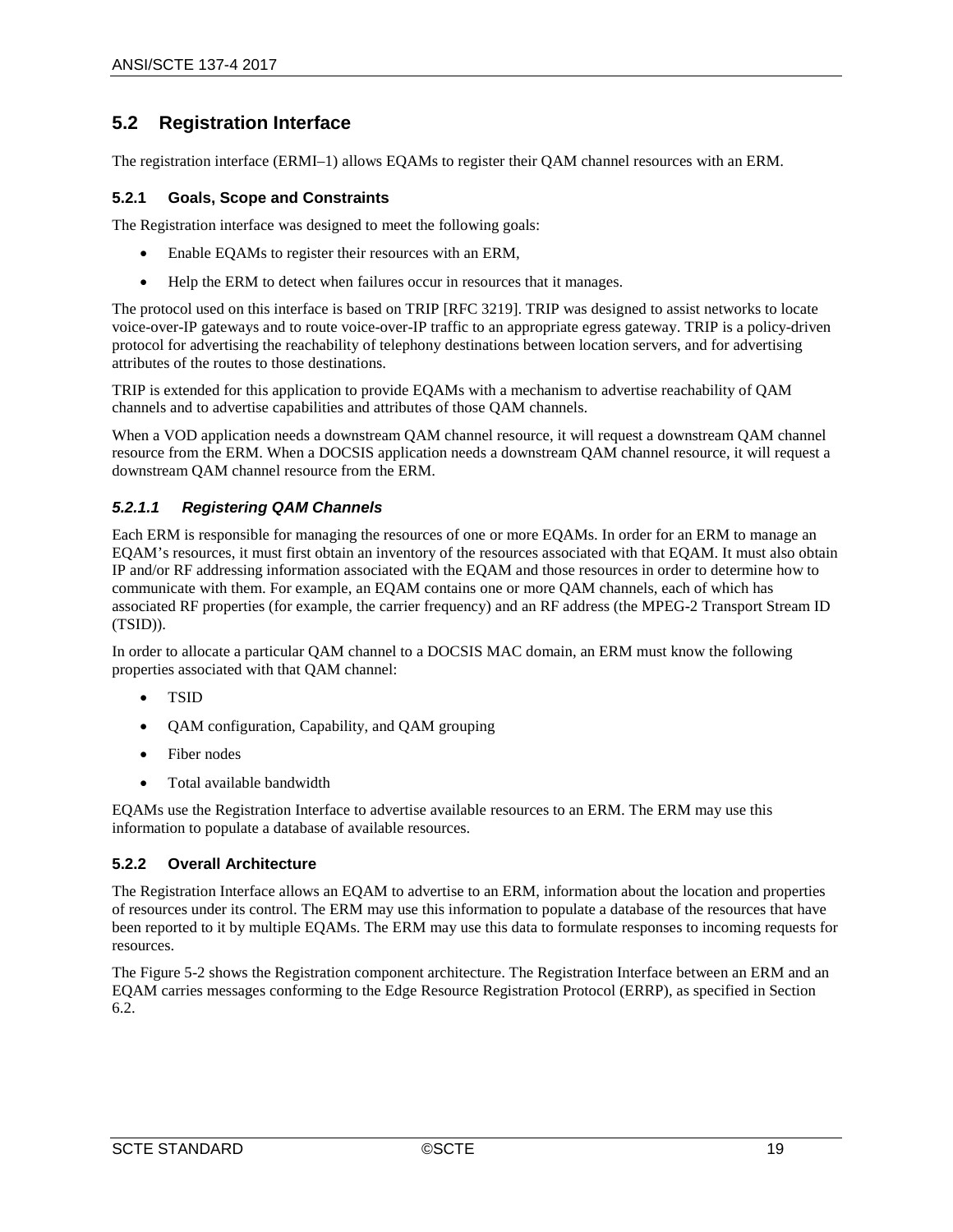

*Figure 5-2 - Registration Interface and Components*

<span id="page-19-2"></span>An ERM normally manages multiple EQAMs, as shown in th[e Figure 5-2.](#page-19-2) An EQAM requires an ERM IP address in order to contact the ERM. An EQAM may use a DNS query to obtain an ERM IP address. An EQAM may also be configured to communicate with a secondary ERM in the event that it can no longer communicate with the primary ERM. However, a single QAM channel is controlled by a single ERM at a time.

Messages sent using the ERRP protocol are carried over a TCP/IP connection that may be initiated by either the EQAM or the ERM.

In this specification, the term "ERRP Node" (or simply "node") is sometimes used to refer to a generic entity that participates in exchanges of ERRP messages.

Because the device control interface for an EQAM is based on RTSP (see Section [6\)](#page-25-0), the EQAM advertises an RTSP URL, in addition to the IP address. This RTSP URL is used to establish an RTSP transport connection with the EQAM. This allows the ERM to send device control messages to the EQAM to request QAM channel resources.

In normal use, an M-CMTS Core requests a QAM channel resource from an ERM, (i.e.*,* during the process of creating a DOCSIS MAC domain (over ERMI-3)). The resources previously advertised by EQAMs (over ERMI-1) are used by the ERM to select a suitable QAM channel resource to meet the requirements of an incoming request. The ERM checks with the EQAM (over ERMI-2) that the resource is available, and then the ERM returns addressing information for that resource (over ERMI-3) to the requesting M-CMTS Core.

In addition to an initial advertisement, the EQAM sends additional advertisements (over ERMI-1) whenever an attribute of a resource under its control changes. For example, if a QAM channel within an EQAM changes its carrier frequency, the EQAM will transmit the new information to the ERM. Also, if an EQAM detects a fatal failure in one of its QAM channels, it will inform the ERM.

# <span id="page-19-0"></span>**5.2.3 ERRP Operation**

This section describes how EQAMs use ERRP to register a QAM channel resource with an ERM and how ERMs use ERRP to obtain information about QAM channel resources, in order to build a database of available resources.

# <span id="page-19-1"></span>*5.2.3.1 ERRP Addressing*

An ERRP advertisement provides the mapping from an application-specific address field (in our case, a URL) of an advertised resource to an IP signaling address where control messages for that resource should be sent. The application-specific address identifies the individual resource being advertised.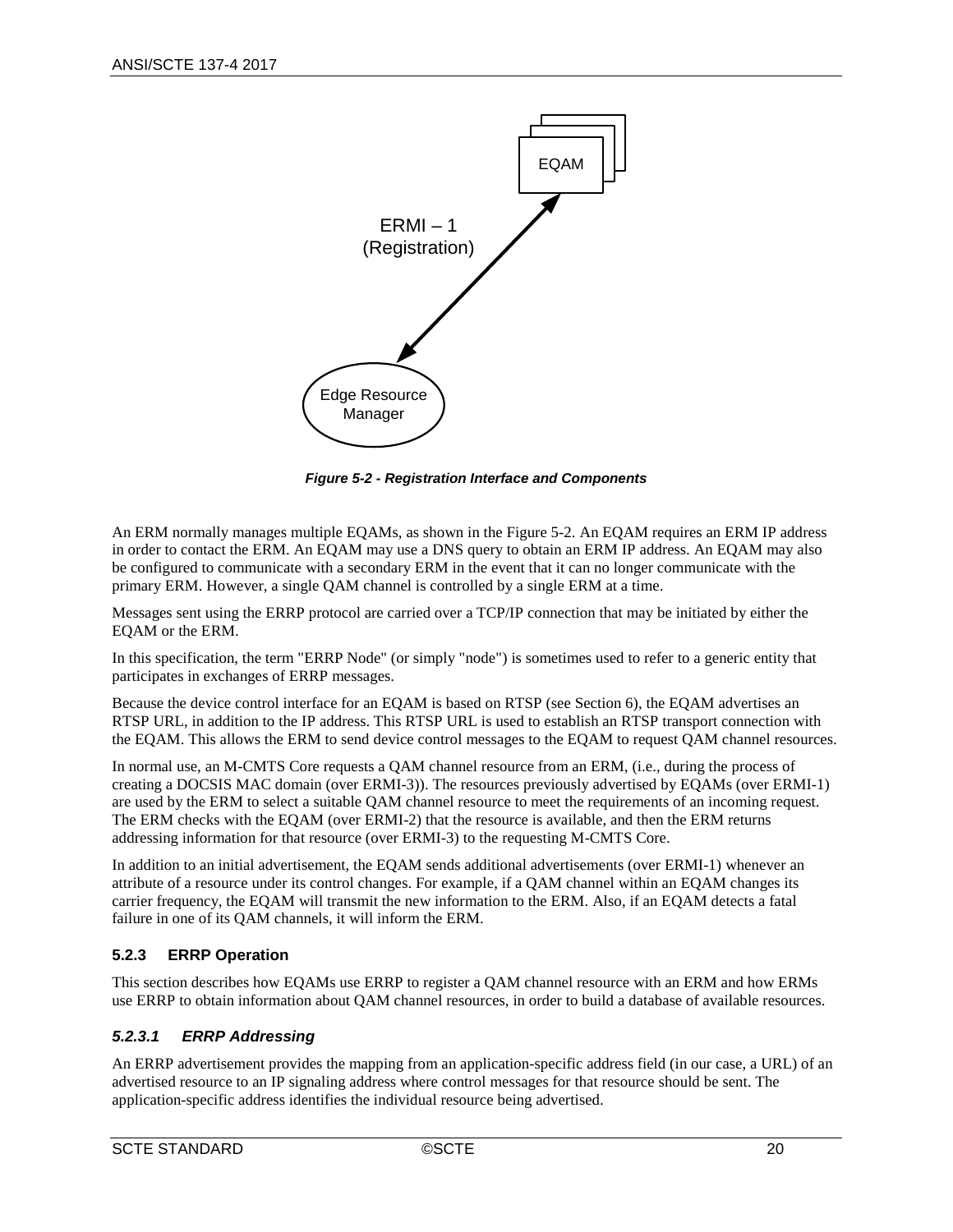When it initializes, the EQAM advertises the application-specific addresses (i.e.*,* URLs) of its available QAM channel resources to the ERM. When an M-CMTS Core sends a suitable request to the ERM, the ERM will select a QAM channel resource from its database. The ERM then sends an RTSP request to the EQAM to allocate this QAM channel resource to the DOCSIS session. After the EQAM receives a resource allocation request from the ERM, the EQAM verifies that the resource is available and that the QAM channel can be configured as requested. The EQAM then marks the resource as being in use and responds to the ERM request with an indication of success.

For each QAM channel resource that the EQAM wishes to advertise, it sends a ERRP ReachableRoute attribute to the ERM, embedded in a ERRP UPDATE message. To withdraw a QAM channel from service, the EQAM sends a WithdrawRoute attribute.<sup>[1](#page-20-3)</sup>

ERRP advertisements include the IP address of the EQAM (to which RTSP signaling requests are sent) in a NextHopServer attribute. The syntax and semantics of the ERRP NextHopServer attribute are described in Section [6.2.3.3.](#page-38-2)

# <span id="page-20-0"></span>*5.2.3.2 RTSP URLs*

An RTSP URL identifies the protocol to be used to access the resource as RTSP, and contains two additional fields: hostname and abs-path, separated by a slash: rtsp://hostname[:port]/.

The hostname field may contain either a FQDN or an IP address. In either case, it may include an optional TCP port number. The value identifies the address of the server that receives RTSP requests. In the context of the ERMI-2 interface, the ERM is an RTSP client and the EQAM is an RTSP server.

# <span id="page-20-1"></span>*5.2.3.3 ERRP Timers*

ERRP uses two timers, the Hold Timer and ConnectRetry Timer.

#### *5.2.3.3.1 Hold Timer*

Whenever an ERRP Node receives a message, it resets and starts the Hold Timer. If the Hold Timer fires before it receives another message, then it sends a NOTIFICATION message which causes the ERRP connection to be closed. The duration of the Hold Timer, which is called the Hold Time, is negotiated by the ERRP Nodes when the ERRP connection is established. KEEPALIVE messages should be sent at an interval of 1/3 of the Hold Time, in order to ensure that the Hold Timer does not fire.

#### *5.2.3.3.2 ConnectRetry Timer*

The ConnectRetry Timer is used during the process of establishing a ERRP connection. After the ERRP Node initiates the TCP connection to the remote ERRP Node, it starts the ConnectRetry Timer and waits for a response from the remote node. If the ConnectRetry Timer expires before receiving a response from the remote node, the ERRP Node will retry to establish the TCP connection.

# <span id="page-20-2"></span>*5.2.3.4 ERRP Attributes*

In a ERRP UPDATE message, EQAMs may advertise the ERRP attributes (for each QAM channel) to the ERM. Each of these attributes is specified in detail in Sectio[n 6.2.3.](#page-35-1)

<span id="page-20-3"></span> $1$  The names of the Route, ReachableRoute and WithdrawRoute attributes are drawn from TRIP. Although this document retains these names, it may help the reader to think of them instead as Resource, UsableResource and WithdrawResource.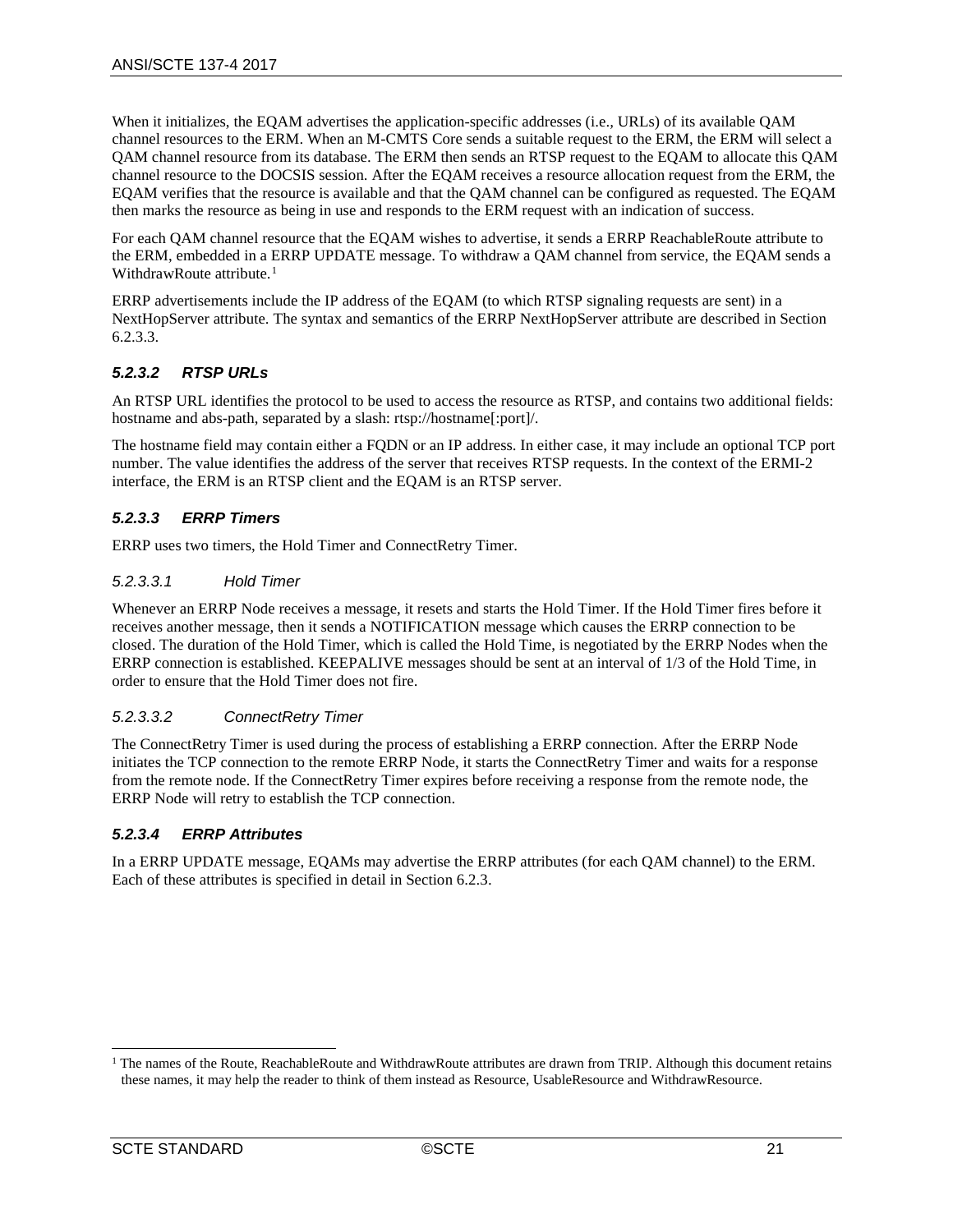# <span id="page-21-0"></span>**5.3 Resource Allocation Signaling**

# <span id="page-21-1"></span>**5.3.1 Resource Allocation Components and Interface**

[Figure 5-3](#page-21-2) shows the components involved in the resource allocation interfaces.



*Figure 5-3 - Resource Allocation Interfaces and Components*

<span id="page-21-2"></span>The M-CMTS Core or Video Session Manager initiates a QAM resource transaction with the ERM when it requests or releases a QAM channel resource. When an M-CMTS requests a MAC domain to be created, for example, the M-CMTS Core provides the ERM with details of the desired service group, bandwidth, and QAM channel capability. The ERM then consults its database of available resources, verifies that the resources are available, and returns the contact information for an appropriate QAM channel, if one is available.

An EQAM is a device which has a pool of QAM channels that may be allocated to DOCSIS, video, or both. A particular QAM channel may support only a subset of all possible DOCSIS capabilities. For example, some QAM channels may support only certain interleave settings; or some QAM channels may not support the DOCSIS PSP mode specified in [\[DEPI\].](#page-13-7) The capabilities of each individual QAM channel are advertised to the ERM when the EQAM advertises that particular QAM channel.

The ERM may apply operator-dependent policies when selecting a QAM channel. Such policies may take into consideration factors such as: QAM channel load balancing; whether DOCSIS bonded traffic may share a QAM channel with video (i.e., VOD, SDV etc.) traffic; and the existence of QAM channels that have been reserved for future DOCSIS traffic, etc.

In an EQAM, QAM channels are physically present on external RF ports. A single RF port may be associated with multiple QAM channels. The RF port may impose limitations on the configuration of associated QAM channels. For example, all the QAM channels associated with a single RF port may be required to be configured identically. Although a QAM channel used by a video flow and one used by DOCSIS may have the same carrier frequency and modulation type, they may have different interleave settings. To allow an individual QAM channel to switch between operating in a mode compatible with video flows and one compatible with DOCSIS, the EQAM should be able to control the configuration of a single QAM channel without affecting the configuration of any other QAM channels.

This document specifies two resource-allocation interfaces. ERMI-2 is an interface between an ERM and an EQAM, and is used to allocate QAM channel resources selected by the ERM. ERMI-3 is an interface between an M-CMTS Core and an ERM, and is used to request and return QAM channel resources. The interface between the ERM and Video Session Manager is beyond the scope of this document. When the CMTS core allocates QAM channel resources from the ERM, either explicit list of QAMs or fiber node information can be given to the ERM.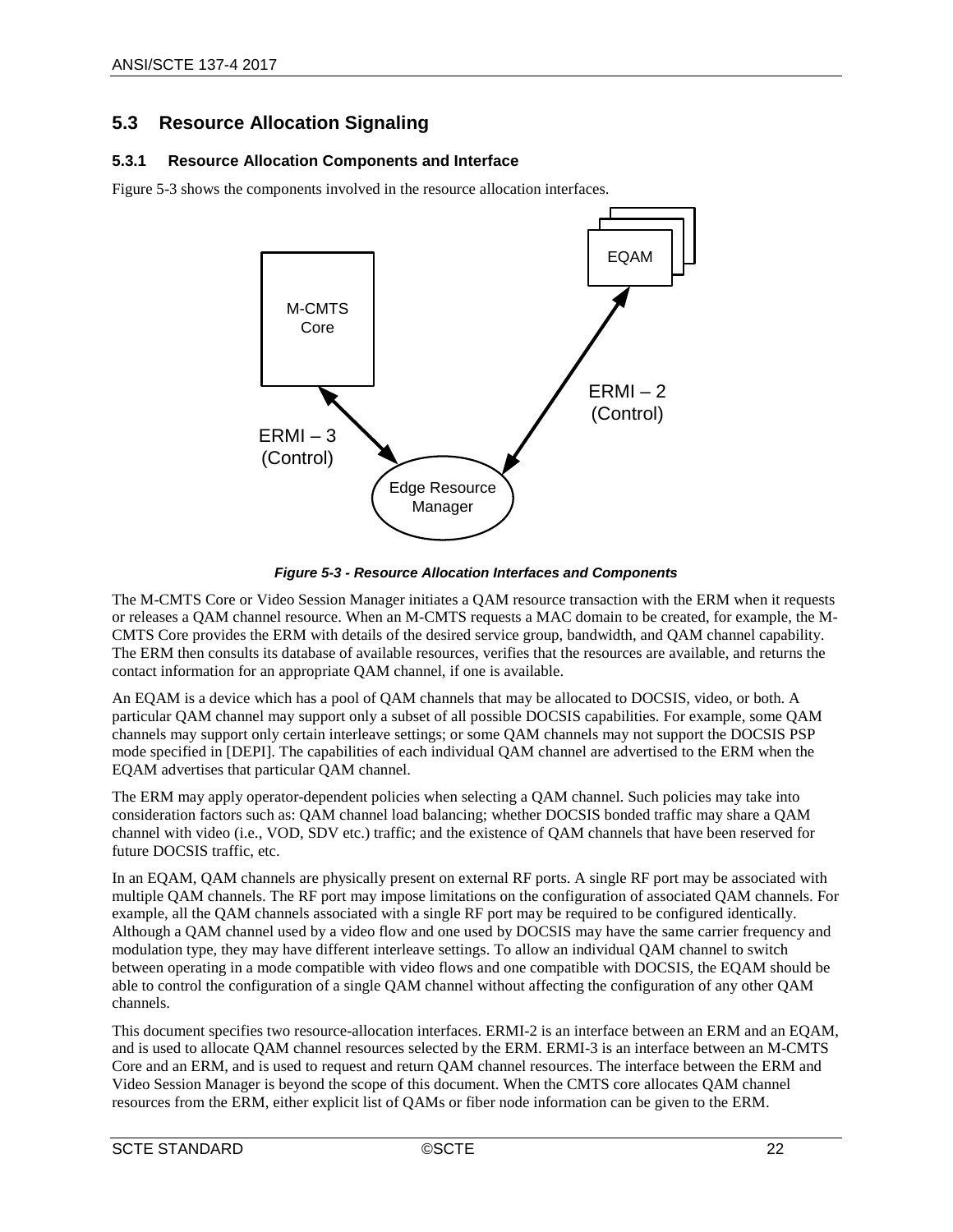# <span id="page-22-0"></span>**5.3.2 Signaling Protocol**

The protocol used for the resource allocation interfaces (ERMI-2 and ERMI-3) is the Real Time Streaming Protocol, RTSP [RFC [2326\].](#page-13-8) RTSP is an application-level client/server protocol designed to control the delivery of real-time data. RTSP provides an extensible framework to enable controlled, on-demand delivery of such data. The protocol is intended to control multiple simultaneous data delivery sessions, to provide a means for choosing delivery channels, and to provide a way to choose among multiple delivery mechanisms.

The client initiates an RTSP session by sending a SETUP message containing a request for resources. The server allocates the resources for the session and replies by identifying a suitable resource that meets the client's request. In ERMI-2, the ERM is an RTSP client and the EQAM is an RTSP server. In ERMI-3, the M-CMTS Core is an RTSP client and the ERM is an RTSP server.

An RTSP message is either a request or a response. A request contains an RTSP method, the object on which the method is operating, and any parameters necessary to further define the operation. Depending on the RTSP method, the direction of an RTSP request can be from client to server or vice-versa.

In video applications, RTSP is extended with new methods and headers to support the video application. In the DOCSIS and video applications specified in this document, additional headers are defined. Naturally, in order for an ERM/EQAM pair to function correctly in both DOCSIS and video applications, all devices must support the (different) RTSP extensions used by the two applications.

RTSP allows considerable variations in the capabilities supported by conformant implementations. This specification indicates the subset of RTSP requirements that must be supported by the RTSP components in the ERMI resource allocation interfaces (ERMI-2 and ERMI-3). In addition, extensions needed for the DOCSIS application are also specified herein.

# <span id="page-22-1"></span>**5.3.3 Selecting an ERM**

There may be multiple ERMs in the operator's head-end network. The M-CMTS Core or Video Session Manager selects the correct ERM with which to communicate by means that are outside the scope of this document. For the simplest case, this can be achieved by static configuration. In a more dynamic network, ERMs may report resources to an aggregation point by means that are outside the scope of this document. Such an aggregation point may serve as a proxy to locate the correct ERM.

# <span id="page-22-2"></span>**5.4 Static Partitioning**

In current head-end networks, the QAM channel resources used by video applications and those used by DOCSIS applications are separate and distinct. In order to allow resources to be switched easily between these two types of application, common interfaces should be used within the ERM for registration, allocation, and control. In order to provide a relatively simple migration path, QAM channel resources may initially be partitioned by using static configuration.

Some EQAMs may control QAM channels that are capable of supporting both video and DOCSIS applications. It is permissible to provision statically, some of the QAM channels in the EQAM for video service and the rest for DOCSIS data applications.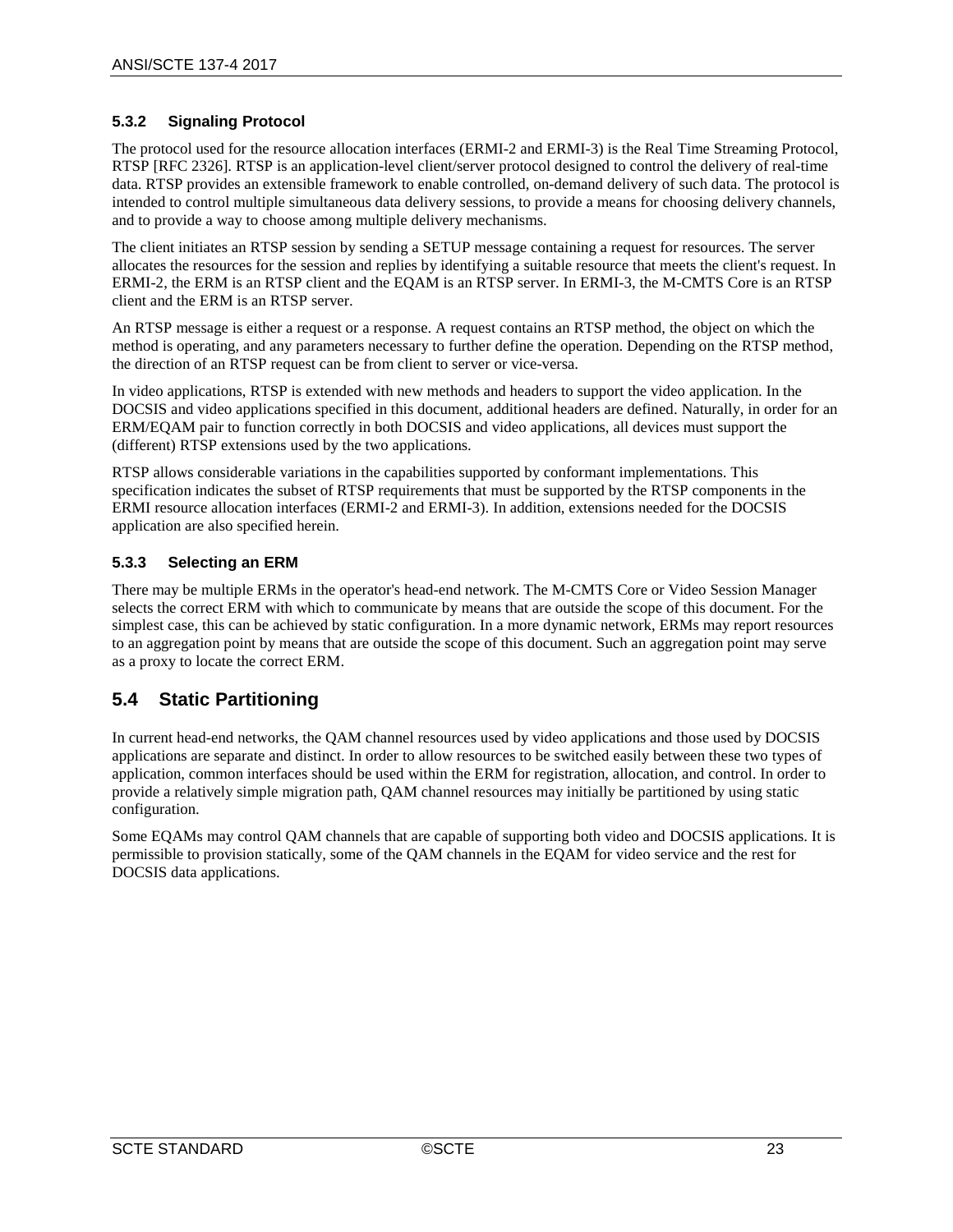<span id="page-23-0"></span>



*Figure 5-4 - Simplified Framework for Static QAM Partitioning*

<span id="page-23-3"></span>[Figure 5-4](#page-23-3) shows an architecture suitable for partitioning QAM channels statically between video and DOCSIS applications. In this simple architecture, the ERM is not used at all by DOCSIS applications.

The EQAM is configured so that only video QAM channels are advertised to the ERM (since the ERM is used only by video applications).

# <span id="page-23-1"></span>**5.4.2 Operation**

When the M-CMTS Core needs a QAM channel resource, such as in the case of creating a new MAC domain, it selects a QAM channel from the appropriate service group. The M-CMTS Core obtains the IP address of the EQAM from its configuration database. The M-CMTS Core then uses the DEPI protocol to establish a control channel to this IP address. Once this channel is in place, the M-CMTS Core negotiates the physical settings for the QAM channel, as specified in [\[DEPI\].](#page-13-7)

# <span id="page-23-2"></span>**5.5 Device Configuration**

The ERMI components, EQAM and M-CMTS Core, must be properly configured for ERMI to function as intended. The configuration for dynamic signaling and static partioning is slightly different. The differences are noted below.

Each QAM channel in the EQAM is configured with:

- QAM TSID and QAM name;
- Input port IP addresses
- Fiber Node list
- Modulation type;
- Channel bandwidth;
- Interleaver setting (I, J);
- J83 annex;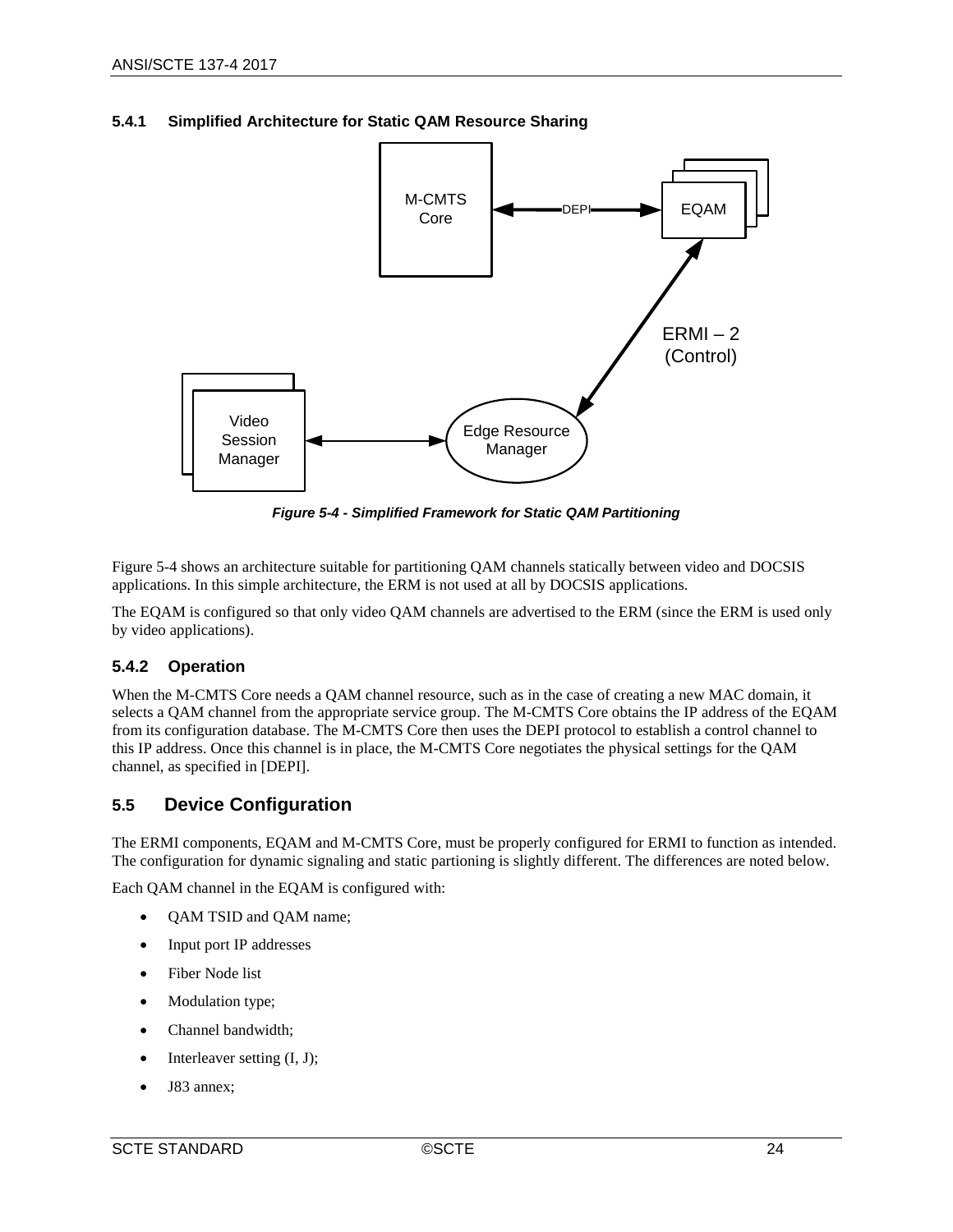- Carrier frequency;
- Power;
- QAM capability;
- Resource allocation mode (ERM, or non-ERM);
- ERM IP address (only needed for dynamic signaling).

In the M-CMTS Core, configuration depends on whether static partitioning or the dynamic signaling is used for QAM sharing. When static partitioning is used, QAM TSID, QAM IP address and QAM RF topology are configured. When dynamic signaling is used, ERM IP is configured. In addition, the M-CMTS Core may choose to either directly configure QAM RF topology or just configure the fiber node for RF topology.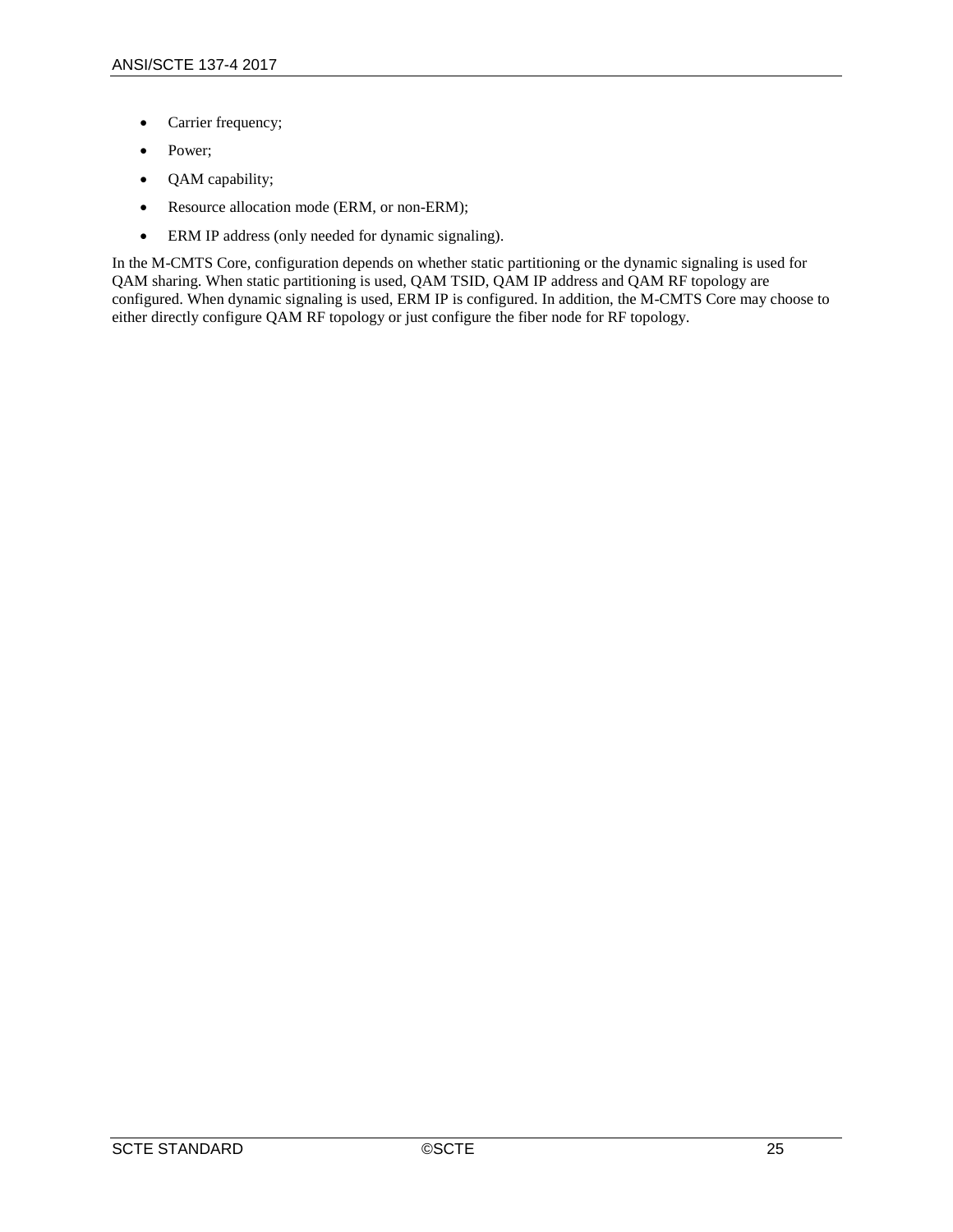# <span id="page-25-0"></span>**6 Edge Resource Registration Protocol (ERRP)**

Several requirements in this section are written for an "ERRP Speaker". The EQAM MUST implement the ERRP Speaker functionality. Some requirements are written for an "ERRP Listener". The ERM MUST implement the ERRP Listener functionality. Many of the requirements in this section apply to both ERRP Speakers and ERRP Listeners, and are written for an "ERRP Node". The EQAM MUST implement the ERRP Node functionality. The ERM MUST implement the ERRP Node functionality.

# <span id="page-25-1"></span>**6.1 Relationship with TRIP [\[RFC](#page-13-6) 3219]**

ERRP shares many similarities with the protocol described in TRIP, [RFC [3219\].](#page-13-6) While TRIP was originally developed for telephony services, a subset of the protocol can be used to deal with the resource manager selection problem addressed in this specification, specifically, TRIP has similar procedures and a similar Finite State Machine for connection establishment. TRIP also shares the same format for messages. ERRP Nodes are also conformant TRIP nodes, although they perform only a subset of the messaging described in [RFC [3219\].](#page-13-6)

When TRIP is adapted to ERRP in a cable environment, data plane devices will be TRIP speakers, and resource managers will act as TRIP listeners.

ERRP supports four messages that may be exchanged between ERRP Nodes: OPEN, UPDATE, NOTIFICATION, and KEEPALIVE:

- The OPEN message is used to initiate a ERRP connection between ERRP Nodes. The OPEN message is used exactly as specified in [RFC [3219\].](#page-13-6)
- The UPDATE message is used by an EQAM to advertise resources under its control to an ERM.
- The NOTIFICATION message is used by an ERRP Node to inform the far end that an error has occurred. ERRP connections are closed after a NOTIFICATION message is sent or received. The NOTIFICATION message is used exactly as specified in [RFC [3219\].](#page-13-6)
- ERRP includes a periodic bidirectional KEEPALIVE message whose frequency is negotiated by the two sides when the ERRP connection is established. The KEEPALIVE message is used as specified in [RFC [3219\].](#page-13-6)

If the ERM does not receive a KEEPALIVE message within the agreed-upon period, it assumes that the EQAM has failed and updates its database accordingly, by marking the associated resources as no longer available. The ERM MAY try to re-establish the ERRP connection to that EQAM before removing that EQAM from its resource pool. The ERM can also discover a change in a QAM channel resource through receipt of an UPDATE message. Failures of QAM resources and indications of the availability of new QAM resources are conveyed to an ERM through the WithdrawnRoutes and ReachableRoutes attributes of the UPDATE message.

# <span id="page-25-2"></span>**6.2 ERRP**

This section documents the subset of [\[RFC](#page-13-6) 3219] used in this architecture, as well as the additional attributes beyond [\[RFC](#page-13-6) 3219] that are used to advertise QAM channel resources. Instead of referring to the applicable sections of [RFC [3219\],](#page-13-6) this section includes normatively the relevant sections of [RFC [3219\].](#page-13-6) The resultant protocol is known as ERRP, the Edge Resource Registration Protocol.

# <span id="page-25-3"></span>**6.2.1 Establishing a ERRP Connection**

ERRP Nodes MUST use TCP/IP connections to carry ERRP messages. An ERRP Node MUST listen on TCP port 6069 for incoming connections that will be used to carry ERRP traffic.

The ERRP connection MAY be initiated by either of the ERRP Nodes (speaker or listener).

An ERRP Node MUST conform to the ERRP state machine specified in Section [6.2.7.](#page-57-2) An ERRP Node begins in the [Idle] state and goes through several state transitions before reaching the [Established] state. At that point the EQAM SHOULD advertise its operational resources to the ERM.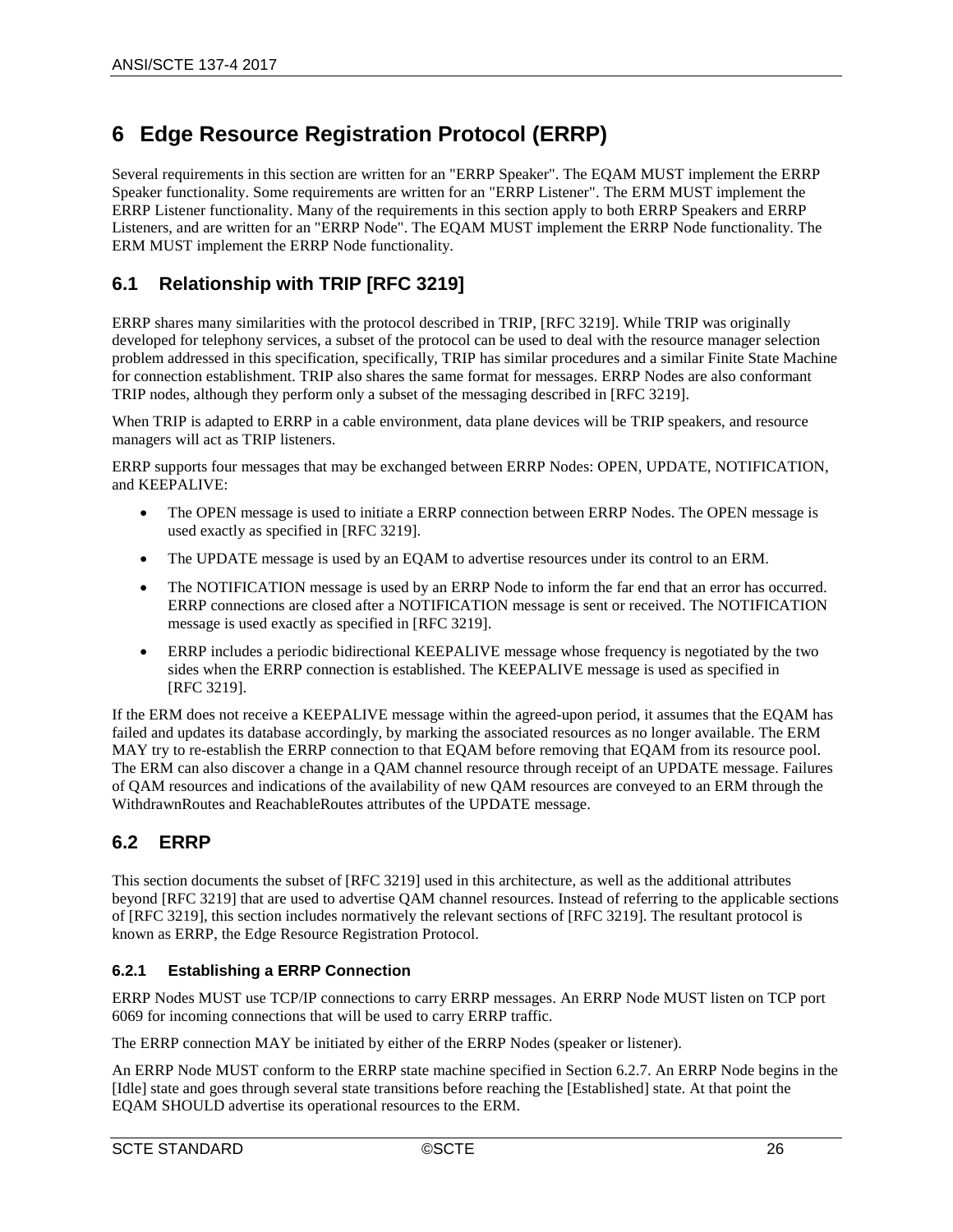Typically, the EQAM (acting as a speaker) will be configured to establish the connection with ERMs. The ERMs, as listeners, will have no prior knowledge of the EQAM and therefore cannot establish the transport connection. KEEPALIVE messages are sent periodically to ensure adjacent peer ERRP Nodes are operational. Notification messages are sent in response to errors or special conditions. If a connection encounters an error condition, a Notification message is sent and the connection is closed.

#### <span id="page-26-0"></span>**6.2.2 Message Formats**

ERRP Nodes MUST comply with the syntax and format of messages as outlined in the subsections below. Incomplete received ERRP messages MUST be ignored. An ERRP Node MUST not process a message until it is entirely received. An ERRP Node MUST NOT transmit ERRP messages that exceed 4096 octets. The recipient ERRP Node MUST be able to process ERRP messages up to 4096 octets in size. ERRP Nodes must transmit messages in "network order" so octets are transmitted most significant octet first and, within an octet, most significant bit first.

The smallest message that may be sent consists of an ERRP header without a data portion, or 3 octets.

#### <span id="page-26-1"></span>*6.2.2.1 Message Header*

Every ERRP message begins with a 3-octet header, specified below. There may or may not be a data portion following the header, depending on the message type. The layout of the header fields is shown i[n Figure 6–1:](#page-26-3)

> $0$  1 2 0 1 2 3 4 5 6 7 8 9 0 1 2 3 4 5 6 7 8 9 0 1 2 3 +--------------+----------------+---------------+ | Length | Type | +--------------+----------------+---------------+

*Figure 6–1 - DDRP Header Format*

# <span id="page-26-3"></span>**Length**

This 2-octet unsigned integer indicates the total length of the message, including the header, in octets. Thus, it allows the recipient to locate the beginning of the next message in the message stream. The Length field is mandatory. The value of the Length field is in the range  $3 \leq$  Length  $\leq$  4096. The value may be further constrained by the message type. The stream of ERRP messages does not contain padding between messages.

# **Type**

<span id="page-26-2"></span>This 1-octet unsigned integer encodes the type of the message. The Type field is mandatory. The value of the field is one of the values identified i[n Table](#page-26-2) 6–1:

| <b>Type</b> | <b>ERRP</b> message |
|-------------|---------------------|
|             | <b>OPEN</b>         |
|             | <b>UPDATE</b>       |
|             | <b>NOTIFICATION</b> |
|             | <b>KEEPALIVE</b>    |

*Table 6–1 - ERRP Message Types*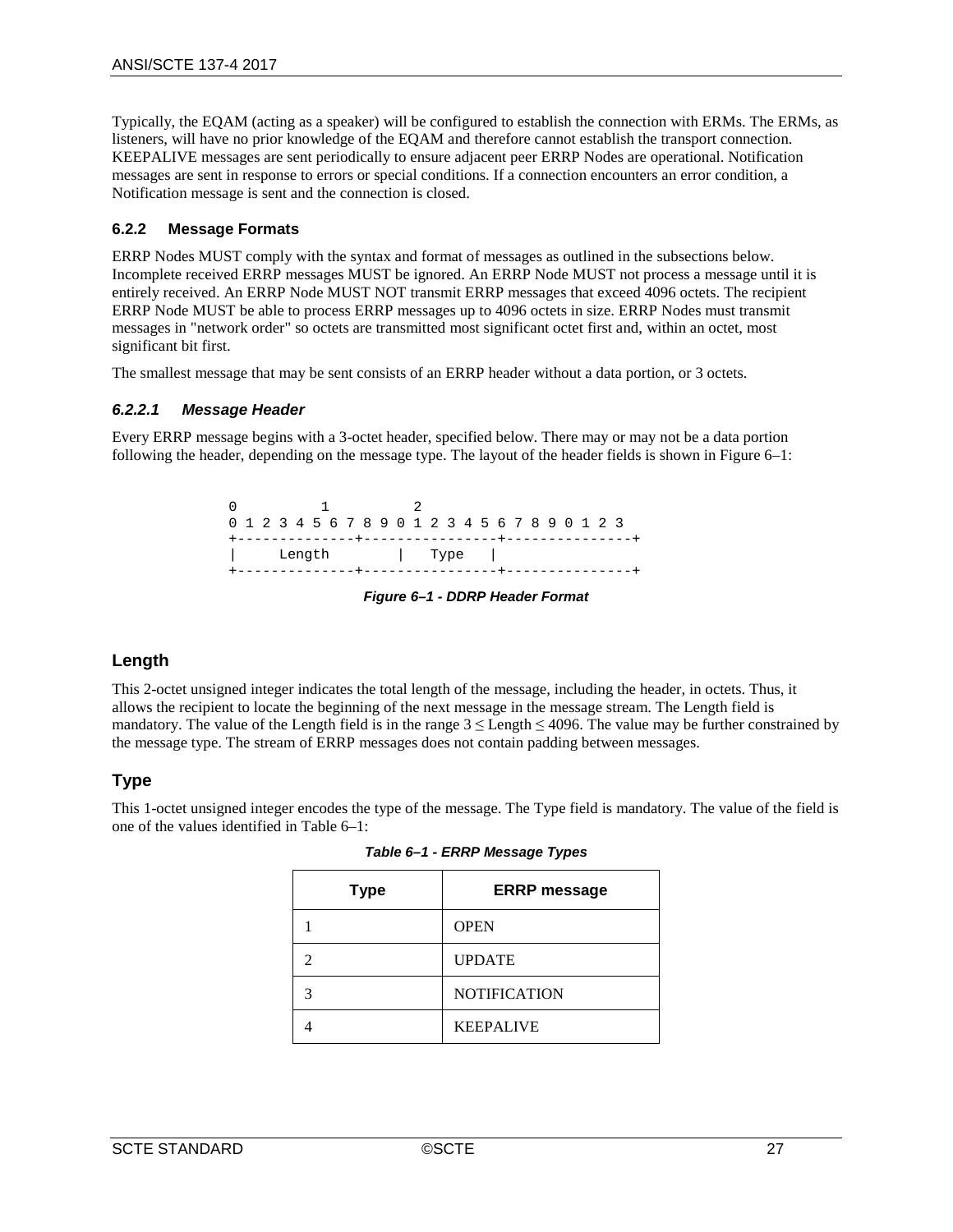# <span id="page-27-0"></span>*6.2.2.2 OPEN Message*

The first ERRP message sent by an ERRP Node MUST be either an OPEN message or a NOTIFICATION message sent in response to a received OPEN message.

If the OPEN message is acceptable to the recipient ERRP Node, a KEEPALIVE message confirming the OPEN MUST be returned.

The minimum length of the OPEN message is 17 octets (including the message header). OPEN messages not meeting this minimum requirement are handled as defined in Section [6.2.4.2.](#page-55-0)

Following the fixed-size ERRP header, the OPEN message contains the following fields:

|                                |                 |  | 0 1 2 3 4 5 6 7 8 9 0 1 2 3 4 5 6 7 8 9 0 1 2 3 4 5 6 7 8 9 0 1 |
|--------------------------------|-----------------|--|-----------------------------------------------------------------|
| Version   Reserved   Hold Time |                 |  |                                                                 |
|                                | Address domain  |  |                                                                 |
|                                | ERRP Identifier |  |                                                                 |
| Optional Parameters Len        |                 |  | Optional Parameters (variable)                                  |

*Figure 6–2 - ERRP OPEN Header*

# <span id="page-27-1"></span>**Version**

This 1-octet unsigned integer indicates the protocol version of the message. The Version field is mandatory. The Version field contains the value 3.

# **Hold Time**

This 2-octet unsigned integer indicates the number of seconds that the sender proposes for the value of the Hold Timer. The Hold Time field is mandatory. Upon receipt of an OPEN message, an ERRP Node MUST calculate the value of the Hold Timer,  $T_H$ , by using the smaller of its configured Hold Time (if any), and the value of the Hold Time field in the OPEN message. The value of the Hold Time field in an OPEN message is either 0 or greater than two; see Section [6.2.4.2](#page-55-0) for error conditions. The configured Hold Time (if any) is either 0 or at least three seconds. A recipient SHOULD reject connections if the value of the Hold Time field does not meet local policy. The calculated value of  $T_H$  is the maximum number of seconds that may elapse between the receipt of successive KEEPALIVE and/or UPDATE messages.

# **Address domain**

This 4-octet unsigned integer indicates the address domain number of the sender. The Address domain field is mandatory. Two ERRP Nodes MUST have the same address domain in order to establish an ERRP connection, unless one has the reserved address domain number of zero.

The value of the Address domain field is less than or equal to 255.

An Address domain field that contains the value 0 is interpreted by the recipient ERRP Node to mean that the advertised address can be reached from any address domain.

# **ERRP Identifier**

This 4-octet unsigned integer indicates the ERRP Identifier of the sender. The ERRP Identifier field is mandatory. The value of this field uniquely identifies this ERRP Node within its address domain. An ERRP Node MAY set the value of its ERRP Identifier to an IPv4 address assigned to that ERRP Node. The value of the ERRP Identifier of an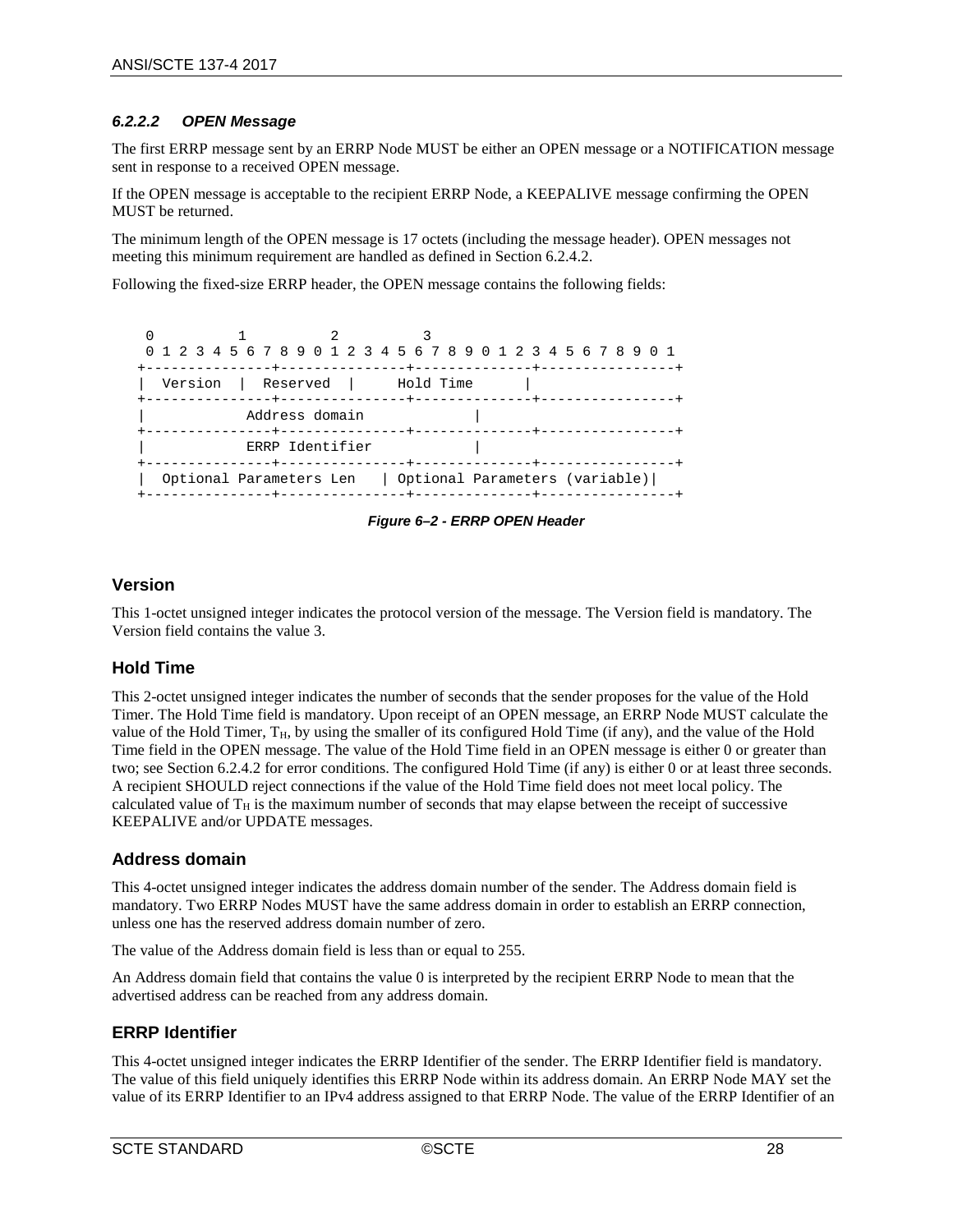ERRP Node is configured on the ERRP Node. The ERRP Node MUST use the same value for the ERRP Identifier field in all OPEN messages sent to other ERRP Nodes.

When comparing two ERRP identifiers, the ERRP Identifier is to be interpreted as a numerical 4-octet unsigned integer. It is recommended that the ERRP identifier is set to its IPv4 address as the default.

# **Optional Parameters Len**

This 2-octet unsigned integer indicates the total length of the Optional Parameters field in octets. The Optional Parameters Len field is mandatory. If the value of this field is zero, the Optional Parameters field is absent. Note, this is not the same integer as 'Parameter Length' defined below.

# **Parameters**

This field contains a list of parameters where each is encoded as a <Parameter Type, Parameter Length, Parameter Value> triplet as described in Figure 6–3. There are two mandatory parameters, Component Name and Streaming Zone, the rest are optional.

 0 1 2 3 0 1 2 3 4 5 6 7 8 9 0 1 2 3 4 5 6 7 8 9 0 1 2 3 4 5 6 7 8 9 0 1 +---------------+---------------+--------------+----------------+ Parameter Type | Parameter Length +---------------+---------------+--------------+----------------+ Parameter Value (variable)... +---------------+---------------+--------------+----------------+

*Figure 6–3 - Optional Parameter Encoding*

# <span id="page-28-0"></span>**Parameter Type**

This is a 2-octet field that identifies the type of this parameter. The Parameter Type field is mandatory.

# **Parameter Length**

This 2-octet unsigned integer contains the length of the Parameter Value field in octets. The Parameter Length field is mandatory.

# **Parameter Value**

This is a variable length field that is interpreted according to the value of the Parameter Type field. The Parameter Value field is optional; its presence depends on the parameter being passed.

#### *6.2.2.2.1 Open Message Parameters*

6.2.2.2.1.1 Capability Information

If present, the Capability Information parameter identifies its presence by setting the value of the Parameter Type field to 1.

The Capability Information parameter is optional and is used by an ERRP Node to indicate to its peer ERRP Node the capabilities that it supports. Capability negotiation is specified in Section [6.2.6.](#page-57-1)

A valid Capability Information parameter contains one or more triplets <Capability Code, Capability Length, Capability Value>, where each triplet is encoded as shown in [Figure 6–4:](#page-29-1)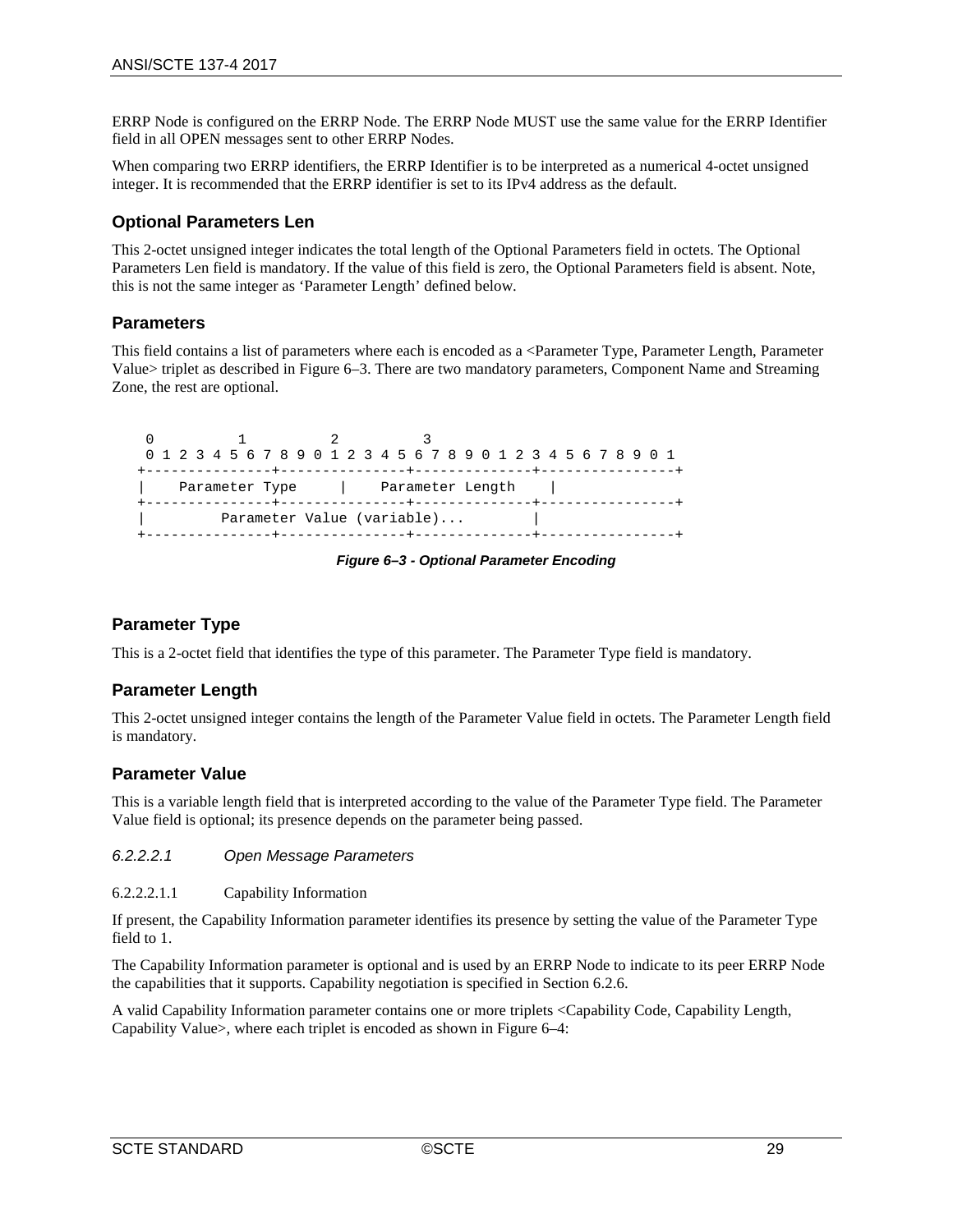|  |  |                     |  |  |  | 0 1 2 3 4 5 6 7 8 9 0 1 2 3 4 5 6 7 8 9 0 1 2 3 4 5 6 7 8 9 0 1 |  |  |  |  |                   |  |  |  |  |  |
|--|--|---------------------|--|--|--|-----------------------------------------------------------------|--|--|--|--|-------------------|--|--|--|--|--|
|  |  |                     |  |  |  |                                                                 |  |  |  |  |                   |  |  |  |  |  |
|  |  | Capability Code     |  |  |  |                                                                 |  |  |  |  | Capability Length |  |  |  |  |  |
|  |  | -------------+----- |  |  |  |                                                                 |  |  |  |  |                   |  |  |  |  |  |
|  |  |                     |  |  |  | Capability Value (variable)                                     |  |  |  |  |                   |  |  |  |  |  |
|  |  |                     |  |  |  |                                                                 |  |  |  |  |                   |  |  |  |  |  |

*Figure 6–4 - Capability Optional Parameter*

# <span id="page-29-1"></span>**Capability Code**

This is a 2-octet field, used to identify individual capabilities. The Capability Code field is mandatory.

# **Capability Length**

This 2-octet unsigned integer contains the length of the Capability Value field in octets. The Capability Length field is mandatory.

# **Capability Value**

This is a variable-length field that is interpreted according to the value of the Capability Code field. A single capability, as identified by the value of its Capability Code field, may appear more than once in the Optional Parameters field.

<span id="page-29-0"></span>The value of the Capability Code field is one of the values identified in [Table](#page-29-0) 6–2.

| <b>Capability Code</b> | Capability            |
|------------------------|-----------------------|
|                        | Route Types Supported |
|                        | Send Receive          |
| 32768                  | <b>ERRP</b> Version   |

*Table 6–2 - Capability Codes*

This specification reserves Capability Codes 32769-65535 for vendor-specific applications (these are the codes with the first bit of the code value equal to 1). This specification reserves value 0. Capability Codes (other than those reserved for vendor specific use) are controlled by IANA.

#### 6.2.2.2.1.1.1 Route Types Supported

The Route Types Supported Capability Code lists the route types supported in this peering session by the transmitting ERRP Node. An ERRP Node speaker MUST NOT use route types that are not supported by its ERRP Node peer in any particular peering session. If the route types supported by an ERRP Node peer are not satisfactory, an ERRP Node speaker SHOULD terminate the peering session.

The format for a Route Type is shown in [Figure 6–5:](#page-29-2)

<span id="page-29-2"></span> 0 1 2 3 0 1 2 3 4 5 6 7 8 9 0 1 2 3 4 5 6 7 8 9 0 1 2 3 4 5 6 7 8 9 0 1 +---------------+---------------+--------------+----------------+ Address Family | Application Protocol | +---------------+---------------+--------------+----------------+

*Figure 6–5 - Route Type Format*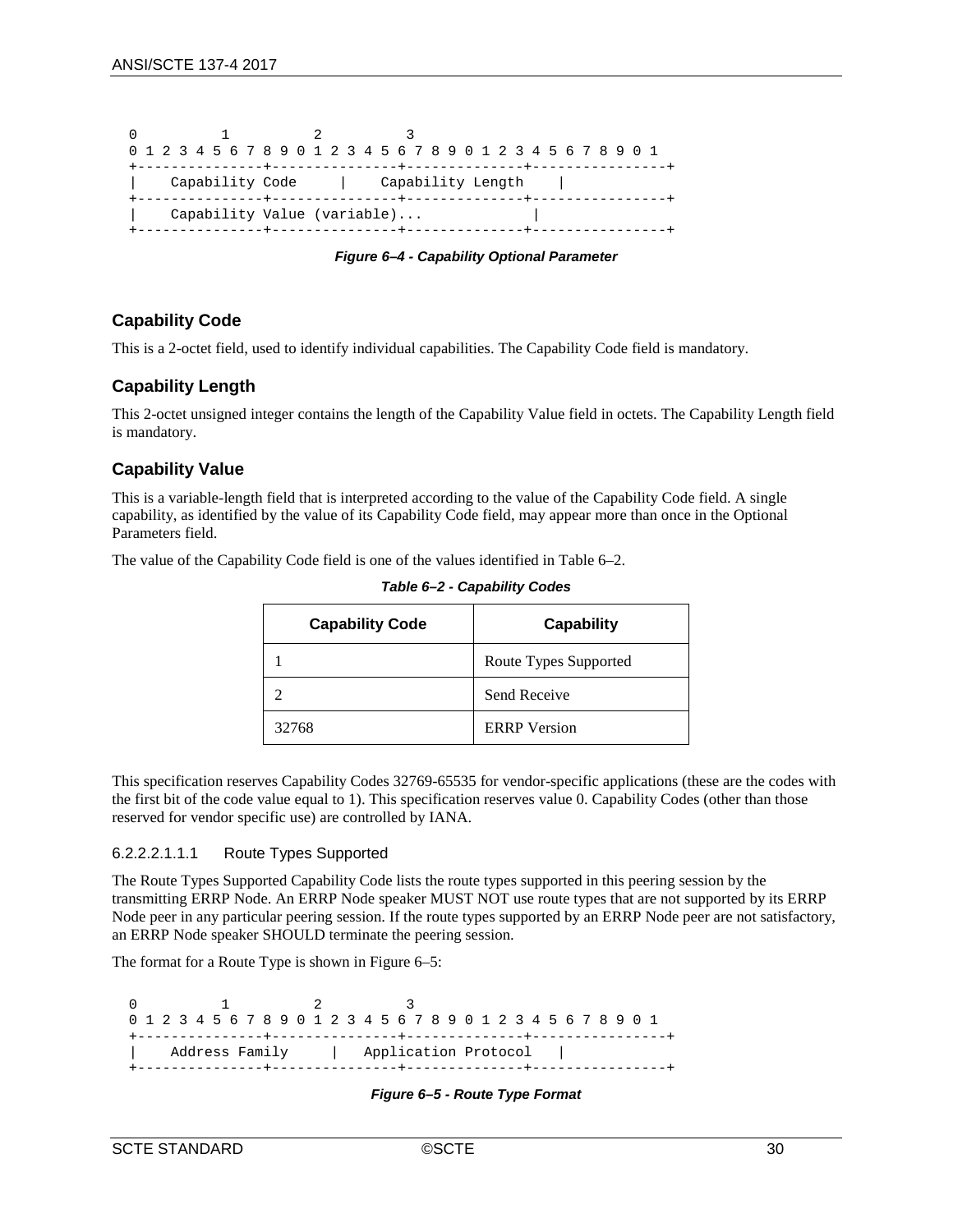The Address Family and Application Protocol fields are specified in Section [6.2.3.1.](#page-36-0) The Address Family field identifies the address family of the resource within the ReachableRoutes attribute. The Address Family field is mandatory. The Application Protocol field identifies the application for which the resource may be used. The Application Protocol field is mandatory.

For example, a Route Type for ERRP could be <URL, ERMI>, indicating a URL for the ERMI resource signaling interface to the EQAM.

The Route Types Supported capability may contain multiple Route Types in the capability. The number of Route Types listed in the capability is limited only by the value of the Capability Length field.

#### 6.2.2.2.1.1.2 Send Receive

This capability specifies the mode in which the ERRP Node will communicate with the remote ERRP Node. The possible modes are: Send Only, Receive Only, and Send Receive. The default mode is Send Receive.

In Send Only mode, an ERRP Node speaker transmits UPDATE messages to its ERRP Node peer, but the ERRP Node peer MUST NOT transmit UPDATE messages to that ERRP Node speaker. If an ERRP Node speaker in Send Only mode receives an UPDATE message from its ERRP Node peer, it MUST discard that message, but no further action should be taken.

<span id="page-30-0"></span>In Receive Only mode, the ERRP Node listener acts as a passive TRIP listener. In Receive Only mode, an ERRP Node MUST NOT transmit an UPDATE message though it receives and processes UPDATE messages from its ERRP Node peer. In Receive Only mode, an ERRP Node still transmits OPEN, KEEPALIVE, and NOTIFICATION messages. In Send Only mode, an ERRP Node still receives OPEN, KEEPALIVE, and NOTIFICATION messages. The Send Receive Capability field is a 4-octet unsigned integer. The value of the Send Receive Capability field is one of the values identified i[n Table](#page-30-0) 6–3.

| <b>Send Receive Capability</b> | <b>Meaning</b> |
|--------------------------------|----------------|
|                                | Send Receive   |
|                                | Send Only      |
|                                | Receive Only   |

|  |  |  |  | Table 6-3 - Send Receive Capability |
|--|--|--|--|-------------------------------------|
|--|--|--|--|-------------------------------------|

If an ERRP Node discovers while processing an OPEN message that both it and its remote ERRP Node are in Send Only mode or in Receive Only mode, it MUST send a NOTIFICATION message to the remote ERRP Node to close the session. The error code in this NOTIFICATION message is set to "Capability Mismatch" (see the ERRP error handling Section [6.2.4\)](#page-54-1).

An ERRP Node MUST send the same value of Send Receive Capability to all remote ERRP Nodes. An ERM SHOULD advertise Send Receive mode if it supports both VOD and DOCSIS applications. An EQAM MUST advertise Send Only mode. ERRP component send receive capability is summarized in

<span id="page-30-2"></span><span id="page-30-1"></span>[Table](#page-30-2) 6–4.

| <b>Component</b> | <b>ERRP Send Receive Capability</b>    |  |  |  |  |  |  |  |
|------------------|----------------------------------------|--|--|--|--|--|--|--|
| <b>EOAM</b>      | Send Only mode                         |  |  |  |  |  |  |  |
| <b>FRM</b>       | Send Receive mode or Receive Only mode |  |  |  |  |  |  |  |

|  |  | Table 6-4 - ERRP Component Send Receive Capability |
|--|--|----------------------------------------------------|
|--|--|----------------------------------------------------|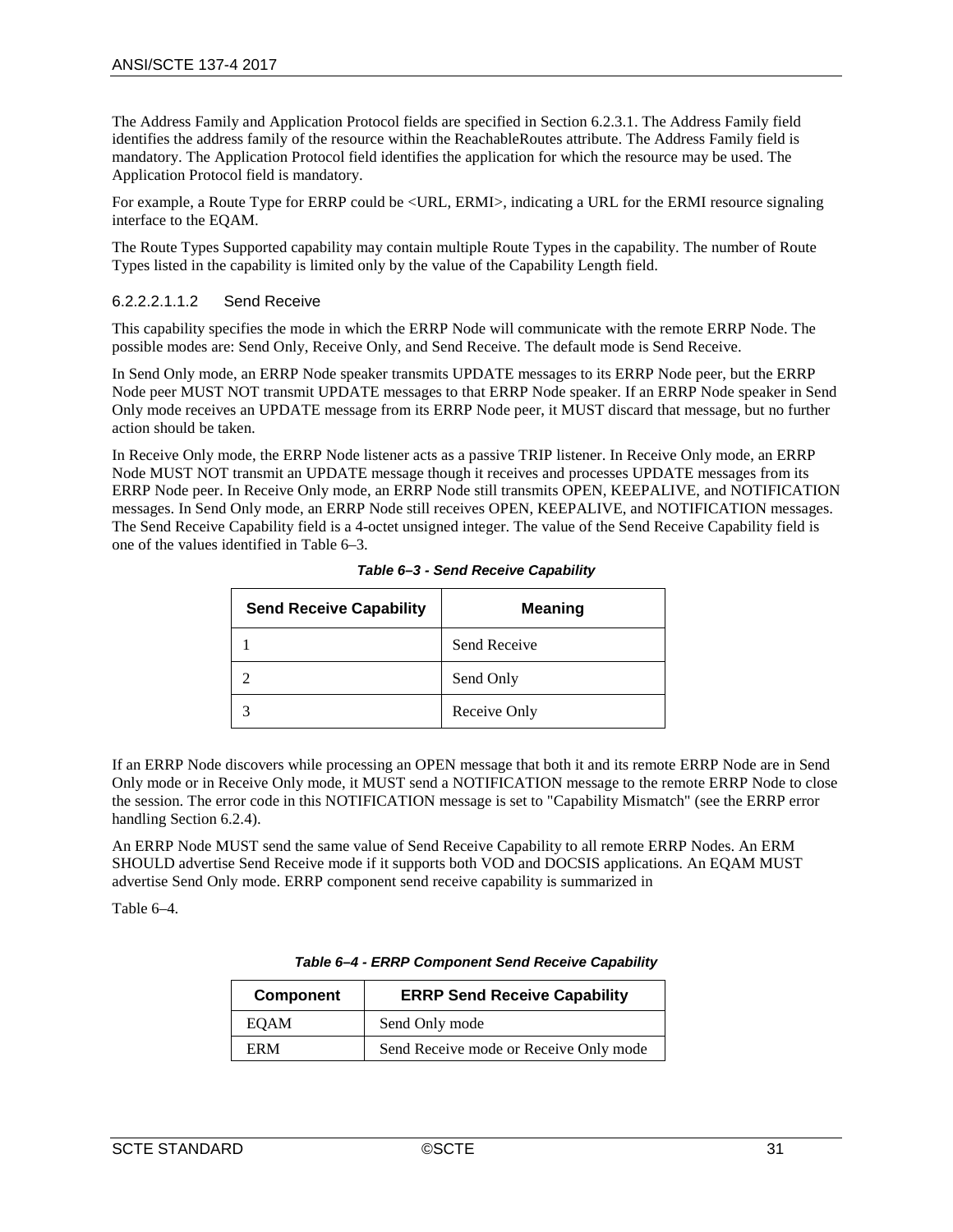#### 6.2.2.2.1.1.3 ERRP Version

This is a 4-octet unsigned integer, representing the version of ERRP supported by the ERRP Node. If an ERRP Node receives an OPEN message containing a value for the ERRP Version field that it does not support, it MUST respond with a NOTIFICATION message. The error code in the NOTIFICATION message is set to "Capability Mismatch" (see the ERRP error handling Section [6.2.4\)](#page-54-1).

The value of the ERRP Version Capability field is 1.

#### 6.2.2.2.1.2 Streaming Zone

StreamingZone Name is a mandatory parameter when supporting video applications. It identifies its presence by setting the value of the Parameter Type field to 2. The capability is optional when signaling DOCSIS only resources. The value is to be set to the string that represents the StreamingZone Name i.e., <region>.<local name>. The length should be set to the length of the string and as such is variable. The Streaming Zone name represents the Streaming Zone within which the component operates.

The characters comprising the string are in the set within TEXT defined in section 15.1 of [RFC [2326\].](#page-13-8) Implementations must support minimum string lengths of 64; however, the composition of the string used is defined by implementation agreements specified by the service provider.

#### 6.2.2.2.1.3 Component Name

Component Name is a mandatory parameter when supporting video applications. It identifies its presence by setting the value of the Parameter Type field to 3. The capability is optional when signaling DOCSIS only resources. The value is to be set to the string that represents the Component Name i.e., <region>.<local name>. The length should be set to the length of the string and as such is variable. The Component Name is the name of the component for which the data in the update message applies. For example, the Component Name would be the EQAM name in the case of the EQAM Registration Interface.

The characters comprising the string are in the set within TEXT defined in section 15.1 of [RFC [2326\].](#page-13-8) Implementations must support minimum string lengths of 64; however, the composition of the string used is defined by implementation agreements specified by the service provider.

#### 6.2.2.2.1.4 Vendor Specific String

Vendor Specific String is an optional parameter. It identifies its presence by setting the value of the Parameter Type field to 4. The length should be set to the length of the string and as such is variable. The value could be anything the vendor of the component wishes to use to pass "innovation" hints to resource managers. Examples could include vendor and model name and number or enumerated list of functions.

The characters comprising the string are in the set within TEXT defined in section 15.1 of [RFC [2326\].](#page-13-8) Implementations must support minimum string lengths of 64; however, the composition of the string used is defined by implementation agreements specified by the service provider.

#### <span id="page-31-0"></span>*6.2.2.3 UPDATE Message Format*

UPDATE messages are used to transfer information about resources between ERRP Nodes. Information received in UPDATE messages is used to populate a database of available resources.

In particular, UPDATE messages are used to advertise and to withdraw resources. A single UPDATE message may simultaneously advertise and withdraw ERRP resources.

In addition to the ERRP header, the ERRP UPDATE may contain a list of Routing Attributes, which are formatted as shown i[n Figure 6–6.](#page-31-1) Routing Attributes are contiguous (no padding) in the message.

<span id="page-31-1"></span> +------------------------------------------------+--... | First Route Attribute | Second Route Attribute | ... +------------------------------------------------+--...

*Figure 6–6 - ERRP UPDATE Format*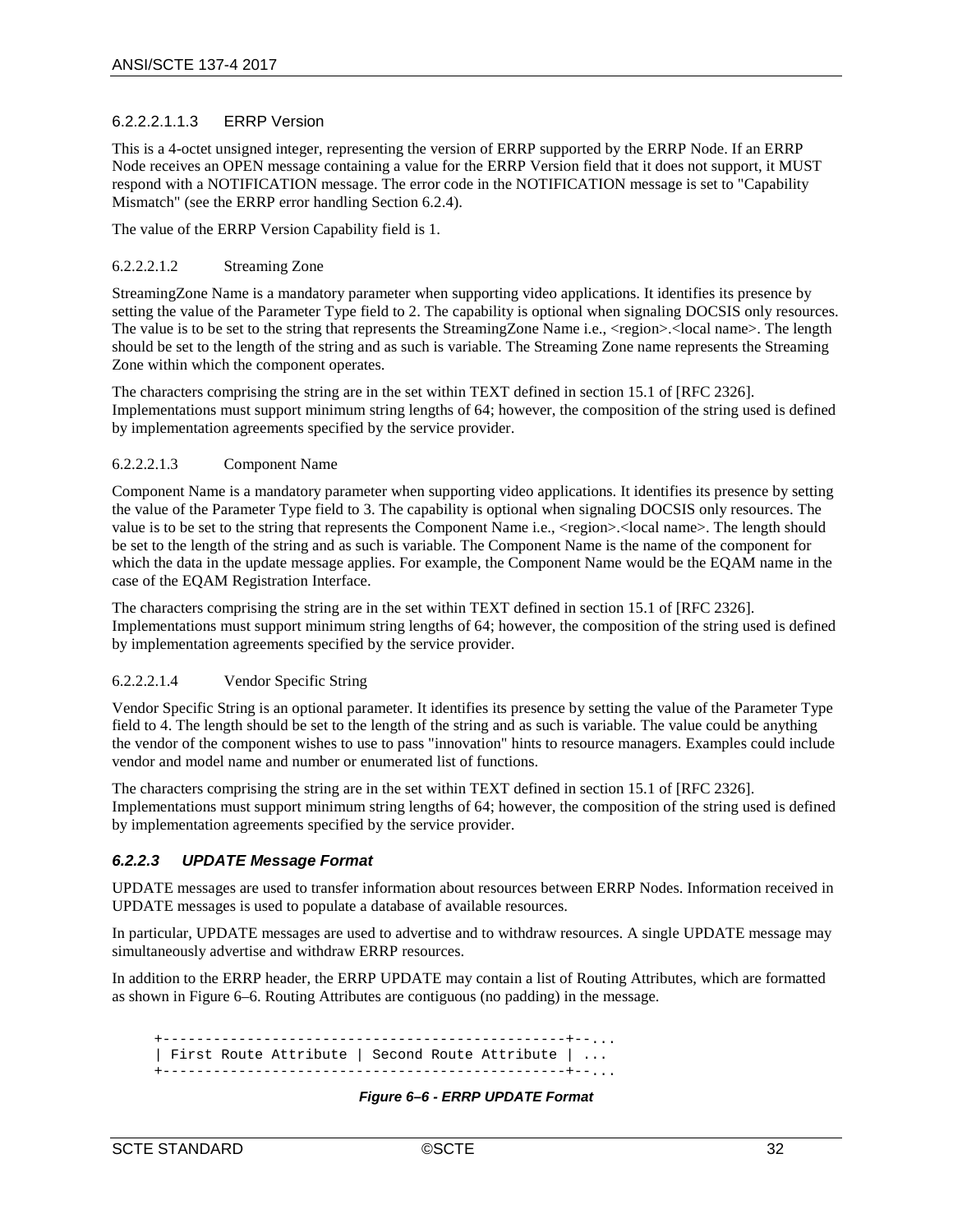The minimum length of an UPDATE message is 3 octets (i.e.*,* there are no mandatory attributes).

#### *6.2.2.3.1 Routing Attributes*

A variable length sequence of Routing Attributes is present in every UPDATE message. Each Routing Attribute is formatted as shown in [Figure 6–7](#page-32-0) and [Figure 6–8.](#page-32-1)

 0 1 2 3 0 1 2 3 4 5 6 7 8 9 0 1 2 3 4 5 6 7 8 9 0 1 2 3 4 5 6 7 8 9 0 1 +---------------+---------------+--------------+----------------+ | Attr. Length +---------------+---------------+--------------+----------------+ Attribute Value (variable) +---------------+---------------+--------------+----------------+

#### *Figure 6–7 - Routing Attribute Format*

<span id="page-32-0"></span>

|  |  |  |  |  |  |  |                               |                                    |  |  |  |  |  |  |  | 0 1 2 3 4 5 6 7 8 9 0 1 2 3 4 5 6 7 8 9 0 1 2 3 4 5 6 7 8 9 0 1 |  |
|--|--|--|--|--|--|--|-------------------------------|------------------------------------|--|--|--|--|--|--|--|-----------------------------------------------------------------|--|
|  |  |  |  |  |  |  |                               | +---------------+----------------+ |  |  |  |  |  |  |  |                                                                 |  |
|  |  |  |  |  |  |  | Attr. Flags   Attr. Type Code |                                    |  |  |  |  |  |  |  |                                                                 |  |
|  |  |  |  |  |  |  |                               | +---------------+----------------  |  |  |  |  |  |  |  |                                                                 |  |



# <span id="page-32-1"></span>**Attribute Type**

A two-octet field that consists of two sub-fields: a one-octet Attribute Flags sub-field, followed by a one-octet Attribute Type Code sub-field. The Attribute Type field is mandatory. The Attribute Flags sub-field is mandatory. The Attribute Type Code sub-field is mandatory.

The value of the Attribute Type Code field identifies the type of the attribute. The allowable values are specified later in this section. If multiple attributes are present in an UPDATE message, they are in increasing numerical order of the Attribute Type Code field. A particular value of this field is not to appear more than once in a single UPDATE message. Attribute flags are used to control attribute processing when the attribute type is unknown, and are specified in Section [6.2.2.3.2.](#page-33-4)

ERRP uses TRIP as base protocol. ERRP Nodes MUST conform to [\[RFC](#page-13-6) 3219] in the use of the Attribute Type Code. [\[RFC](#page-13-6) 3219] reserves the value of zero and defines attributes with codes between 1 and 11 for this field. [RFC [3219\]](#page-13-6) allows new attributes to be defined using vendor-specific codes 224 to 255 (these are the codes with the first three bits of the code equal to 1). Attribute Type Codes (other than those reserved for vendor specific use) are controlled by IANA. ERRP supports some of the attributes (ReachableRoutes, WithdrawnRoutes, and NextHopServer) defined in [RFC [3219\].](#page-13-6) ERRP defines more ERRP specific attributes using Attributes Type Codes between 224 and 255. These ERRP-supported attributes are further specified in Section [6.2.3.](#page-35-1)

Attributes not supported by ERRP MUST NOT be used by ERRP Nodes.

# **Attribute Length**

The Attribute Length is a two-octet unsigned integer that contains the length of the Attribute Value field in octets.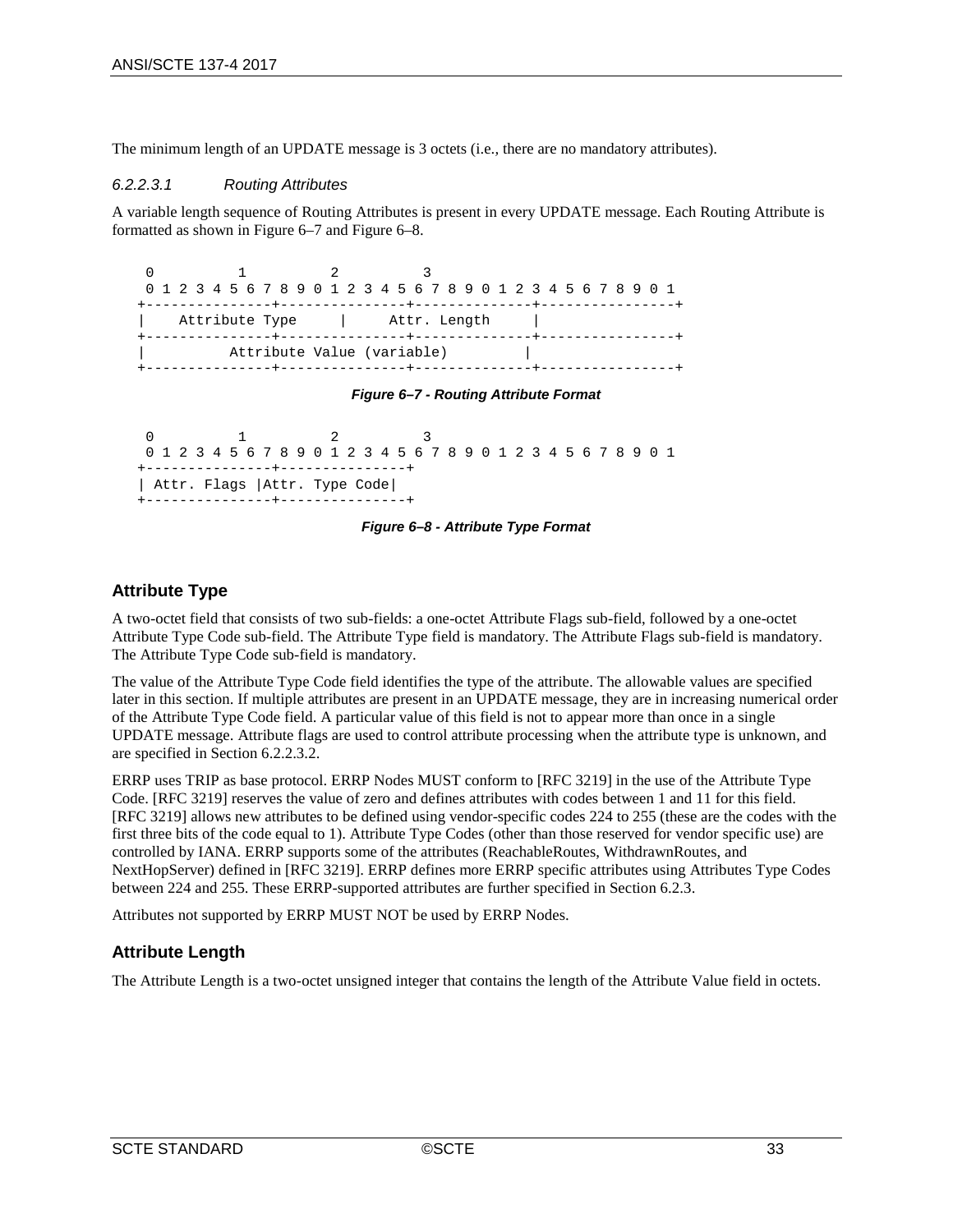# **Attribute Value**

The remaining octets of the attribute represent the Attribute Value and are interpreted in accordance with the values of the Attribute Flags, Attribute Type Code, and Attribute Length fields. The supported attribute types, their values, and uses are defined in Sectio[n 6.2.3.](#page-35-1)

#### <span id="page-33-4"></span>*6.2.2.3.2 Attribute Flags*

<span id="page-33-0"></span>The Attribute Flags field is a one-octet field with the following structure:

| Bit                  | Flag name       |
|----------------------|-----------------|
| 0 (most significant) | Well-known Flag |
| 1 through 7          | Reserved        |

*Table 6–5 - Attribute Flag Field Bit Definition*

The high-order bit (bit 0) of the Attribute Flags octet is the Well-Known Bit. It defines whether the attribute is not well-known (if set to 1) or well-known (if set to 0). Messages received with bit 0 unset are processed. Messages received with bit 0 set may be processed.

Bits 1 through 7 are zero on transmit. Bits 1 through 7 are ignored on receipt.

# <span id="page-33-1"></span>*6.2.2.4 KEEPALIVE Message Format*

ERRP does not depend on any lower-level, keepalive mechanism to determine whether remote ERRP Nodes remain reachable. Instead, KEEPALIVE messages are exchanged sufficiently often to ensure that the Hold Timer does not expire. The maximum time between the transmissions of successive KEEPALIVE messages by an ERRP Node SHOULD NOT be more than one third of the negotiated Hold Time. An ERRP Node MUST NOT send KEEPALIVE messages more than once every 3 seconds.

If the negotiated Hold Time is zero, then KEEPALIVE messages MUST NOT be sent by an ERRP Node.

The KEEPALIVE message contains only a message header, so it has a length of 3 octets.

# <span id="page-33-2"></span>*6.2.2.5 NOTIFICATION Message Format*

A NOTIFICATION message MUST NOT be sent by an ERRP Node except in response to detection of an error. The TCP connection carrying the ERRP traffic are torn down immediately following transmission or reception of a NOTIFICATION message.

In addition to the fixed-size ERRP header, the NOTIFICATION message contains Error Code and Error Subcode fields. The NOTIFICATION message contains a Data field if the Data field is specified for the specific values of Error Code and Error Subcode in the ERRP error handling (Section [6.2.4\)](#page-54-1). The error report has the following format:

<span id="page-33-3"></span> 0 1 2 3 0 1 2 3 4 5 6 7 8 9 0 1 2 3 4 5 6 7 8 9 0 1 2 3 4 5 6 7 8 9 0 1 +---------------+---------------+--------------+----------------+ | Error Code | Error Subcode | Data... (variable) | +---------------+---------------+--------------+----------------+

*Figure 6–9 - ERRP NOTIFICATION Format*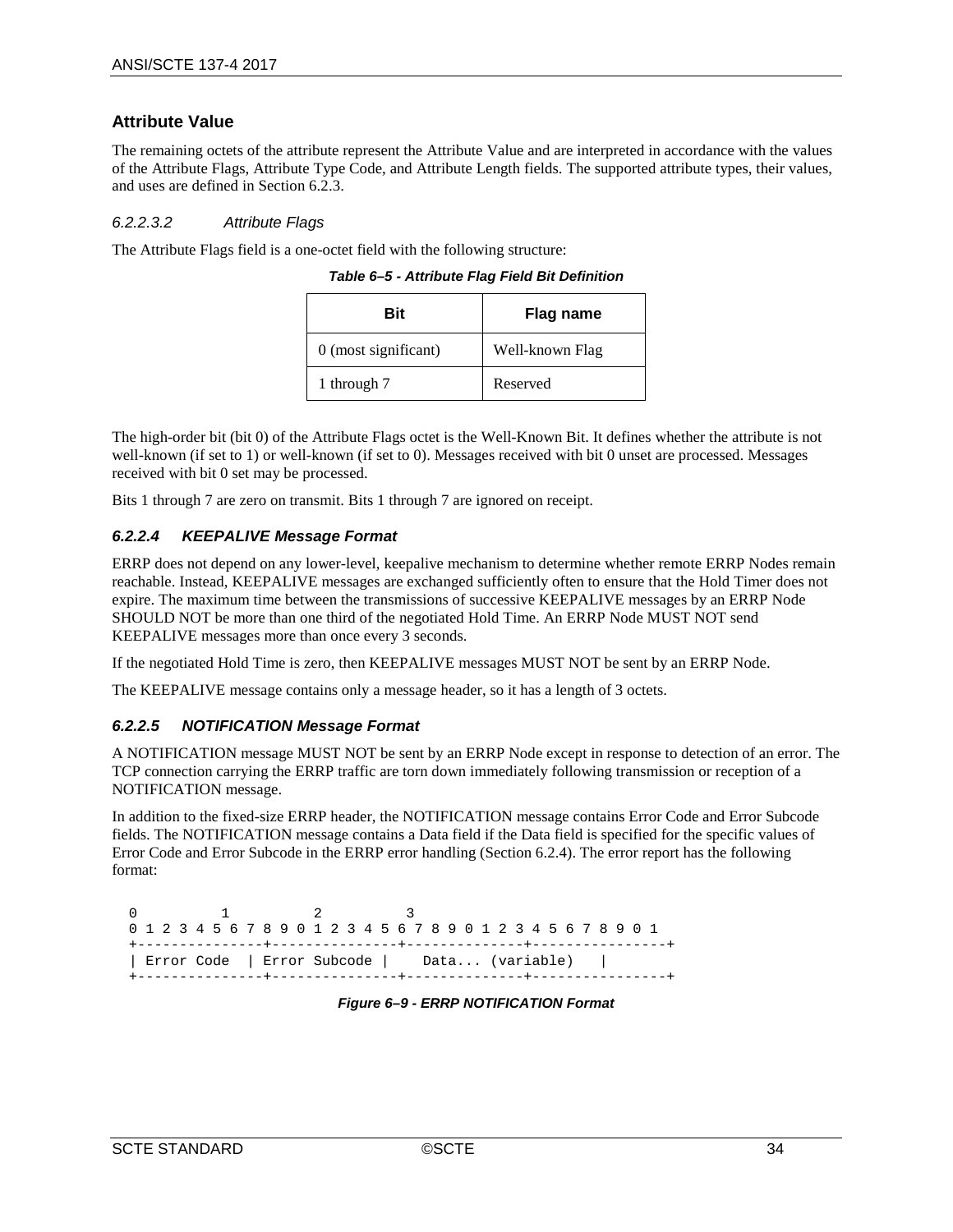# **Error Code**

This 1-octet unsigned integer indicates the type of the NOTIFICATION. This field is mandatory.

<span id="page-34-0"></span>The value of the Error Code field is one of the values identified i[n Table](#page-34-0) 6–6:

| <b>Error Code</b> | <b>Name</b>                 | Reference         |
|-------------------|-----------------------------|-------------------|
|                   | Message Header Error        | Section 6.2.4.1   |
|                   | <b>OPEN Message Error</b>   | Section $6.2.4.2$ |
|                   | <b>UPDATE</b> Message Error | Section $6.2.4.3$ |
|                   | Hold Timer Expired          | Section 6.2.4.5   |
|                   | Finite State Machine Error  | Section $6.2.4.6$ |
| 6                 | Cease                       | Section $6.2.4.7$ |

| Table 6–6 - ERRP Error Code |  |
|-----------------------------|--|
|-----------------------------|--|

# **Error Subcode:**

This 1-octet unsigned integer provides more specific information about the nature of the reported error. The Error Subcode field is mandatory. Each Error Code may have one or more Error Subcodes associated with it. If no appropriate Error Subcode is defined, then a zero (Unspecific) value is used for the Error Subcode field.

<span id="page-34-1"></span>In the case of a Message Header Error, the value of the Error Subcode field is one of the values identified in [Table](#page-34-1) 6–7:

| <b>Error Subcode</b> | Meaning                   |
|----------------------|---------------------------|
|                      | Unspecified error         |
|                      | <b>Bad Message Length</b> |
|                      | <b>Bad Message Type</b>   |

*Table 6–7 - Message Header Error Subcodes*

<span id="page-34-2"></span>In the case of an OPEN Message Error, the value of the Error Subcode field is one of the values identified in [Table](#page-34-2) 6–8.

*Table 6–8 - OPEN Message Error Subcodes*

| <b>Error Subcode</b> | <b>Meaning</b>                        |
|----------------------|---------------------------------------|
|                      | Unspecified error                     |
|                      | Unsupported Version Number            |
|                      | <b>Bad Peer Address Domain</b>        |
|                      | <b>Bad ERRP Identifier</b>            |
|                      | <b>Unsupported Optional Parameter</b> |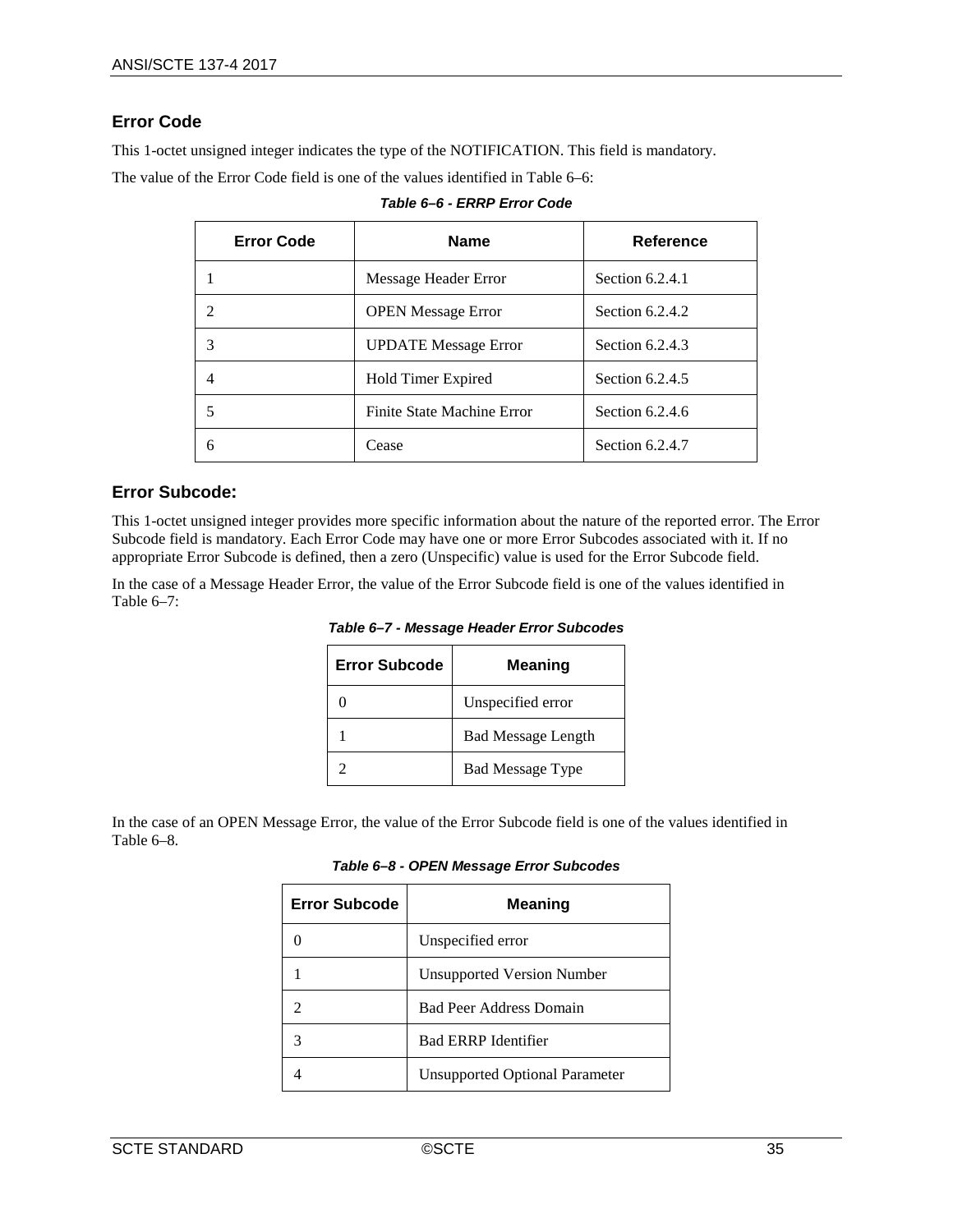| <b>Error Subcode</b> | <b>Meaning</b>                |
|----------------------|-------------------------------|
|                      | Unacceptable Hold Time        |
|                      | <b>Unsupported Capability</b> |
|                      | Capability Mismatch           |

<span id="page-35-0"></span>In the case of an UPDATE Message Error, the value of the Error Subcode field is one of the values identified in [Table](#page-35-0) 6–9.

| <b>Error Subcode</b> | <b>Meaning</b>                         |
|----------------------|----------------------------------------|
| $\theta$             | Unspecified error                      |
|                      | Malformed Attribute List               |
| $\mathfrak{D}$       | Unrecognized Well-known Attribute      |
| $\mathcal{R}$        | Missing Well-known Mandatory Attribute |
| 4                    | Attribute Flags error                  |
| 5                    | Attribute Length error                 |
| 6                    | Invalid Attribute                      |

#### *Table 6–9 - UPDATE Message Error Subcodes*

# **Data**

This variable-length field is used to provide the reason for the NOTIFICATION. The contents of the Data field depend upon the Error Code and Error Subcode fields. The Data field is mandatory if the Data field format is specified for the particular values of the Error Code and Error Subcode fields (see the ERRP error handling Section [6.2.4\)](#page-54-1).

The length of the Data field can be simply determined from the message length field:

Data Length = Message Length - 5

The minimum length of a NOTIFICATION message is 5 octets (including the message header).

# <span id="page-35-1"></span>**6.2.3 ERRP Attributes**

<span id="page-35-2"></span>This section specifies the syntax and semantics of each ERRP UPDATE attribute listed in [Table](#page-35-2) 6–10. ERRP Nodes using Attributes in message MUST use the syntax and format of the attributes listed in the following subsections.

| <b>Advertised Attributes</b> | <b>Type Code</b> | <b>Supported by ERM/EQAM</b> |
|------------------------------|------------------|------------------------------|
| Withdrawn Route              |                  | Must                         |
| Reachable Route              |                  | Must                         |
| NextHopServer                | 3                | Must                         |
| <b>OAM</b> Names             | 232              | <b>Must</b>                  |
| <b>CAS</b> Capability        | 233              | May                          |

*Table 6–10 - ERRP Attribute Type Codes*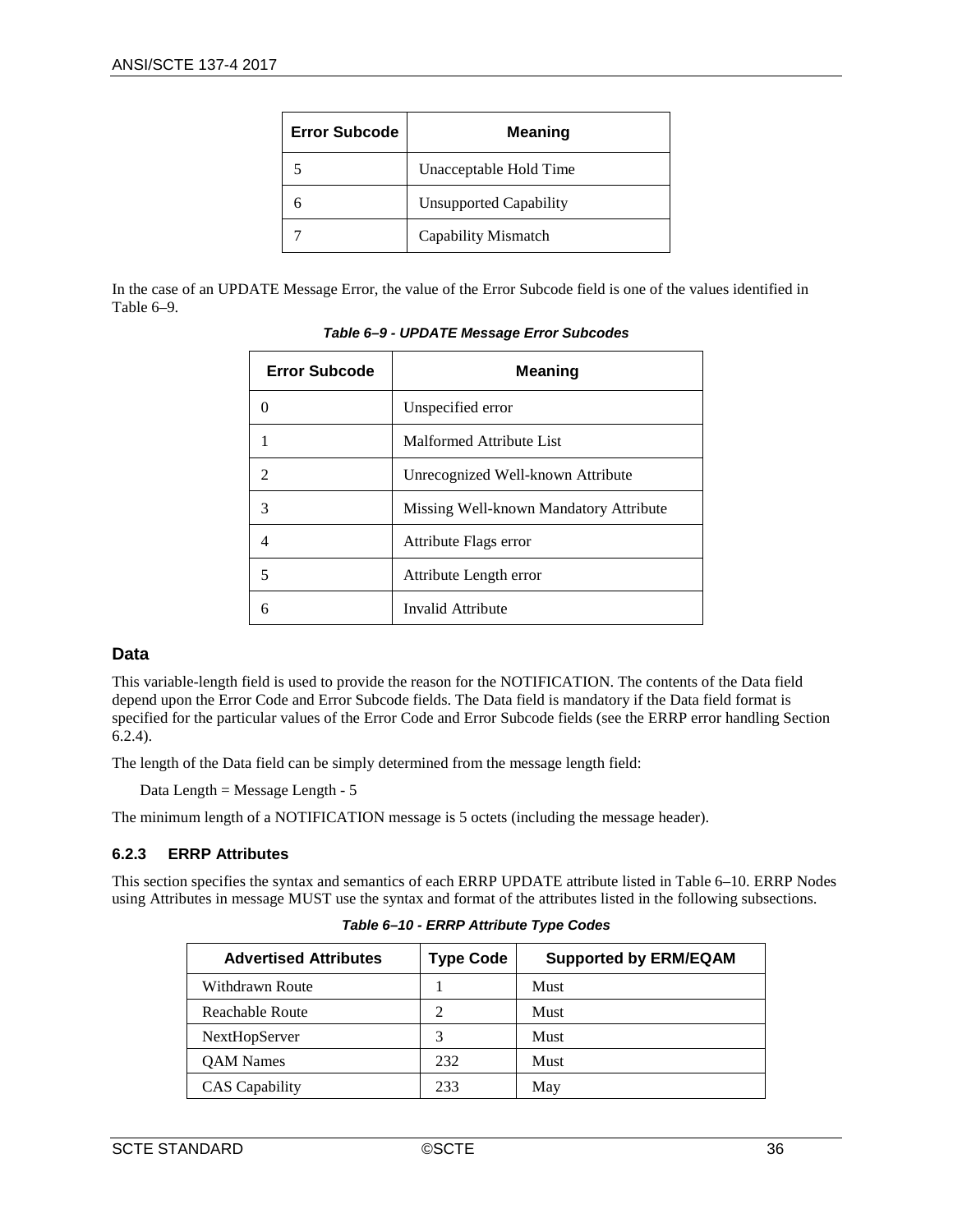| <b>Advertised Attributes</b>     | <b>Type Code</b> | <b>Supported by ERM/EQAM</b> |
|----------------------------------|------------------|------------------------------|
| <b>Total Bandwidth</b>           | 234              | Must                         |
| Available Bandwidth              | 235              | May                          |
| Cost                             | 236              | Should                       |
| Edge Input                       | 237              | Must                         |
| <b>QAM</b> Channel Configuration | 238              | Must                         |
| <b>UDP</b> Map                   | 239              | <b>Must</b>                  |
| <b>Service Status</b>            | 241              | Should                       |
| Max MPEG Flows                   | 242              | May                          |
| <b>NextHopAlternate</b>          | 243              | May                          |
| <b>Output Port/Port ID</b>       | 244              | Must                         |
| Fibre Node                       | 245              | May                          |
| <b>QAM</b> Capability            | 247              | Must                         |
| Input Map                        | 249              | May                          |

There are no mandatory attributes in an ERRP message. However, there are conditional mandatory attributes. A conditional mandatory attribute is an attribute that is included in an UPDATE message if another attribute is included in that message. The EQAM implements the "Support" column of [Table](#page-35-0) 6–10 as follows:

- The EQAM MUST support the 'Must' ERRP Attributes from [Table](#page-35-0) 6–10.
- The EQAM SHOULD support the 'Should' ERRP Attributes fro[m Table](#page-35-0) 6–10.
- The EQAM MAY support the 'May' ERRP Attributes fro[m Table](#page-35-0) 6–10.

The two base attributes in ERRP are WithdrawnRoutes and ReachableRoutes. Their presence in an UPDATE message is entirely optional and independent of any other attributes. Attributes appear in the UPDATE message in increasing order of the Attribute Type Code.

### *6.2.3.1 WithdrawnRoutes*

The WithdrawnRoutes attribute identifies zero or more routes that have been removed from service. When a QAM channel is out of service, the EQAM uses a WithdrawnRoutes attribute to inform the ERM that it must remove the resource from its database of available resources.

#### *6.2.3.1.1 Syntax of WithdrawnRoutes*

The WithdrawnRoutes attribute encodes a number of routes (which may be zero) in its value field. The format for individual routes is specified in Section [6.2.3.1.1.1.](#page-37-0) The WithdrawnRoutes attribute lists the individual routes sequentially and with no padding, as shown in [Figure 6–10.](#page-36-0)

 +---------------------+---------------------+... | WithdrawnRoute1... | WithdrawnRoute2... |... +---------------------+---------------------+...

*Figure 6–10 - WithdrawRoutes Format*

<span id="page-36-0"></span>Conditional Mandatory: False

Required Flags: Well-known

Attribute Type Code: 1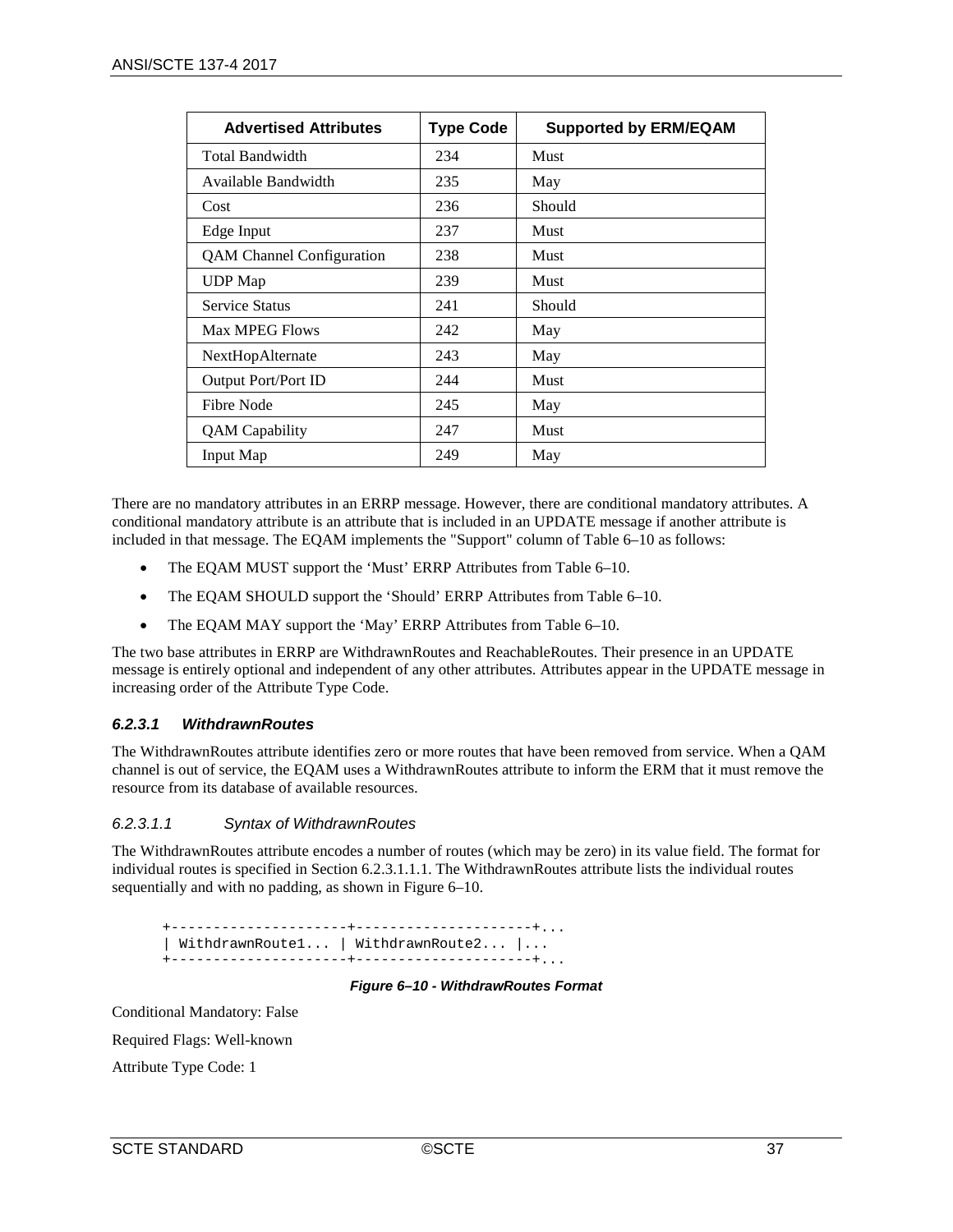#### <span id="page-37-0"></span>6.2.3.1.1.1 Generic ERRP Route Format

The WithdrawRoutes and ReachableRoutes attributes share the same generic Route format. A ERRP route is formatted as shown in [Figure 6–11.](#page-37-1)

|                | 0 1 2 3 4 5 6 7 8 9 0 1 2 3 4 5 6 7 8 9 0 1 2 3 4 5 6 7 8 9 0 1 |  |  |  |
|----------------|-----------------------------------------------------------------|--|--|--|
|                |                                                                 |  |  |  |
| Address Family | Application Protocol                                            |  |  |  |
| Length         | Address (variable)                                              |  |  |  |

*Figure 6–11 - Route Format for WithdrawRoutes and ReachableRoutes*

### <span id="page-37-1"></span>**Address Family**

<span id="page-37-2"></span>The Address Family field gives the type of address for the resource (route). The Address Family field is mandatory. The Address Family field contains the value given i[n Table](#page-37-2) 6–11.

| <b>Value of Address Family field</b> | Meaning    |
|--------------------------------------|------------|
| 32769                                | Video Name |

*Table 6–11 - Values for Address Family*

The address family of Video Name in ERRP will contain a specific resource name such as QAM Group Name.

This specification reserves address family code 0. According to [RFC [3219\],](#page-13-0) address family codes 1 – 32767 are administered by IANA. This specification reserves address family codes 32768, and 32770-65535 for vendorspecific applications (these are the codes with the first bit of the code value equal to 1. The values fro[m Table](#page-37-2) 6–11 are purposefully in the vendor-specific range and can not be reused by a vendor in the context of using this specification.

# **Application Protocol**

The Application Protocol field identifies the protocol for which the resource database is maintained. The Application Protocol field is mandatory. The Application Protocol field contains the value given i[n Table](#page-37-3) 6–12:

<span id="page-37-3"></span>

| Component | <b>Application</b><br><b>Protocol Code</b> | <b>Session Layer Interface</b>                       | <b>Protocol</b> |
|-----------|--------------------------------------------|------------------------------------------------------|-----------------|
| Edge QAM  | 32766                                      | pre-provisioned (static portmap)                     | None            |
|           | 32768                                      | Session Parameter Only (dynamic session)             | <b>RTSP</b>     |
|           | 32770                                      | Session Parameter and provisioning (dynamic session) | <b>RTSP</b>     |

*Table 6–12 - Application Protocols Supported in ERRP*

This specification reserves application protocol code 0. According to [RFC [3219\],](#page-13-0) application protocol codes 1 – 32767 are administered by IANA. This specification reserves application protocol codes 32771-65535 for vendor specific applications. The values from [Table](#page-37-3) 6–12 are purposefully in the vendor-specific range and can not be reused by a vendor in the context of using this specification.

### **Length**

This field is a 2-octet unsigned integer containing the length of the Address field, in octets. The Length field is mandatory.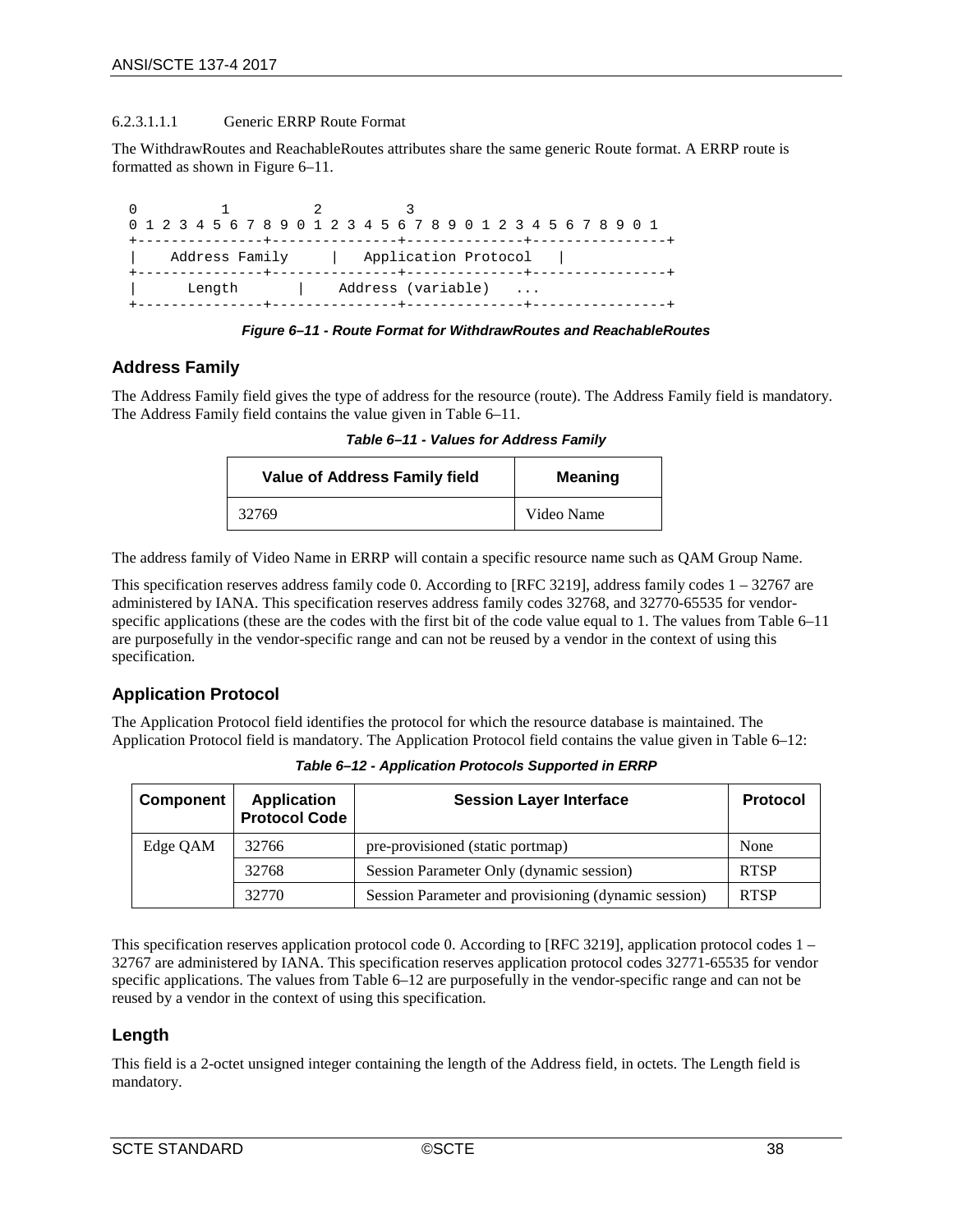### **Address**

This is an address (prefix) of the family type given by the Address Family field. The Address field is mandatory. The length of the Address field is variable and is given by the value contained in the Length field.

If Address Family field contains 32769, the Address field is a Route Name. The Route Name field will contain an ASCII text string representing an identifier for a route. This is typically made up of an Output Name or Group Name. For EQAM, QAM Group Name is used (se[e Table](#page-38-0) 6–13).

The characters comprising the value string are in the set within TEXT defined in section 15.1 of [RFC [2326\].](#page-13-1) Implementations must support minimum string lengths of 64; however, the composition of the string used is defined by implementation agreements specified by the service provider.

|  | Table 6–13 - Route Name |  |  |
|--|-------------------------|--|--|
|--|-------------------------|--|--|

<span id="page-38-0"></span>

| <b>Component</b> | <b>Route Name</b>                    |  |
|------------------|--------------------------------------|--|
| Edge QAM         | $\leq$ OAM Group Name $>$            |  |
|                  | (e.g., Detroit.GrossePointe.ERM1.10) |  |

#### *6.2.3.2 ReachableRoutes*

The ReachableRoutes attribute identifies zero or more routes that have been placed in service.

#### *6.2.3.2.1 Syntax of ReachableRoutes*

The ReachableRoutes attribute encodes a number of routes (which may be zero) in its value field. Different QAM channel resources are represented using different routes. The format for individual routes is specified in Section [6.2.3.1.1.1.](#page-37-0) The ReachableRoutes attribute lists the individual routes sequentially and with no padding, as shown in [Figure 6–12.](#page-38-1)

 +---------------------+---------------------+... | ReachableRoute1... | ReachableRoute2... |... +---------------------+---------------------+...

*Figure 6–12 - ReachableRoutes Format*

<span id="page-38-1"></span>Conditional Mandatory: False

Required Flags: Well-known

ERRP Type Code: 2

#### *6.2.3.2.2 Resource Selection and ReachableRoutes*

An EQAM advertises its QAM channel resource(s) using one or more ReachableRoutes attributes. When a QAM channel resource becomes available for use, the ReachableRoutes attribute is used to advertise the availability of that resource. The ERM uses the resources advertised in the ReachableRoutes attributes to populate its database of resources.

#### *6.2.3.3 NextHopServer*

The NextHopServer attribute may identify the TCP port number for the next-hop signaling server. If the TCP port number is not identified, then the default port (listed in Section [6.2.1\)](#page-25-0) of the signaling protocol is used.

The address identified by the NextHopServer attribute is specific to the set of destinations and application protocol identified in the ReachableRoutes attribute. This is not necessarily the address to which media (voice, video, *etc*.) will be transmitted.

A NextHopServer Attribute is mandatory if a ReachableRoutes or a WithdrawnRoutes Attribute is present.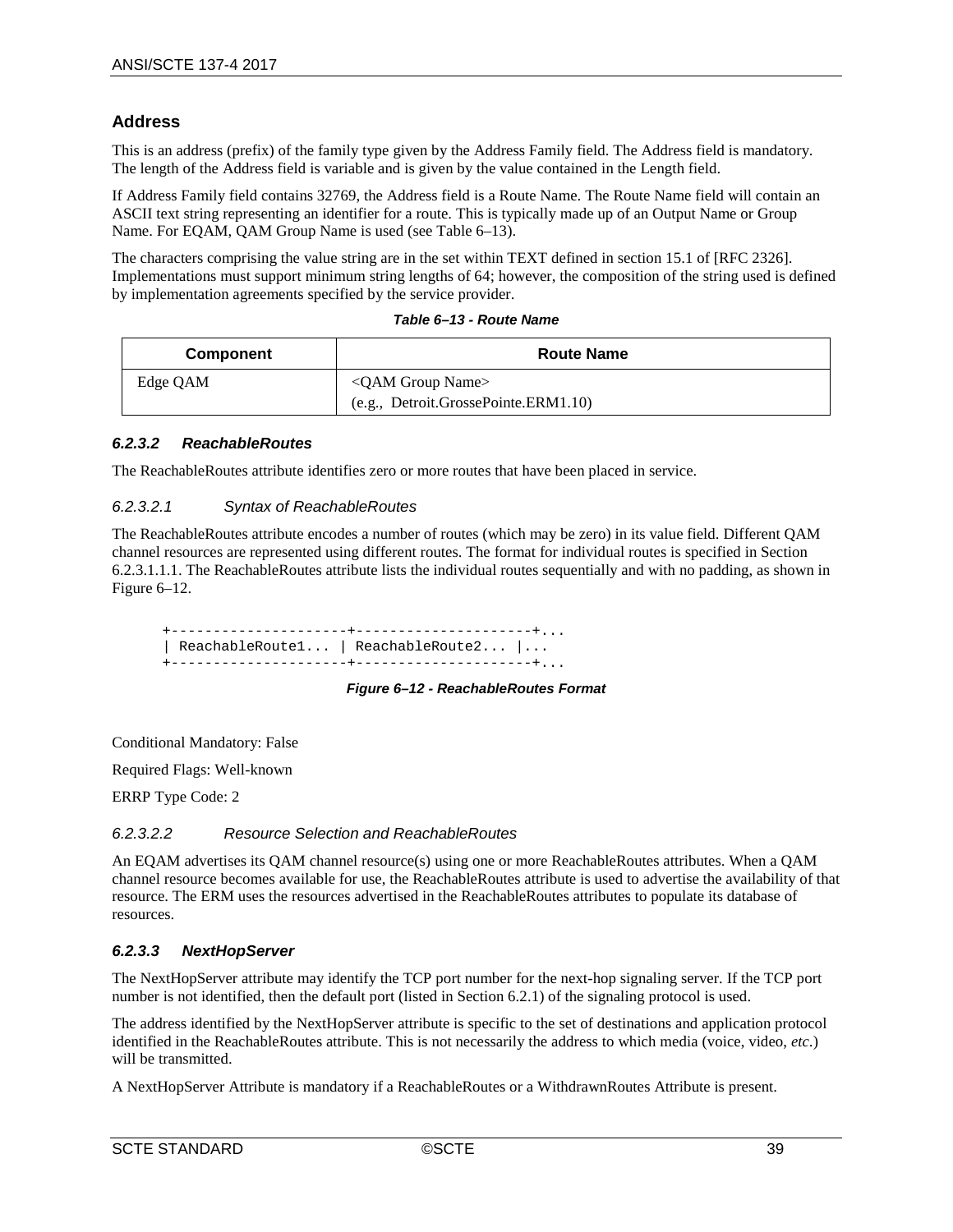#### *6.2.3.3.1 NextHopServer Syntax*

In order to support a variety of protocols, the identity of the next-hop server may be provided in any one of several formats (such as FQDN, IPv4, IPv6). The NextHopServer attribute includes the address domain number of the nexthop server, a Component Address field, and a Streaming Zone field.

The syntax for the NextHopServer attribute is shown i[n Figure](#page-39-0) 6–13.

 0 1 2 3 0 1 2 3 4 5 6 7 8 9 0 1 2 3 4 5 6 7 8 9 0 1 2 3 4 5 6 7 8 9 0 1 +---------------+---------------+--------------+----------------+ Next Hop Address Domain +---------------+---------------+--------------+----------------+ | Component Addr Length | Component Addr (var) ... +---------------+---------------+--------------+----------------+ | Streaming Zone Name Length | Streaming Zone Name (var)… +---------------+---------------+--------------+----------------+

*Figure 6–13 - NextHopServer Syntax*

### <span id="page-39-0"></span>**Next Hop Address Domain**

The Next-Hop Address Domain field is mandatory. This 4-octet unsigned integer indicates the address domain number of the next-hop server.

### **Component Address**

The Component Address is composed of two fields; the Component Addr Length field and the Component Addr field. Both fields are mandatory.

### **Component Addr Length**

This is a two-octet unsigned integer containing the length of the Component Addr field, in octets.

### **Component Addr**

This field identifies the next-hop server. This field contains a string that conforms to the following syntax:

```
Component Addr = host[:port]
```
where

```
host = An FODN, or
```
an IPv4 address using the textual representation defined in section 2.1 of [RFC [1123\],](#page-13-2) or an IPv6 address using the textual representation defined in section 2.2 of [\[RFC](#page-13-3) 4291] and enclosed in "[" and "]" characters.

port = numerical value  $(1-65535)$ 

If the port is empty or not given, the default port (listed in Section [6.2.1\)](#page-25-0) is assumed.

### **Streaming Zone**

The Streaming Zone is composed of two fields; the Streaming Zone Name Length field and the Streaming Zone Name. The Streaming zone information is mandatory for video application, and is optional for DOCSIS application.

### **Streaming Zone Name Length**

The length in octets of the Streaming Zone Name. The length is set to zero for DOCSIS application.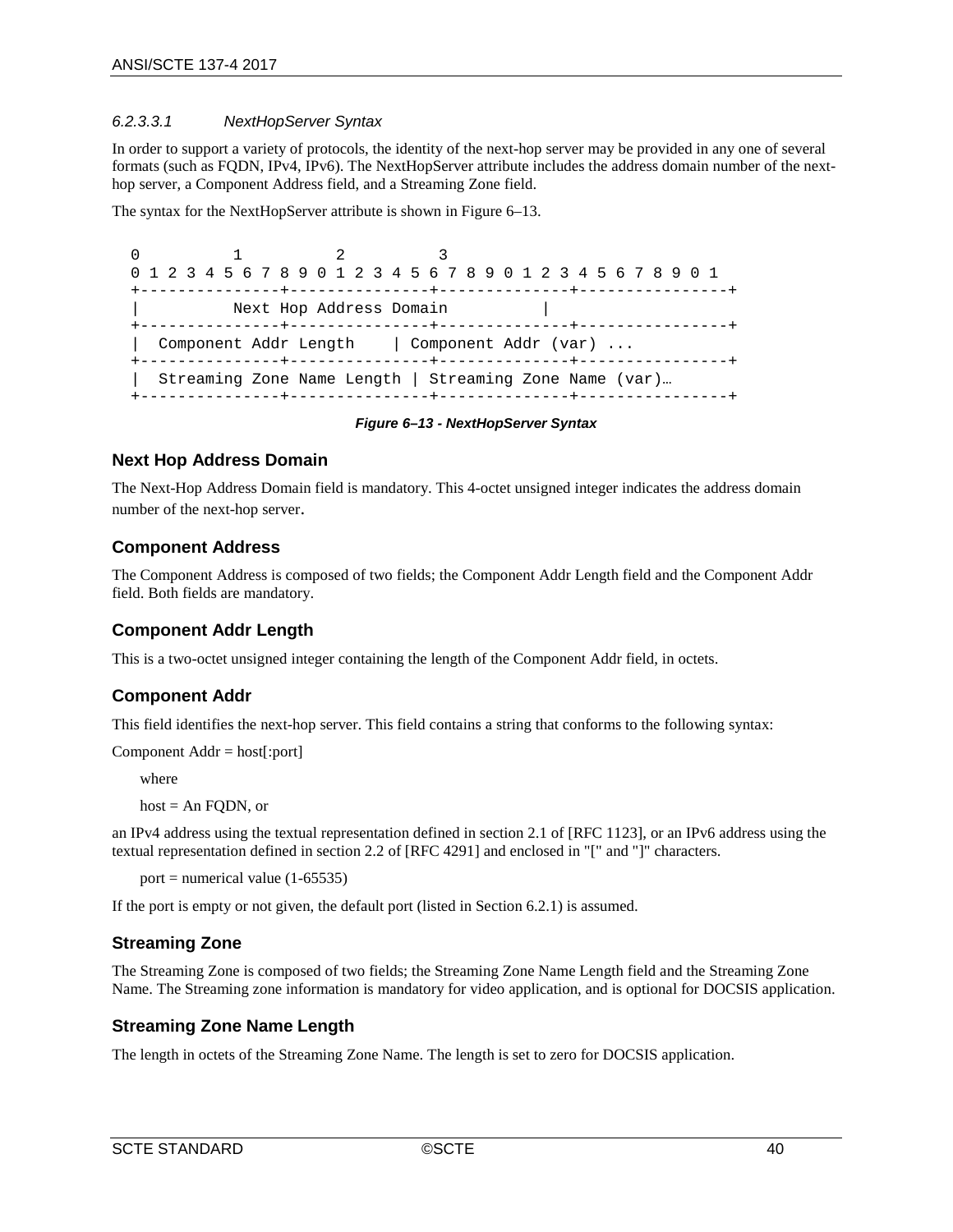### **Streaming Zone Name**

The ASCII string that represents the StreamingZone with which the NextHopServer is associated.

The characters comprising the string are in the set within TEXT defined in section 15.1 of [RFC [2326\].](#page-13-1) Implementations must support minimum string lengths of 64; however, the composition of the string used is defined by implementation agreements specified by the service provider.

#### 6.2.3.3.1.1 NextHopServerAlternate

This attribute gives the identities of alternate hosts to which signaling messages may be sent. These hosts may be used in place of the host identified by the NextHopServer attribute.

Conditional Mandatory: False

Required Flags: Well-known

ERRP Type Code: 243

The type of component, of the NextHopServerAlternate is identical to the NextHopServer. All values in the list must reference the same type of component. In fact they should specify different addresses for the same component as the NextHopServer.

For generality, the addresses of the next-hop servers may be of various types (domain name, IPv4, IPv6, etc). The NextHopServerAlternate attribute the number of alternate next-hop servers in this attribute, plus the length, and the next-hop name or address for each of the next-hop servers. The syntax for the NextHopServer is given in the following:

| 0 1 2 3 4 5 6 7 8 9 0 1 2 3 4 5 6 7 8 9 0 1 2 3 4 5 6 7 8 9 0 1 |                     |                     |  |  |
|-----------------------------------------------------------------|---------------------|---------------------|--|--|
| -------------+----                                              |                     | --------+------     |  |  |
| NumAlternates                                                   |                     | Length 1            |  |  |
|                                                                 |                     |                     |  |  |
|                                                                 | Server 1 (variable) |                     |  |  |
|                                                                 |                     |                     |  |  |
| Length N                                                        |                     | Server N (variable) |  |  |
|                                                                 |                     |                     |  |  |

#### *Figure 6–14 - NextHopServerAlternates Syntax*

**NumAlternates**: This field gives the number of alternate servers identified in this attribute. In the syntax given above, NumAlternates equals N.

Length X: This field gives the number of octets in the Server X field, and the Server X field contains the name or address of the Xth next-hop server specified in this attribute.

**Server X**: This field is represented as a string of ASCII characters. It is defined as follows:

Server = host  $['':'$  port ]

host  $\epsilon$  < A legal Internet host domain name or an IPv4 address using the textual representation defined in section 2.1 of [\[RFC](#page-13-2) 1123] or an IPv6 address using the textual representation defined in section 2.2 of [RFC [4291\].](#page-13-3) The IPv6 address is enclosed in "[" and"]" characters.>

port =  $1-65535$ 

If the port is empty or not given, the default port is assumed.

#### *6.2.3.3.2 QAM Names*

This attribute specifies the QAM Name for the ReachableRoute being updated. This attribute only includes one QAM Name when an update is sent between an EQAM and an ERM.

Conditional Mandatory: true (only included in an UPDATE messages that contain a Reachable or Withdrawn Route)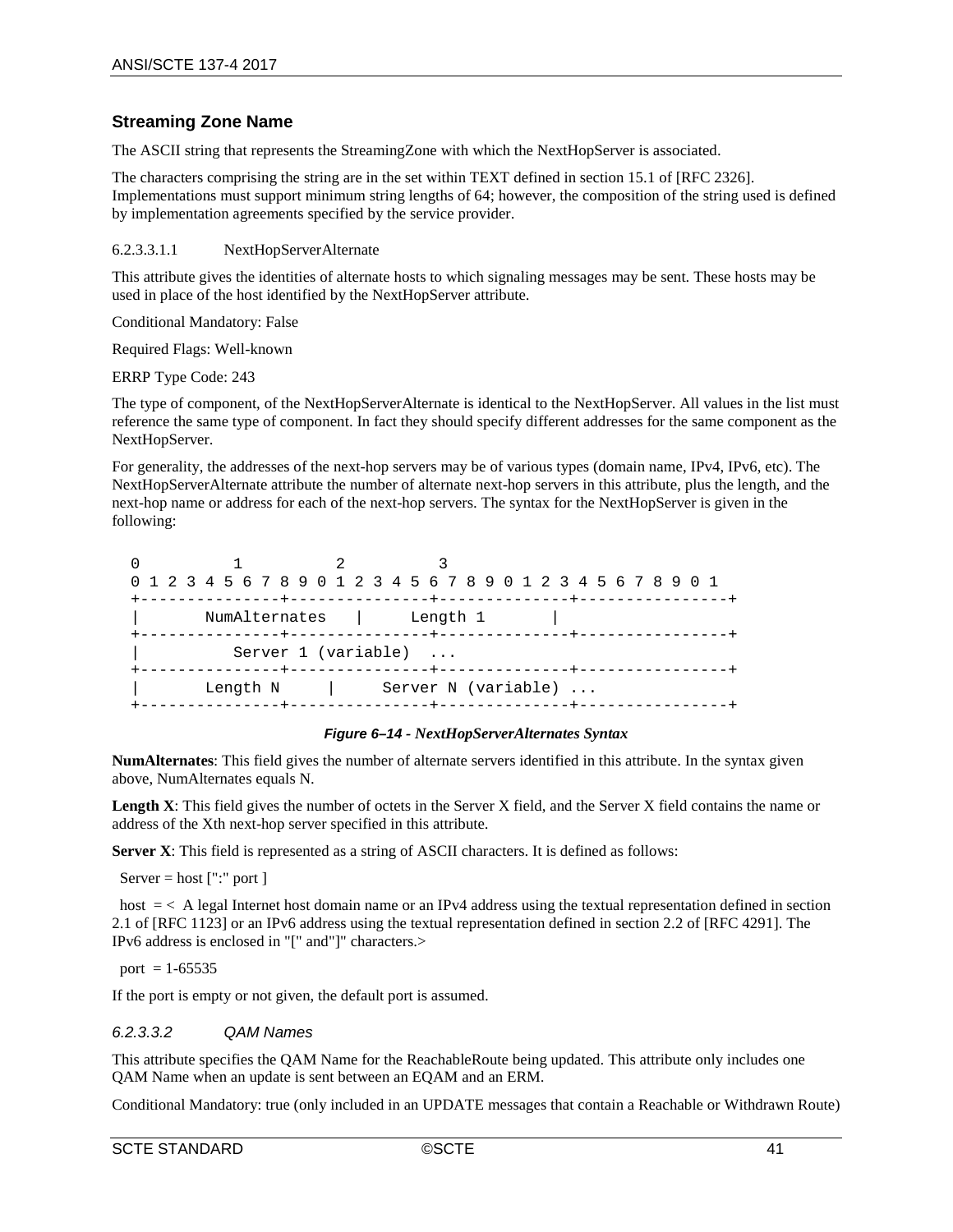Required Flags: Well-known

ERRP Type Code: 232

The QAM Name is a variable length field. When an EQAM sends a Reachable Route to an ERM, only one QAM Name value will be included in the QAM Names attribute.

 0 1 2 3 0 1 2 3 4 5 6 7 8 9 0 1 2 3 4 5 6 7 8 9 0 1 2 3 4 5 6 7 8 9 0 1 +---------------+---------------+--------------+----------------+ | QAM Name 1 Length | QAM Name 1 (var)… +---------------+---------------+--------------+----------------+

*Figure 6–15 - QAM Names Attribute Syntax*

**QAM Name Length:** This is the string length in octets of the QAM Name.

**QAM Name:** This is an ASCII string that represents the QAM Name.

The characters comprising the QAM Name string are in the set within TEXT defined in section 15.1 of [RFC [2326\].](#page-13-1) Implementations must support minimum string lengths of 64; however, the composition of the string used is defined by implementation agreements specified by the service provider.

#### *6.2.3.3.3 Fiber Node*

Fiber Node attributes specify the list of fiber node names a QAM is connected to. The Fiber Node is a variable length field.

Conditional Mandatory: true (only included in an UPDATE messages that contain a Reachable or Withdrawn Route)

Required Flags: Well-known

ERRP Type Code: 244

 0 1 2 3 0 1 2 3 4 5 6 7 8 9 0 1 2 3 4 5 6 7 8 9 0 1 2 3 4 5 6 7 8 9 0 1 +---------------+---------------+--------------+----------------+ Fiber Node 1 Length | Fiber Node Name 1 (var)... +---------------+---------------+--------------+----------------+ | ... +---------------+---------------+--------------+----------------+ Fiber Node N Length  $\parallel$  Fiber Node Name N (var)... +---------------+---------------+--------------+----------------+

*Figure 6–16 - Fiber Nodes Attribute Syntax*

The characters comprising the Fiber Node string are in the set within qdtext defined in section 15.1 o[f \[RFC](#page-13-1) 2326] Implementations must support minimum string lengths of 64; however, the composition of the string used is defined by implementation agreements specified by the service provider.

#### *6.2.3.4 QAM Capability*

The QAM Capability attribute is used to advertise the ability of a QAM channel to support different types of operation. The QAM Capability attribute is mandatory if a ReachableRoutes attribute is present.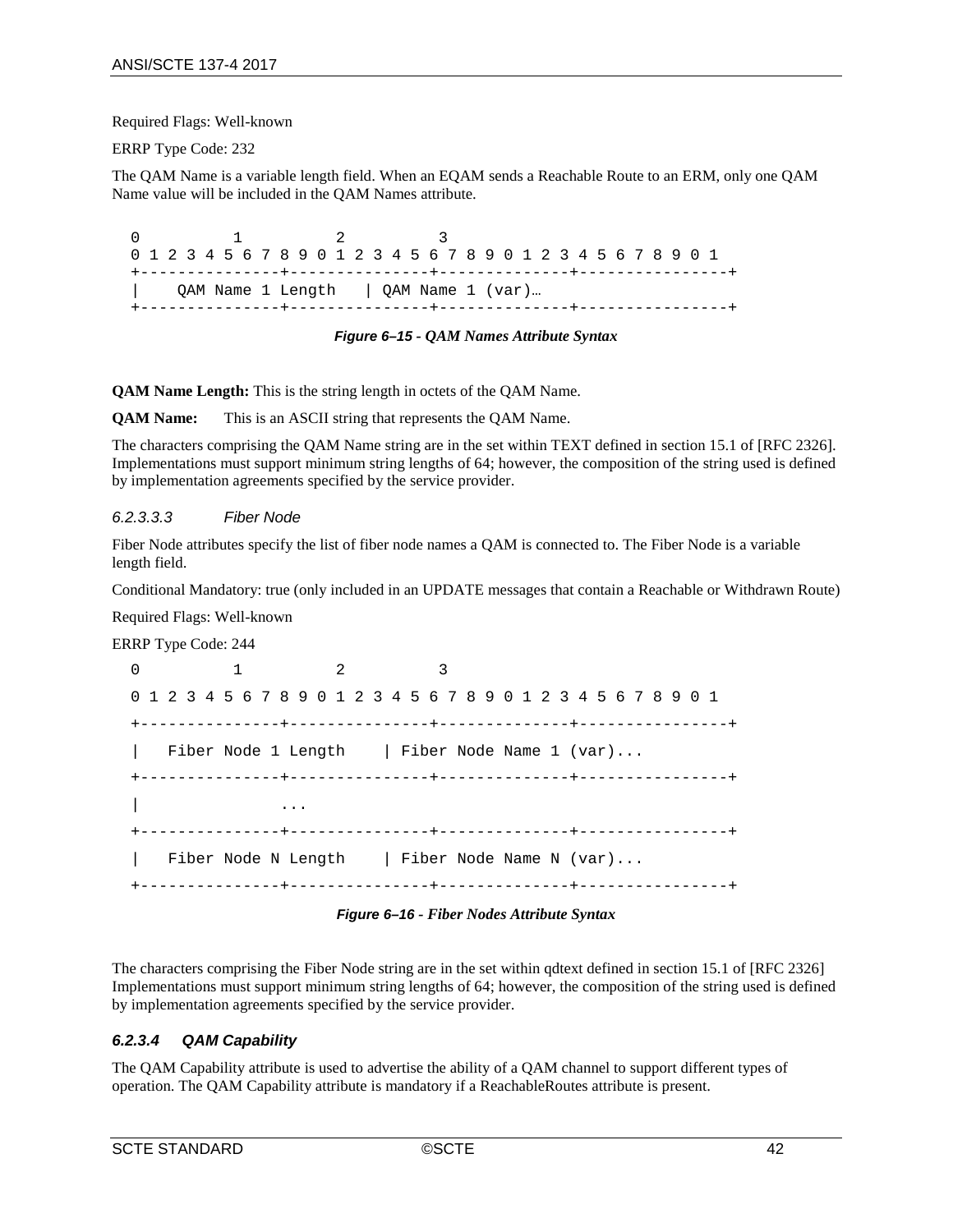Conditional Mandatory: true (only included in an UPDATE messages that contain a Reachable or Withdrawn Route)

Required Flags: Well-known

ERRP Type Code: 247

The syntax for the QAM Capability attribute is as shown in [Figure 6–17:](#page-42-0)

| 0 1 2 3 4 5 6 7 8 9 0 1 2 3 4 5 6 7 8 9 0 1 2 3 4 5 6 7 8 9 0 1 |     |
|-----------------------------------------------------------------|-----|
| Channel Bandwidth                                               | J83 |
| Interleaver                                                     |     |
| DOCSIS/Video Capabilities<br>------------------+------          |     |
| Modulation                                                      |     |

*Figure 6–17 - QAM Capability Format*

<span id="page-42-0"></span>The fields of the QAM Capability attribute are further defined in [Table](#page-42-1) 6–14 through [Table](#page-44-0) 6–18. A bit value of 1 means that the corresponding capability is supported and a bit value of 0 means that the corresponding capability is not supported. Bit 0 is the most significant bit. All reserved bits are set to 0.

The first bit in each field is the Lock bit. If the Lock bit is set, the referenced parameter is not to be changed. If the Lock bit is not set, the referenced parameter may be changed. The next 7 bits comprise the TSID Group ID. If the referenced parameter is common to a group of QAM channels, the TSID Group ID is a non-zero number that identifies the QAM group in an EQAM. Otherwise, the TSID Group ID is set to 0.

### **Channel Bandwidth**

<span id="page-42-1"></span>The Channel Bandwidth field is used to describe channel bandwidth capabilities for the QAM channel.

*Table 6–14 - QAM Channel Bandwidth Capability Bits*

| <b>Channel Bandwidth Capability Bit</b> | <b>Description</b>      |
|-----------------------------------------|-------------------------|
|                                         | Lock                    |
| $1 - 7$                                 | TSID Group ID           |
|                                         | 6 MHz channel bandwidth |
|                                         | 7 MHz channel bandwidth |
| 10                                      | 8 MHz channel bandwidth |
| 11-15                                   | Reserved                |

#### **J83**

The J83 field is used to describe which of the operational modes, defined in [\[J.83\],](#page-13-4) are supported by the QAM channel.

| <b>J.83 Capability Bit</b> | <b>Description</b> |
|----------------------------|--------------------|
|                            | Lock               |
| 1.7                        | TSID Group ID      |
|                            | Annex A            |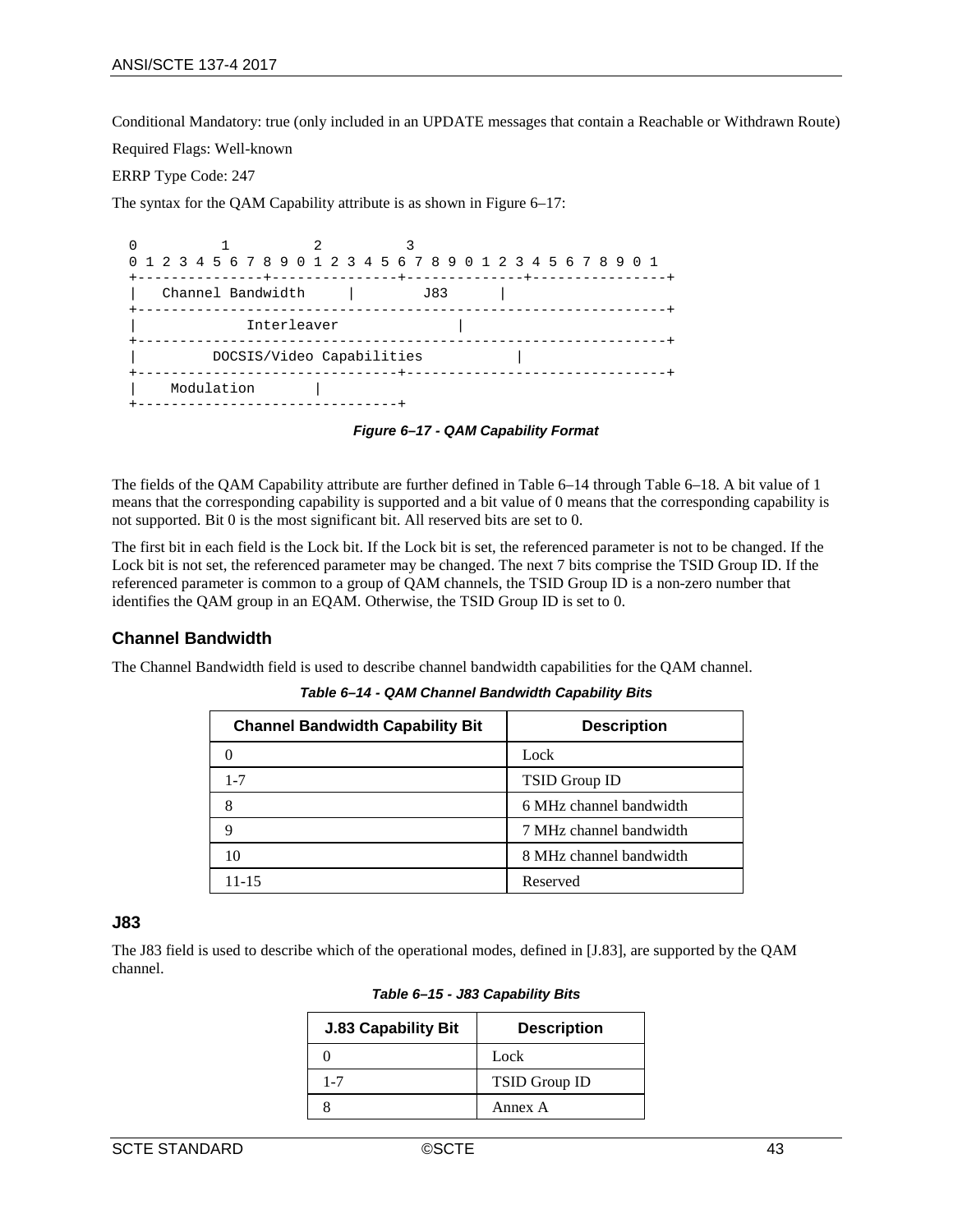| <b>J.83 Capability Bit</b> | <b>Description</b> |
|----------------------------|--------------------|
|                            | Annex B            |
| 10                         | Annex C            |
| 11-15                      | Reserved           |

# **Interleaver**

<span id="page-43-0"></span>The Interleaver field is used to identify the combinations of interleaver filter tap (I) and interleaver increment (J), as defined by [\[J.83\],](#page-13-4) that are supported by the QAM channel.

| <b>Interleaver Capability Bit</b> | <b>Description</b> |
|-----------------------------------|--------------------|
| $\theta$                          | Lock               |
| $1 - 7$                           | TSID Group ID      |
| 8                                 | $I=8, J=16$        |
| 9                                 | $I=16, J=8$        |
| 10                                | $I=32, J=4$        |
| 11                                | $I=64, J=2$        |
| 12                                | $I=128, J=1$       |
| 13                                | $I=128, J=2$       |
| 14                                | $I=128, J=3$       |
| 15                                | $I=128$ , $J=4$    |
| 16                                | $I=128, J=5$       |
| 17                                | $I=128, J=6$       |
| 18                                | $I=128, J=7$       |
| 19                                | $I=128, J=8$       |
| 20                                | $I=12, J=7$        |
| 21-31                             | Reserved           |

*Table 6–16 - QAM Interleaver Capability Bits*

# **DOCSIS/VIDEO Capabilities**

The DOCSIS/Video Capabilities field is used to describe capabilities that are supported by the QAM channel.

*Table 6–17 - DOCSIS/Video Capabilities - Bit map*

| <b>DOCSIS/Video Capability Bit</b> | <b>Description</b> |
|------------------------------------|--------------------|
|                                    | Lock               |
| $1 - 7$                            | TSID Group ID      |
| 8                                  | Mixed Video/Data   |
| 9                                  | Mixed DOCSIS mode  |
| $10-15$                            | Reserved           |
| 16                                 | Video              |
| 17                                 | <b>DOCSIS MPT</b>  |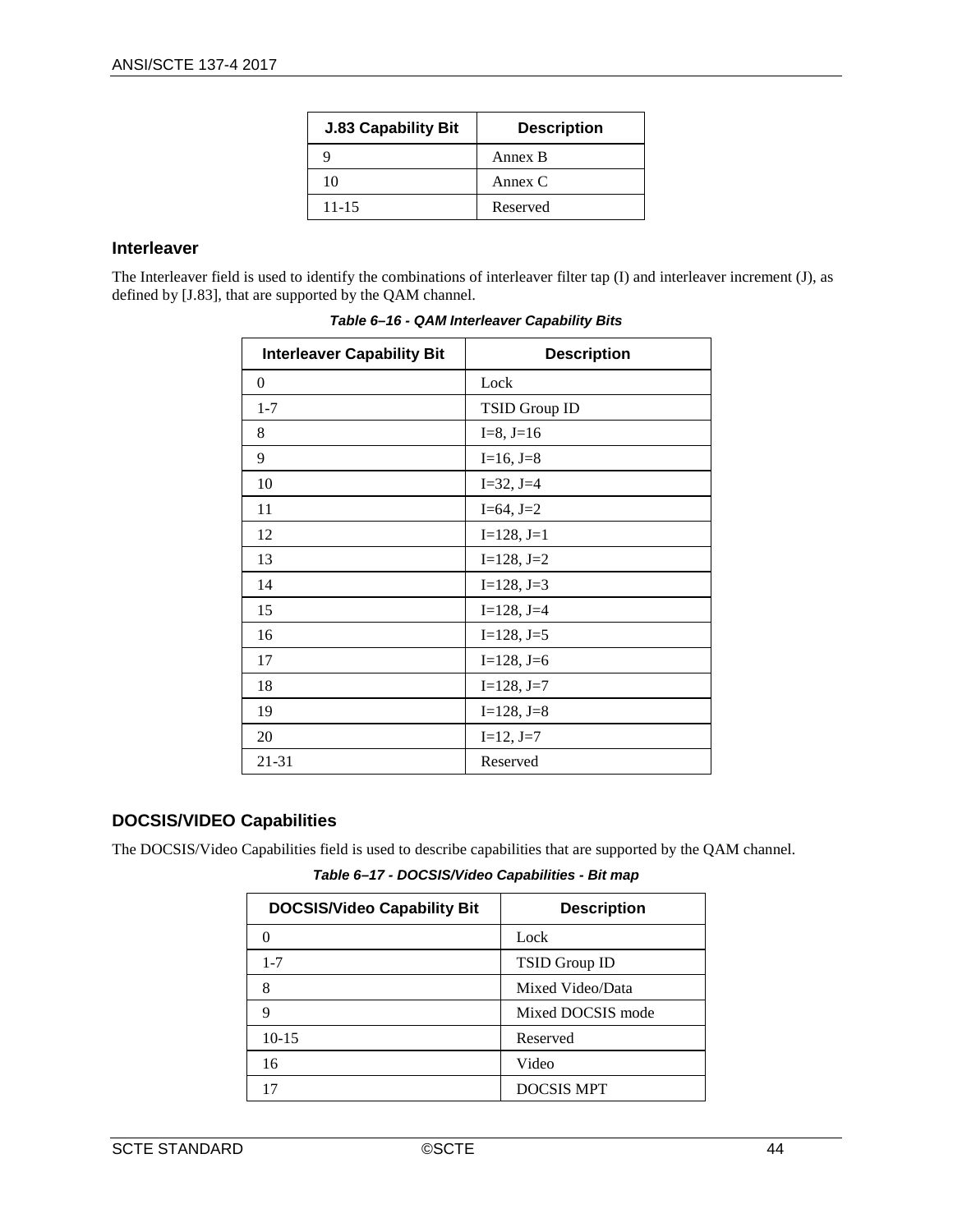| <b>DOCSIS/Video Capability Bit</b> | <b>Description</b>        |
|------------------------------------|---------------------------|
| 18                                 | <b>DOCSIS PSP</b>         |
| 19                                 | Mixed Static/Dynamic mode |
| 20                                 | <b>Stream Redundancy</b>  |
| 21-31                              | Reserved                  |

Video mode (bit 16) is the operation mode for MPEG-2 transport video over QAM. DEPI modes, such as DOCSIS MPT and DOCSIS PSP are further defined in [\[DEPI\].](#page-13-5) The Mixed DOCSIS mode bit is set only when DOCSIS MPT and DOCSIS PSP data can be freely mixed in a single QAM channel. The supported combination of DOCSIS modes is determined jointly by bits 9, 17, and 18. The Mixed Video/Data bit is set only when the supported combination of DOCSIS modes can be mixed with video in the same QAM channel. Mixed Static/Dynamic mode (bit 19) is set only when static (UDP port map) sessions and dynamic (RTSP) sessions can be freely mixed in a single QAM channel.

The Stream Redundancy bit is set when an EQAM supports redundant input streams. If redundant input streams are signaled to the EQAM, the EQAM selects an input stream to deliver to the QAM output. If the selected stream fails, the EQAM switches over to the redundant stream. The input bandwidth for redundant streams is managed by the ERM.

## **Modulation**

<span id="page-44-0"></span>The Modulation field is used to describe QAM modes that are supported by the QAM channel.

| <b>Modulation Capability Bit</b> | <b>Description</b> |
|----------------------------------|--------------------|
|                                  | Lock               |
| $1 - 7$                          | TSID Group ID      |
|                                  | 64 QAM             |
|                                  | 256 QAM            |
| $10-15$                          | Reserved           |

*Table 6–18 - Modulation Capability Bits*

### *6.2.3.5 Total Bandwidth*

The Total Bandwidth attribute is used to define the total amount of bandwidth that the downstream resource is capable of receiving (from the network), processing, and transmitting. The Total Bandwidth attribute is mandatory if a ReachableRoutes attribute is present.

The syntax for the Total Bandwidth attribute is as i[n Figure 6–18.](#page-44-1)

 0 1 2 3 0 1 2 3 4 5 6 7 8 9 0 1 2 3 4 5 6 7 8 9 0 1 2 3 4 5 6 7 8 9 0 1 +---------------+---------------+--------------+----------------+ | Total Bandwidth Capacity (Kbps) | +---------------+---------------+--------------+----------------+

#### *Figure 6–18 - Total Bandwidth Syntax*

<span id="page-44-1"></span>Conditional Mandatory: true ( is mandatory for Reachable Route UPDATES)

Required Flags: Well-known

VREP Type Code: 234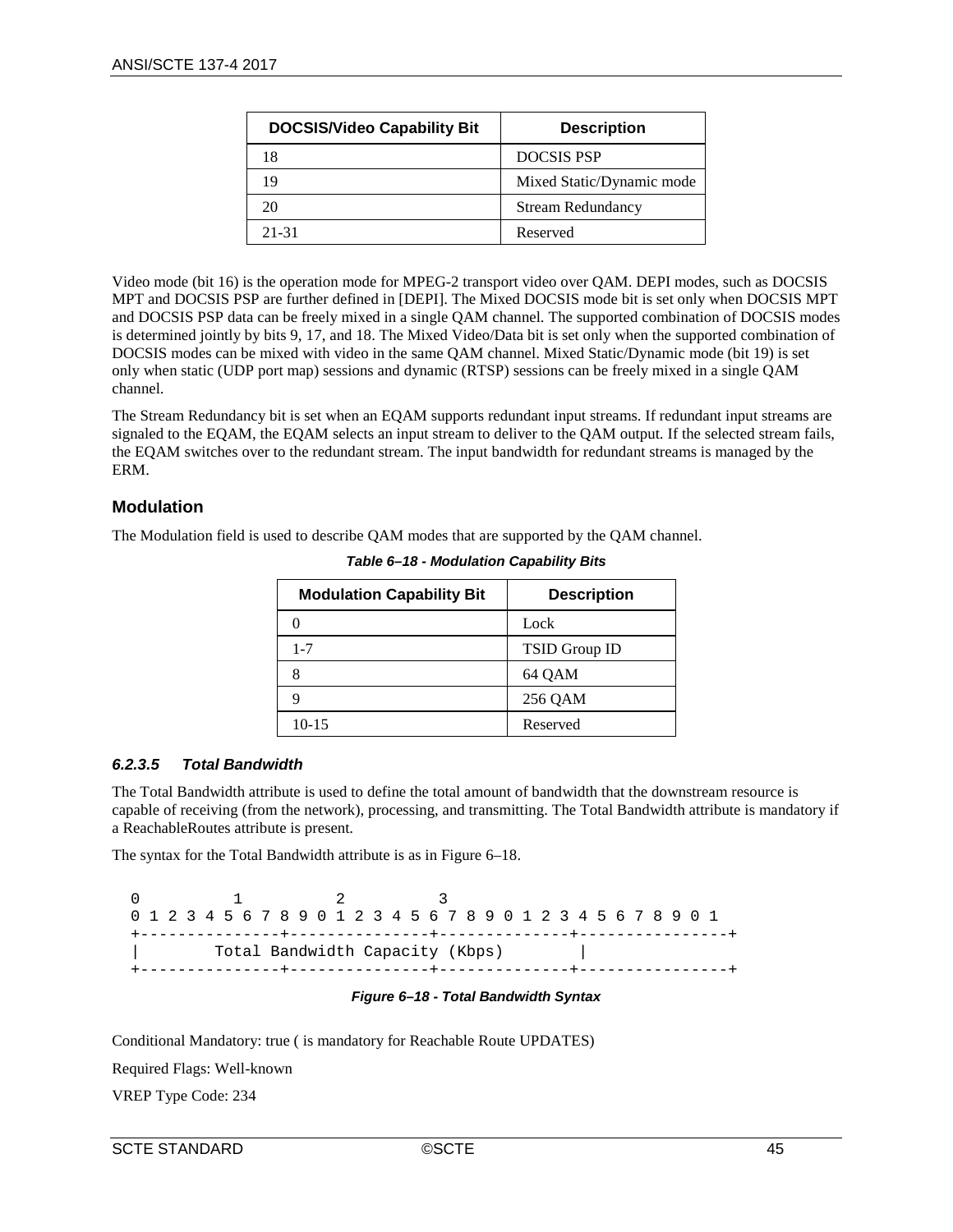# **Total Bandwidth Capacity**

This is an unsigned 32-bit integer that contains the bandwidth of the resource in units of kilobits per second.

#### *6.2.3.5.1 Available Bandwidth*

The available bandwidth attribute is used to specify the average amount of bandwidth that the resources controlled by a resource manager have at their disposal over a given period of time. The available bandwidth is computed by calculating a running average of the difference between the total bandwidth and the amount of bandwidth that is in use over the averaging period.

This attribute may be updated each time there is a significant change in average available bandwidth over a minimum averaging period or when available bandwidth drops below a critical threshold. The intent of this attribute is to reflect changes in resource usage over periods long enough to reflect the behavior of a population of subscribers such as busy hour periods. Because of this, the typical averaging / transmission period for this attribute would be approximately 30 minutes. It has the same format as the total bandwidth attribute.

0 1 2 3 0 1 2 3 4 5 6 7 8 9 0 1 2 3 4 5 6 7 8 9 0 1 2 3 4 5 6 7 8 9 0 1 +---------------+---------------+--------------+----------------+ Average Available Bandwidth (Kbps) +---------------+---------------+--------------+----------------+

#### *Figure 6–19 - Available Bandwidth Attribute Syntax*

Conditional Mandatory: False

Required Flags: Well-known

ERRP Type Code: 235

#### *6.2.3.6 QAM Channel Configuration*

The QAM Channel Configuration attribute is used by EQAMs to inform the ERM of the modulation frequency, modulation mode, TSID, ITU-T J.83 operation mode, channel bandwidth, and interleaver parameters configured for an advertised QAM channel. The modulation mode may be required if a set-top can only support certain QAM modulations. The ERM uses information on QAM modulation frequencies as part of its resource allocation algorithm for EQAMs.

The QAM Channel Configuration attribute is mandatory if a ReachableRoutes attribute is present.

 0 1 2 3 0 1 2 3 4 5 6 7 8 9 0 1 2 3 4 5 6 7 8 9 0 1 2 3 4 5 6 7 8 9 0 1 +---------------+---------------+--------------+----------------+ Frequency (in Hz) +---------------+---------------+--------------+----------------+ + Mod mode | Interleaver | TSID | +---------------+---------------+--------------+----------------+ + Annex | Chan width | Reserved | +---------------+---------------+--------------+----------------+

*Figure 6–20 - QAM Configuration Attribute*

Conditional Mandatory: true (is mandatory if Reachable Route is a QAM)

Required Flags: Well-known

ERRP Type Code: 238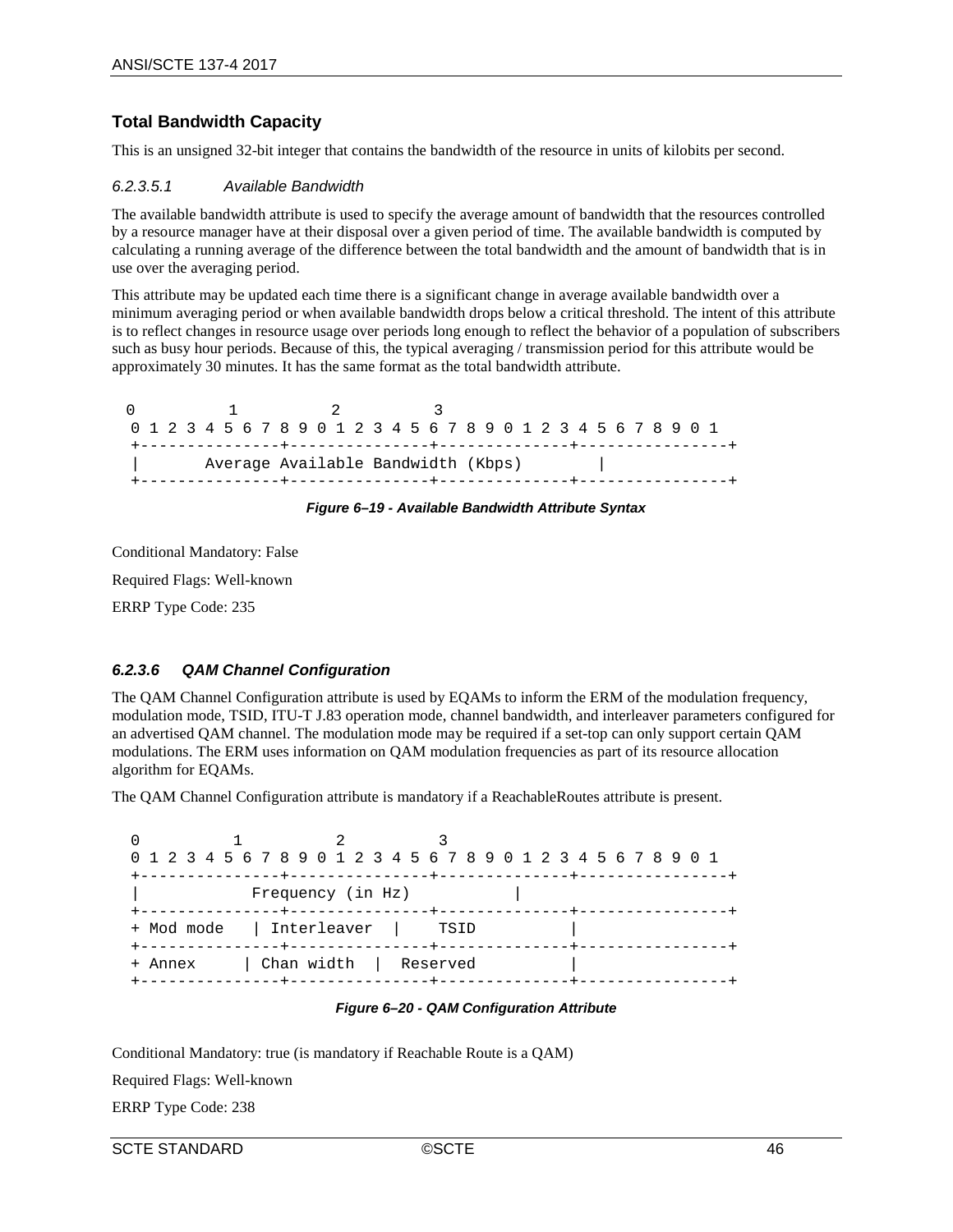# **Frequency**

The Frequency field is a 32-bit unsigned integer containing the carrier frequency of the QAM channel, in hertz The Frequency field is mandatory.

### **Modulation Mode**

<span id="page-46-0"></span>The Modulation field is an 8-bit field that encodes the modulation type of the QAM channel. The Modulation Mode field is mandatory. The Modulation field contains a value fro[m Table](#page-46-0) 6–19 (synchronized with DOCSIS OSSI document).

| <b>Modulation Mode Value</b> | <b>Description</b> |
|------------------------------|--------------------|
| 3                            | 64-QAM             |
|                              | $256$ -QAM         |
| 5                            | 128-OAM            |
| 6                            | 512-QAM            |
|                              | 1024-OAM           |

|  |  |  | Table 6-19 - QAM Types |
|--|--|--|------------------------|
|--|--|--|------------------------|

#### **Interleaver**

The interleaver value is one of the pairs as defined i[n Table](#page-43-0) 6–16. The I and J fields are mandatory. This is based on the enumeration constant that describes the interleaver (synchronized with DOCSIS OSSI document).

| Interleaver | <b>Description</b> |
|-------------|--------------------|
| 3           | $I=8, J=16$        |
| 4           | $I=16, J=8$        |
| 5           | $I=32, J=4$        |
| 6           | $I=64, J=2$        |
| 7           | $I=128, J=1$       |
| 8           | $I=12, J=7$        |
| 9           | $I=128, J=2$       |
| 10          | $I=128$ , $J=3$    |
| 11          | $I=128$ , $J=4$    |
| 12          | $I=128$ , $J=5$    |
| 13          | $I=128$ , $J=6$    |
| 14          | $I=128, J=7$       |
| 15          | $I=128$ , $J=8$    |

# **TSID**

The TSID field is a 16-bit field that represents the TSID carried in the PAT of the QAM. This field is mandatory.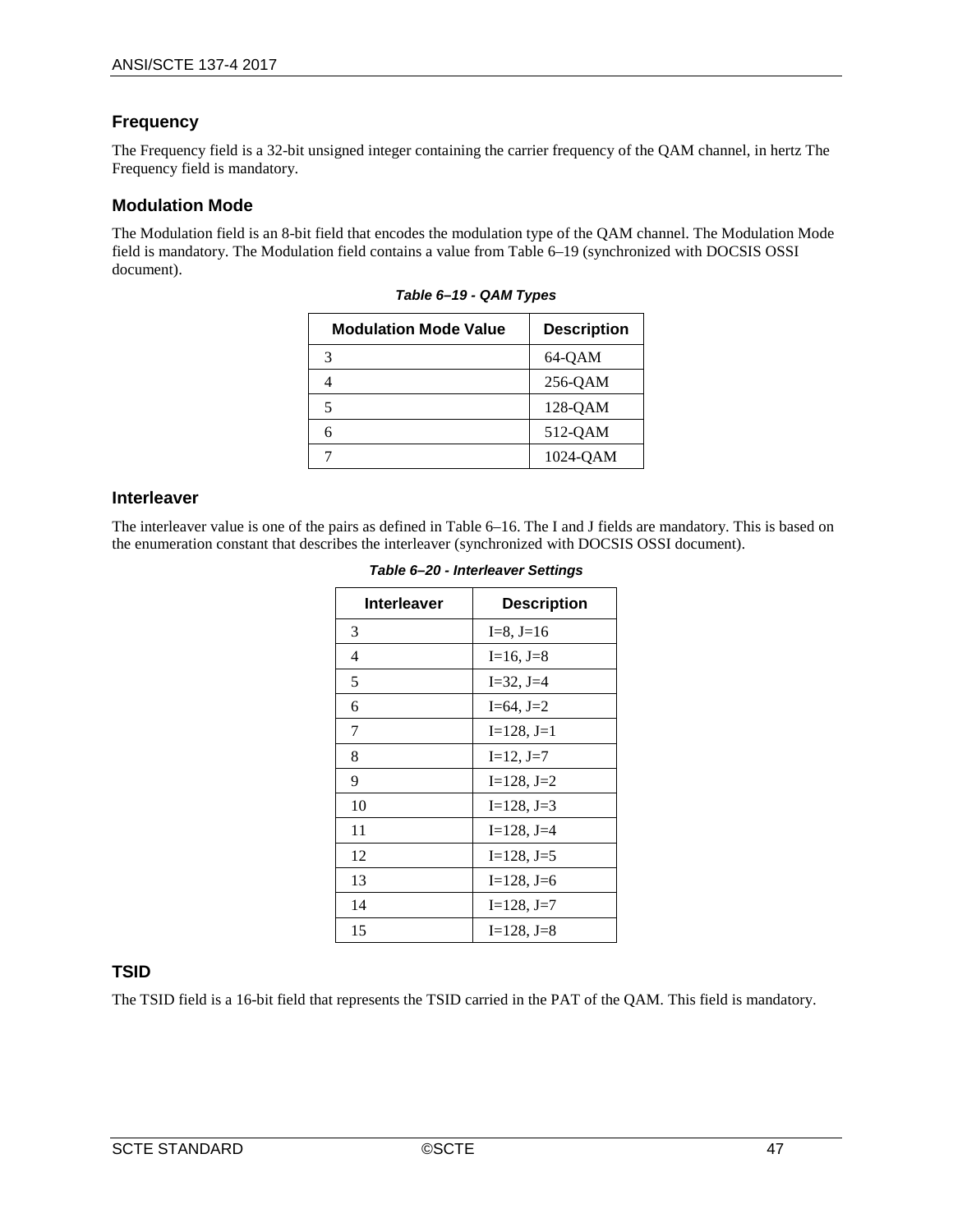### **Annex**

<span id="page-47-0"></span>The Annex field is a 8-bit field that encodes the J83 mode (see [\[J.83\]\)](#page-13-4) that the QAM channel is using. The Annex field is mandatory. The Annex field contains a value fro[m Table](#page-47-0) 6–21 (synchronized with DOCSIS OSSI document).

*Table 6–21 - QAM Annex Modes*

| <b>J83</b> | <b>Description</b> |
|------------|--------------------|
|            | Annex A            |
|            | Annex B            |
|            | Annex C            |

## **Chan Width**

<span id="page-47-1"></span>The Chan Width field is a 8-bit field that encodes the channel bandwidth supported by the QAM channel. The Chan Width field is mandatory. The Chan Width field contains a value from [Table](#page-47-1) 6–22 (synchronized with DOCSIS OSSI document).

| <b>Channel Bandwidth</b> | <b>Description</b> |
|--------------------------|--------------------|
|                          | 6 MHz channel      |
|                          | 7 MHz channel      |
|                          | 8 MHz channel      |

*Table 6–22 - Channel Bandwidth Types*

### **Reserved**

This field should be set to 0.

### *6.2.3.7 Port ID*

The Port ID attribute identifies the RF port to which the QAM channel is attached. The Port ID attribute is mandatory if a ReachableRoutes attribute is present. The port ID is unique only with in the EQAM.

Conditional Mandatory: True (required if UPDATE contains Reachable Routes)

Required Flags: Well-known

ERRP Type Code: 244

The Port ID attribute is a 32-bit value that has the format in [Figure 6–21:](#page-47-2)

|  |         | 0 1 2 3 4 5 6 7 8 9 0 1 2 3 4 5 6 7 8 9 0 1 2 3 4 5 6 7 8 9 0 1 |
|--|---------|-----------------------------------------------------------------|
|  |         |                                                                 |
|  | Port ID |                                                                 |
|  |         |                                                                 |

#### *Figure 6–21 - Port ID Format*

### <span id="page-47-2"></span>*6.2.3.8 Service Status*

The Service Status attribute identifies the operational status of a QAM channel. The Service Status attribute is mandatory if a ReachableRoutes attribute is present. It can also identify the operational state of a device such as an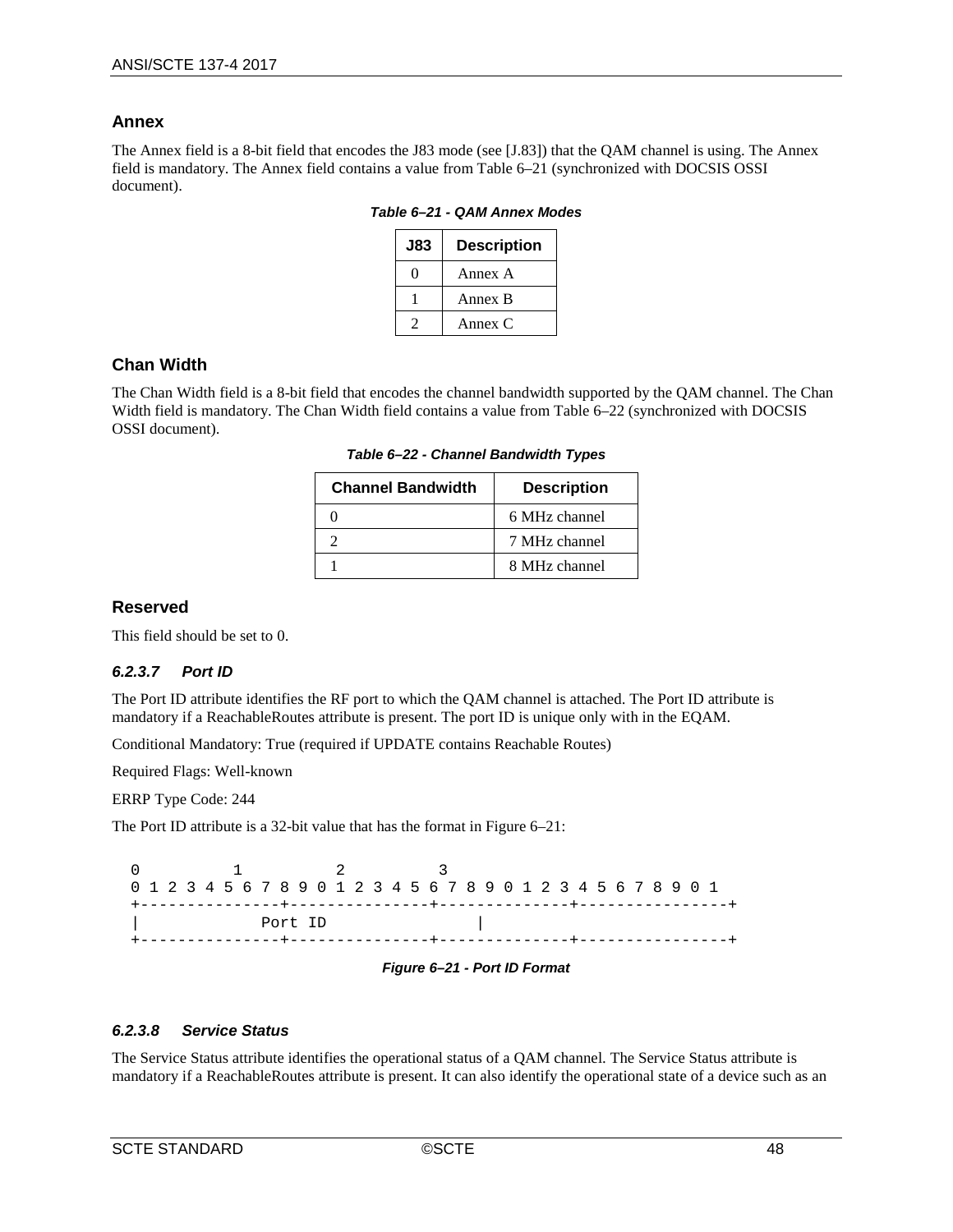EQAM if sent without a route. This attribute does not modify a Route and can be sent in an UPDATE message (that contains routes) or by itself.

Conditional Mandatory: False

Required Flags: Well-known

ERRP Type Code: 241

The syntax for the Service Status attribute is as shown i[n Figure 6–22.](#page-48-0)

 0 1 2 3 0 1 2 3 4 5 6 7 8 9 0 1 2 3 4 5 6 7 8 9 0 1 2 3 4 5 6 7 8 9 0 1 +---------------+---------------+--------------+----------------+ Service Status +---------------+---------------+--------------+----------------+

#### *Figure 6–22 - Service Status Format*

<span id="page-48-0"></span>The Service Status field contains a 32-bit unsigned integer that encodes the status of a QAM channel or an EQAM. The value of the Service Status field is taken from [Table](#page-48-1) 6–23:

| Table 6-23 - Service Status Values |  |
|------------------------------------|--|
|------------------------------------|--|

<span id="page-48-1"></span>

| Value | <b>Meaning of Service Status</b>                                                                                                                                                                                                                                                                                                     |
|-------|--------------------------------------------------------------------------------------------------------------------------------------------------------------------------------------------------------------------------------------------------------------------------------------------------------------------------------------|
|       | Operational – The component is operational. The resource manager is permitted to allocate<br>resources from this component.                                                                                                                                                                                                          |
|       | Shutting Down – The component is being shut down properly. The ERM SHOULD NOT<br>allocate resources from this component for new sessions. When all sessions on this component<br>have been torn down, the EQAM MUST advertise that its resources have been withdrawn from<br>service (by using the ERRP Withdrawn-Routes attribute). |
|       | Standby – This is a redundant component that may be used by the resource manager to replace a<br>failed component. Details of the operation of components during failover are not specified in<br>this document.                                                                                                                     |

#### *6.2.3.9 CAS Capability*

This attribute will be used by encryption devices to specify the type of conditional access that is supported if the Video EQAM contains an embedded encryptor.

Conditional Mandatory: True (If a Video EQAM contains an embedded encryptor, this attribute is sent to the ERM.)

Required Flags: Well-known

ERRP Type Code: 233

The CAS Capability attribute is used to advertise the potential CAS encoding methods that an Encryption Engine is capable of supporting, as well as its identifier. The CAS attribute includes a multi-field parameter that specifies an Encryption Type, an Encryption Scheme and Key Length. The Encryption Type generally describes whether an embedded encryptor is present and if so, whether it supports per session provisioning. The encryption Scheme describes the encryption algorithm supported by the encryptor. The key length field contains the length in bits of the encryption key. Vendor specific keywords may be used in addition to the keywords specified in the table. The fourth field is the 2-byte CAS identifier. The CAS Capability attribute is relevant to both external Encryption Engines and EQAMs that have integrated CAS Scrambling capabilities. For EQAM that does not have an embedded encryptor, this attribute is not expected to be reported.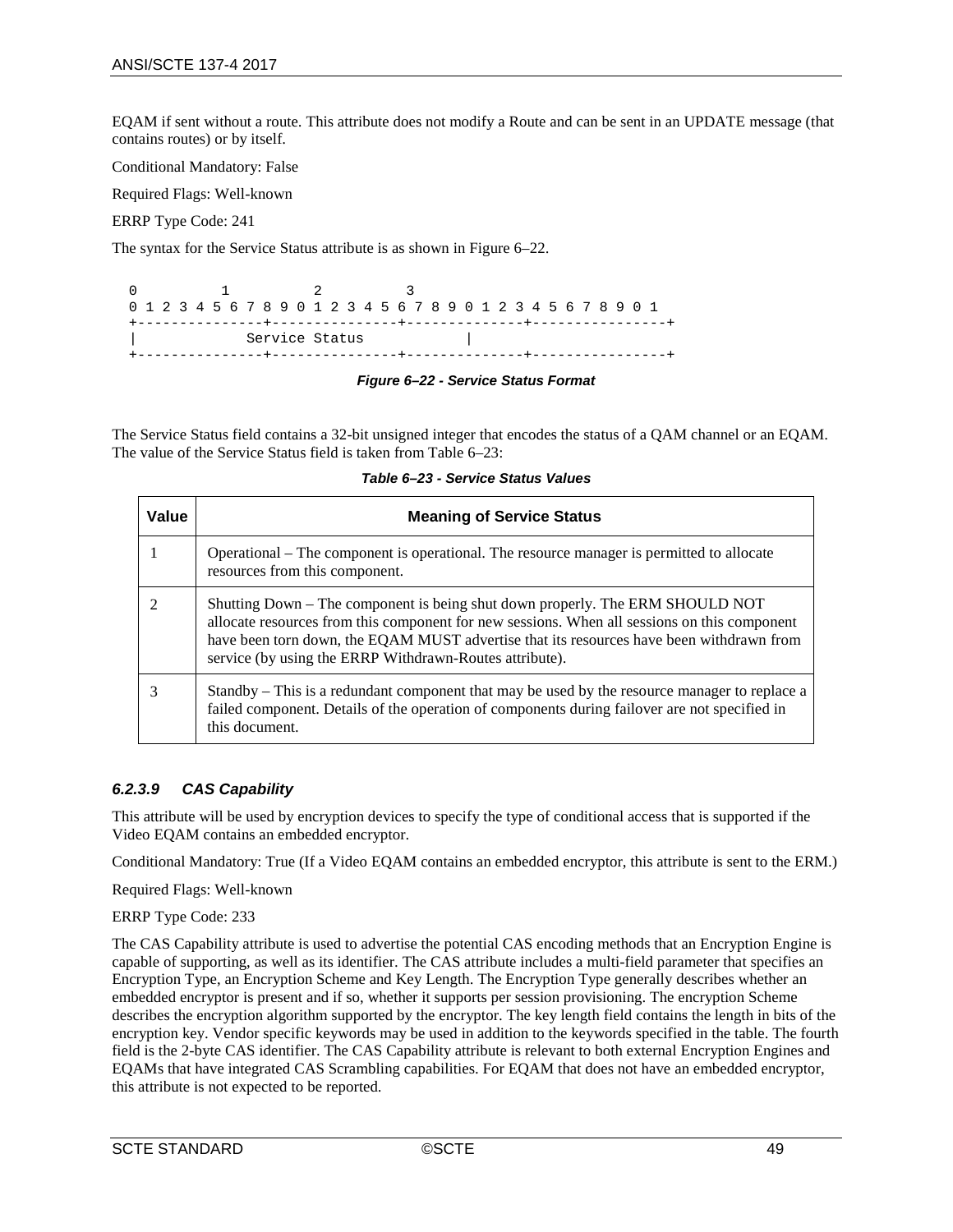| 0 1 2 3 4 5 6 7 8 9 0 1 2 3 4 5 6 7 8 9 0 1 2 3 4 5 6 7 8 9 0 1 |                |  |            |  |  |  |  |  |  |  |  |  |  |            |  |  |  |  |
|-----------------------------------------------------------------|----------------|--|------------|--|--|--|--|--|--|--|--|--|--|------------|--|--|--|--|
|                                                                 |                |  |            |  |  |  |  |  |  |  |  |  |  |            |  |  |  |  |
|                                                                 | Enc Type       |  | Enc Scheme |  |  |  |  |  |  |  |  |  |  | Key Length |  |  |  |  |
|                                                                 | CAS Identifier |  |            |  |  |  |  |  |  |  |  |  |  |            |  |  |  |  |

*Figure 6–23 - CAS Capability Attribute Syntax*

| Code | Keyword        | <b>Description</b>                           |
|------|----------------|----------------------------------------------|
|      | <b>NONE</b>    | No encryption $-$ content in the clear       |
|      | NON-SESSION    | Tier-based or fixed key Real Time encryption |
|      | <b>SESSION</b> | Session -based Real Time encryption          |

#### *Table 6–24 - Potential values of the Encryption Type Parameter*

#### *Table 6–25 - Potential values of the Encryption Scheme Parameter*

| Code | <b>Keyword</b> | <b>Description</b>              |
|------|----------------|---------------------------------|
|      | <b>DES</b>     | DES encryption                  |
|      | 3DES           | Triple DES encryption           |
|      | <b>AES</b>     | AES encryption                  |
|      | DVB-CSA        | DVB-CSA encryption              |
|      | <b>PKEY</b>    | <b>SA PowerKEY Encryption</b>   |
|      | <b>MEDIAC</b>  | Motorola MediaCipher Encryption |
|      | <b>DVS042</b>  | SCTE DVS-042 Encryption         |

Some encryption engines will support more than one type of encryption at the same time. The embedded encryptor within an EQAM that supports multiple encryption types will use multiple UPDATE messages to register these capabilities. Each UPDATE message will carry one CAS Capability attribute for a single encryption type.

### *6.2.3.10 Cost*

The Cost attribute represents the relative cost associated with the resources from that device. A device that advertises a lower value of the cost attribute should be preferred over a device that advertises a higher value of the cost attribute. This attribute may appear within any ERRP UPDATE. In other words, this attribute is associated with the data plane component and not the particular route. The Cost attribute values are determined by means that are out of scope.

Conditional Mandatory: False

Required Flags: Well-known

ERRP Type Code: 236

The Cost attribute has an 8-bit numeric value.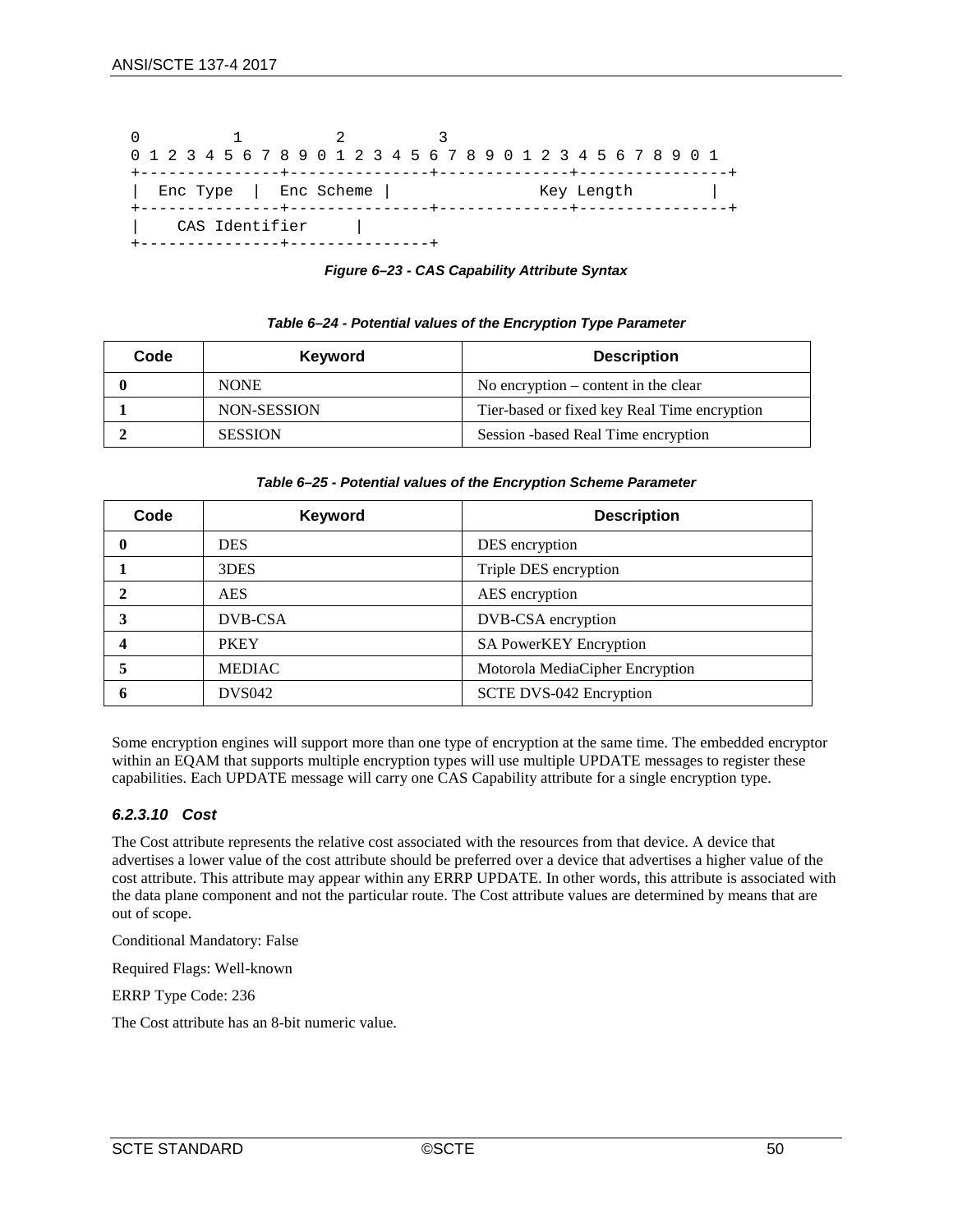```
 0 1 2 3
0 1 2 3 4 5 6 7 8 9 0 1 2 3 4 5 6 7 8 9 0 1 2 3 4 5 6 7 8 9 0 1
     +---------------+
   Cost |
 +---------------+
```
*Figure 6–24 - Cost Attribute Syntax*

#### *6.2.3.11 Edge Input*

The Edge Input attribute does not describe a reachable route, but instead describes the data input interfaces of the EQAM device Therefore, it only needs to appear in one ERRP UPDATE message, not in every Reachable Route UPDATE message. It should only be sent after a connection is opened and when the value changes. This attribute describes the data plane inputs to an EQAM.

Conditional Mandatory: False

Required Flags: Well-known

ERRP Type Code: 237

The Edge Input attribute is used by EQAMs to specify the data plane addresses to which data streams should be sent. With the data plane input address, a resource manager can determine whether the data plane components are reachable within a partially connected IP topology.

The Edge Input attribute describes the inputs to the "logical" EQAM component. Therefore, the Edge Input is not related to a route and can appear in a UPDATE message by itself or with a Reachable or Withdrawn Route. The syntax for the Edge Input is described as follows:

| 1 2 3 4 5 6 7 8 9 0 1 2 3 4 5 6 7 8 9 0 1 2 3 4 5 6 7 8 9 0 1 |
|---------------------------------------------------------------|
| Input 1 Subnet Mask                                           |
| Length $\qquad$ Input 1 host (variable)                       |
| Input 1 Interface ID                                          |
| Input 1 Max Bandwidth                                         |
| Length   Input 1 Group Name (variable)                        |
| Input n Subnet Mask                                           |
| Length   Input n host (variable)                              |
| Input n Interface ID                                          |
| Input n Max Bandwidth                                         |
| Length Input n Group Name (variable)                          |
| --------------                                                |

*Figure 6–25 - Edge Input Attribute Syntax*

### **Subnet Mask**

The Subnet Mask field gives the IP subnet mask of the host. This information can be used by an edge resource manager to determine if multiple hosts are on the same subnet.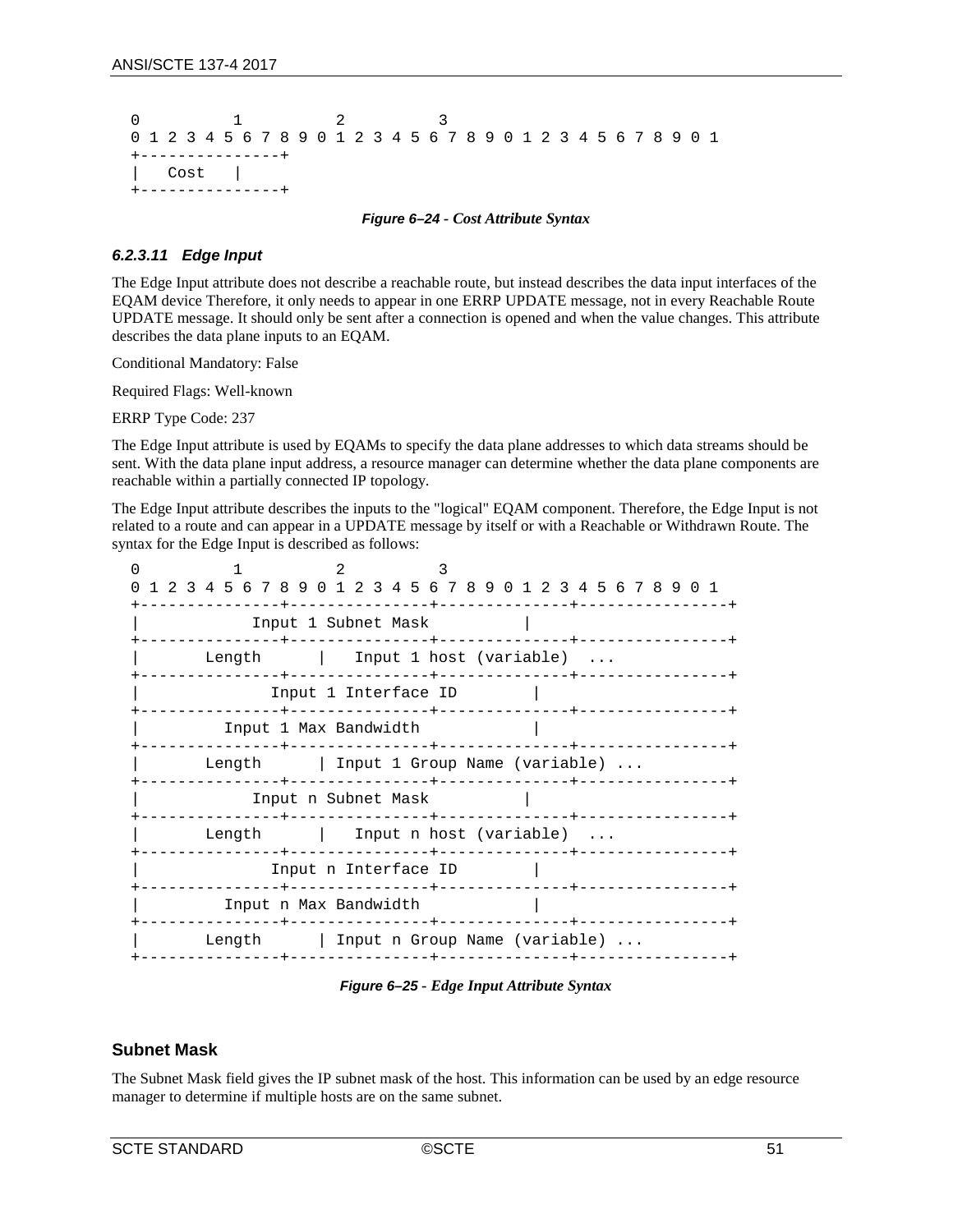## **Length**

The Length field gives the number of octets in the host field, and the host field contains the name or data plane address of the advertising component. The host field is represented as a string of ASCII characters. It is defined as follows.

#### **Host**

A legal Internet host domain name or an IPv4 address using the textual representation defined in section 2.1 of [RFC [1123\]](#page-13-2) or an IPv6 address using the textual representation defined in section 2.2 of [RFC [4291\].](#page-13-3) The IPv6 address is enclosed in "[" and "]" characters.

### **Interface ID**

The Interface ID consists of a binary encoded 32 bit value that is guaranteed to be unique within the context of an EQAM. The Interface id is used to determine which physical interface on the chassis, this input represents.

#### **Max Bandwidth**

This max bandwidth is a binary encoded 32 bit value with units of kilobits per second (kbps). This value is the maximum bandwidth that the edge input can carry. If multiple inputs are part of the same Edge Input Group, the corresponding Max Group Bandwidth is derived from the max bandwidth of individual input interfaces by summation.

### **Group Name**

The group name consists of a 2 byte word containing the length of the name followed by Length ASCII bytes. The field specifies the name of the Edge Input Group associated with this input.

The characters comprising the string are in the set within TEXT defined in section 15.1 of [RFC [2326\].](#page-13-1) Implementations must support minimum string lengths of 64; however, the composition of the string used is defined by implementation agreements specified by the service provider.

#### *6.2.3.12 Input Map*

The Input Map attribute identifies the internal connectivity limitation between input interfaces and output QAM channels. When this attribute is used, the QAM channel is reachable only through the listed input interfaces. Otherwise, the QAM channel is reachable through any input interface of an EQAM.

The syntax for the Input Map attribute is as shown in [Figure 6–26.](#page-51-0)

Conditional Mandatory: False (may be present to modify a Reachable Route advertised)

Required Flags: Well-known

ERRP Type Code: 249

<span id="page-51-0"></span> 0 1 2 3 0 1 2 3 4 5 6 7 8 9 0 1 2 3 4 5 6 7 8 9 0 1 2 3 4 5 6 7 8 9 0 1 +---------------+---------------+--------------+----------------+ | Number of Interfaces | +---------------+---------------+--------------+----------------+ | Length | host1 (variable) ... +---------------+---------------+--------------+----------------+ | hostN (variable) ... +---------------+---------------+--------------+----------------+

*Figure 6–26 - Input Map Attribute*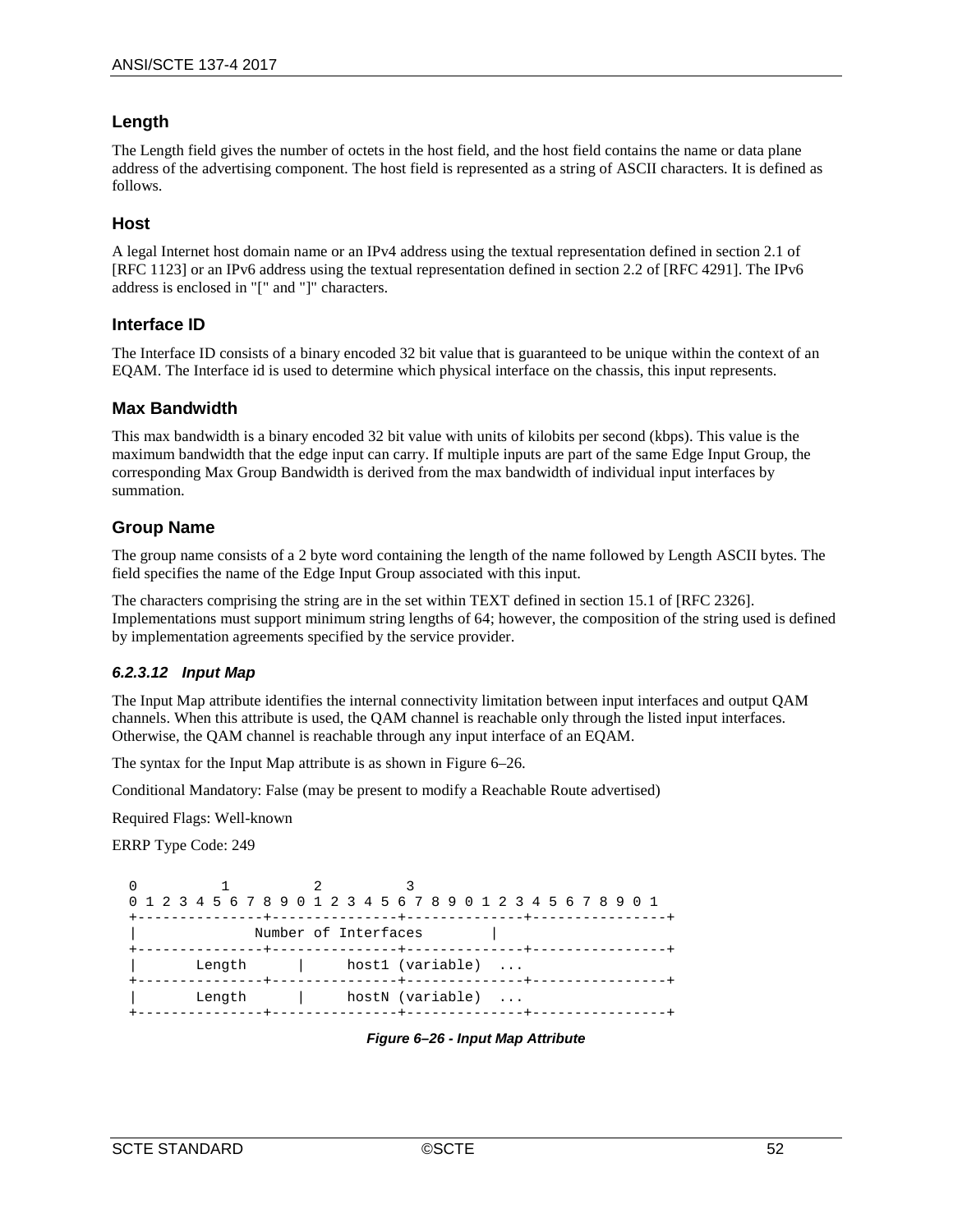## **Number of Interfaces**

The Number of Interfaces field identifies the number of input interfaces listed in this Input Map attribute.

### **Length**

The Length field is an unsigned two-octet integer that contains the length of the host field, in octets. The Length field is mandatory.

### **Host**

The Host field is mandatory. The Host field contains a string that represents:

- an FODN, or
- an IPv4 address using the textual representation defined in section 2.1 of [RFC [1123\],](#page-13-2) or
- an IPv6 address using the textual representation defined in section 2.2 of [\[RFC](#page-13-3) 4291] and enclosed in "[" and "]" characters.

#### *6.2.3.13 UDP Map*

This attribute is used to specify the UDP/IP port number that is associated with an MPEG program number in the MPTS carried within a QAM. It also may optionally show which ports can be assigned by the ERM if the provisioning interface is supported.

Conditional Mandatory: True (is mandatory to modify a Reachable Route advertised)

Required Flags: Well-known

ERRP Type Code: 239

This attribute defines the statically mapped UDP ports and the ports/programs available for dynamic provisioning. The UDP port determines the port number to which data should be sent so that the EQAM can multiplex it into the MPTS and do proper PID remapping.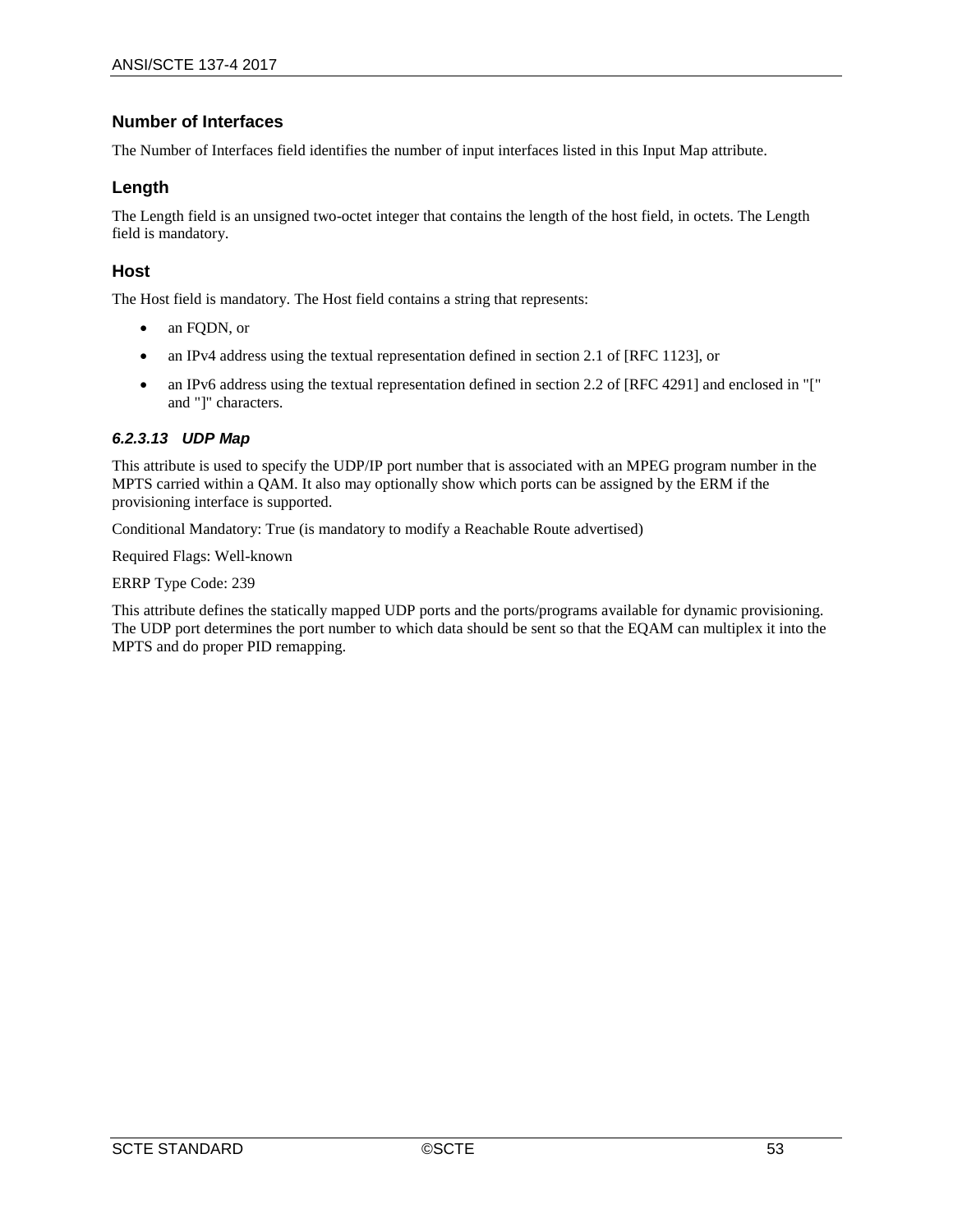| 0 1 2 3 4 5 6 7 8 9 0 1 2 3 4 5 6 7 8 9 0 1 2 3 4 5 6 7 8 9 0 1 |  |
|-----------------------------------------------------------------|--|
| Num Static Ports                                                |  |
| ---------------+<br>UDP Port 1   MPEG Program                   |  |
|                                                                 |  |
| UDP Port N   MPEG Program                                       |  |
| Num Static Port Ranges                                          |  |
| + starting port 1   starting MPEG Program 1                     |  |
| Count 1                                                         |  |
|                                                                 |  |
| + starting port N   starting MPEG Program N                     |  |
| Count N<br>$+$                                                  |  |
| Num Dynamic Port Ranges<br>$+$                                  |  |
| + starting port 1   Count 1                                     |  |
|                                                                 |  |
| + starting port N   Count N                                     |  |

*Figure 6–27 - UDP Map Attribute Syntax*

**Num Static ports:** This is the number of static ports being described. This value will be zero for QAM channels that have no static port maps defined. If this value is non-zero, and the QAM Capability attribute does not indicate support for Mixed Static/Dynamic mode, then this QAM channel is not available for dynamic session setup.

**UDP Port (n):** This is the UDP/IP port number that data should be sent to in order to be multiplexed into the MPTS. These UDP ports will exist on all edge inputs reported in the Edge input attribute.

**MPEG Program:** This is the MPEG program number to which the data being sent to the port will be mapped.

**Num Static port Ranges:** This field describes the number of tuples to follow that describe the ranges of static ports/programs. This value could be zero for EQAMs that do not support static port range in which case no tuples will follow.

**Starting Port(n):** This is the port number that the dynamic port range starts at.

**Starting Program Number(n):** This is the MPEG program number associated with the Starting Port.

**Count(n):** The range of dynamic ports will consist of count elements, each port and program will be incremented by a value of one.

**Num Dynamic port Ranges:** This field describes the number of tuples to follow that describe the ranges of ports for dynamical provisioning of ports within the edge. If presented, the ERM must select UDP port from this range when provisioning a dynamic session for this QAM channel. This value should be zero if the EQAM allows the ERM to use any UDP ports in which case no tuples will follow. In dynamic provisioning, the ERM always controls the program number.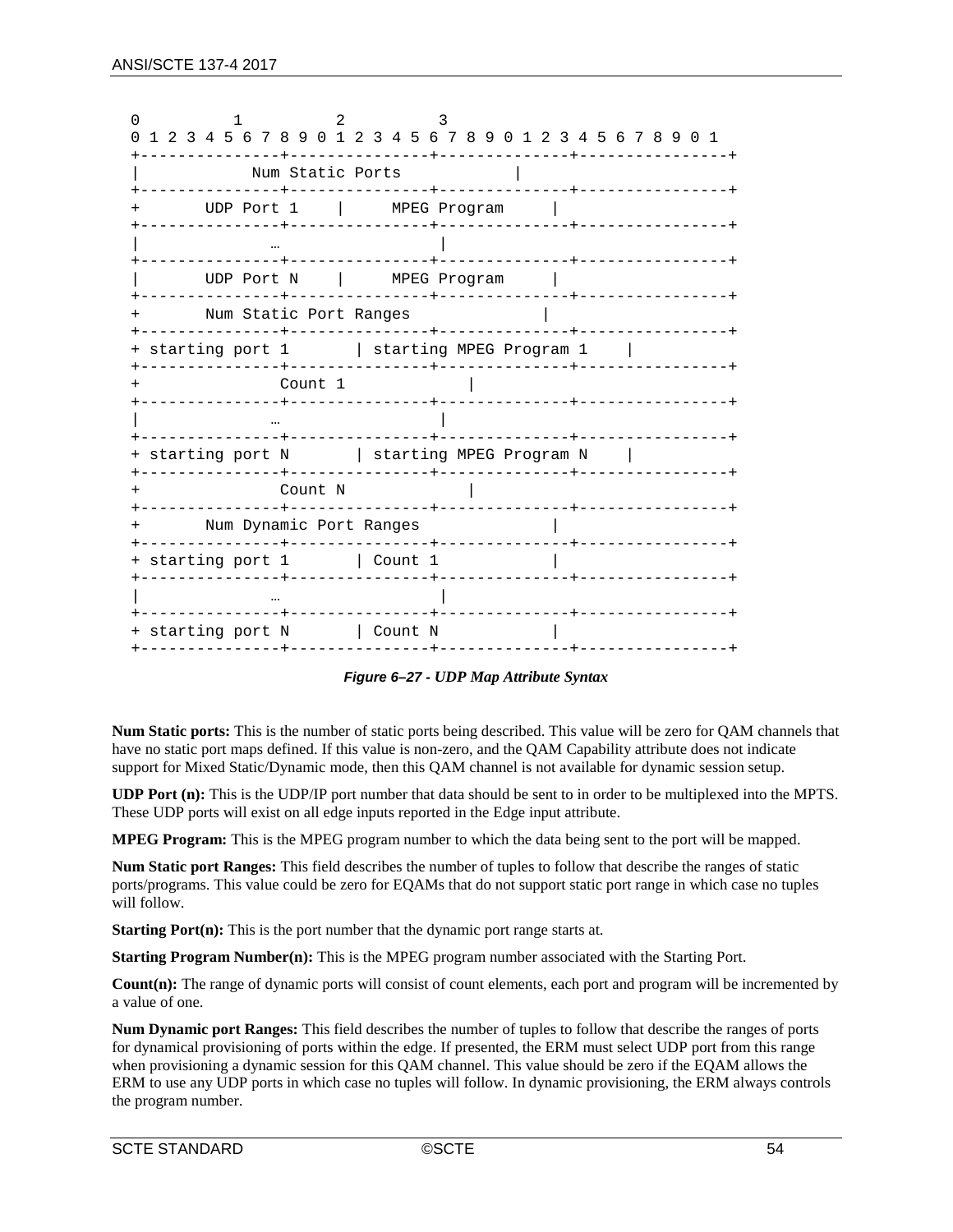**Starting Port(n):** This is the port number that the dynamic port range starts at.

**Count(n):** The range of dynamic ports will consist of count elements, each port will be incremented by a value of one.

#### *6.2.3.14 Max MPEG flows*

This indicates the max number of MPEG flows a resource can contain.

Conditional Mandatory: False

Required Flags: Well-known

ERRP Type Code: 242

The max MPEG flows attribute is used by data plane devices to specify the maximum number of MPEG flows that can be supported by that device. This attribute is used by data plane devices that have limitations on the number of simultaneous MPEG streams they support.

|  |                | 0 1 2 3 4 5 6 7 8 9 0 1 2 3 4 5 6 7 8 9 0 1 2 3 4 5 6 7 8 9 0 1 |  |
|--|----------------|-----------------------------------------------------------------|--|
|  |                |                                                                 |  |
|  | Max MPEG Flows |                                                                 |  |
|  |                |                                                                 |  |

#### *Figure 6–28 - Max MPEG Flows Attribute Syntax*

The service status is a binary encoded value that specifies the maximum number of MPEG flows that a data plane component supports. It may be used as part of the resource allocation logic implemented by resource managers.

#### <span id="page-54-0"></span>**6.2.4 ERRP Error Detection and Handling**

This section and its subsections specify errors to be detected and the actions to be taken while processing ERRP messages. ERRP Nodes MUST process message in the manner specified per Section [6.2.4](#page-54-0) if any of the conditions described in subsections below are detected:

- A NOTIFICATION message with the indicated Error Code, Error Subcode, and Data fields is sent (If no Error Subcode is specified, then a zero Subcode is used);
- The TCP connection carrying the ERRP messages is torn down;
- The ERM MUST treat any QAM channel resources previously advertised through this ERRP connection as being unavailable;
- The EQAM SHOULD NOT disrupt active QAM channel resource reservations (QAM channel resources with active inbound data traffic). See Section [7.9.1.2.](#page-94-0) as well. These requirements must be applied when considering any reference to 'releasing resources' mentioned in Section [6.2.7.](#page-57-0)

Unless specified otherwise, the Data field of the NOTIFICATION message that is sent to indicate an error is to be empty.

#### <span id="page-54-1"></span>*6.2.4.1 Errors in Message Headers*

Errors detected while processing a Message Header are indicated by sending a NOTIFICATION message with the Error Code field set to the value "Message Header Error". The Error Subcode elaborates on the specific nature of the error. The checks in this section are performed upon receipt of every ERRP message.

If the Length field of the message violates any of the requirements summarized in this section, then:

- the Error Subcode field is set to "Bad Message Length",
- the Data field contains the value from the erroneous Length field.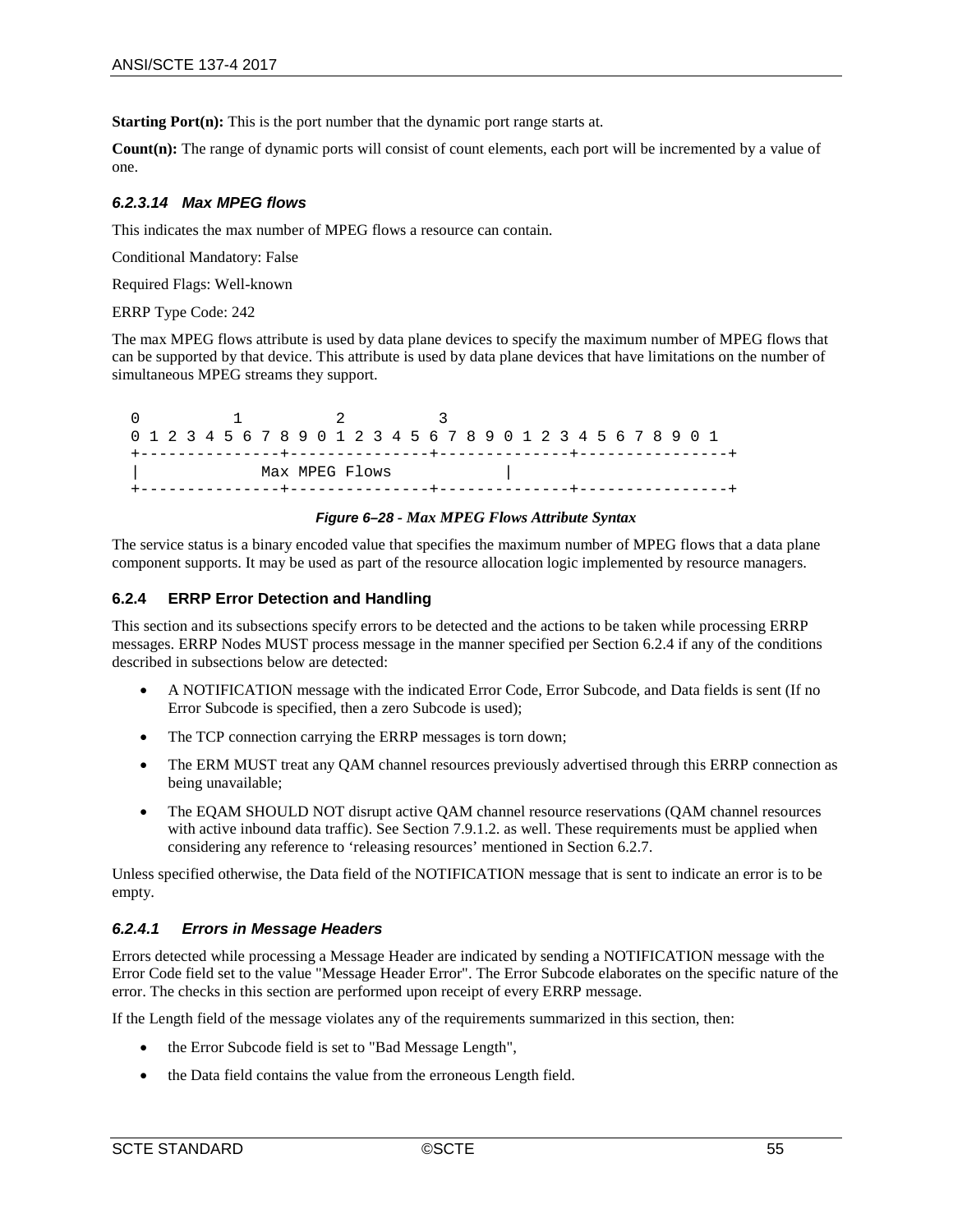The Length field requirements are:

- The Length field of the message header contains a value between 3 and 4096;
- The Length field of an OPEN message contains a value bigger than 16;
- The Length field of an UPDATE message contains a value bigger than 2;
- The Length field of a KEEPALIVE message contains the value 3;
- The Length field of a NOTIFICATION message contains a value bigger than 4.

If the Type field of the message header is not recognized, then:

- the Error Subcode field is set to "Bad Message Type";
- <span id="page-55-0"></span>• the Data field contain the value from the erroneous Type field.

#### *6.2.4.2 Errors in OPEN Messages*

Errors detected while processing an OPEN message s indicated by sending a NOTIFICATION message with the Error Code field set to the value "OPEN Message Error". The Error Subcode elaborates on the specific nature of the error. The checks in this section are performed upon receipt of every OPEN message.

If the version number contained in the Version field of the received OPEN message is not supported, then:

the Error Subcode field is set to "Unsupported Version Number";

the value of the Data field is set to a 1-octet unsigned integer, indicating the largest supported version number.

If the value contained in the Address Domain field is unacceptable, then the Error Subcode field is set to "Bad (Peer) Address Domain".

If the value contained in the Hold Time field is unacceptable, then the Error Subcode field is set to "Unacceptable Hold Time". Hold Time values of one and two seconds are to be rejected. An implementation may reject any proposed Hold Time. An implementation that accepts a Hold Time uses the negotiated value for the Hold Time. If the value contained in the ERRP Identifier field is invalid, then the Error Subcode field is set to "Bad ERRP Identifier". An ERRP identifier is four octets in length and can take any value. The recipient of an OPEN message treats the contents of the ERRP Identifier field as invalid if it already has an ERRP connection in place with the same address domain and ERRP identifier.

If one of the Optional Parameters in the OPEN message is not recognized, the Error Subcode field is set to "Unsupported Optional Parameter". If the Optional Parameters of the OPEN message include Capability Information with any capability that has an unsupported capability type, or an unsupported capability value, the Error Subcode field is set to "Unsupported Capability". In this case, the unsupported capability (type and value) is listed in the Data field of the NOTIFICATION message. If the Optional Parameters of the OPEN message include Capability Information that does not match the recipient's capabilities, the Error Subcode field is set to "Capability Mismatch". In this case, all the mismatched capabilities are listed in the Data field of the NOTIFICATION message.

### <span id="page-55-1"></span>*6.2.4.3 Errors in UPDATE Messages*

Errors detected while processing an UPDATE message are indicated by sending a NOTIFICATION message with the Error Code field set to the value "UPDATE Message Error". The Error Subcode elaborates on the specific nature of the error. The checks in this section are performed upon receipt of every UPDATE message.

If any recognized attribute has Attribute Flags that conflict with the Attribute Type Code, then:

- the Error Subcode field is set to "Attribute Flags Error",
- the Data field contains the erroneous attribute (type, length, and value).

If any recognized attribute has an Attribute Length that conflicts with the expected length (based on the Attribute Type Code), then: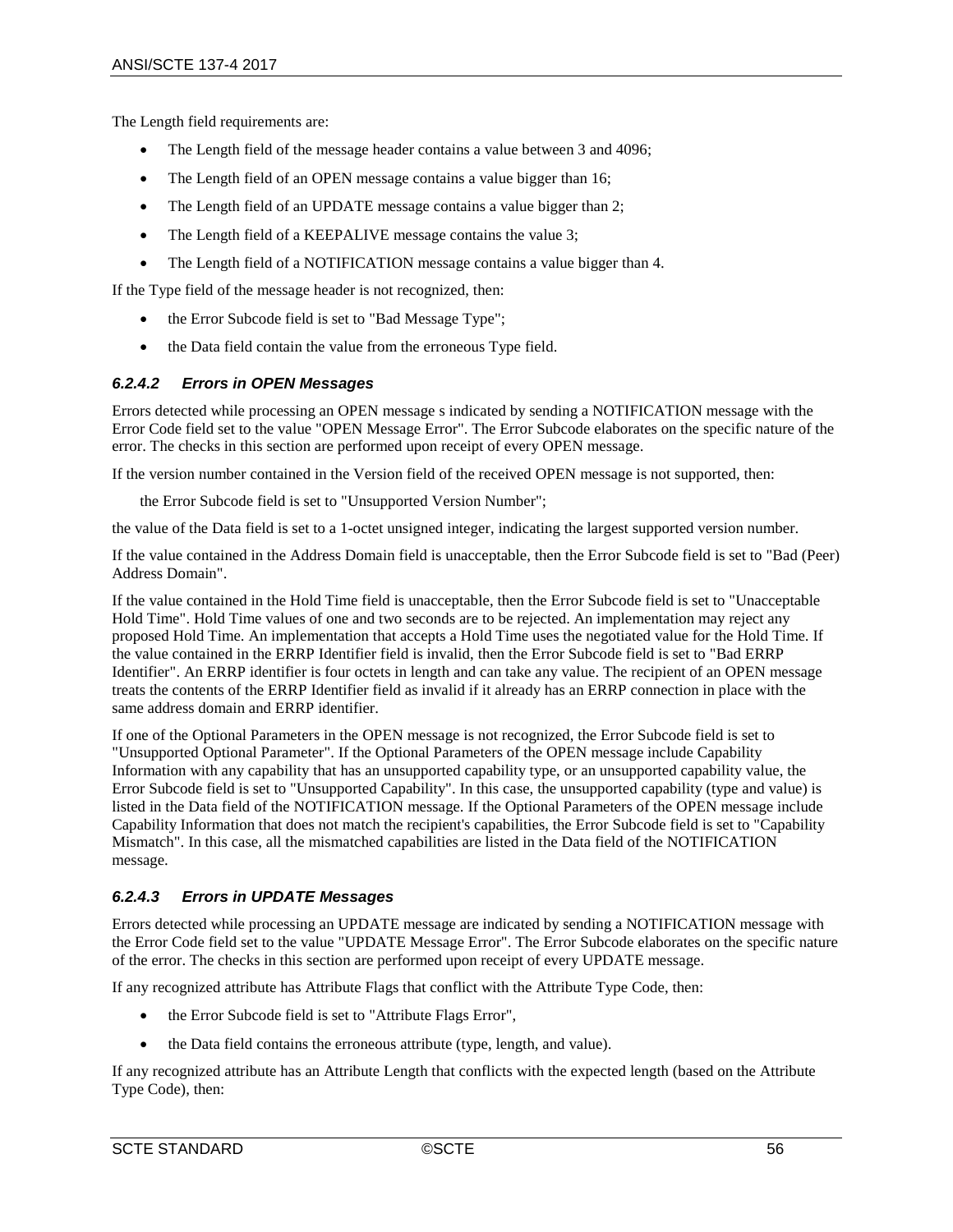- the Error Subcode field is set to "Attribute Length Error",
- the Data field contains the erroneous attribute (type, length and value).

If a required attribute is not present, then:

- the Error Subcode field is set to "Missing Well-known Mandatory Attribute",
- the Data field contains the Attribute Type Code of the missing attribute.

If an attribute with the Well Known flag set to zero is not recognized, then:

- the Error Subcode field is set to "Unrecognized Well-known Attribute",
- the Data field contains the unrecognized attribute (type, length and value).

If any attribute has a value that is syntactically incorrect, undefined, or is an invalid value, then:

- the Error Subcode field is set to "Invalid Attribute",
- the Data field contains the incorrect attribute (type, length and value).

If any attribute appears more than once in the UPDATE message, the Error Subcode field is set to "Malformed Attribute List".

### *6.2.4.4 Errors in NOTIFICATION Messages*

Errors detected when processing NOTIFICATION messages should be logged to some error reporting and recording facility, as there is unfortunately no means of reporting this error via a subsequent NOTIFICATION message.

#### *6.2.4.5 Hold Timer Expiration*

If a system does not receive successive messages within the period required by the negotiated Hold Time, a NOTIFICATION message is sent with the Error Code field set to the value "Hold Timer Expired" and the ERRP connection is closed.

### *6.2.4.6 Errors in the Finite State Machine*

Errors detected by the ERRP Finite State Machine (see Section [6.2.7\)](#page-57-0) (e.g., receipt of an unexpected event) causes a NOTIFICATION message to be sent with the Error Code field set to the value "Finite State Machine Error" and the ERRP connection is closed.

#### *6.2.4.7 Cease*

In the absence of any fatal errors (defined in Section [6.2.4\)](#page-54-0), an ERRP Node SHOULD close its ERRP connection by sending a NOTIFICATION message with the Error Code field set to the value "Cease". The Cease NOTIFICATION message is not to be used when a fatal error has been detected.

### <span id="page-56-0"></span>*6.2.4.8 Connection Collision Detection*

If two ERRP Nodes try simultaneously to establish an ERRP connection to each other, a race condition exists, with the possibility that two parallel connections between these ERRP Nodes might be created. Upon receipt of an OPEN message, the recipient ERRP Node examines all its connections that are in the [OpenConfirm] state (see Section [6.2.7.5\)](#page-63-0). If it finds a connection in the [OpenConfirm] state with the remote ERRP Node that was the source of the OPEN message, it cleanly tears down (*i.e.,* by transmitting a Cease NOTIFICATION) the connection with the lower numerical value of ERRP Identifier.

Upon receipt of an OPEN message, the recipient may examine connections in the [OpenSent] state if it knows the ERRP Identifier of the other ERRP Node by means outside the protocol. If it finds a connection in the [OpenSent] state with the entity that was the source of the OPEN message, it cleanly tears down (*i.e.,* by transmitting a Cease NOTIFICATION) the connection with the lower numerical value of ERRP Identifier.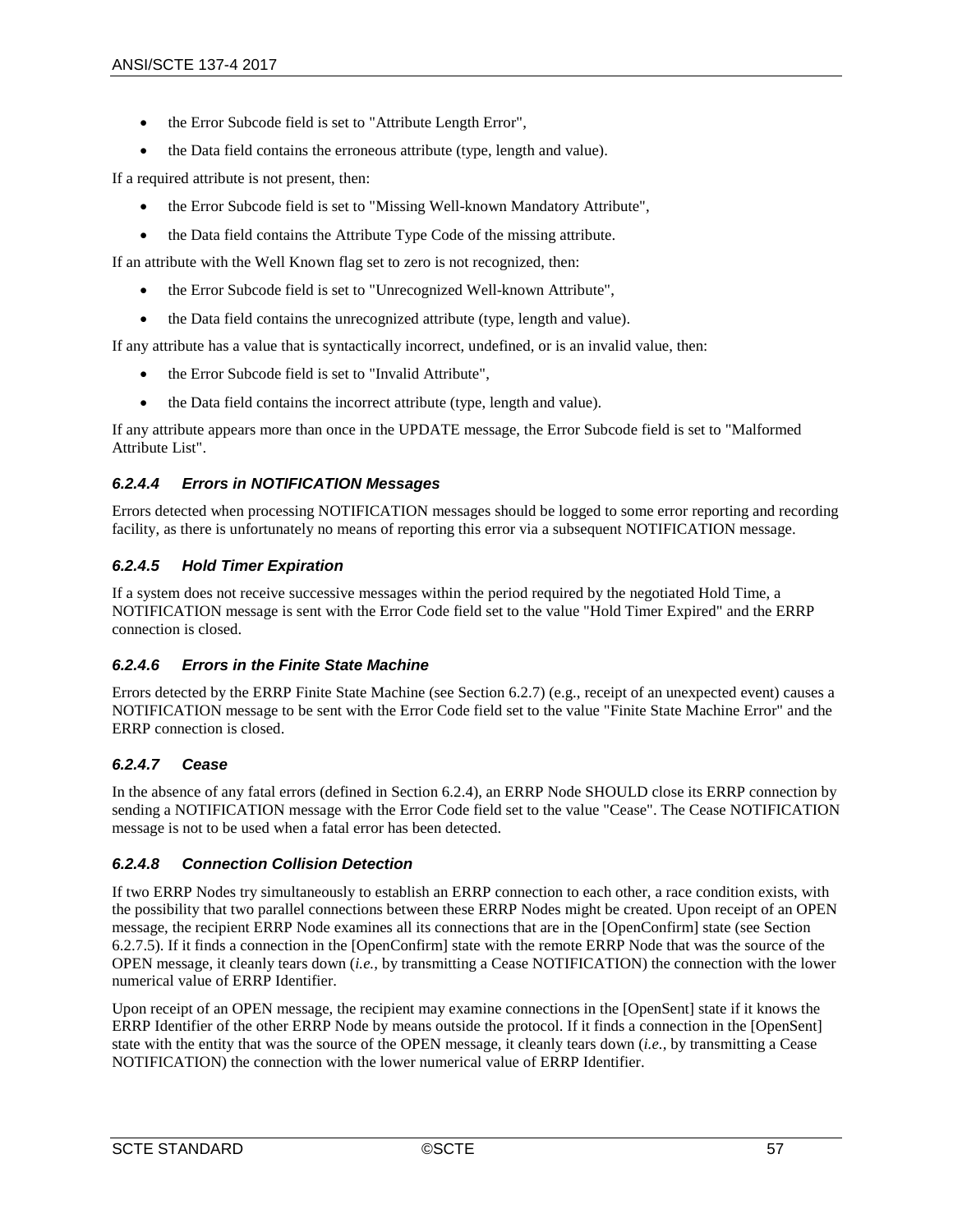#### **6.2.5 Negotiating the ERRP Version**

ERRP Nodes may negotiate the version of ERRP by making multiple attempts to open an ERRP connection, starting with the highest version number each supports. If an attempt to open a connection fails with the Error Code "OPEN Message Error" and the Error Subcode "Unsupported Version Number", then the ERRP Node has available: the version number it tried; the version number that the remote ERRP Node tried; the version number passed by the remote ERRP Node in the NOTIFICATION message; and the version numbers that it supports. If the two ERRP Nodes support one or more common versions, this will allow them to determine the highest version they have in common.

#### **6.2.6 ERRP Capability Negotiation**

An ERRP Node MAY include the Capabilities Option in its OPEN message. A remote ERRP Node that receives an OPEN message MUST NOT use any capabilities that were not included in the OPEN message when communicating with that ERRP Node.

#### <span id="page-57-0"></span>**6.2.7 ERRP Finite State Machine**

This section specifies ERRP operation in terms of a Finite State Machine (FSM). Implementations of ERRP Nodes that conform to this specification MUST operate in accordance with the FSM described in this section. An ERRP Node MUST implement an independent FSM for every ERRP connection.

The FSM contains six states:

| <b>State Name</b> | <b>Brief State Description</b>                              |
|-------------------|-------------------------------------------------------------|
| [Idle]            | Initial state                                               |
| [Connect]         | TCP connection pending or open                              |
| [Active]          | Listening for connection from remote node                   |
| [OpenSent]        | An OPEN has been sent                                       |
| [OpenConfirm]     | Waiting for a KEEPALIVE or NOTIFICATION response to an OPEN |
| [Established]     | ERRP connection ready for use                               |

The FSM contains 13 events:

#### *Table 6–27 - ERRP FSM Events*

| <b>Event Name</b>                        | <b>Brief Event Description</b>                               |
|------------------------------------------|--------------------------------------------------------------|
| <b>{ERRP Start}</b>                      | The node is instructed to open a connection to a remote node |
| $\{ERRP \, Stop\}$                       | The node is instructed to end the ERRP session               |
| <b>{ERRP TCP connection open}</b>        | A TCP connection has been successfully created               |
| <b>{ERRP TCP</b> connection closed}      | The TCP connection has been closed                           |
| <b>{ERRP TCP</b> connection open failed} | An attempt to establish a TCP connection has failed          |
| <b>{ERRP TCP fatal error}</b>            | The established TCP connection has terminated unexpectedly   |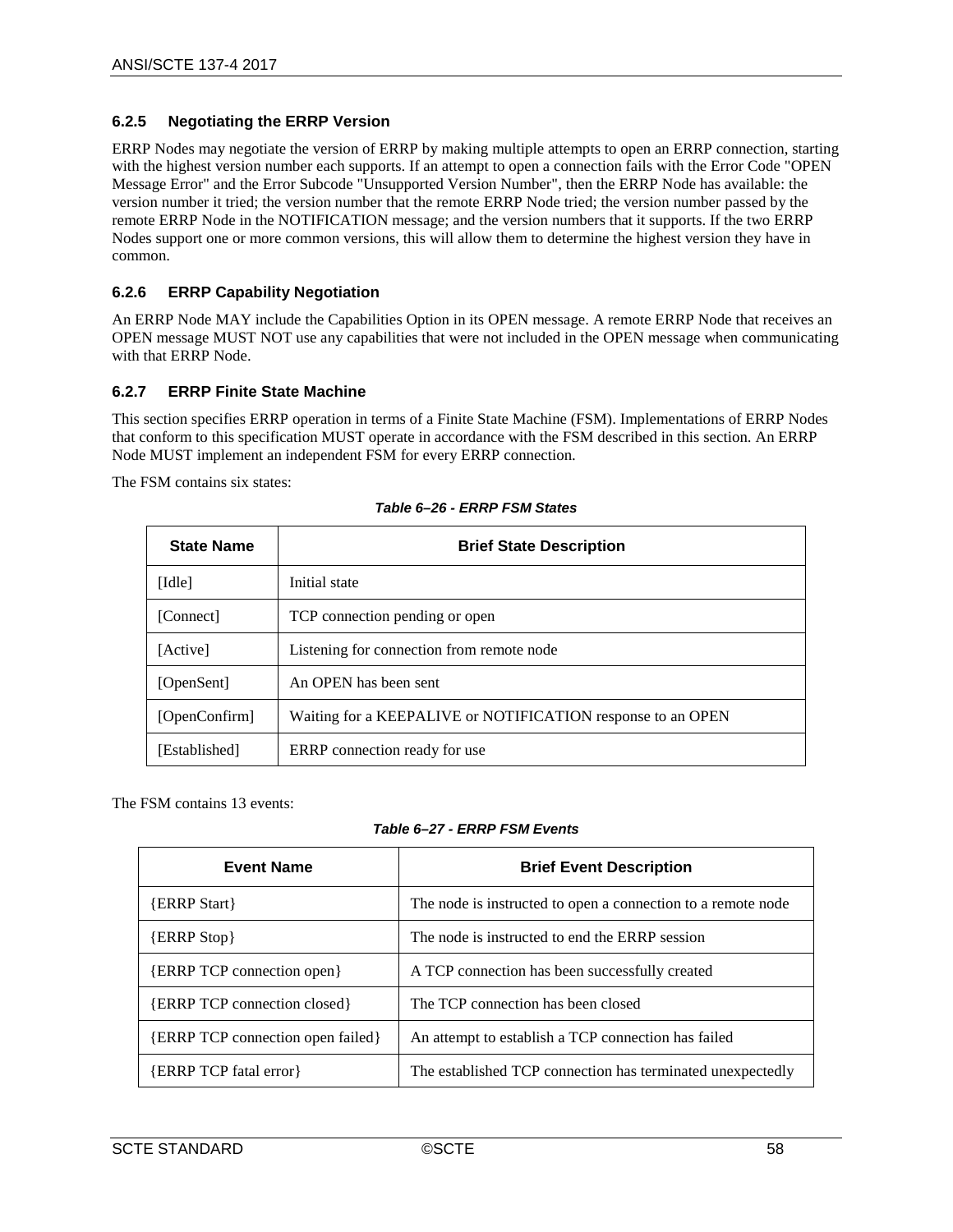| <b>Event Name</b>              | <b>Brief Event Description</b>                       |
|--------------------------------|------------------------------------------------------|
| {ConnectRetry timer expired}   | The ConnectRetry timer has fired                     |
| {Hold timer expired}           | The Hold timer has fired                             |
| {Keepalive timer expired}      | The Keepalive timer has fired                        |
| {Receive OPEN message}         | An error-free OPEN message has been received         |
| {Receive KEEPALIVE message}    | An error-free KEEPALIVE message has been received    |
| {Receive UPDATE message}       | An error-free UPDATE message has been received       |
| {Receive NOTIFICATION message} | An error-free NOTIFICATION message has been received |

ERRP Nodes implementing state transitions in the FSM MUST conform to [Table](#page-58-0) 6–28 through [Table](#page-64-0) 6–33. Following each table is text that specifies the details of each table.

The FSM begins in the [Idle] state.

## <span id="page-58-0"></span>*6.2.7.1 [Idle] State*

| <b>Initial State</b> | Event                             | <b>Final State</b>          |
|----------------------|-----------------------------------|-----------------------------|
| [Idle]               | {ERRP Start}                      | [Connect]                   |
| [Idle]               | {ERRP Stop}                       | $\lceil \text{Idle} \rceil$ |
| [Idle]               | {ERRP TCP connection open}        | [Idle]                      |
| [Idle]               | {ERRP TCP connection closed}      | [Idle]                      |
| [Idle]               | {ERRP TCP connection open failed} | [Idle]                      |
| [Idle]               | {ERRP TCP fatal error}            | [Idle]                      |
| [Idle]               | {ConnectRetry timer expired}      | [Idle]                      |
| [Idle]               | {Hold timer expired}              | $\lceil \text{Idle} \rceil$ |
| [Idle]               | {Keepalive timer expired}         | [Idle]                      |
| [Idle]               | {Receive OPEN message}            | [Idle]                      |
| [Idle]               | {Receive KEEPALIVE message}       | [Idle]                      |
| [Idle]               | {Receive UPDATE message}          | [Idle]                      |
| [Idle]               | {Receive NOTIFICATION message}    | $\lceil \text{Idle} \rceil$ |

Initially, the ERRP Node is in the [Idle] state. In this state, the ERRP Node ignores all incoming connections.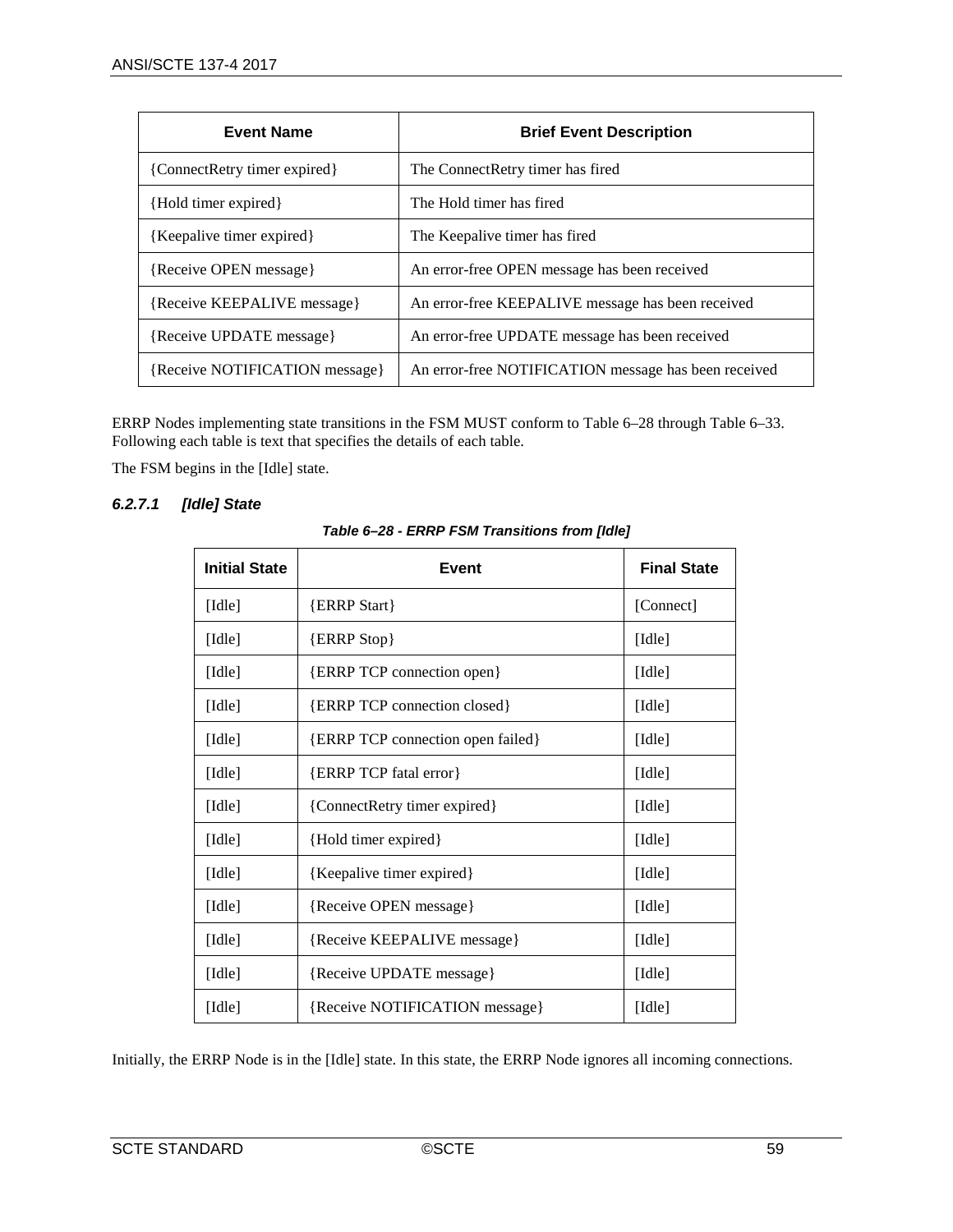In response to the {ERRP Start} event (initiated by either the system or the operator), the ERRP Node FSMs:

- initialize ERRP resources;
- start the ConnectRetry timer;
- attempt to establish a TCP connection to the remote ERRP Node;
- listen for a TCP connection from the remote ERRP Node;
- enter the [Connect] state.

The value of the ConnectRetry timer has to be sufficiently large to allow TCP initialization. The ConnectRetry timer value should be 120 seconds. If a ERRP Node detects an error when in some other state, it closes the TCP connection and changes its state to [Idle]. As [Table](#page-59-0) 6–29 shows, transitioning from the [Idle] state requires receipt of the {ERRP Start} event. If such an event is generated automatically, persistent errors may result in flapping of the ERRP Node. To avoid flapping when {ERRP Start} events are created automatically, whenever a ERRP Node has transitioned to [Idle] because of an error, the time between automatically generated {ERRP Start} event increases exponentially up to some maximum value. The initial value of the timer that generates the {ERRP Start} events should be 60 seconds. The value of the exponent is at least two. The maximum value of the retry timer should be at least 900 seconds.

## <span id="page-59-0"></span>*6.2.7.2 [Connect] State*

| <b>Initial State</b> | Event                                                         | <b>Final State</b>          |
|----------------------|---------------------------------------------------------------|-----------------------------|
| [Connect]            | {ERRP Start}                                                  | [Connect]                   |
| [Connect]            | <b>{ERRP Stop}</b>                                            | [Idle]                      |
| [Connect]            | {ERRP TCP connection open}                                    | [OpenSent]                  |
| [Connect]            | {ERRP TCP connection closed}                                  | [Idle]                      |
| [Connect]            | {ERRP TCP connection open failed}<br>[Active]                 |                             |
| [Connect]            | {ERRP TCP fatal error}<br>[Idle]                              |                             |
| [Connect]            | {ConnectRetry timer expired}                                  | [Connect]                   |
| [Connect]            | {Hold timer expired}                                          | $\lceil \text{Idle} \rceil$ |
| [Connect]            | {Keepalive timer expired}                                     | [Idle]                      |
| [Connect]            | {Receive OPEN message}                                        | [Idle]                      |
| [Connect]            | {Receive KEEPALIVE message}<br>$\lceil \text{Idle} \rceil$    |                             |
| [Connect]            | {Receive UPDATE message}<br>[Idle]                            |                             |
| [Connect]            | {Receive NOTIFICATION message}<br>$\lceil \text{Idle} \rceil$ |                             |

*Table 6–29 - ERRP FSM Transitions from [Connect]*

In this state, an ERRP Node is waiting for a TCP protocol connection to be completed to a remote ERRP Node, and is listening for inbound TCP connections from that ERRP Node.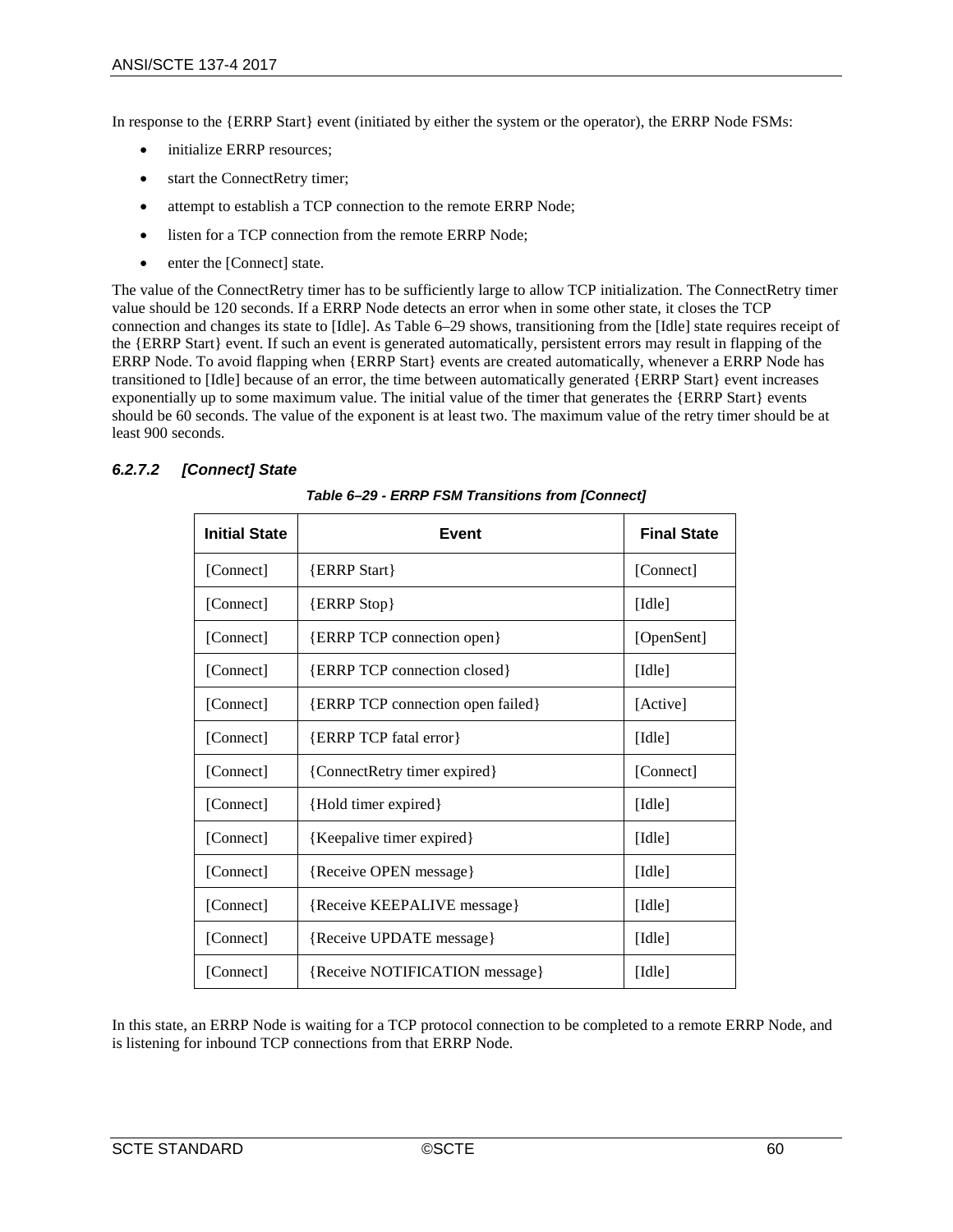If the TCP connection succeeds, the ERRP Node FSMs:

- clear the ConnectRetry timer;
- send an OPEN message to the remote ERRP Node;
- set its Hold Timer to a value of at least 240 seconds;
- start the Hold Timer:
- enter the [OpenSent] state.

If the attempt to open a TCP connection fails, (*e.g.,* because of a retransmission timeout), the ERRP Node FSMs:

- restart the ConnectRetry timer;
- continue to listen for a connection from the remote ERRP Node;
- enter the [Active] state.

If the ConnectRetry timer expires, the ERRP Node FSMs:

- cancel any ERRP TCP connection to the remote ERRP Node;
- restart the ConnectRetry timer;
- initiates a TCP connection to the remote ERRP Node;
- continue to listen for a TCP connection from the remote ERRP Node;
- stays in the [Connect] state.

If an inbound TCP connection succeeds, the ERRP Node FSMs:

- clear the ConnectRetry timer;
- complete any necessary internal initialization;
- send an OPEN message to the remote ERRP Node;
- set its Hold Timer to a value of at least 240 seconds;
- start the Hold Timer;
- enter the [OpenSent] state.

The {ERRP Start} event is ignored.

In response to any other event (initiated by either the system or the operator), the ERRP Node FSMs:

- release all ERRP resources associated with the connection;
- enter the [Idle] state.

If the local ERRP speaker detects that a remote peer is trying to establish a connection to it and the IP address of the peer is not an expected one, then the local ERRP speaker rejects the attempted connection and continues to listen for a connection from its expected peers without changing state.

#### *6.2.7.3 [Active] State*

| <b>Initial State</b> | Event               | <b>Final State</b>          |
|----------------------|---------------------|-----------------------------|
| [Active]             | <b>{ERRP Start}</b> | [Active]                    |
| [Active]             | <b>{ERRP Stop}</b>  | $\lceil \text{Idle} \rceil$ |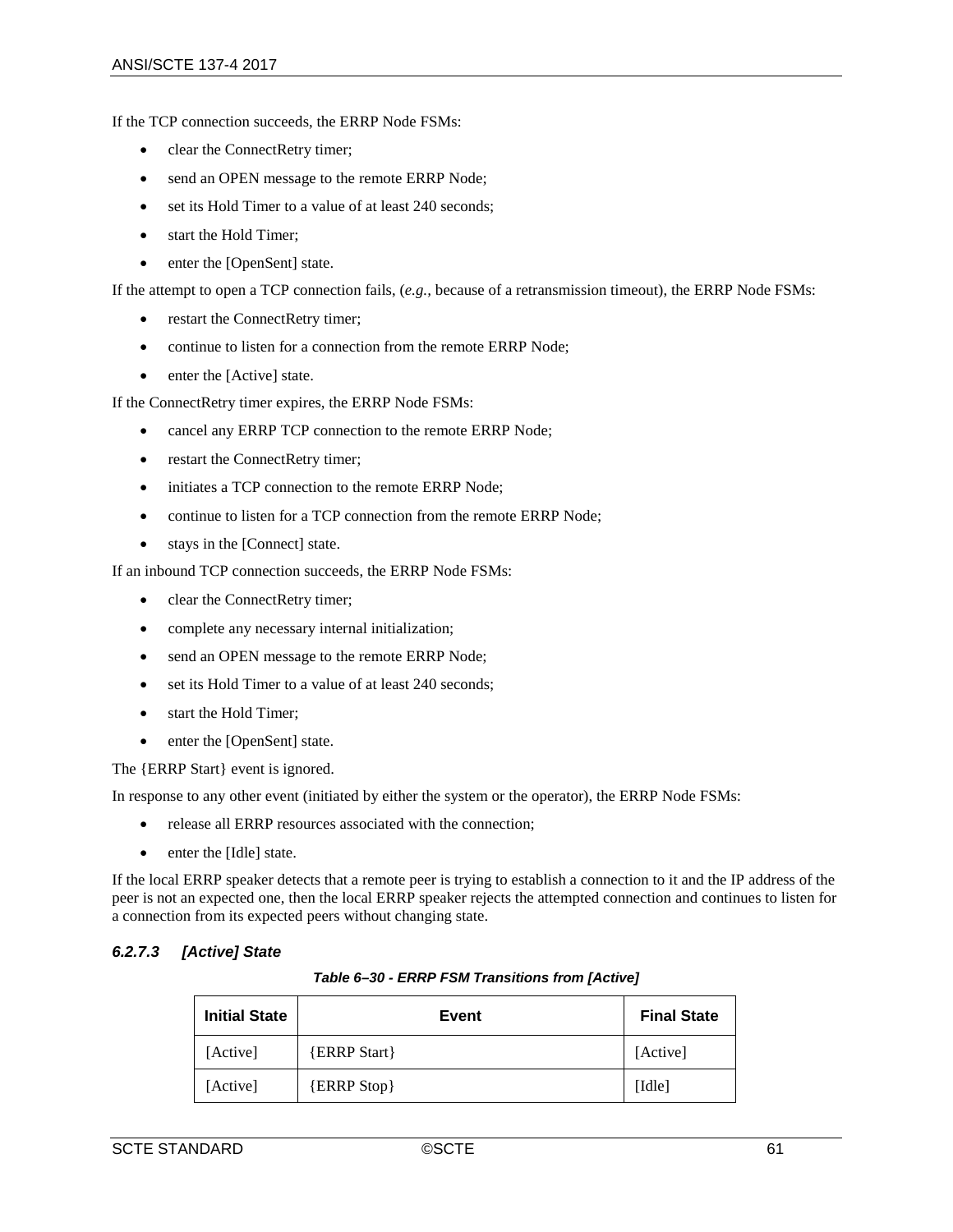| <b>Initial State</b> | Event                                                         | <b>Final State</b>          |  |
|----------------------|---------------------------------------------------------------|-----------------------------|--|
| [Active]             | <b>{ERRP TCP connection open}</b>                             | [OpenSent]                  |  |
| [Active]             | {ERRP TCP connection closed}                                  | [Idle]                      |  |
| [Active]             | <b>{ERRP TCP</b> connection open failed}                      | [Active]                    |  |
| [Active]             | {ERRP TCP fatal error}<br>[Idle]                              |                             |  |
| [Active]             | {ConnectRetry timer expired}<br>[Connect]                     |                             |  |
| [Active]             | {Hold timer expired}                                          | [Idle]                      |  |
| [Active]             | {Keepalive timer expired}                                     | [Idle]                      |  |
| [Active]             | {Receive OPEN message}                                        | $\lceil \text{Idle} \rceil$ |  |
| [Active]             | {Receive KEEPALIVE message}<br>[Idle]                         |                             |  |
| [Active]             | {Receive UPDATE message}<br>[Idle]                            |                             |  |
| [Active]             | {Receive NOTIFICATION message}<br>$\lceil \text{Idle} \rceil$ |                             |  |

In this state, an ERRP Node is listening for an inbound connection from the remote ERRP Node, but is not in the process of initiating a connection to the remote ERRP Node.

If an inbound attempt to create a TCP connection succeeds, the ERRP Node FSMs:

- clear the ConnectRetry timer;
- complete initialization;
- send an OPEN message to the remote ERRP Node;
- set its Hold Timer to at least 240 seconds;
- start the Hold Timer;
- enter the [OpenSent] state.

If the ConnectRetry timer expires, the ERRP Node FSMs:

- restart the ConnectRetry timer;
- initiate a TCP connection to the remote ERRP Node;
- continue to listen for a connection from the remote ERRP Node;
- enter the [Connect] state.

In response to any other event (initiated by either the system or the operator), the ERRP Node FSMs:

- release all ERRP resources associated with the connection;
- enter the [Idle] state.

If the local LS detects that a remote peer is trying to establish a connection to it and the IP address of the peer is not an expected one, then the local LS rejects the attempted connection and continues to listen for a connection from its expected peers without changing state.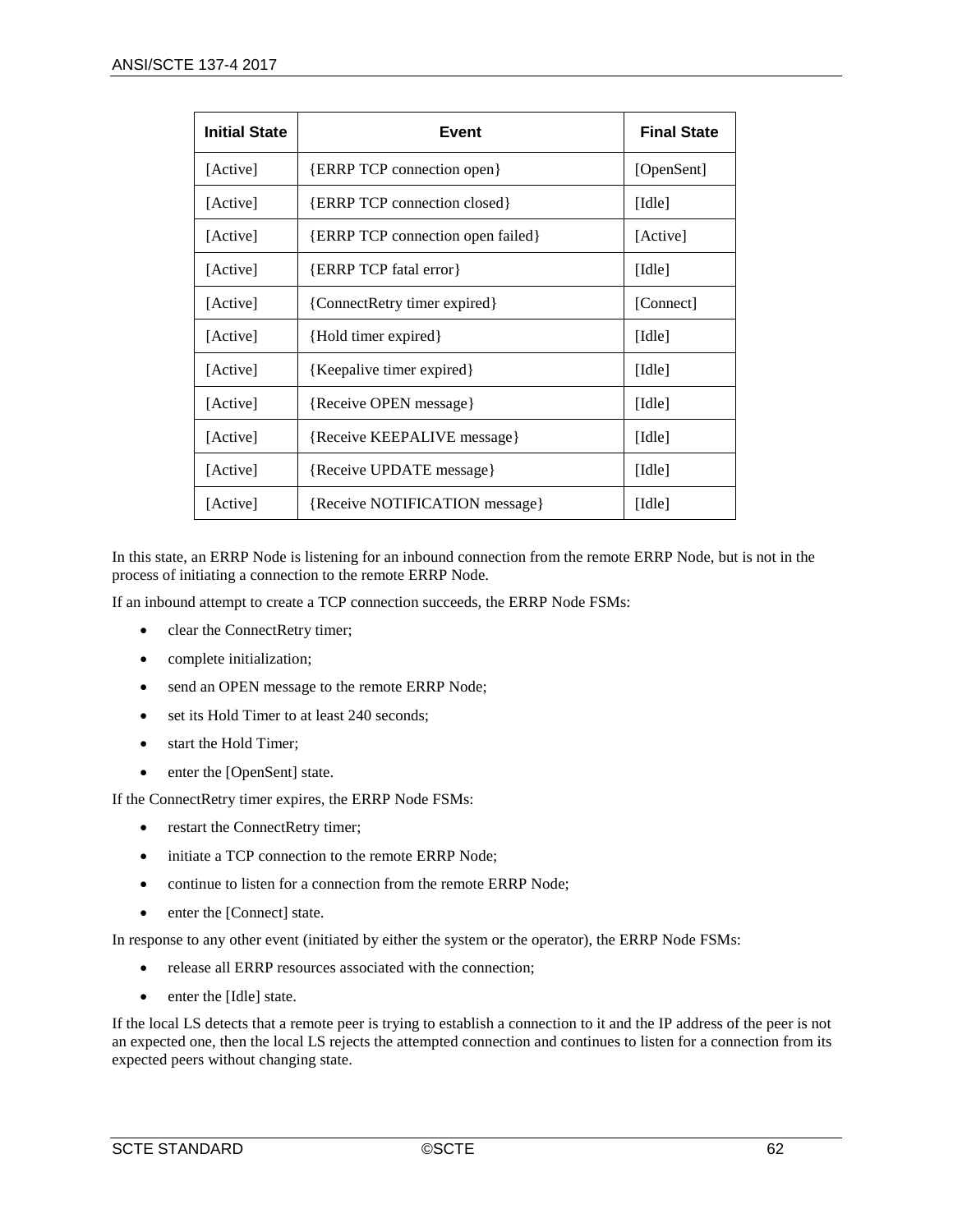# *6.2.7.4 [OpenSent] State*

| <b>Initial State</b> | <b>Event</b>                      | <b>Final State</b>                 |
|----------------------|-----------------------------------|------------------------------------|
| [OpenSent]           | {ERRP Start}                      | [OpenSent]                         |
| [OpenSent]           | {ERRP Stop}                       | [Idle]                             |
| [OpenSent]           | {ERRP TCP connection open}        | [Idle]                             |
| [OpenSent]           | {ERRP TCP connection closed}      | [Active]                           |
| [OpenSent]           | {ERRP TCP connection open failed} | [Idle]                             |
| [OpenSent]           | {ERRP TCP fatal error}            | $\lceil \text{Idle} \rceil$        |
| [OpenSent]           | {ConnectRetry timer expired}      | $\lceil \text{Idle} \rceil$        |
| [OpenSent]           | {Hold timer expired}              | [Idle]                             |
| [OpenSent]           | {Keepalive timer expired}         | $\lceil \text{Idle} \rceil$        |
| [OpenSent]           | {Receive OPEN message}            | [Idle] or [OpenConfirm] (see text) |
| [OpenSent]           | {Receive KEEPALIVE message}       | $\lceil \text{Idle} \rceil$        |
| [OpenSent]           | {Receive UPDATE message}          | $\lceil \text{Idle} \rceil$        |
| [OpenSent]           | {Receive NOTIFICATION message}    | [Idle]                             |

*Table 6–31 - ERRP FSM Transitions from [OpenSent]*

In this state, an ERRP Node has sent an OPEN message to a remote ERRP Node and is waiting for an OPEN message from that ERRP Node.

When an OPEN message is received, the ERRP Node FSMs check all fields for conformance with this specification.

If the message header checking (see Section [6.2.4.1\)](#page-54-1) or the OPEN message checking (see Sectio[n 6.2.4.2\)](#page-55-0) detects an error or a connection collision (see Section [6.2.4.8\)](#page-56-0), the ERRP Node FSMs:

- send a NOTIFICATION message;
- enter the [Idle] state.

If there are no errors in the OPEN message, the ERRP Node FSMs:

- send a KEEPALIVE message;
- set the KeepAlive timer, unless the Hold Time value is zero;
- set the Hold Timer to the negotiated Hold Time value, unless the Hold Time value is zero (see Section [6.2.2.2\)](#page-27-0);
- enter the [OpenConfirm] state.

If the {ERRP TCP connection closed} event occurs, the ERRP Node FSMs:

- start the ConnectRetry timer;
- continue to listen for a connection from the remote ERRP Node;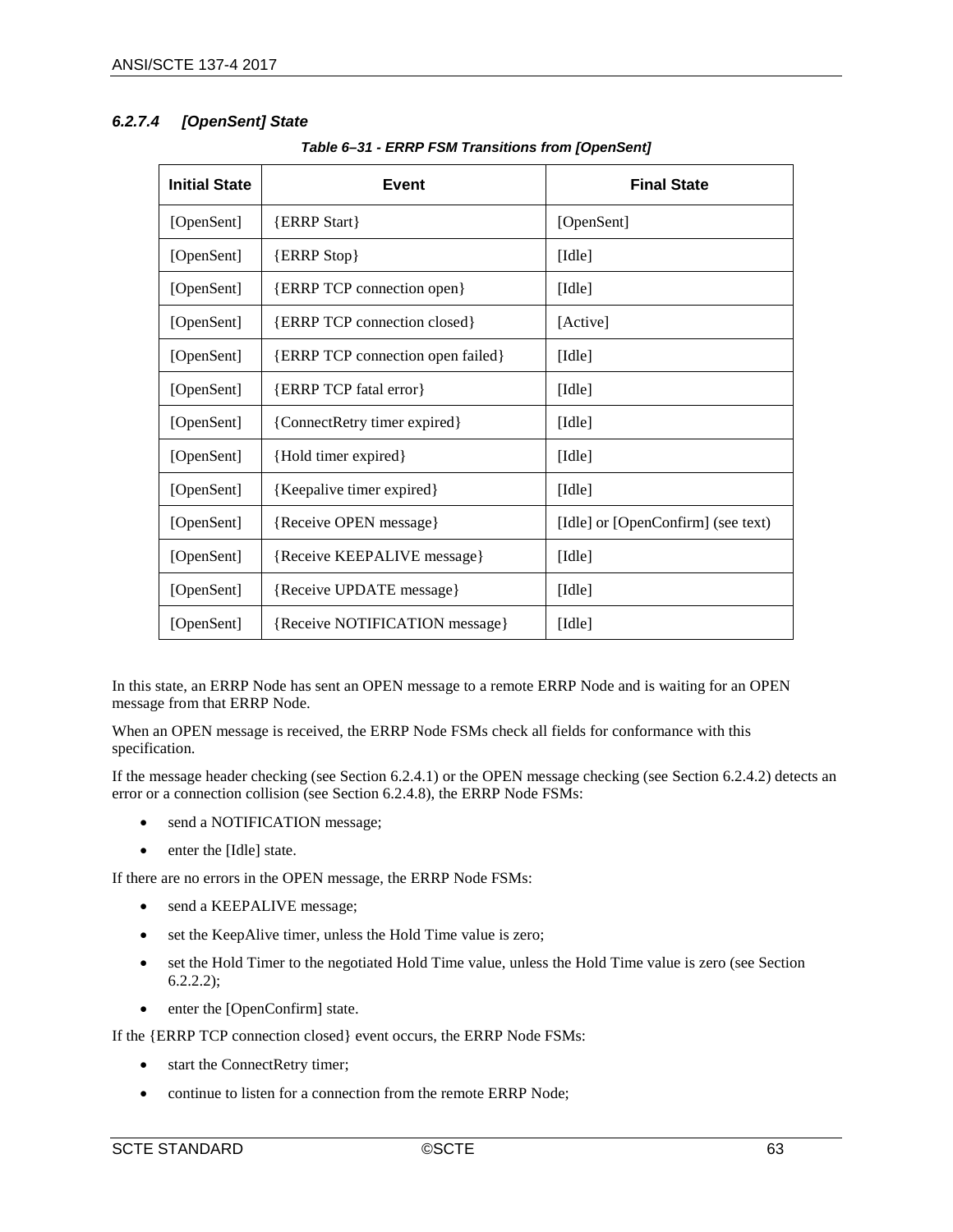• enter the [Active] state.

If the Hold Timer expires, the ERRP Node FSMs:

- send a NOTIFICATION message with the Error Code "Hold Timer Expired";
- enter the [Idle] state.

If the ERRP Node receives a {ERRP Stop} event (initiated by either system or operator) the ERRP Node FSMs:

- send a NOTIFICATION message with the Error Code "Cease";
- enter the [Idle] state;

The {ERRP Start} event is ignored

In response to any other event, the ERRP Node FSMs:

- send a NOTIFICATION message with the Error Code "Finite State Machine Error";
- enter the [Idle] state.

Whenever ERRP Node changes state from [OpenSent] to [Idle], it

- closes the TCP connection and
- releases all resources associated with the connection after keepalive timeout.

If the local ERRP speaker detects that a remote peer is trying to establish a connection to it and the IP address of the peer is not an expected one, then the local LS rejects the attempted connection and continues to listen for a connection from its expected peers without changing state.

| <b>Initial State</b> | Event                                                   | <b>Final State</b>          |  |  |
|----------------------|---------------------------------------------------------|-----------------------------|--|--|
| [OpenConfirm]        | <b>{ERRP Start}</b>                                     | [OpenConfirm]               |  |  |
| [OpenConfirm]        | <b>{ERRP Stop}</b>                                      | $\lceil \text{Idle} \rceil$ |  |  |
| [OpenConfirm]        | {ERRP TCP connection open}                              | [Idle]                      |  |  |
| [OpenConfirm]        | {ERRP TCP connection closed}                            | $\lceil \text{Idle} \rceil$ |  |  |
| [OpenConfirm]        | {ERRP TCP connection open failed}                       | [Idle]                      |  |  |
| [OpenConfirm]        | <b>{ERRP TCP fatal error}</b>                           | [Active]                    |  |  |
| [OpenConfirm]        | {ConnectRetry timer expired}                            | $\lceil \text{Idle} \rceil$ |  |  |
| [OpenConfirm]        | {Hold timer expired}                                    | $\lceil \text{Idle} \rceil$ |  |  |
| [OpenConfirm]        | {Keepalive timer expired}                               | [OpenConfirm]               |  |  |
| [OpenConfirm]        | {Receive OPEN message}                                  | $\lceil \text{Idle} \rceil$ |  |  |
| [OpenConfirm]        | {Receive KEEPALIVE message}<br>[Established]            |                             |  |  |
| [OpenConfirm]        | {Receive UPDATE message}<br>$\lceil \text{Idle} \rceil$ |                             |  |  |
| [OpenConfirm]        | {Receive NOTIFICATION message}                          | $\lceil \text{Idle} \rceil$ |  |  |

## <span id="page-63-0"></span>*6.2.7.5 [OpenConfirm] State*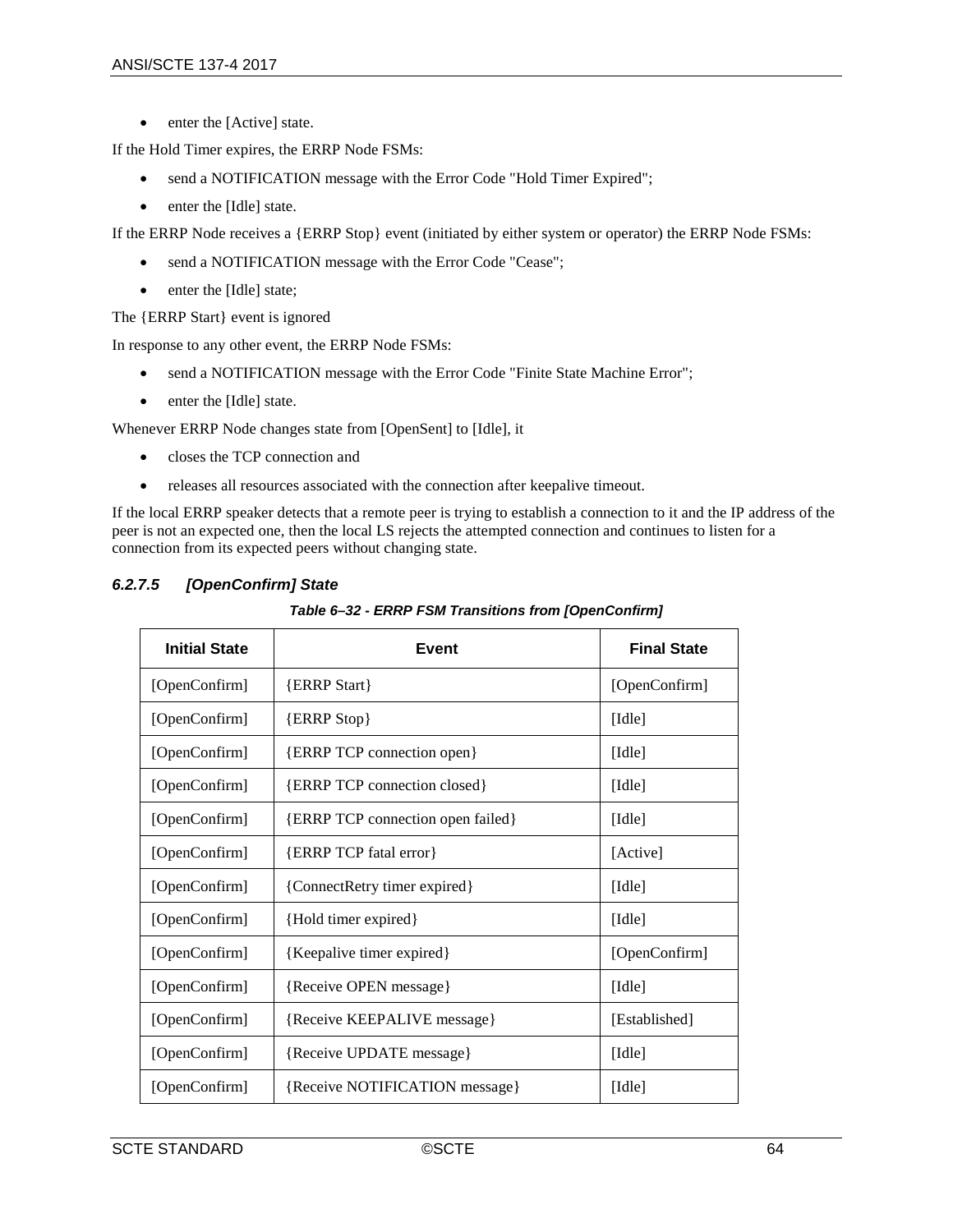In this state, a ERRP Node has sent an OPEN message to the remote ERRP Node, received an OPEN message from that ERRP Node, and sent a KEEPALIVE message in response to the OPEN message. The ERRP Node is now waiting for a KEEPALIVE or a NOTIFICATION message in response to its OPEN message.

If the ERRP Node receives a KEEPALIVE message, it enters the [Established] state.

If the Hold Timer expires before a KEEPALIVE message is received, the ERRP Node FSMs:

- send a NOTIFICATION message with the Error Code "Hold Timer Expired";
- enter the [Idle] state.

If the ERRP Node receives a NOTIFICATION message, it enters the [Idle] state.

If the Keepalive timer expires, the ERRP Node FSMs:

- send a KEEPALIVE message;
- restart the Keepalive timer.

If a disconnect notification is received from the underlying transport protocol (i.e., TCP), the ERRP Node FSMs:

- tear down the TCP connection;
- restart the ConnectRetry timer;
- continue to listen for a connection from the remote ERRP Node;
- enter the [Active] state.

If the ERRP Node receives a {ERRP Stop} event (initiated by either system or operator) it:

- sends a NOTIFICATION message with the Error Code "Cease";
- enters the [Idle] state.

The {ERRP Start} event is ignored.

In response to any other event, the ERRP Node FSMs:

- send a NOTIFICATION message with the Error Code "Finite State Machine Error";
- enter the [Idle] state.

Whenever the FSM changes state from [OpenSent] to [Idle], the ERRP Node:

- closes the TCP connection and
- should release all resources associated with the connection after keepalive timeout.

#### <span id="page-64-0"></span>*6.2.7.6 [Established] State*

| Table 6-33 - ERRP FSM Transitions from [Established] |  |  |  |  |
|------------------------------------------------------|--|--|--|--|
|------------------------------------------------------|--|--|--|--|

| <b>Initial State</b> | Event                             | <b>Final State</b>          |
|----------------------|-----------------------------------|-----------------------------|
| [Established]        | <b>{ERRP Start}</b>               | [Established]               |
| [Established]        | <b>ERRP</b> Stop }                | $\lceil \text{Idle} \rceil$ |
| [Established]        | {ERRP TCP connection open}        | $\lceil \text{Idle} \rceil$ |
| [Established]        | {ERRP TCP connection closed}      | [Idle]                      |
| [Established]        | {ERRP TCP connection open failed} | [Idle]                      |
| [Established]        | <b>{ERRP TCP fatal error}</b>     | [Idle]                      |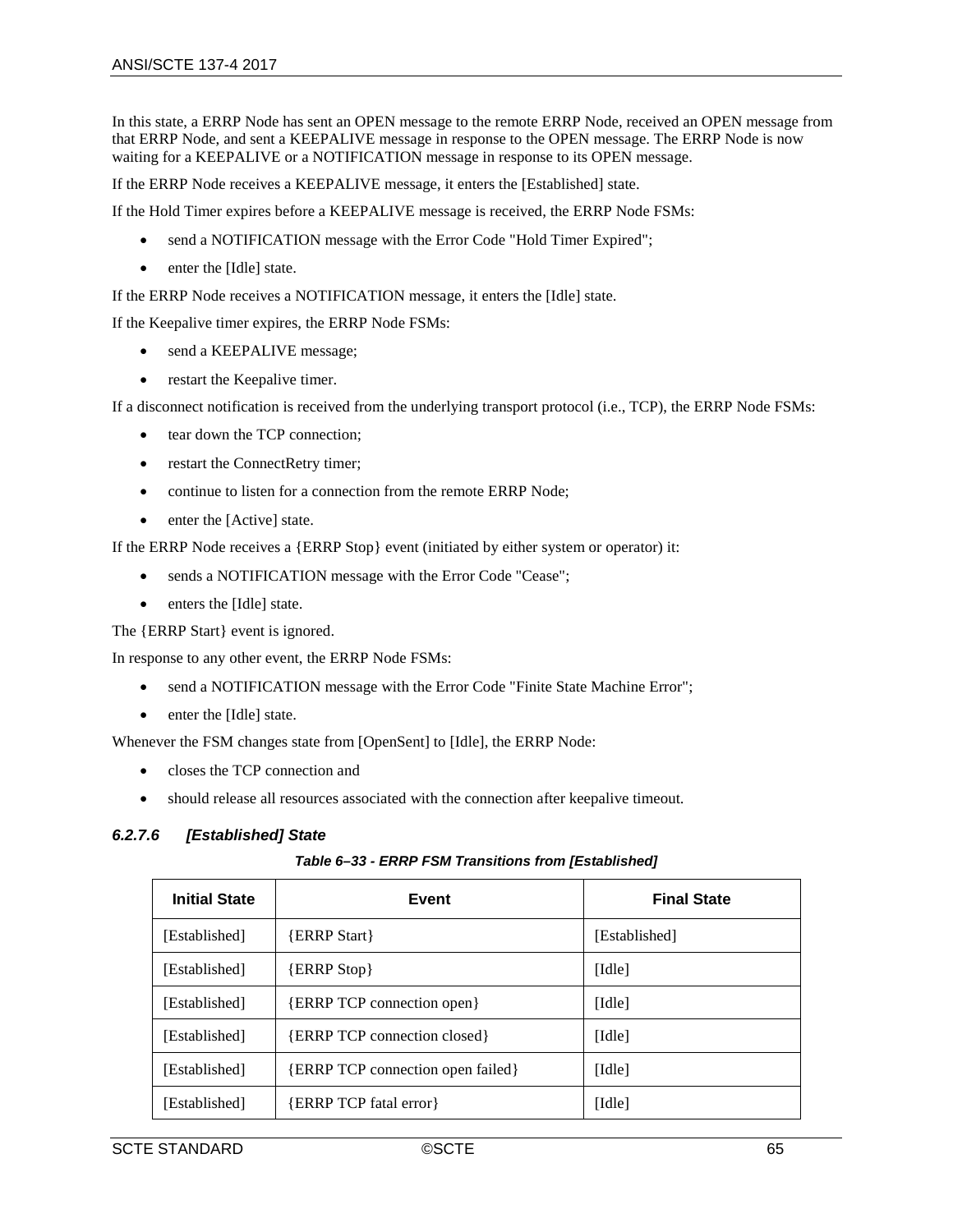| <b>Initial State</b> | Event                          | <b>Final State</b>                 |
|----------------------|--------------------------------|------------------------------------|
| [Established]        | {ConnectRetry timer expired}   | [Idle]                             |
| [Established]        | {Hold timer expired}           | [Idle]                             |
| [Established]        | {Keepalive timer expired}      | [Established]                      |
| [Established]        | {Receive OPEN message}         | [Idle]                             |
| [Established]        | {Receive KEEPALIVE message}    | [Established]                      |
| [Established]        | {Receive UPDATE message}       | [Idle] or [Established] (see text) |
| [Established]        | {Receive NOTIFICATION message} | [Idle]                             |

In this state, an ERRP Node can exchange UPDATE, NOTIFICATION, and KEEPALIVE messages with the remote ERRP Node.

If the negotiated Hold Timer is zero, no procedures are needed or used to keep alive a session with a remote ERRP Node.

If the Hold Timer expires, the ERRP Node FSMs:

- send a NOTIFICATION message with the Error Code "Hold Timer Expired";
- enter the [Idle] state.

If the Keepalive Timer expires, the ERRP Node FSMs:

- send a KEEPALIVE message;
- restart the Keepalive Timer.

If the ERRP Node Hold Timer is nonzero and the ERRP Node receives an UPDATE or a KEEPALIVE message, it restarts its Hold Timer.

If the Hold Timer is nonzero, then every time that the ERRP Node transmits an UPDATE message or a KEEPALIVE message, it restarts its Keepalive Timer.

If the ERRP Node receives a NOTIFICATION message, it enters the [Idle] state.

If the ERRP Node receives an UPDATE message and the UPDATE message error handling procedure (see Section [6.2.4.3\)](#page-55-1) detects an error, it:

- sends a NOTIFICATION message;
- enters the [Idle] state.

If a {ERRP TCP fatal error} event occurs, the ERRP Node FSMs enter the [Idle] state.

If the ERRP Node receives a {ERRP Stop} event (initiated by either system or operator) it:

- sends a NOTIFICATION message with the Error Code "Cease";
- enters the [Idle] state.

The {ERRP Start} event is ignored.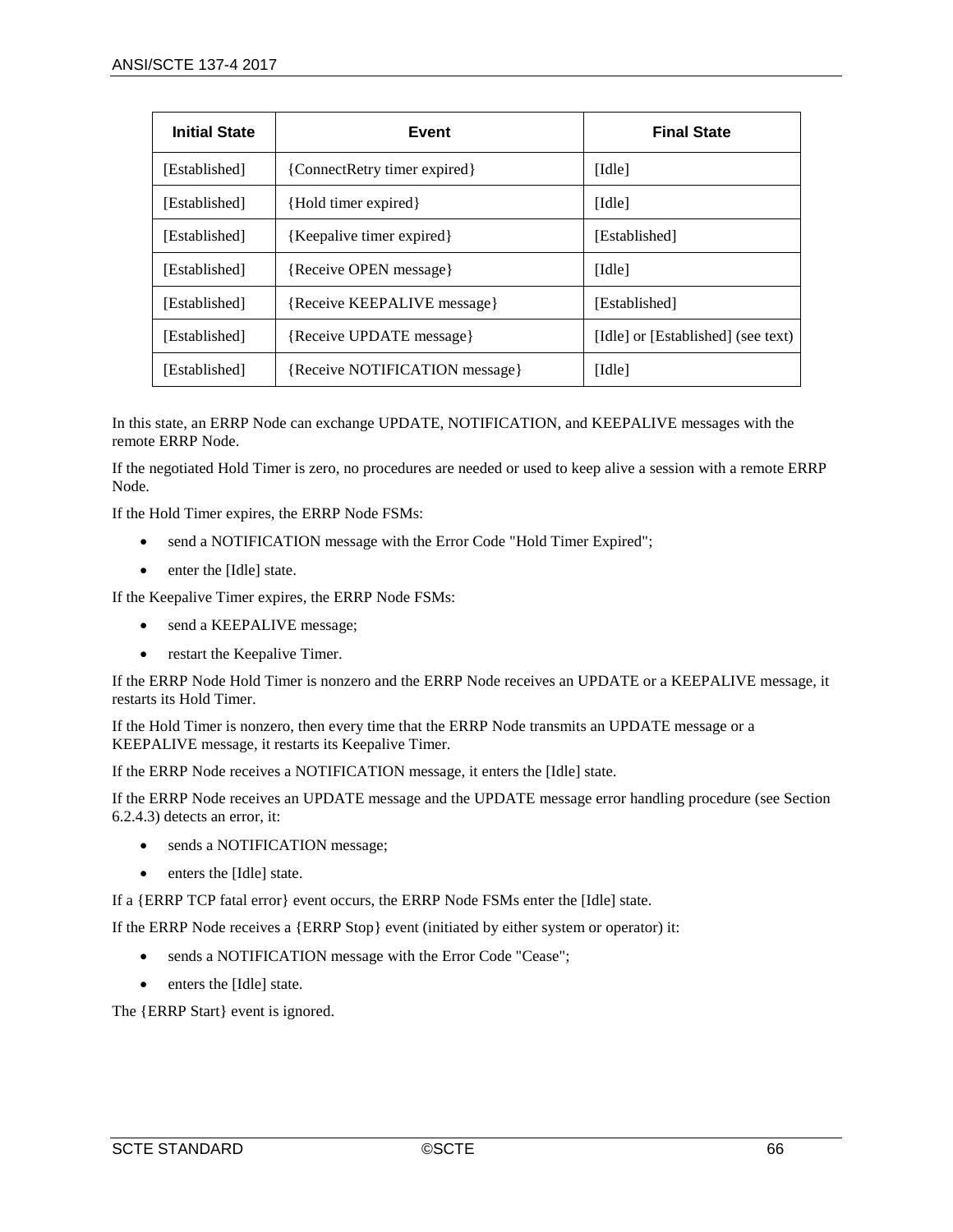In response to any other event, the ERRP Node FSMs:

- send a NOTIFICATION message with the Error Code "Finite State Machine Error";
- enter the [Idle] state.

Whenever the FSM changes state from [Established] to [Idle], the ERRP Node:

- closes the TCP connection and
- releases all resources associated with the connection after keepalive timeout.

# **6.3 ERRP Message Examples**

This section provides an example of an ERRP message exchange between an EQAM and an ERM.



*Figure 6–29 - Example ERRP Connection Establishment*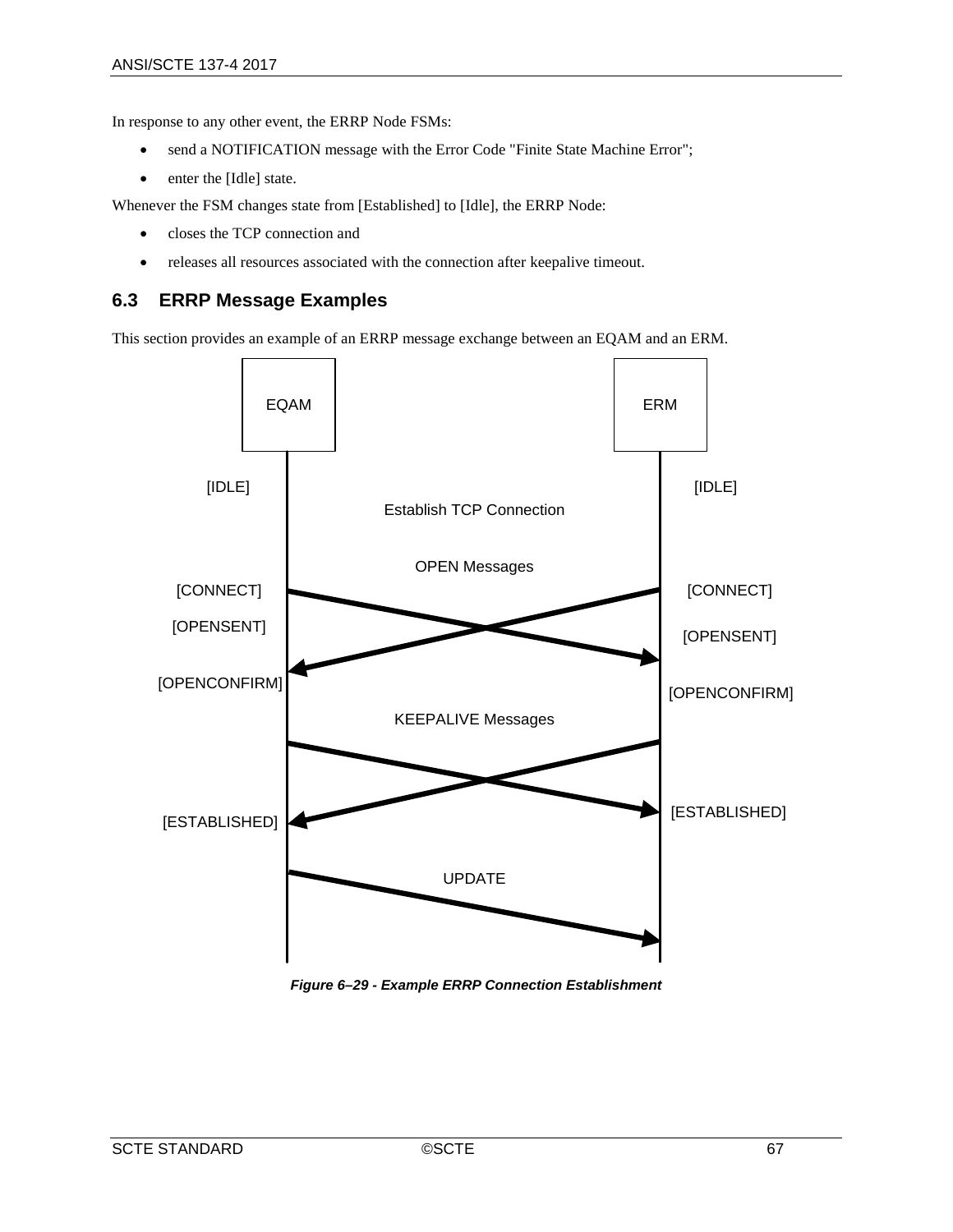### **6.3.1 OPEN message**

The first ERRP messages sent between the EQAM and the ERM are a pair of OPEN messages. An example message from the EQAM to the ERM is shown in [Table](#page-67-0) 6–34.

<span id="page-67-0"></span>

|             | <b>Field</b>                      | <b>Field Length</b> | <b>Field Value</b> | <b>Comment</b>                                  |
|-------------|-----------------------------------|---------------------|--------------------|-------------------------------------------------|
| Header      | Length                            | $\overline{2}$      | 45                 | Total length of this message                    |
|             | Type                              | $\mathbf{1}$        | 1                  | <b>OPEN</b>                                     |
| <b>OPEN</b> | Version                           | $\mathbf{1}$        | 1                  |                                                 |
|             | Reserved                          | 1                   | $\overline{0}$     |                                                 |
|             | <b>Hold Time</b>                  | $\overline{2}$      | $\boldsymbol{0}$   | No Hold Time                                    |
|             | <b>Address Domain</b>             | $\overline{4}$      | 1                  |                                                 |
|             | <b>ERRP</b> Identifier            | $\overline{4}$      | 1234               |                                                 |
|             | <b>Optional Parameters</b><br>Len | $\overline{2}$      | 28                 | Length of optional parameters                   |
|             | Parameter Type                    | 2                   | 1                  | Capability Information                          |
|             | Parameter Length                  | 2                   | 24                 | Length of the parameter value                   |
|             | Capability Code                   | $\overline{2}$      | 1                  | Route Types Supported                           |
|             | Capability Length                 | 2                   | $\overline{4}$     | Length of capability                            |
|             | <b>Address Family</b>             | $\overline{2}$      | 32769              | Indicates that the address is an RTSP URL       |
|             | <b>Application Protocol</b>       | $\overline{2}$      | 32768              | Indicates that the application protocol is RTSP |
|             | Capability Code                   | $\overline{2}$      | $\overline{2}$     | Send Receive Capability                         |
|             | Capability Length                 | $\overline{2}$      | $\overline{4}$     | Length of capability                            |
|             | Send Receive<br>Capability        | $\overline{4}$      | $\overline{2}$     | Send Only mode                                  |
|             | Capability Code                   | $\overline{2}$      | 32768              | <b>ERRP</b> version                             |
|             | Capability Length                 | $\overline{2}$      | $\overline{4}$     | Length of capability                            |
|             | <b>ERRP</b> version               | $\overline{4}$      | 1                  |                                                 |

### **6.3.2 KEEPALIVE message**

When each device receives the OPEN, it responds with a KEEPALIVE.

The KEEPALIVE message comprises simply a ERRP header as shown in [Table](#page-68-0) 6–35.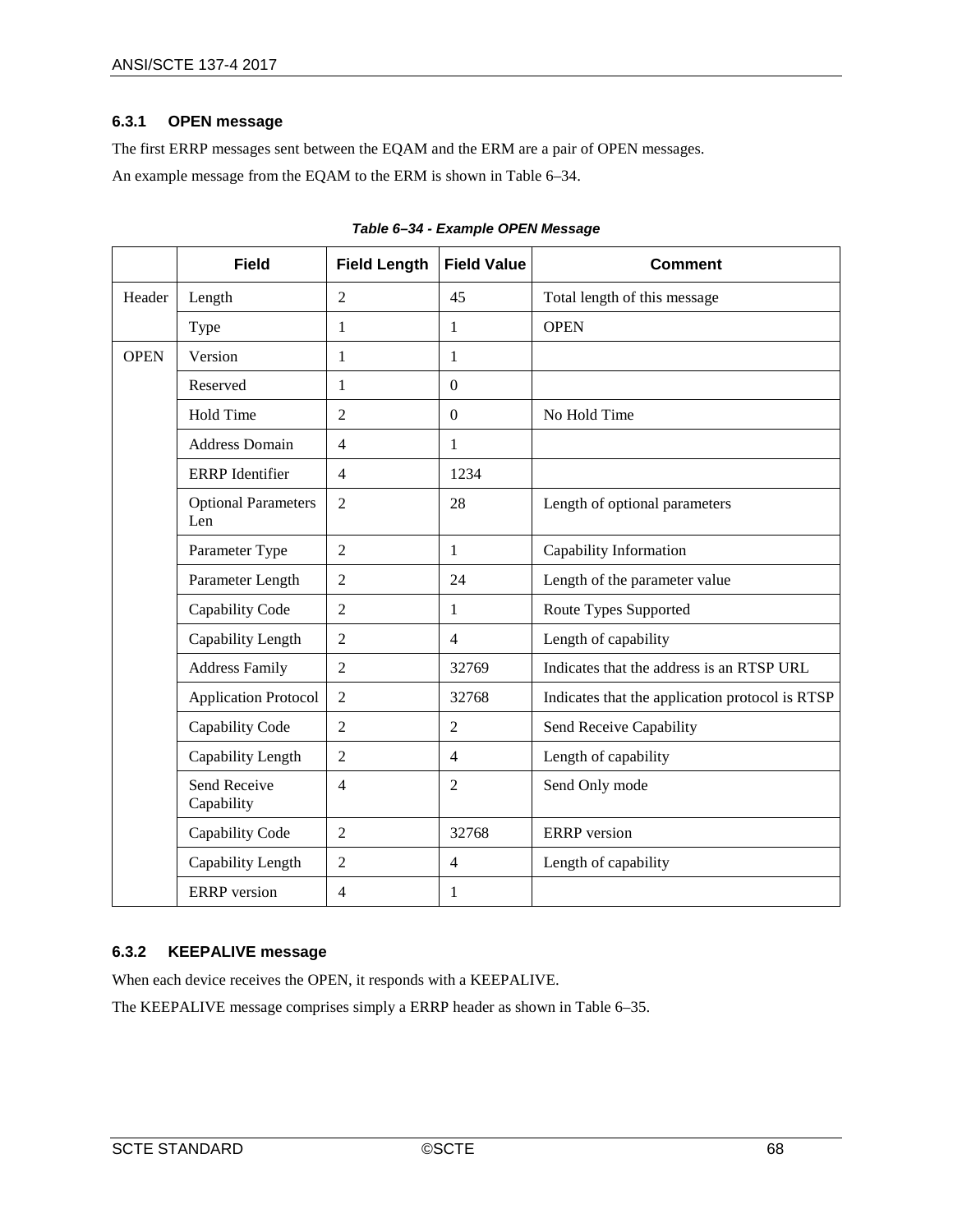<span id="page-68-0"></span>

| <b>Field</b> | <b>Field Value</b><br><b>Field Length</b> |  | <b>Comment</b>               |  |
|--------------|-------------------------------------------|--|------------------------------|--|
| Length<br>∼  |                                           |  | Total length of this message |  |
| Type         |                                           |  | <b>KEEPALIVE</b>             |  |

#### *Table 6–35 - Example KEEPALIVE Message*

### **6.3.3 UPDATE message**

After the ERRP connection has been established, the EQAM reports its available resources to the ERM. To advertise available resources, the EQAM sends a separate UPDATE message for each QAM channel. After the initial UPDATE for a QAM channel, the EQAM sends further UPDATEs for that QAM channel only when the service status or configuration of that QAM channel changes.

In an UPDATE message, either the ReachableRoutes or the WithdrawnRoutes attribute is present. The ReachableRoutes attribute is used to advertise an operational QAM channel; the WithdrawnRoutes attribute is used to remove a QAM channel from service.

An example UPDATE message is shown i[n Table](#page-68-1) 6–36.

<span id="page-68-1"></span>

|               | <b>Field</b>                | <b>Field Length</b> | <b>Field Value</b> | <b>Comment</b>               |
|---------------|-----------------------------|---------------------|--------------------|------------------------------|
| Header        | Length                      | $\overline{2}$      | 135                | Total length of this message |
|               | Type                        | 1                   | $\overline{2}$     | <b>UPDATE</b>                |
| <b>UPDATE</b> | <b>Attr Flags</b>           | 1                   | 0x00               | Well-known                   |
|               | Attr Type Code              | 1                   | 2                  | <b>ReachableRoutes</b>       |
|               | Attr Length                 | $\overline{2}$      | 29                 | Length of the attribute      |
|               | <b>Address Family</b>       | $\overline{2}$      | 32769              | <b>RTSP URL</b>              |
|               | <b>Application Protocol</b> | $\overline{2}$      | 32768              | <b>ERMI</b>                  |
|               | Length                      | $\overline{2}$      | 23                 | Length of address            |
|               | <b>Address</b>              | 23                  | rtsp://192.0.2.2/  | URL of the QAM channel       |
|               | <b>Attr Flags</b>           | 1                   | 0x00               | Well-known                   |
|               | Attr Type Code              | 1                   | 3                  | NextHopServer                |
|               | Attr Length                 | $\overline{2}$      | 17                 | Length of the attribute      |
|               | Next Hop Address<br>Domain  | $\overline{4}$      | $\mathbf{1}$       |                              |
|               | Length                      | $\overline{2}$      | 11                 | Length of address            |
|               | Server                      | 11                  | 192.0.2.2          | IPv4 address                 |
|               | <b>Attr Flags</b>           | 1                   | 0x00               | Well-known                   |
|               | Attr Type Code              | 1                   | 234                | <b>Total Bandwidth</b>       |

*Table 6–36 - Example UPDATE Message*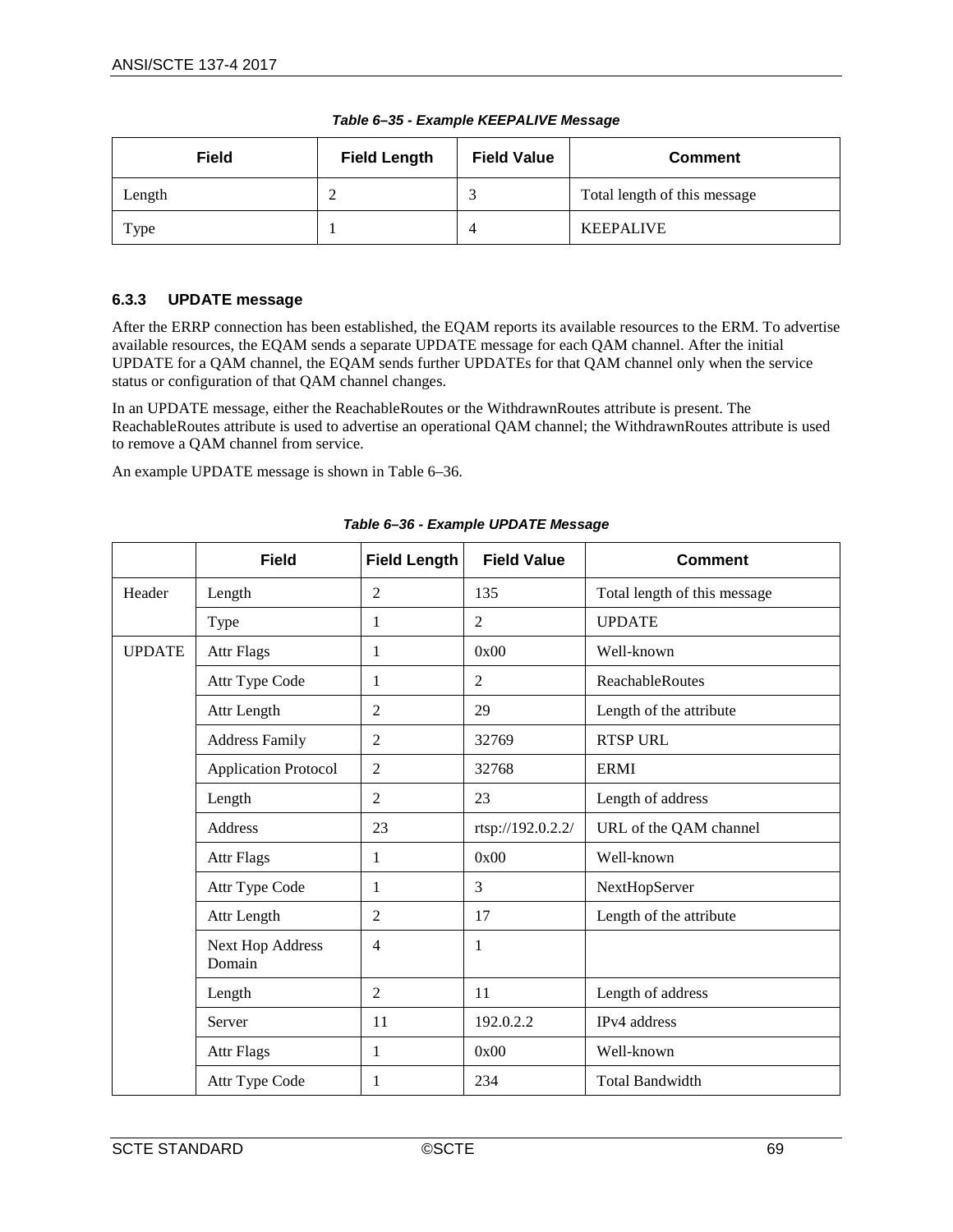| <b>Field</b>                 | <b>Field Length</b> | <b>Field Value</b> | <b>Comment</b>                                                                          |
|------------------------------|---------------------|--------------------|-----------------------------------------------------------------------------------------|
| Attr Length                  | $\overline{2}$      | $\overline{4}$     | Length of the attribute                                                                 |
| <b>Total Bandwidth</b>       | 8                   | 388000             | Bandwidth                                                                               |
| <b>Attr Flags</b>            | $\mathbf{1}$        | 0x00               | Well-known                                                                              |
| Attr Type Code               | $\mathbf{1}$        | 244                | Output/Port ID                                                                          |
| Attr Length                  | $\overline{2}$      | $\overline{4}$     | Length of the attribute                                                                 |
| Port ID                      | $\overline{c}$      | 0x1234             | RF port ID = $0x1234$                                                                   |
| Reserved                     | $\mathbf 1$         | $\boldsymbol{0}$   |                                                                                         |
| Channel ID                   | $\mathbf{1}$        | $\mathbf{0}$       | Channel $ID = 0$                                                                        |
| <b>Attr Flags</b>            | 1                   | 0x00               | Well-known                                                                              |
| Attr Type Code               | $\mathbf{1}$        | 241                | Service status                                                                          |
| Attr Length                  | 2                   | $\overline{4}$     | Length of the attribute                                                                 |
| <b>Service Status</b>        | $\overline{4}$      | $\mathbf{1}$       | Operational                                                                             |
| <b>Attr Flags</b>            | $\mathbf{1}$        | 0x00               | Well-known                                                                              |
| Attr Type Code               | $\mathbf{1}$        | 232                | QAM Name                                                                                |
| Attr Length                  | $\overline{2}$      | 12                 | Length of the attribute                                                                 |
| QAM Name1 Length             | $\overline{2}$      | 10                 |                                                                                         |
| QAM Name 1                   | 10                  | Division.1         |                                                                                         |
| <b>Attr Flags</b>            | $\mathbf{1}$        | 0x00               | Well-known                                                                              |
| Attr Type Code               | 1                   | 247                | <b>QAM</b> Capability                                                                   |
| Attr Length                  | $\overline{c}$      | 14                 | Length of the attribute                                                                 |
| Channel BW                   | $\overline{c}$      | 0x0080             | $Lock = 0$ ,<br>Group $ID = 0$ ,<br>6MHz only                                           |
| <b>J83</b>                   | 2                   | 0x00C0             | $Lock = 0$ ,<br>Group $ID = 0$ ,<br>Annex A and B                                       |
| Interleaver                  | $\overline{4}$      | 0x00F00000         | $Lock=0,$<br>Group ID=0,<br>$I=8, J=16,$<br>$I=16, J=8,$<br>$I=32, J=4,$<br>$I=64, J=2$ |
| DOCSIS/Video<br>Capabilities | $\overline{4}$      | 0x00406000         | $Lock=0,$<br>Group $ID=0$ ,<br>Mixed DOCSIS mode=1,<br>DOCSIS MPT,<br><b>DOCSIS PSP</b> |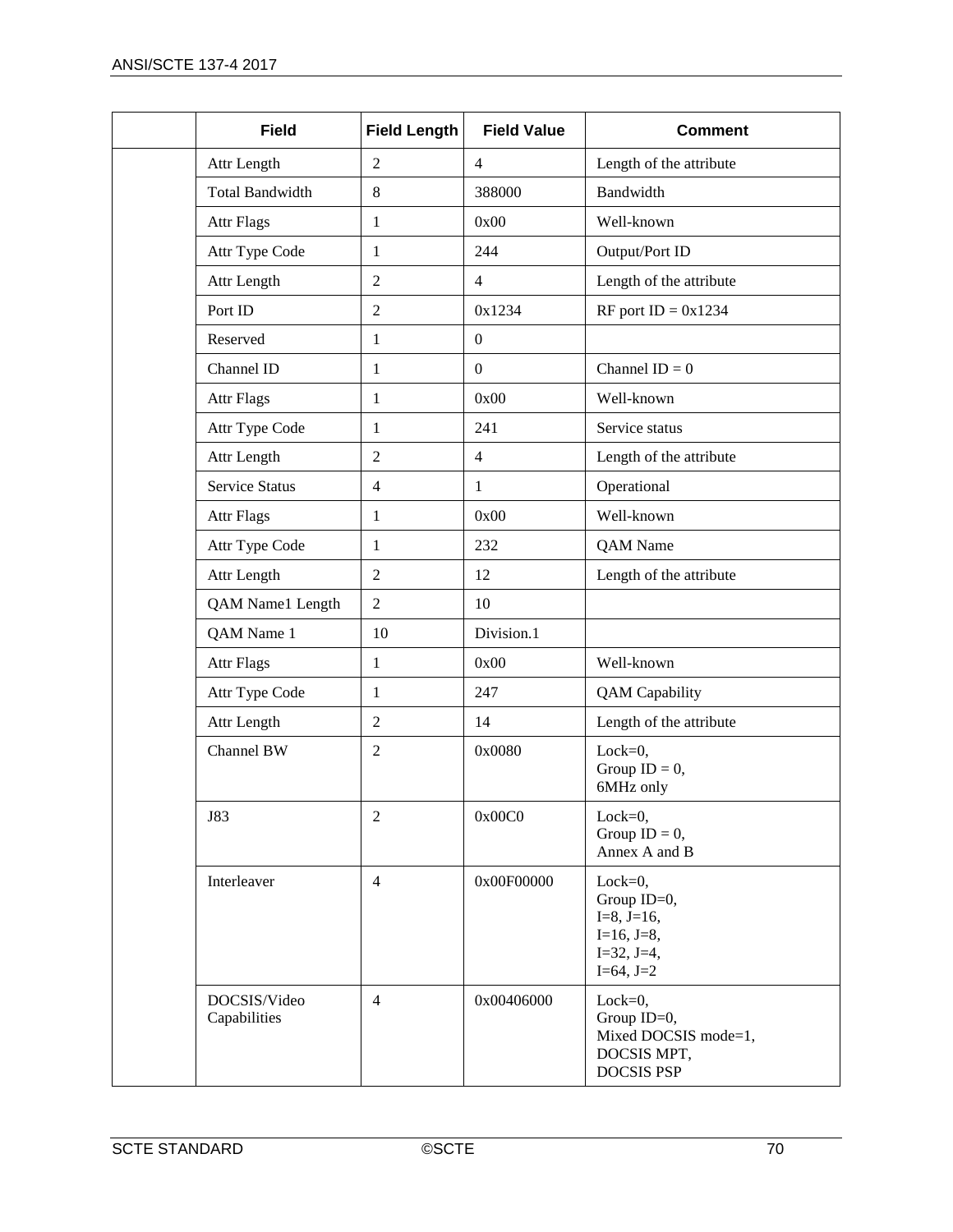| <b>Field</b>           | <b>Field Length</b> | <b>Field Value</b> | <b>Comment</b>                               |
|------------------------|---------------------|--------------------|----------------------------------------------|
| Modulation             | $\overline{2}$      | 0x00C0             | $Lock=0,$<br>Group $ID=0$ ,<br>64QAM, 256QAM |
| <b>Attr Flags</b>      | 1                   | 0x00               | Well-known                                   |
| Attr Type Code         | 1                   | 238                | QAM channel configuration                    |
| Attr Length            | $\overline{2}$      | 12                 | Length of the attribute                      |
| Frequency              | $\overline{4}$      | 550000000          | 550 MHz                                      |
| <b>Modulation Mode</b> | -                   | 4                  | 256QAM                                       |
| Interleaver            | -1                  | 3                  | $I=8, J=16$                                  |
| <b>TSID</b>            | 2                   | 6677               | <b>TSID</b>                                  |
| Annex                  | 1                   | 1                  | Annex B                                      |
| Channel Width          | 1                   | $\theta$           | 6Mhz                                         |
| Reserved               | 2                   | $\overline{0}$     |                                              |

# **6.3.4 NOTIFICATION message**

The EQAM should send a NOTIFICATION to the ERM when it shuts down.

<span id="page-70-0"></span>An example NOTIFICATION message is shown i[n Table](#page-70-0) 6–37.

*Table 6–37 - Example NOTIFICATION Message*

|                     | <b>Field</b>     | <b>Field Length</b> | <b>Field Value</b> | <b>Comment</b>               |
|---------------------|------------------|---------------------|--------------------|------------------------------|
|                     | Length           |                     |                    | Total length of this message |
| Header              | Type             |                     | 3                  | <b>NOTIFICATION</b>          |
|                     | Error Code       |                     | 6                  | Cease                        |
| <b>NOTIFICATION</b> | Error<br>Subcode |                     | 0                  |                              |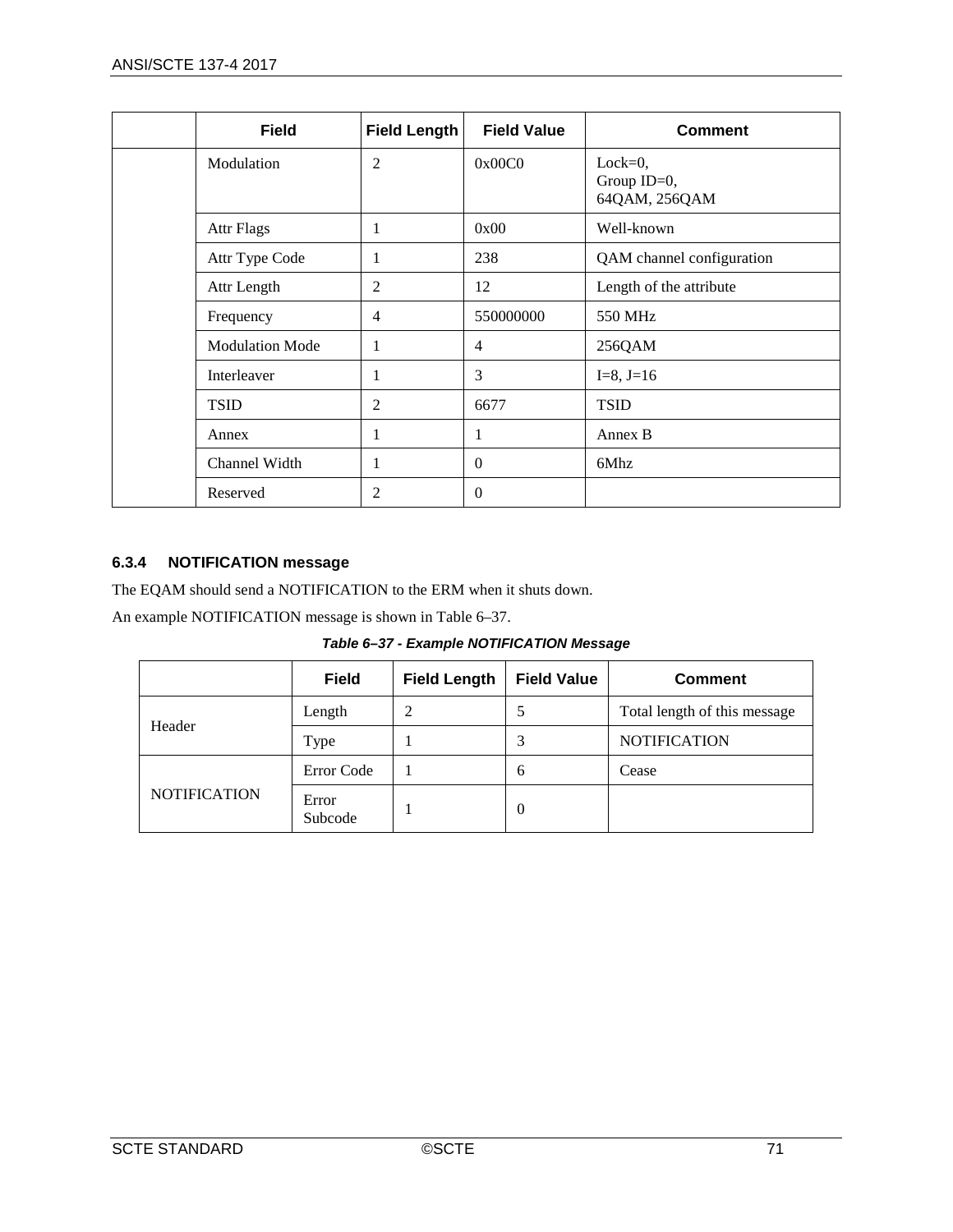# **7 RESOURCE CONFIGURATION AND PROVISIONING**

RTSP [\[RFC](#page-13-1) 2326] is an application level protocol to control the delivery of data with real-time properties. In this specification, RTSP is used by the M-CMTS Core, the ERM and EQAM elements to request and allocate QAM channel resources.

The terminology, message syntax, method definitions, and state machine definitions of RTSP are used in accordance with RTS[P \[RFC](#page-13-1) 2326] and HTTP [RFC [2068\].](#page-13-6)

While it is recommended for implementations compliant with this specification to comply with [RFC [2326\],](#page-13-1) only a subset of all the methods defined i[n \[RFC](#page-13-1) 2326] is required by this specification.

In addition to the standard header definition specified in [RFC [2326\],](#page-13-1) RTSP extensions specified in this document MUST be supported by an RTSP Server in order to claim compliance with this specification. In addition to the standard header definition specified in [RFC [2326\],](#page-13-1) RTSP extensions specified in this document MUST be supported by an RTSP Client in order to claim compliance with this specification.

RTSP is a text-based protocol. The definitions in this specification are case-sensitive unless otherwise noted. RTSP methods and headers are terminated by a carriage return and a linefeed. White space can be inserted between tokens and between tokens and delimiters. RTSP messages conform to the syntax defined in [RFC [2068\],](#page-13-6) section 4. In particular, the header fields are separated from the optional message-body by a blank line; i.e., a line with nothing preceding the CRLF.

The RTSP Server MUST use TCP as the transport protocol. An RTSP Server SHOULD listen on TCP port 554 for incoming RTSP connections. The RTSP Client MUST use TCP as the transport protocol. The TCP connection SHOULD be initiated by the RTSP Client. The RTSP Client SHOULD use a persistent TCP connection as defined in section 9 of [RFC [2326\].](#page-13-1)

An RTSP Server MUST support request pipelining as specified in section 9.1 of [RFC [2326\].](#page-13-1) A RTSP Client MAY send multiple requests without waiting for each response. An RSTP Server MUST send it[s response \(for each](#page-72-0)  session) to those requests in the same order that the requests were received for the session.

[Figure 7–1](#page-72-0) shows the RTSP Client – Server relationships among the M-CMTS, EQAM, ERM and Video Session Managers.

The M-CMTS Core MUST be capable of acting as an RTSP Client.

The ERM MUST be capable of acting as both an RTSP Client and an RTSP Server.

The EQAM MUST be capable of acting as an RTSP Server.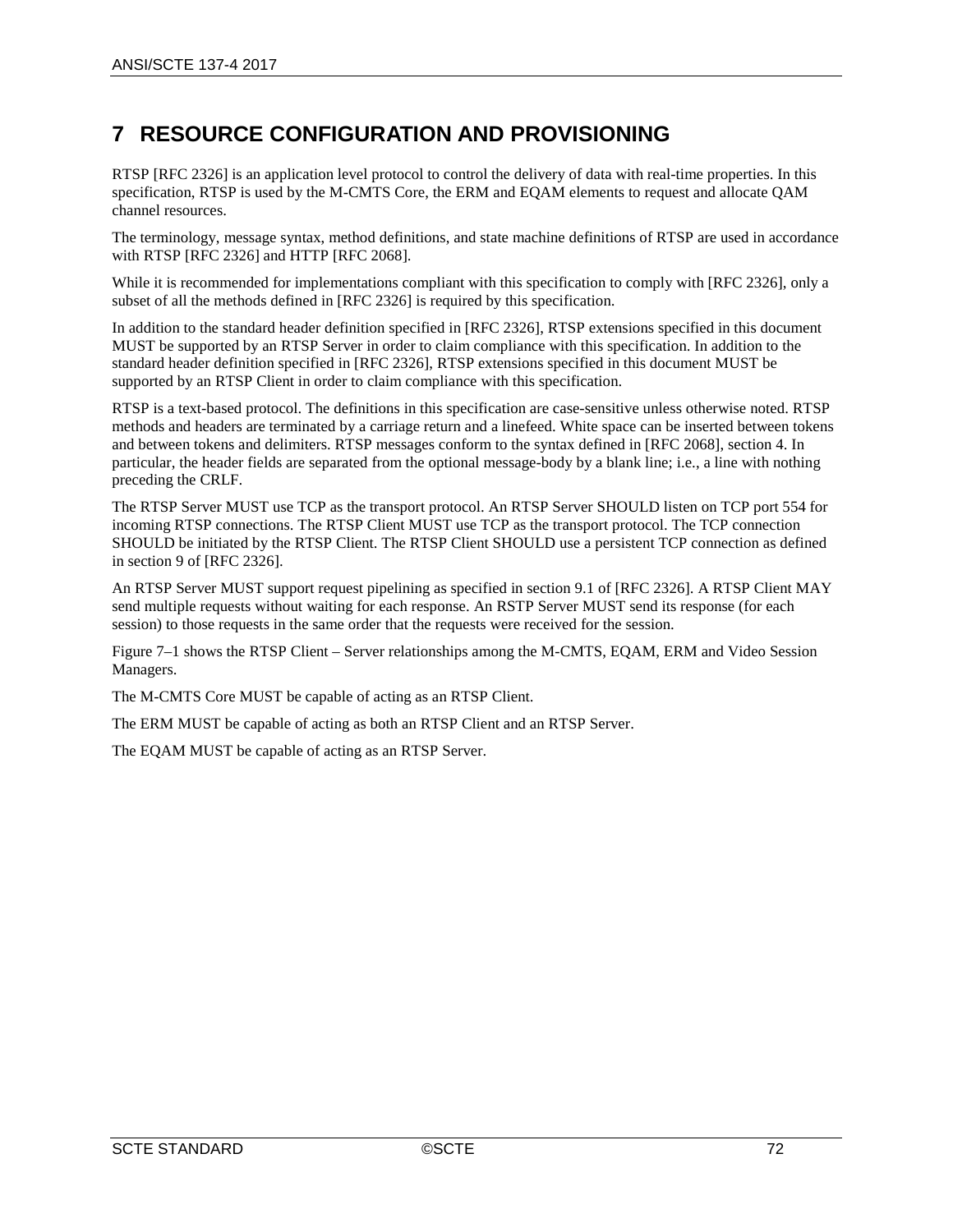

*Figure 7–1 - RTSP Client - RTSP Server Relationships*

# **7.1 TCP Connection Behavior for RTSP**

This section defines the required behavior of components with respect to TCP connections.

# **7.1.1 Establishing the TCP socket**

The ERMI RTSP Client SHOULD establish the TCP socket and re-establish it if the socket is disconnected. The RTSP Client and RTSP Server should use that socket for messages regarding multiple sessions with no need to establish a separate socket per session. RTSP Clients SHOULD implement a backoff algorithm in case a TCP reconnect attempt fails. While a specific algorithm is not mandated in this document, an initial delay of one second with a randomized exponential increase is recommended.

# <span id="page-72-0"></span>**7.1.2 Connection timeout**

The ERMI RTSP Client and RTSP Server maintain the TCP connection persistently. In order to maintain the connection and to report connection issues in a timely manner, the RTSP Server keeps track of the time of last communication with the RTSP Client. The RTSP Server will start a timer that expires at <timeout> seconds from the last communications time. Messages received from the RTSP Client will update the last communications time with that RTSP Client, effectively restarting the connection timer. If the connection timer expires, the RTSP Server MUST close the TCP connection.

Once the TCP connection is established, an RTSP Client MUST send a GET\_PARAMETER request with the clabconnection-timeout parameter to understand the connection timeout value. See Sectio[n 7.8.2.2.](#page-92-0)

The RTSP Client SHOULD send an RTSP SET\_PARAMETER request as a keepalive message to the RTSP Server if <timeout>/3 seconds have elapsed since the last time it sent a message.

This keepalive and timeout mechanism is independent from the session timeout and keepalive mechanism defined in [RFC [2326\]](#page-13-0) (and described in more detail in Section [7.9\)](#page-93-0). This keepalive and timeout serve solely as an applicationlayer TCP connection timeout and keepalive, and have no direct effect on the state of individual RTSP sessions.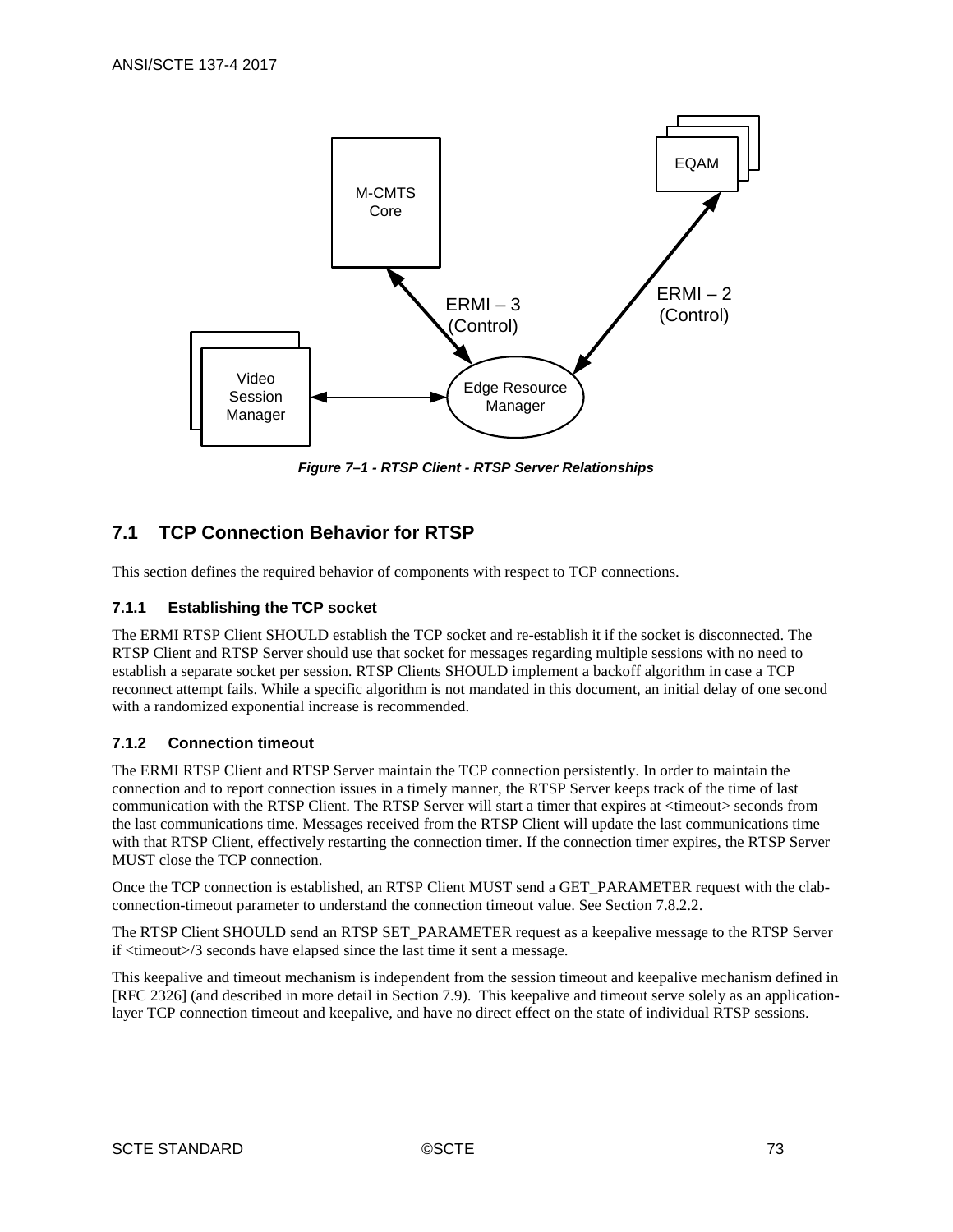# <span id="page-73-0"></span>**7.2 RTSP URL**

M-CMTS Core, the ERM, and the EQAM MUST use the format of Sectio[n 7.2.](#page-73-0)

Each RTSP request requires a URL. The URL has the format: rtsp://host[:port]/

The port field is included if its value is other than 554.

For requests passed onto the resource allocation interface ERMI-3:

• the host field should contain the IP address or host name of the ERM;

For requests passed onto the resource allocation interface ERMI-2:

• the host field should contain the IP address or host name of the EQAM.

The ERM SHOULD use the URL when sending an RTSP request to the EQAM over ERMI-2. For example, the ERM could use the URL "rtsp://192.0.2.3/", where 192.0.2.3 is the EQAM's signaling IP address.

# **7.3 RTSP Methods**

The RTSP Server and RTSP Client MUST support the following RTSP methods:

- SETUP
- TEARDOWN
- SET PARAMETER
- GET PARAMETER
- **ANNOUNCE**

The SETUP method is used to initiate sessions. This method includes headers to specify the resource requested for the session. A SETUP request is sent from an RTSP Client to an RTSP Server. If the resource allocation is successful, the RTSP Server MUST send a response containing a session identifier and Transport headers (see Section [7.7.4\)](#page-83-0) that identify the allocated resource. An EQAM MUST respond to a session setup request within 0.5 seconds. RTSP uses a Session header (see section 12.37 of [RFC [2326\]\)](#page-13-0) to identify an RTSP session uniquely within an RTSP Server. If the RTSP Server fails to allocate the requested resources, the RTSP Server MUST send a SETUP response with an appropriate error code.

The TEARDOWN method is used to request session teardown. The session identifier is given in the TEARDOWN request. The TEARDOWN request is sent from an RTSP Client to an RTSP Server. Upon receipt of a TEARDOWN request, the RTSP Server MUST release all the resources associated with the identified RTSP session and send an appropriate response to the RTSP Client.

The GET\_PARAMETER method is used by an RTSP Client to get a parameter value from an RTSP Server. Upon receipt of a GET\_PARAMETER method, the RTSP Server MUST find the parameter value and send the parameter value in the response. This specification extended the GET\_PARAMETER method by defining new parameters such as clab-session-list and clab-connection-timeout. These parameters are specified in Section [7.8.2.](#page-91-0)

The SET\_PARAMETER method is used by an RTSP Client to set a parameter value in an RTSP Server. A request should only contain a single parameter to allow the RTSP Client to determine why a particular request failed. If the request contains several parameters, the RTSP Server MUST only act on the request if all of the parameters can be set successfully. An RTSP Server MUST allow a parameter to be set repeatedly to the same value. The RTSP Server MAY disallow changing parameter values. A SET\_PARAMETER message sent with no body is used as a keepalive mechanism, described in Section [7.9.](#page-93-0)

The ANNOUNCE method is used by an RTSP Server to transfer information about the status of a session to an RTSP Client in real time. An ANNOUNCE request is sent from RTSP Server to RTSP Client on an open TCP connection. An ANNOUNCE request includes a clab-Notice header per Section [7.7.3.2.](#page-78-0)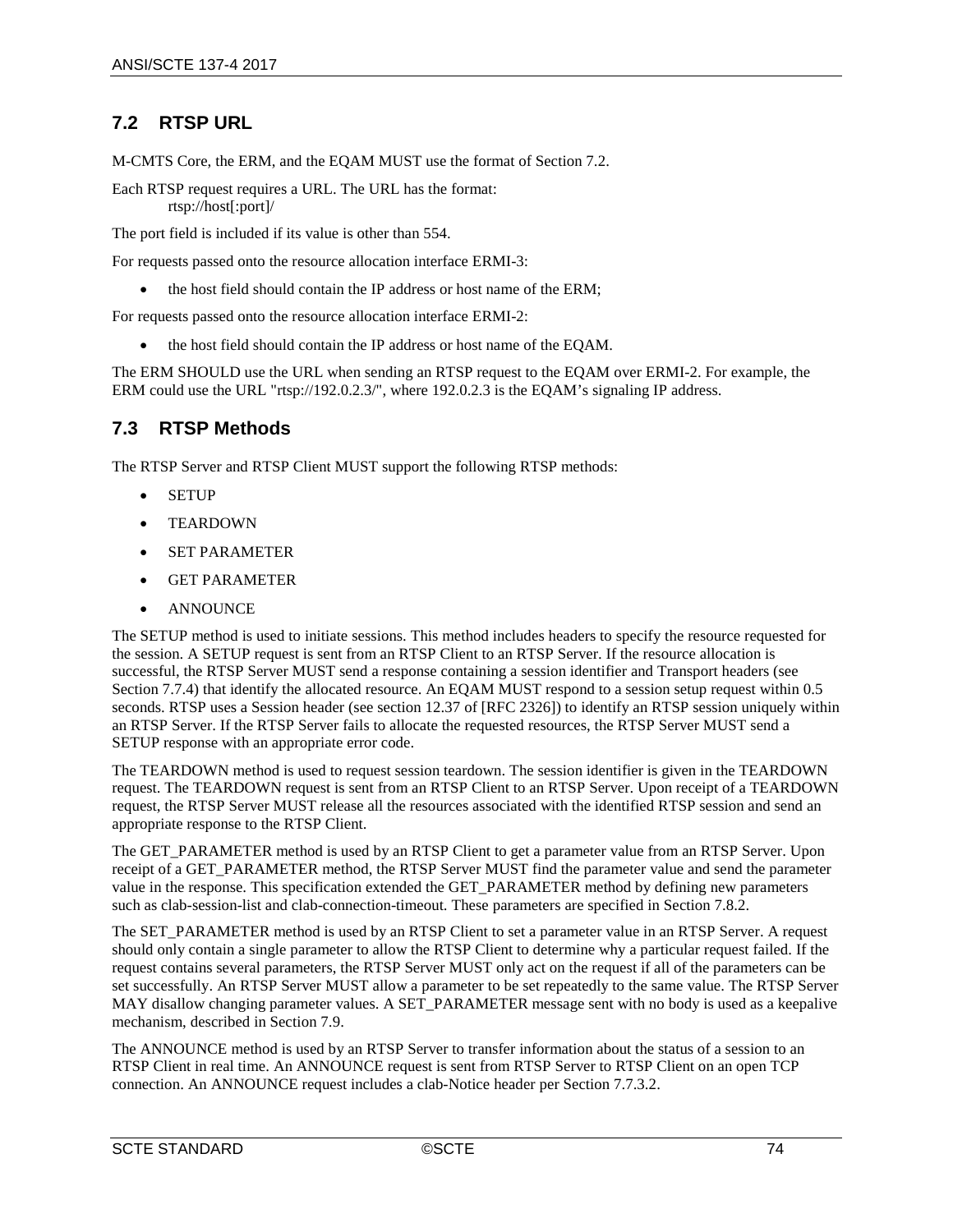# **7.4 RTSP Finite State Machine (FSM)**

Since support for only a limited set of methods is required by this specification, the RTSP Client and RTSP Server state machines are simple. In general, RTSP is used to create a session to which resources are allocated for streams to flow and be controlled. In the context of this specification, RTSP is being used to create sessions to allocate resources for intermediate devices over which streams will be carried. The streams are controlled by the application server and application client using the intermediate devices. Since no stream control is required for the intermediate devices, the PLAY method is not relevant.

This section specifies the required RTSP operation in terms of a Finite State Machine (FSM). Implementations of RTSP Clients and RTSP Servers that conform to this specification MUST operate in accordance with the FSM described in this section. An RTSP Server MUST implement an independent FSM for every RTSP session. An RTSP Client MUST implement an independent FSM for every RTSP session.

# <span id="page-74-0"></span>**7.4.1 RTSP Server Finite State Machine**

The RTSP Server FSM MUST conform to the states, events, and diagrams of Section [7.4.1.](#page-74-0)

<span id="page-74-1"></span>The RTSP Server FSM contains two states: [Init] and [Ready]. See [Table](#page-74-1) 7–1 for further details.

| <b>State Name</b> | <b>Brief State Description</b>    |
|-------------------|-----------------------------------|
| [Init]            | Initial state for an RTSP session |
| [Ready]           | The RTSP session is active.       |

*Table 7–1 - RTSP Server FSM States*

The RTSP Server FSM contains two events:

*Table 7–2 - RTSP Server FSM Events*

| <b>Event Name</b> | <b>Brief Event Description</b>                       |  |
|-------------------|------------------------------------------------------|--|
| ${ \{  SETUP \}}$ | SETUP request received and processed successfully    |  |
| {TEARDOWN}        | TEARDOWN request received and processed successfully |  |

State transitions in the FSM conform to [Table](#page-74-2) 7–3.

<span id="page-74-2"></span>The FSM begins in the [Init] state.

*Table 7–3 - RTSP Server State Machine*

| <b>Initial State</b> | Event      | <b>Final State</b> |
|----------------------|------------|--------------------|
| [Init]               | ${SETUP}$  | [Ready]            |
| [Ready]              | {TEARDOWN} | [Init]             |

When the RTSP Server is in the [Init] state, if a SETUP request received by the RTSP Server is processed successfully, the RTSP Server enters the [Ready] state. Otherwise, the RTSP Server remains in the [Init] state.

When the RTSP Server is in the [Ready] state, if a TEARDOWN request received by the RTSP Server is processed successfully, the RTSP Server enters the [Init] state.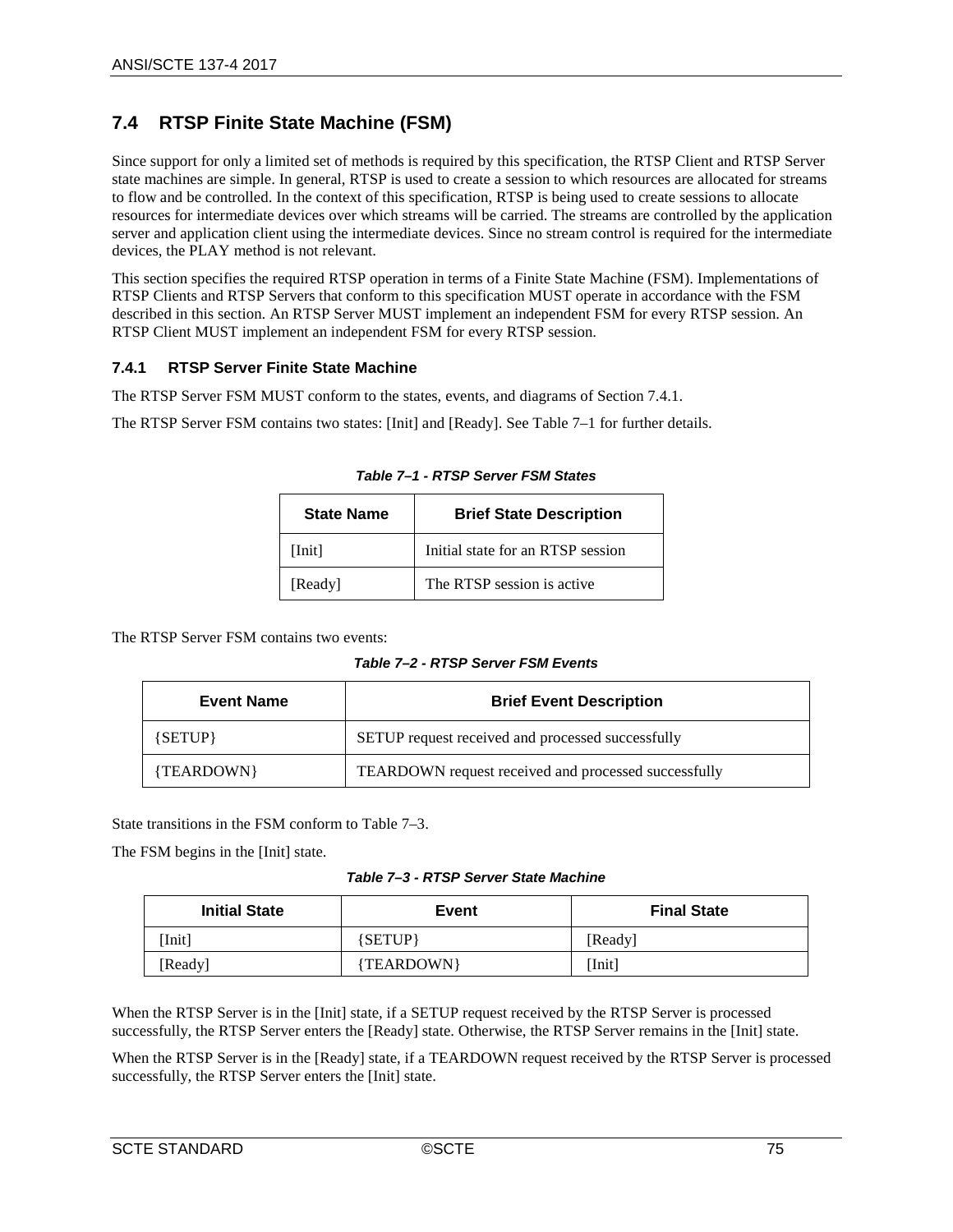When the RTSP Server is in the [Ready] state, it may enter the [Init] state after detecting a session timeout. Note that releasing resources based on a session timeout may not be desirable. An alternate method to resynchronize is found in Section [7.11.4.](#page-105-0)

## <span id="page-75-0"></span>**7.4.2 RTSP Client State Machine**

The RTSP Client FSM MUST conform to the states, events, and diagrams of Sectio[n 7.4.2.](#page-75-0)

The RTSP Client FSM contains two states:

| <b>State Name</b> | <b>Brief State Description</b>    |
|-------------------|-----------------------------------|
| [Idle]            | Initial state for an RTSP session |
| [Ready]           | RTSP session is active            |

*Table 7–4 - RTSP Client FSM States*

The RTSP Client FSM contains two events:

*Table 7–5 - RTSP Client FSM Events*

| <b>Event Name</b> | <b>Brief Event Description</b>                                                                         |
|-------------------|--------------------------------------------------------------------------------------------------------|
| ${SETUP}$         | SETUP request sent and successful response (response code is 200) received                             |
| {TEARDOWN}        | TEARDOWN request sent and successful response (response code is 200) received<br>(or response timeout) |

State transitions in the FSM conform to [Table](#page-75-1) 7–6.

<span id="page-75-1"></span>The FSM begins in the [init] state.

| Table 7-6 - RTSP Client State Machine |
|---------------------------------------|
|---------------------------------------|

| <b>Initial State</b> | Event      | <b>Final State</b> |
|----------------------|------------|--------------------|
| [Init]               | ${SETUP}$  | [Ready]            |
| [Ready]              | {TEARDOWN} | [Init]             |

When the RTSP Client is in the [Init] state, if instructed to establish a session, it will send out SETUP request with a Transport header that describes the resource requested. After sending a SETUP request and receiving a successful SETUP response with response code of 200, the RTSP Client enters the [Ready] state. Otherwise, it remains in the [Init] state.

When the RTSP Client is in the [Ready] state, after sending a TEARDOWN request and receiving a successful TEARDOWN response with response code of 200, the RTSP Client enters the [Init] state. If the response times out, the RTSP Client should release the resources prior to entering the [Init] state.

# **7.5 Session Identifiers**

RTSP defines a Session header that identifies a specific RTSP session. Within the video network architecture, a video session can be established using multiple RTSP connections, for example: one between the set-top box and the video session manager, one between the video session manager and the ERM, and one between the ERM and the EQAM. A new RTSP header is therefore defined to identify a specific video session across the relevant RTSP connections.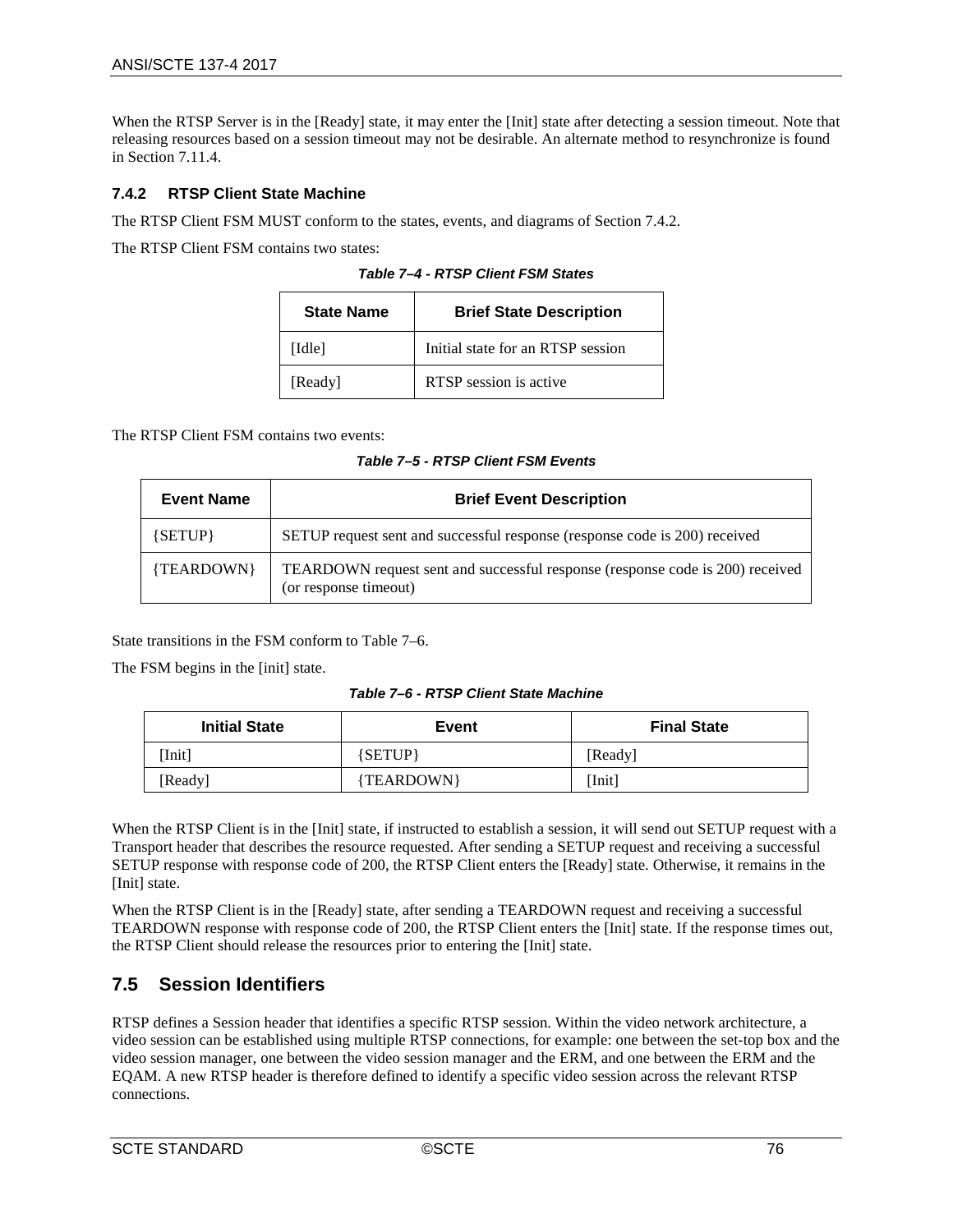The video session identifiers are intended to be implemented as follows:

- The RTSP Client receives a ClientSessionId from the video session manager and inserts the clab-ClientSessionId header in the SETUP request, per Sectio[n 7.7.3.1.](#page-78-1)
- The video session manager typically uses the ClientSessionId for every communication that relates to this session, therefore allowing the RTSP session to be associated with the relevant session instances in other components of the video network architecture.
- Each individual RTSP Server (e.g., EQAM) creates its own specific RTSP session ID for its session per [RFC [2326\].](#page-13-0)
- In interactions relating to an existing session (e.g., TEARDOWN request) both the RTSP session ID and the clab-ClientSessionId are sent.

# <span id="page-76-0"></span>**7.6 RTSP Headers**

RTSP headers follow the RTSP base syntax specified in section 15.1 of RTSP [RFC [2326\].](#page-13-0) In [RFC [2326\],](#page-13-0) each header concludes with a carriage return and a line feed. The headers are separated from a (possibly empty) body with a carriage return and a linefeed.

The M-CMTS Core, the ERM, and the EQAM MUST support the requirements and formats defined in Sections [7.6](#page-76-0) to [7.9](#page-93-0) inclusive.

| Header           | <b>Direction</b>   | <b>RTSP Method</b>                  |
|------------------|--------------------|-------------------------------------|
| CSeq             | Request & Response | SETUP, TEARDOWN, ANNOUNCE,          |
|                  |                    | GET PARAMETER, SET_PARAMETER        |
| Session          | Request & Response | SETUP(response), TEARDOWN, ANNOUNCE |
| Require          | Request            | SETUP, TEARDOWN, ANNOUNCE,          |
|                  |                    | GET PARAMETER, SET PARAMETER        |
| <b>Transport</b> | Request & Response | <b>SETUP</b>                        |
|                  |                    | ANNOUNCE(response)                  |
| Content-Type     | Request & Response | <b>SETUP</b>                        |
|                  |                    | <b>GET PARAMETER</b>                |
|                  |                    | <b>SET PARAMETER</b>                |
| Content-Length   | Request & Response | <b>SETUP</b>                        |
|                  |                    | <b>GET PARAMETER</b>                |
|                  |                    | <b>SET PARAMETER</b>                |

*Table 7–7 - Supported RTSP Headers* 

The value of the CSeq header is an RTSP request sequence number. Use of this header conforms to the requirements in section 12.17 of [RFC [2326\].](#page-13-0)

The value of the Session header is an RTSP session identifier. Use of this header conforms to the requirements in section 12.37 of [RFC [2326\].](#page-13-0)

The Require header is used to ensure that all the options passed in the RTSP message are understood by both RTSP Client and RTSP Server. The Require header includes an option tag that represents the feature set supported. In ERMI, a new option tag "com.cablelabs.ermi" is used to represent the requirements specified in this document. Use of this header conforms to the requirements in section 12.32 of [RFC [2326\].](#page-13-0) An RTSP Server MUST include a Require header with the option tag value "com.cablelabs.ermi" in an RTSP request. An RTSP Client MUST include a Require header with the option tag value "com.cablelabs.ermi" in an RTSP request.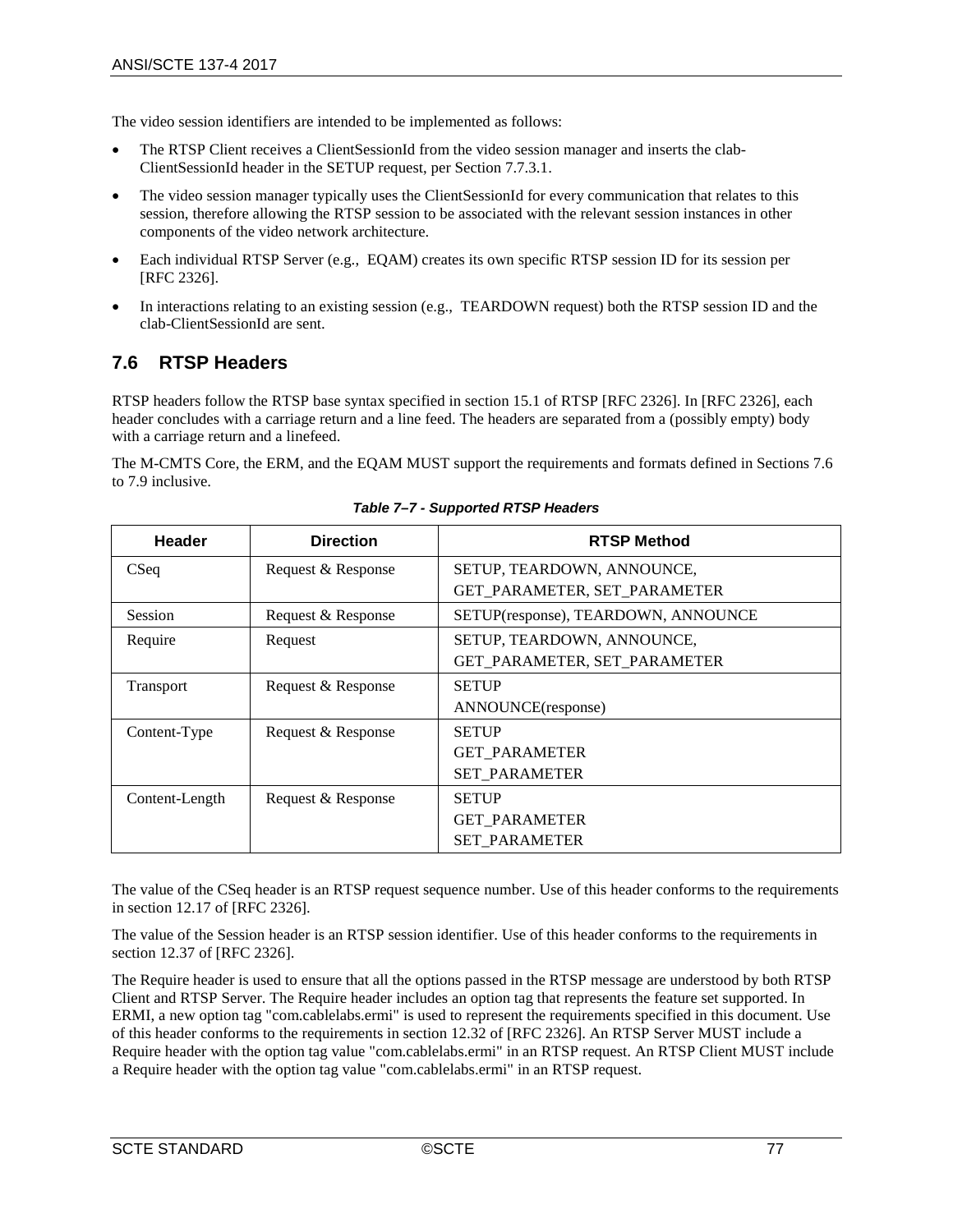Three Transport header formats are specified in [7.7.4:](#page-83-0) clab-DOCSIS/QAM (for DOCSIS messages), clab-MP2T/DVBC/QAM and clab-MP2T/DVBC/UDP (for Video messages).

The Content-Type header is defined in section 12.16 of [RFC [2326\].](#page-13-0) The Content-Type header MUST be included with an entity body. This specification covers two content types for entity bodies:

• text/parameters

A Content-Type header must be included in both the request and response of a GET\_PARAMETER and SET\_PARAMETER method when dealing with parameter values and the Content-Type header MUST indicate: text/parameters.

Note that the SET\_PARAMETER method is used without any entity body when used as a keepalive mechanism.

• text/xml

A Content-Type header indicating text/xml MUST be included in a SETUP message with an XML entity body as defined in Sectio[n 7.8.1.](#page-91-1)

The Content-Length header is defined in section 12.14 of [RFC [2326\].](#page-13-0) Per [RFC [2326\],](#page-13-0) the Content-Length header is required to be included in all messages that carry an entity body. The Content-Length header indicates the size of the message-body not including any headers, in decimal number of octets, sent to the recipient. The format of Content-Length is:

Content-Length: <digits> where <digits> is the ASCII representation of decimal number.

# **7.7 RTSP Extensions**

This section specifies the extensions to [\[RFC](#page-13-0) 2326] needed to support both data and video EQAM profiles.

# **7.7.1 Data Representation**

The data format for the following fields used in RTSP messages is as follows:

- Client IDs where the client ID is a MAC address, it will be represented as a 12-digit hex ASCII value, no "0x" prefix, no ":", and with leading zeros. Where there is no valid client ID available, the value "FFFFFFFFFFFF" is used.
- Bandwidth decimal ASCII representation of an integer in bits/second.
- RTSP session IDs decimal ASCII representation of an integer.
- IPv4 addresses are in the form n.n.n.n, where n is a decimal ASCII representation of an integer.
- IPv6 addresses use the textual representation defined in section 2.2 of [\[RFC](#page-13-1) 4291] and enclosed in "[" and "]" characters.
- Ports are decimal ASCII representation of an integer.

# **7.7.2 Base RTSP Syntax**

Unless otherwise specified, the syntax for the base types is defined in [RFC [2326\],](#page-13-0) section 15.1, titled Base Syntax, describes the syntax in this section. Further definitions and syntax are provided by [RFC [2068\].](#page-13-2) This syntax expression language is known as an augmented Backus-Naur Form (aBNF).

# **7.7.3 RTSP Header Extensions**

The table below describes additional requirements beyond [\[RFC](#page-13-0) 2326] for the inclusion of headers within RTSP messages.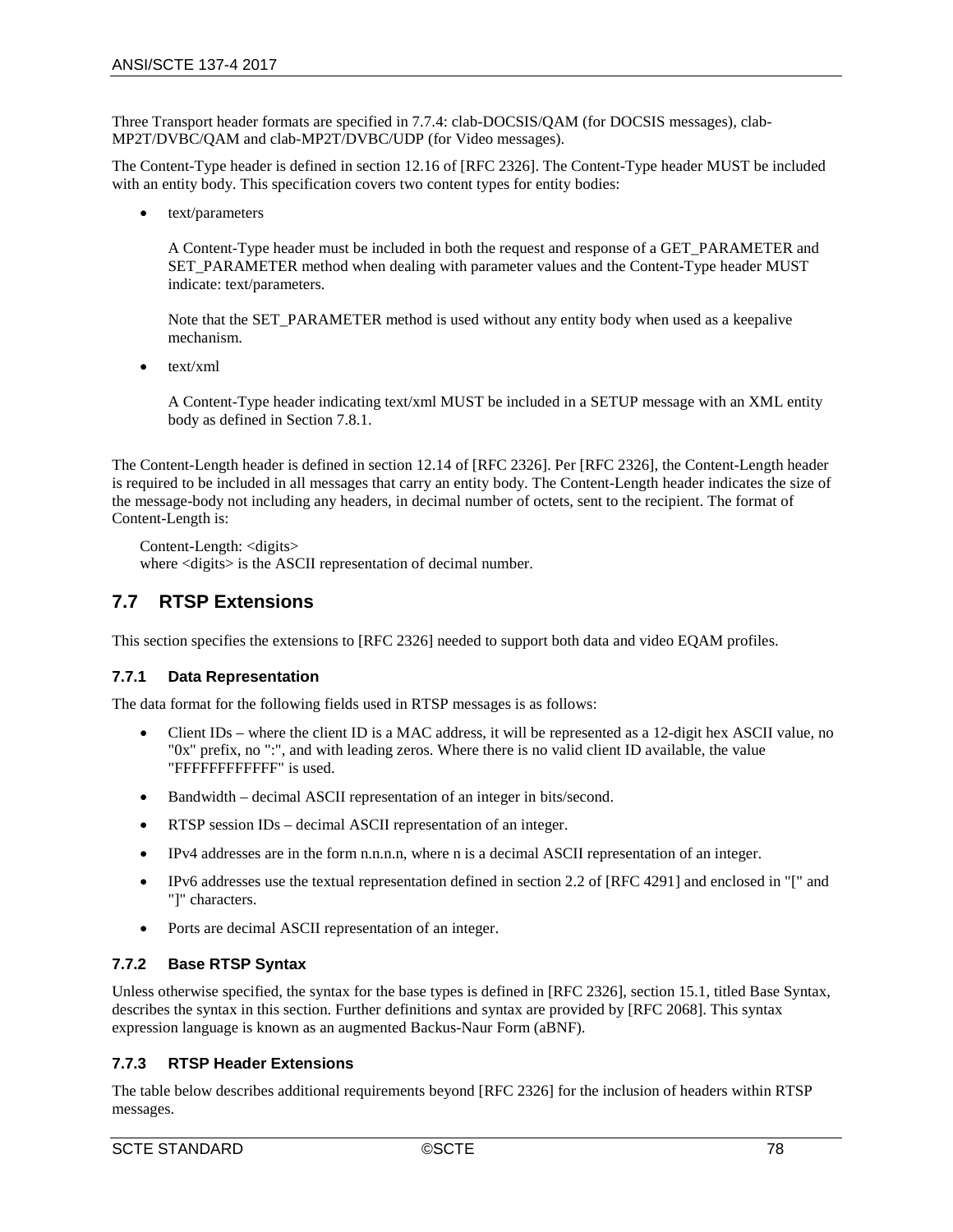Type "Request/Response" designates general request headers to be found in both requests and responses. Type "Request" designates request headers, and type "Response" designates response headers. Fields marked with "Required" in the column labeled "support" are implemented by the device for a particular method. Note that not all fields marked "Required" will be sent in every request of this type. The word "Required" means that the RTSP Client MUST implement the fields for response headers. The word "Required" also means that the RTSP Server supporting the indicated profile MUST implement the fields for request headers. The last column of [Table 7–8](#page-78-2) lists the method(s) for which the header field is meaningful.

<span id="page-78-2"></span>

| Header               | <b>Type</b>      | <b>Support</b>        | <b>Methods</b>                                          |
|----------------------|------------------|-----------------------|---------------------------------------------------------|
| clab-ClientSessionId | Request/Response | Required: Video EQAM  | SETUP.<br>TEARDOWN,<br><b>ANNOUNCE</b>                  |
| clab-Notice          | Request          | Required: Video EQAM  | <b>ANNOUNCE</b>                                         |
| clab-Reason          | Request          | Required: Video EQAM  | <b>TEARDOWN</b>                                         |
| clab-SessionGroup    | Request          | Optional : Video EQAM | SETUP.<br><b>GET PARAMETER.</b><br><b>SET PARAMETER</b> |
| clab-Priority        | Request          | Optional: Video EQAM  | <b>SETUP</b>                                            |
| clab-SetupType       | Request          | Optional: Video EQAM  | <b>SETUP</b>                                            |
| clab-PidRemap        | Request          | Optional: Video EQAM  | <b>SETUP</b>                                            |
| clab-MPTSMode        | Request          | Required: Video EQAM  | <b>SETUP</b>                                            |
| clab-StatmuxGroup    | Request          | Optional: Video EQAM  | <b>SETUP</b>                                            |

# <span id="page-78-1"></span>*7.7.3.1 Extension: clab-ClientSessionId*

The ClientSessionId extension header defines a unique session identifier that is provided to the RTSP Client by a mechanism that is out of scope for this document. ClientSessionId is used in the session setup message as the RTSP Client's identifier of the video session. It is analogous to the DSM-CC SessionID field, and is typically generated by the Set-top Box.

The syntax of a clab-ClientSessionId is a 20 character ASCII representation of a 10-byte hexadecimal value. The most significant 6 bytes are the Client-ID, the least significant 4 bytes are a Session-ID unique to the RTSP Client. The combination of the two provides a globally unique identifier.

clab-ClientSessionId = "clab-ClientSessionId" ":" "Client-ID" "Session-ID"

 $Client-ID = 12HEX$ 

Session-ID = 8HEX

Example for an RTSP Client with a MAC address of 00:AF:12:34:56:DE and a Session-ID of 00000001:

clab-ClientSessionId:00AF123456DE00000001

# <span id="page-78-0"></span>*7.7.3.2 Extension: clab-Notice*

The Notice extension header provides information sent from an RTSP Server to an RTSP Client in an ANNOUNCE request.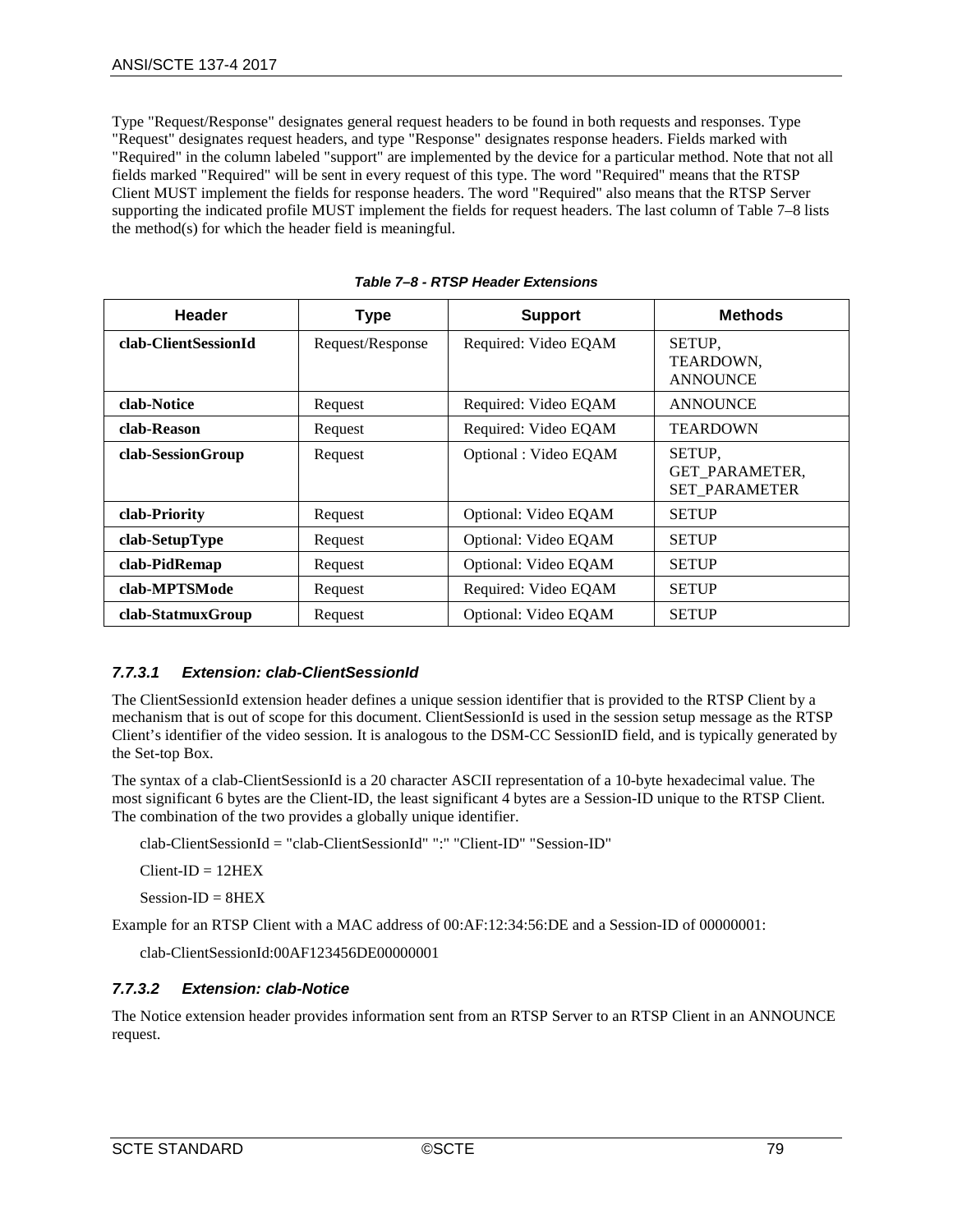The syntax of the Notice header is:

clab-Notice = "clab-Notice" ":" notice-code [description] "event-date" "=" date-time " npt" ["=" npt-value]

notice-code = 4DIGIT

 $description = quoted-string$ 

The Normal Play Time value (npt-value) format is defined in section 3.6 of [RFC [2326\].](#page-13-0) When the clab-Notice header is used but the npt value is not known, the npt attribute is present but the npt-value is omitted. The date-time format is defined in section 3.7 of [RFC [2326\].](#page-13-0)

An example of the Notice header with known npt is:

clab-Notice:5401 "Downstream failure"

event-date=19930316T064707.735Z npt=2314223

Another example of Notice header with unknown npt is:

clab-Notice:5602 "Bandwidth Exceeded Limit"

event-date=19930316T064707.735Z npt

The clab-Notice codes are defined in [Table 7–9.](#page-79-0) An RTSP Server SHOULD NOT use notice codes in an ANNOUNCE request that are not i[n Table 7–9.](#page-79-0) This entire table has meaning "per session".

*Table 7–9 - Supported clab-Notice Codes*

<span id="page-79-0"></span>

| Code | <b>Message</b>                                  | <b>Description</b>                                                                                                                                                                                                                                                                            |
|------|-------------------------------------------------|-----------------------------------------------------------------------------------------------------------------------------------------------------------------------------------------------------------------------------------------------------------------------------------------------|
| 2104 | Delivery succeeded (start of stream<br>reached) | For both unicast and multicast sessions, the 2104 notice code<br>MUST be sent by the RTSP Server when MPEG data is detected<br>as indicated in the notes below.                                                                                                                               |
| 4400 | Error Reading Content Data - PID<br>Conflict    | In some applications the ERM can request no PID remapping. If<br>this mode is used, PID conflicts are not known to the EQAM<br>until it sees the stream from the data plane. The EQAM MUST<br>send an ANNOUNCE request with a 4400 notice code to the<br>ERM when a PID conflict is detected. |
| 4401 | Input TS invalid                                | PAT and PMT not found in input stream                                                                                                                                                                                                                                                         |
| 4402 | Program number conflict                         | If the ERM instructs the EQAM to use a Program Number<br>already in use, the EQAM must signal this to the ERM                                                                                                                                                                                 |
| 5401 | Downstream Failure                              | For usage, Section 7.11.5.3 Also, this can be used in the case of<br>QAM failure                                                                                                                                                                                                              |
| 5200 | Server Resource Unavailable                     | Send when the multicast or unicast input stream is lost                                                                                                                                                                                                                                       |
| 5404 | Unable to Join                                  | All multicast transports were attempted.                                                                                                                                                                                                                                                      |
| 5405 | Input Interface Failure                         | Signaled when a stream fails due to input interface failure                                                                                                                                                                                                                                   |
| 5406 | <b>Failover to Redundant Source</b>             | Sent when multicast redundancy is in use, and the EQAM is<br>switching to a backup source. See below for detailed<br>requirements.                                                                                                                                                            |
| 5502 | <b>Internal Server Error</b>                    | Sent when no other Code applies.                                                                                                                                                                                                                                                              |
| 5602 | Bandwidth Exceeded Limit                        | Sent when the data plane exceeds the limit                                                                                                                                                                                                                                                    |
| 5700 | <b>Session in Progress</b>                      | For usage, see Section 7.9.1.2                                                                                                                                                                                                                                                                |
| 5701 | <b>Reclaim Session</b>                          | Sent by the ERM to the M-CMTS Core to reclaim a QAM<br>channel resource that was previously allocated. See below for<br>detailed requirements.                                                                                                                                                |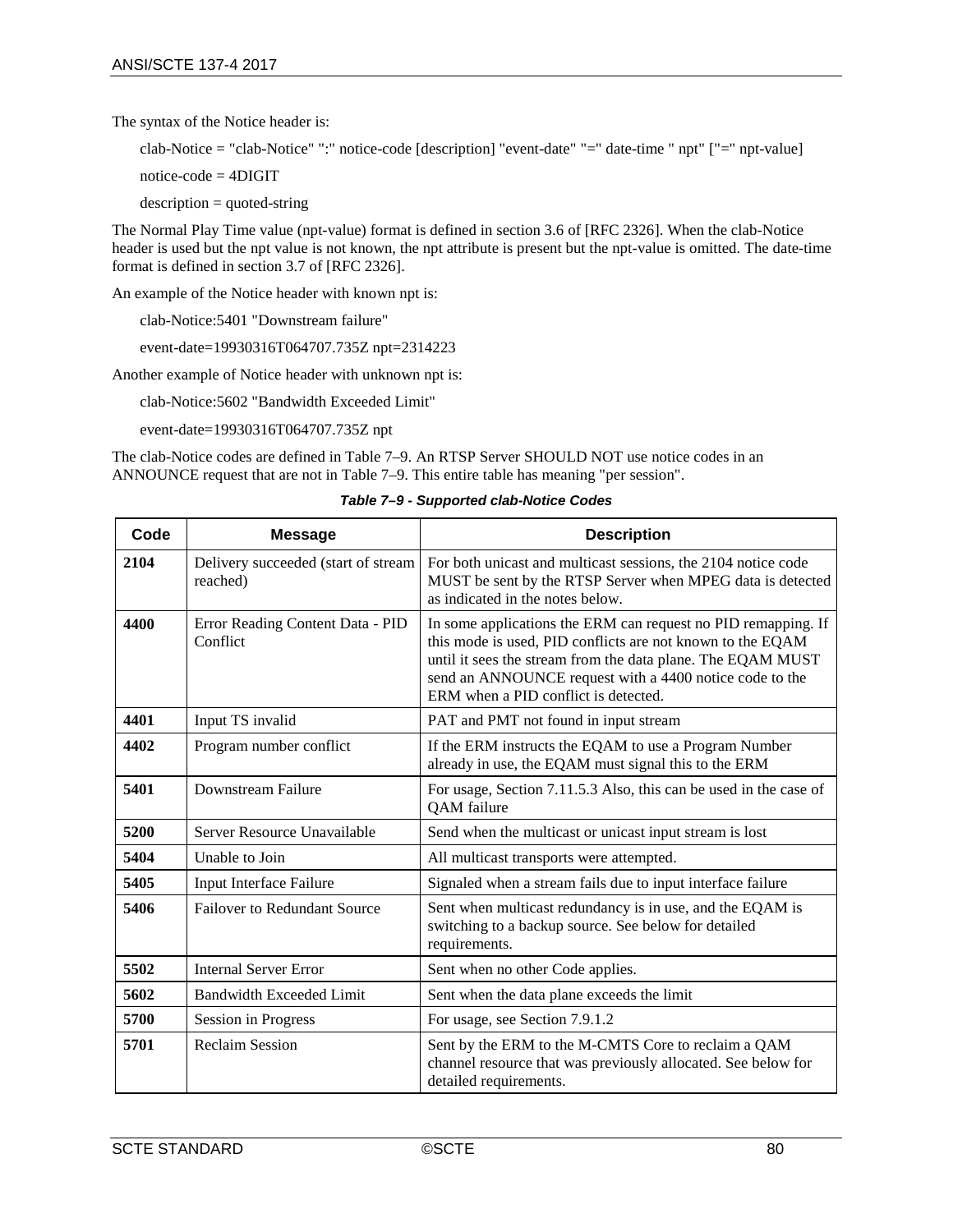Notes about Notice codes

- Reclaim Session When an ERM requests an M-CMTS Core to release a QAM channel resource previously allocated by the M-CMTS Core, the ERM MUST send an RTSP ANNOUNCE request to the M-CMTS Core with a notice-code of 5701. After the M-CMTS Core receives the ANNOUNCE request with a notice-code of 5701, if the M-CMTS Core intends to release the QAM channel resource by sending a TEARDOWN request to the ERM, the M-CMTS Core SHOULD send an ANNOUNCE response with a response code of 200 OK. If the M-CMTS Core does not intend to release the QAM channel resource at the current time, the M-CMTS Core SHOULD send the ANNOUNCE response with a response code of 503 Service Unavailable.
- Joining a stream The Video EQAM MUST send an ANNOUNCE message with a notice-code of 2104 (including a MulticastTransport header that specifies the source address along with the other multicast information) when it begins outputting the first MPEG packet that carries the requested SDV channel. The Video EQAM MUST repeat this ANNOUNCE message after any reconnection event with an ERM that subsequently issues a GET\_PARAMETER request per Sections [7.8.2.1](#page-92-1) an[d 7.8.2.3.](#page-93-1) The Video EQAM MUST return a SETUP response via ERMI as soon as it has allocated resources for the stream.
- Fail Over to Redundant video source The Video EQAM MUST send an RTSP ANNOUNCE message to the ERM when it detects a loss of input of the video stream from the current multicast source and it fails over to a redundant multicast source. The Video EQAM MUST use Notice code 5406 "Switch over to redundant multicast source" and include a MulticastTransport header with the ANNOUNCE, a header that specifies the new source address along with the other multicast information.
- Video Stream Loss The Video EQAM MUST send an RTSP ANNOUNCE message to the ERM when a video stream is lost and the Edge QAM cannot fail over to an alternate stream source. The Video EQAM MUST use Notice code 5200 "Server Resource Unavailable" and may include a MulticastTransport header.
- If the VideoEQAM cannot find a PAT or PMT in an input stream, it MUST send an RTSP ANNOUNCE message to the ERM using Notice code 4401.
- If the Video EQAM finds a program number conflict, it MUST send an RTSP ANNOUNCE message to the ERM using Notice code 4402. A particular example is when a pre-conditioned "ad set" MPTS is being multiplexed with some existing SPTS sessions. The pre-conditioned MPTS will be transported by the EQAM with no program number remapping. When the session SETUP completes, the EQAM will not know what program numbers the MPTS contains. It is only when the PAT arrives for the Input TS that the EQAM will be able to detect that there is a program number conflict with an existing session.

# *7.7.3.3 Extension: clab-Reason*

The Reason extension header defines the reason for a particular TEARDOWN message. The Teardown-Reason-Code is an integer representation of the reason for the TEARDOWN message. The Reason-Phrase is intended to give a short textual description of the Reason-Code. The Teardown-Reason-Code is intended for use by automata and the Reason-Phrase is intended for the human user. There is no requirement to examine or display the Reason-Phrase.

Reason = "clab-Reason" ":" Teardown-Reason-Code SP Reason-Phrase

Teardown-Reason-Code = 3DIGIT

Reason-Phrase  $=$  \*255 $\lt$ TEXT, excluding CR, LF, HT $>$ 

Example:

clab-Reason:550 Session timeout

Teardown-Reason-code is defined in [Table 7–10.](#page-81-0)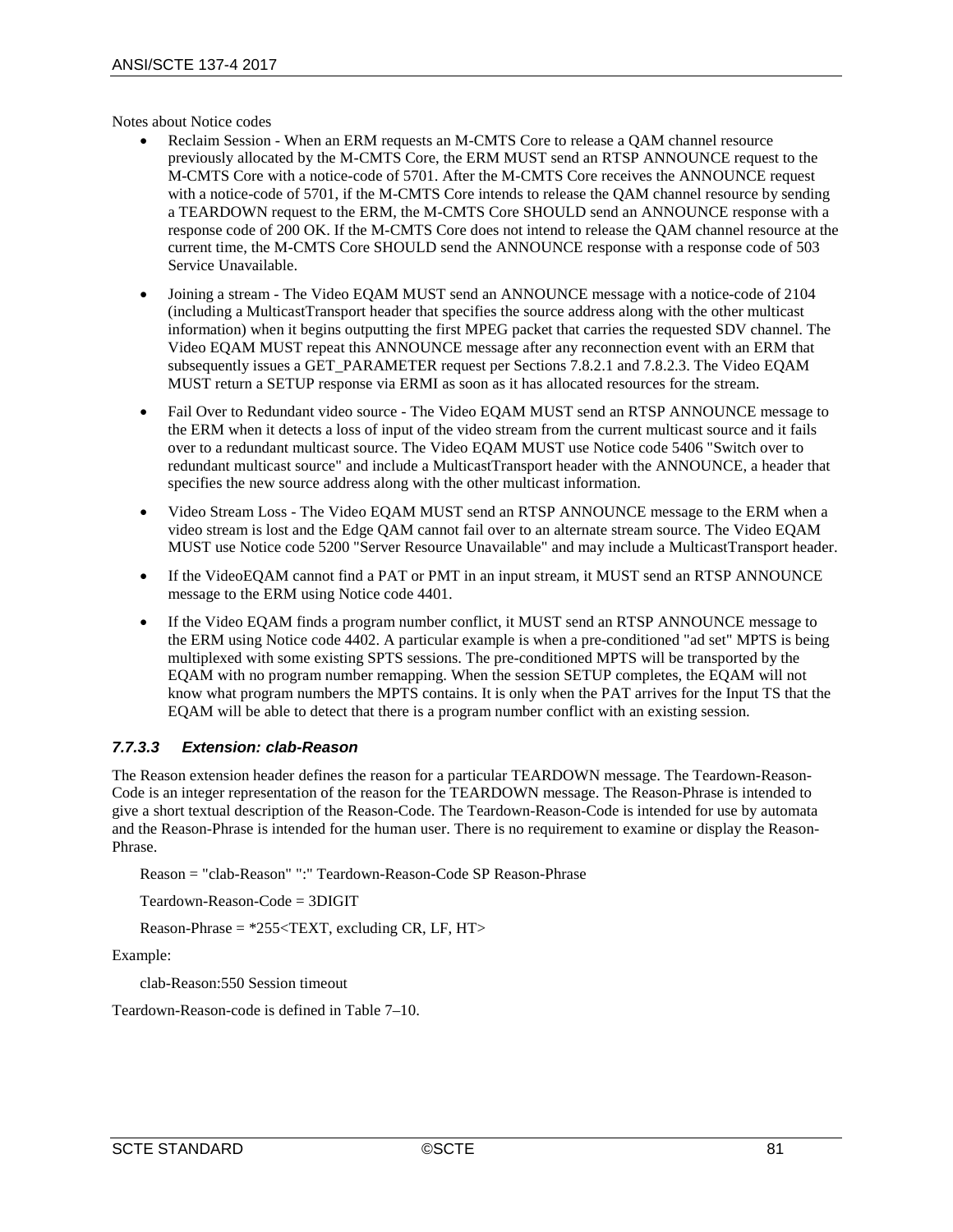<span id="page-81-0"></span>

| <b>Teardown Reason Code</b> | <b>Reason Phrase</b>             |
|-----------------------------|----------------------------------|
| 200                         | User stopped                     |
| 204                         | No user activity                 |
| 205                         | Set-top capability mismatch      |
| 206                         | Insufficient priority            |
| 207                         | Network delivery failure         |
| 400                         | Fail to tune                     |
| 401                         | Loss of tune                     |
| 402                         | Loss of tune                     |
| 403                         | <b>RTSP</b> failure              |
| 404                         | Channel failure                  |
| 405                         | No RTSP server                   |
| 408                         | Unknown                          |
| 409                         | <b>Network Resource Failure</b>  |
| 420                         | <b>Settop Heartbeat Timeout</b>  |
| 421                         | <b>Settop Inactivity Timeout</b> |
| 422                         | Content Unavailable              |
| 423                         | <b>Streaming Failure</b>         |
| 424                         | <b>QAM</b> Failure               |
| 425                         | Volume Failure                   |
| 426                         | <b>Stream Control Error</b>      |
| 427                         | <b>Stream Control Timeout</b>    |
| 428                         | <b>Session List Mismatch</b>     |
| 502                         | QAM parameter mismatch           |
| 550                         | Session timeout                  |

*Table 7–10 - Supported Teardown Reason Codes*

If the EQAM receives a teardown with an unrecognized Teardown-Reason-Code (one that is not in the above table), the EQAM MUST attempt to tear down the session.

If an ERM gets a SETUP response from the EQAM with a QAM parameter mismatch, (for example, if the modulation parameters returned in SETUP response do not match what was previously signalled via ERRP), it MUST use Reason-Code 502, 'QAM parameter mismatch' if a TEARDOWN request is issued.

# <span id="page-81-1"></span>*7.7.3.4 Extension: clab-SessionGroup*

The clab-SessionGroup extension header defines a token passed on a SETUP request that is used to identify a group of sessions. This header then may be used in GET\_PARAMETER requests to clarify the request.

The syntax of the clab-SessionGroup header is as follows:

clab-SessionGroup = "clab-SessionGroup" ":" 1\*255<ALPHA | DIGIT | safe>

Example:

clab-SessionGroup:clab-SessionGroupTokenExample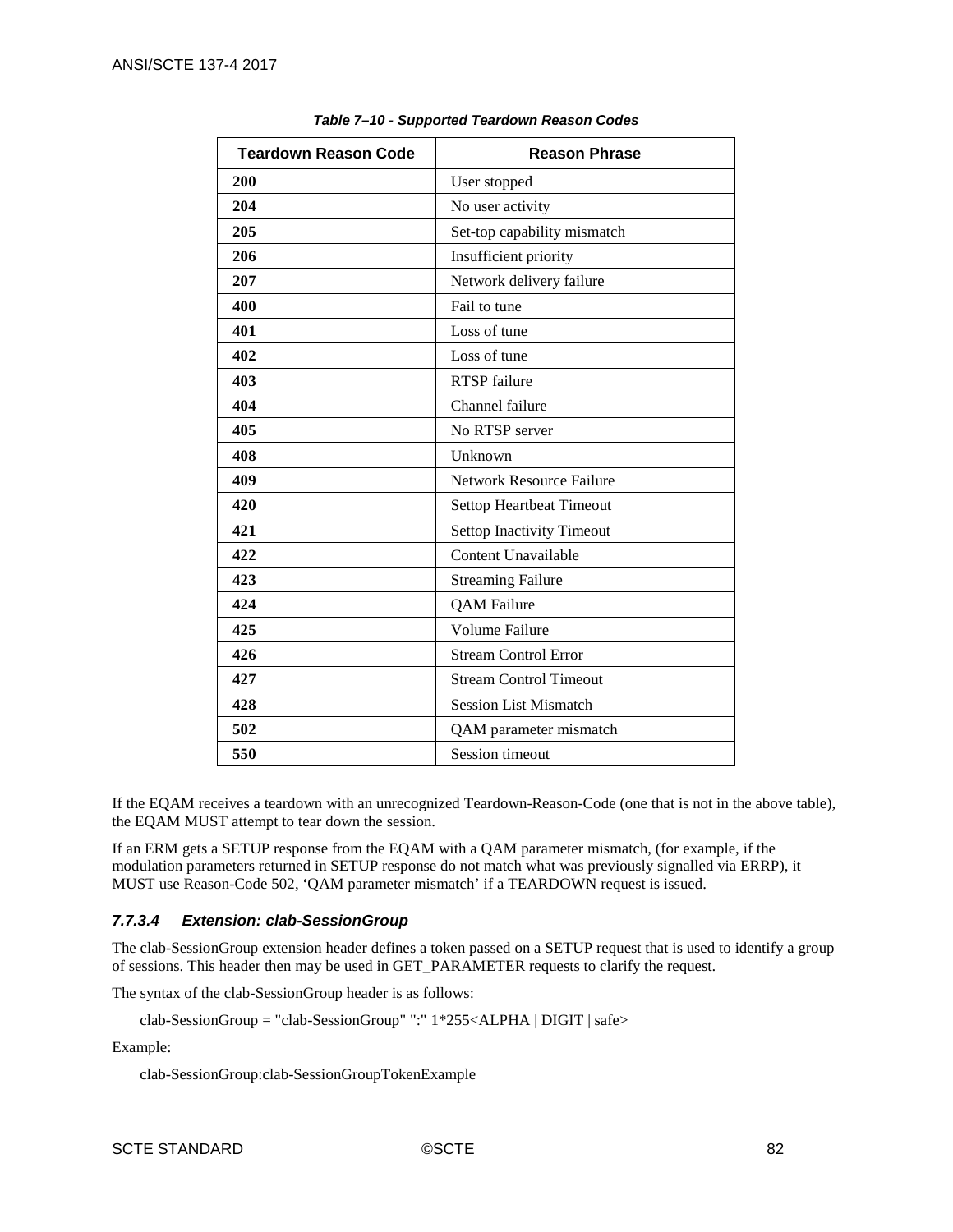The clab-SessionGroup header is used in the process of re-synchronizing session state between two components. The clab-SessionGroup token is generated by an RTSP Client to group its established sessions together. A clab-SessionGroup token is passed to an RTSP Server within SETUP request messages. RTSP Servers remember the clab-SessionGroup token for each established session. RTSP Clients may send a GET\_PARAMETER request for the "session\_list" parameter, passing the clab-SessionGroup token. The RTSP Server returns the list of RTSP session IDs for currently active sessions that are associated with the session group. See the "clab-session-list" extension, Section [7.8.2.1,](#page-92-1) for more details. An ERM SHOULD use the clab-SessionGroup header to limit the size of clab-session-list to fit into the 64KB TCP message size. Note that a session may only belong to a single session group.

# *7.7.3.5 Extension: clab-Priority*

The clab-Priority extension header defines a mechanism by which the RTSP Client indicates in a request that certain priority be assigned to a session. This provides a priority for the importance of one session versus another session. For example, all SDV sessions might be assigned to a priority of 1, while all VOD sessions might be of priority 2. The ERM can use the priority to decide if one session should be allowed to use bandwidth over another.

The clab-Priority header provides an integer value from 1 to 9, 1 being the highest priority, and 9 being the lowest (the value 0 is reserved). Its syntax is as follows:

clab-Priority = "clab-Priority" ":" 1DIGIT

Example:

clab-Priority:1

## *7.7.3.6 Extension: clab-SetupType*

The clab-SetupType extension header is used in the RTSP SETUP request message to indicate the type of SETUP request.

The syntax of the clab-SetupType header is as follows:

clab-SetupType = "clab-SetupType" ":" 1DIGIT

Example:

clab-SetupType: 1

Where the clab-SetupType is the type of the SETUP as described in the following table:

*Table 7–11 - Description of the clab-SetupType Header* 

| clab-SetupType | Meaning | <b>Description</b>    |
|----------------|---------|-----------------------|
|                | Dynamic | Dynamic session setup |

Note the clab-SetupType is an optional header. With its absence, the default clab-SetupType is set to 0, indicating the dynamic session setup.

### *7.7.3.7 Extension: clab-PidRemap*

The clab-PidRemap extension header allows the ERM to indicate to the EQAM as to whether it is required to remap the PIDs in the transport stream or pass them through to the output. In the absence of a clab-PidRemap header, the default PidRemap must be equal to 1, indicating that the EQAM MUST remap PIDs. If the EQAM receives a clab-PidRemap header with a value of zero indicating to pass through the PIDs without remapping them, the ERM MUST ensure that there are no PID conflicts. The Video EQAM MAY attempt to ensure that there are no PID conflicts.

```
clab-PidRemap = "clab-PidRemap" ":" 1DIGIT
```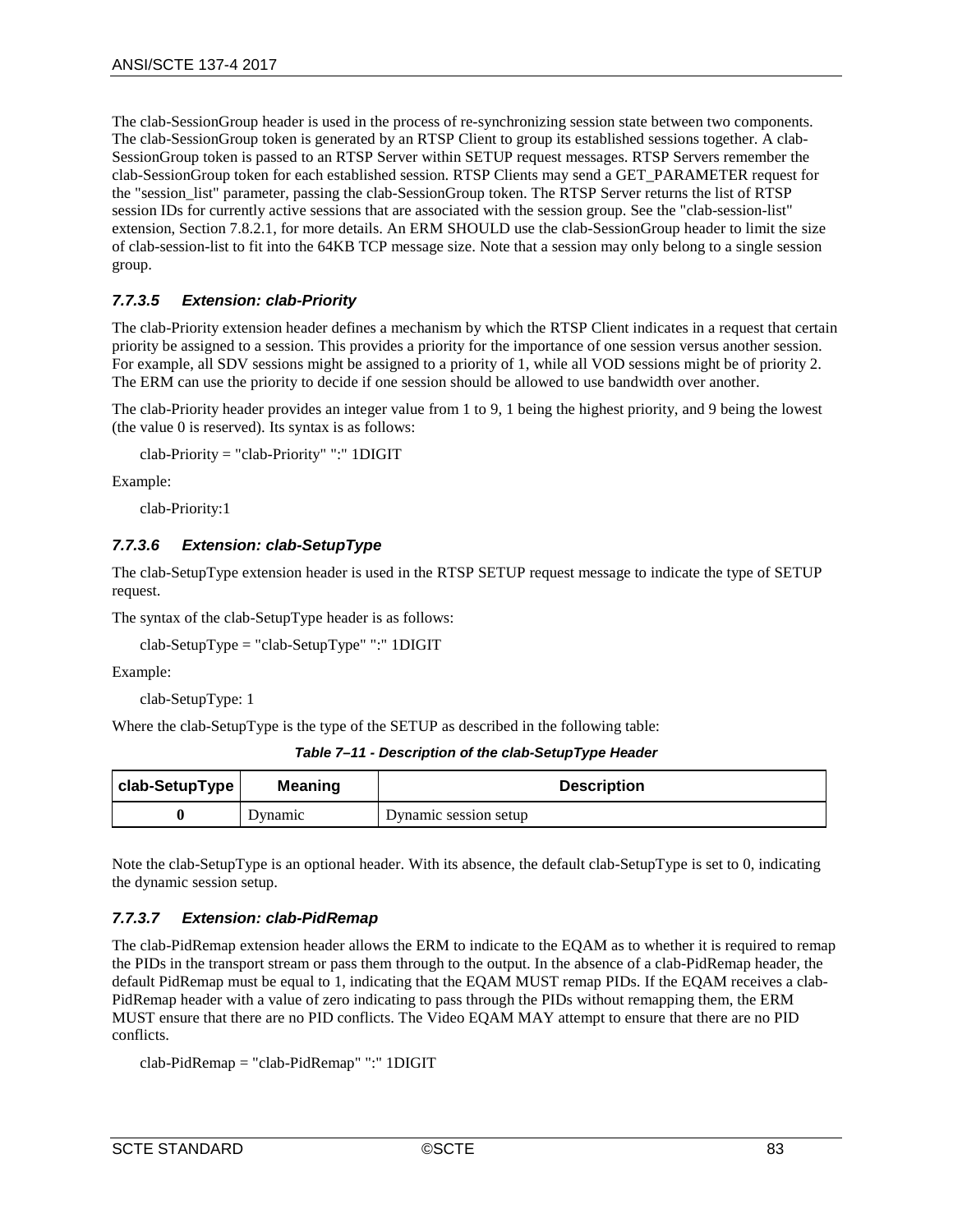Example:

clab-PidRemap:1

There are several ranges of PIDs that must be avoided by the remapping function of the EQAM. The specific requirements related to PID remapping are provided i[n \[VSI\].](#page-13-3) 

*Table 7–12 - clab-PidRemap Extension*

| clab-PidRemap | <b>Meaning</b> | <b>Description</b>                                           |
|---------------|----------------|--------------------------------------------------------------|
| 0             | Pass-Through   | Indication to pass TS through with same PIDs as input stream |
|               | Re-Map PIDs    | Indication to EQAM to remap PIDs                             |

## *7.7.3.8 Extension: clab-MPTSMode*

The clab-MPTSMode extension header defines the QAM channel processing mode for the session as defined in [\[VSI\].](#page-13-3) The mode can either be passthrough or multiplexing. In passthrough mode, an MPTS input will be sent to a QAM output without any program or PID remapping. All the PIDs in the MPTS input will be sent to the QAM output. In multiplexing mode, an input program or transport stream will be muxed with other streams and sent to a QAM output. The individual program in the MPTS input can be mapped to a different output program. Passthrough mode and multiplexing mode are mutually exclusive on a QAM channel output and so cannot both be used in the same output simultaneously. Multiplexing mode is the default mode, and is inferred if this header is not included in a SETUP message. The clab-MPTSMode header has the following syntax:

clab-MPTSMode = "clab-MPTSMode" ":" ("passthrough" | "multiplex")

Example:

clab-MPTSMode:passthrough

### *7.7.3.9 Extension: clab-StatmuxGroup*

The clab-StatmuxGroup extension header uniquely identifies the grouping within an ERM and the group bitrate. A statmux group is a subset of programs within an MPTS input stream with a confined aggregated bitrate. When the clab-StatmuxGroup header is used, the bitrate is the aggregated bitrate of the individual programs in the statmux group. The clab-StatmuxGroup has the following syntax:

clab-StatmuxGroup = "clab-StatmuxGroup" ":" "group\_id" "=" <group-id> " group\_bitrate" "=" <groupbitrate>

group-id  $= 1*16$  CHAR

group-rate=1\*8 DIGIT

The group-id identifies the statmux group within an ERM. The group-rate is the aggregated bitrate of all the programs in the statmux group in bps. When clab-StatmuxGroup is included in the session SETUP request, the bit\_rate in the transport header MUST be set to zero by the RTSP Client. When clab-StatmuxGroup is included in the session SETUP request, the bit\_rate in the transport header SHOULD be ignored by the RTSP Server.

Example:

clab-StatmuxGroup:group\_id=GroupA group\_bitrate=5000000

# <span id="page-83-0"></span>**7.7.4 SETUP Transport Headers**

The Transport header is used to identify parameters associated with the transport of the media stream. The Transport header is used in RTSP SETUP request and SETUP response messages. It indicates the type of transport being requested or granted for the session. An RTSP Server MUST use the Transport headers as defined in [\[RFC](#page-13-0) 2326] with the format as defined in Section [7.7.4,](#page-83-0) and in the manner specified in Section [7.7.4.5.](#page-90-0) An RTSP Client MUST use the Transport headers as defined i[n \[RFC](#page-13-0) 2326] with the format as defined in Section [7.7.4,](#page-83-0) and in the manner specified in Section [7.7.4.5.](#page-90-0)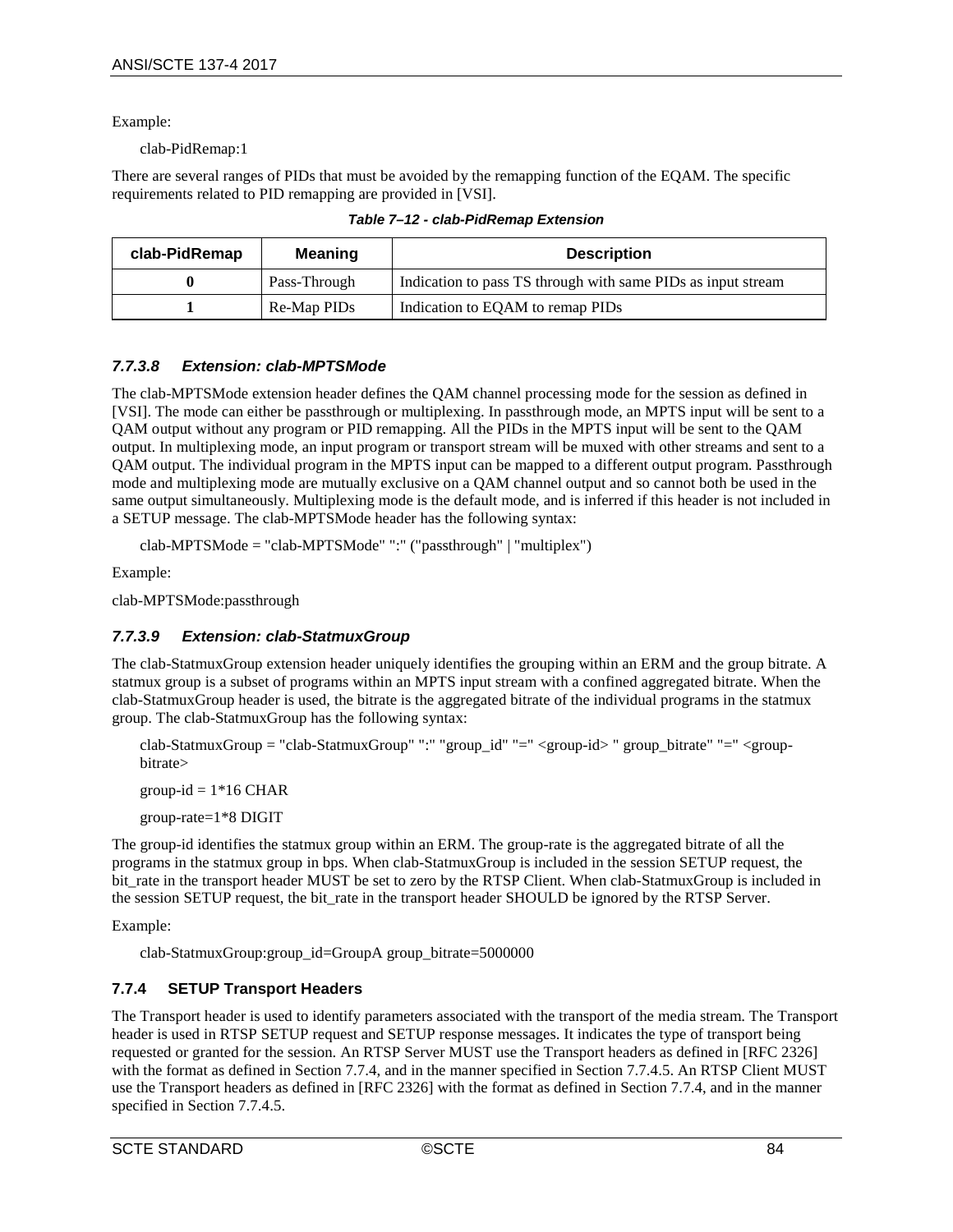## <span id="page-84-1"></span>*7.7.4.1 Transport Header Syntax*

This section contains several sections to document the structure of ERMI RTSP transport headers.

- Section [7.7.4.1.1](#page-84-0) contains the Transport Header Generic Template.
- Sections [7.7.4.1.2](#page-85-0) and [7.7.4.1.3](#page-86-0) describe and document the syntax for the EQAM input and output parameters cited in Sectio[n 7.7.4.1.1.](#page-84-0)
- Sections [7.7.4.2,](#page-86-1) [7.7.4.3,](#page-88-0) and [7.7.4.4](#page-89-0) do not use the precise syntax from section 12.39 of [RFC [2326\].](#page-13-0) However, they define the structure and options which, taken together with Section [7.7.4.1,](#page-84-1) specify the normative structure for the ERMI RTSP transport headers. Note that the syntax notation used in Sections [7.7.4.2,](#page-86-1) [7.7.4.3,](#page-88-0) and [7.7.4.4](#page-89-0) does not follow the same augmented BNF as is used in other sections of this document.

### <span id="page-84-0"></span>*7.7.4.1.1 Transport Header Generic Template*

This section provides the formal syntax of the Transport header that compliant ERMI devices must implement. It is compatible with the RTSP Transport header defined in section 12.39 of [RFC [2326\];](#page-13-0) new transport parameters are specified to be able to establish QAM channels. This header syntax definition must be used in conjunction with Sections [7.7.4.2,](#page-86-1) [7.7.4.3,](#page-88-0) and [7.7.4.4.](#page-89-0)

| Transport          | $=$      | "Transport" ":"                                          |
|--------------------|----------|----------------------------------------------------------|
|                    |          | 1\#transport-spec                                        |
| transport-spec     | $=$      | transport-protocol/profile[/lower-transport]             |
|                    |          | *parameter                                               |
| transport-protocol | $=$      | "clab-DOCSIS"   "clab-MP2T"                              |
| profile            | $=$      | "QAM"   "DVBC"                                           |
| lower-transport    | $=$      | "QAM"                                                    |
| parameter          | $=$      | ";" ("unicast"   "multicast")                            |
|                    |          | ";" "bit_rate" "=" bit-rate                              |
|                    |          | ";" "depi_mode" "=" depi-mode                            |
|                    |          | ";" "source" "=" source-ip                               |
|                    |          | ";" "source_port" "=" source-port                        |
|                    |          | ";" "destination" "=" destination-ip                     |
|                    |          | ";" "destination_port" "=" destination-port              |
|                    |          | ";" "multicast_address" "=" multicast-address            |
|                    |          | ":" "rank" "=" rank-value                                |
|                    |          | ";" "mpts_program" "=" mpts-program                      |
|                    |          | ";" "qam_tsid" "=" qam-tsid                              |
|                    |          | ";" "fiber_node" "=" fiber-node                          |
|                    |          | ";" "frequency_range" "=" frequency-range                |
|                    |          | ";" "qam_name" "=" qam-name                              |
|                    |          | ";" "qam_destination" "=" qam-destination                |
|                    |          | ";" "modulation" "=" modulation-value                    |
|                    |          | ";" "j83_annex" "=" j83-annex                            |
|                    |          | ";" "taps" "=" taps-value ";" "increment" "=" incr-value |
|                    |          | ";" "channel_width" "=" channel-width                    |
|                    |          | ";" "symbol_rate" "=" symbol-rate"                       |
| bit-rate           | $=$      | $1*8(DIGIT)$                                             |
| depi-mode          | $=$      | "docsis_mpt"   "docsis_psp"                              |
| source-ip          | $=$      | host                                                     |
| source-port        | $=$      | $1*5(DIGIT)$                                             |
| destination-ip     | $\equiv$ | host                                                     |
| destination-port   | $=$      | $1*5(DIGIT)$                                             |
| multicast-address  | $=$      | host                                                     |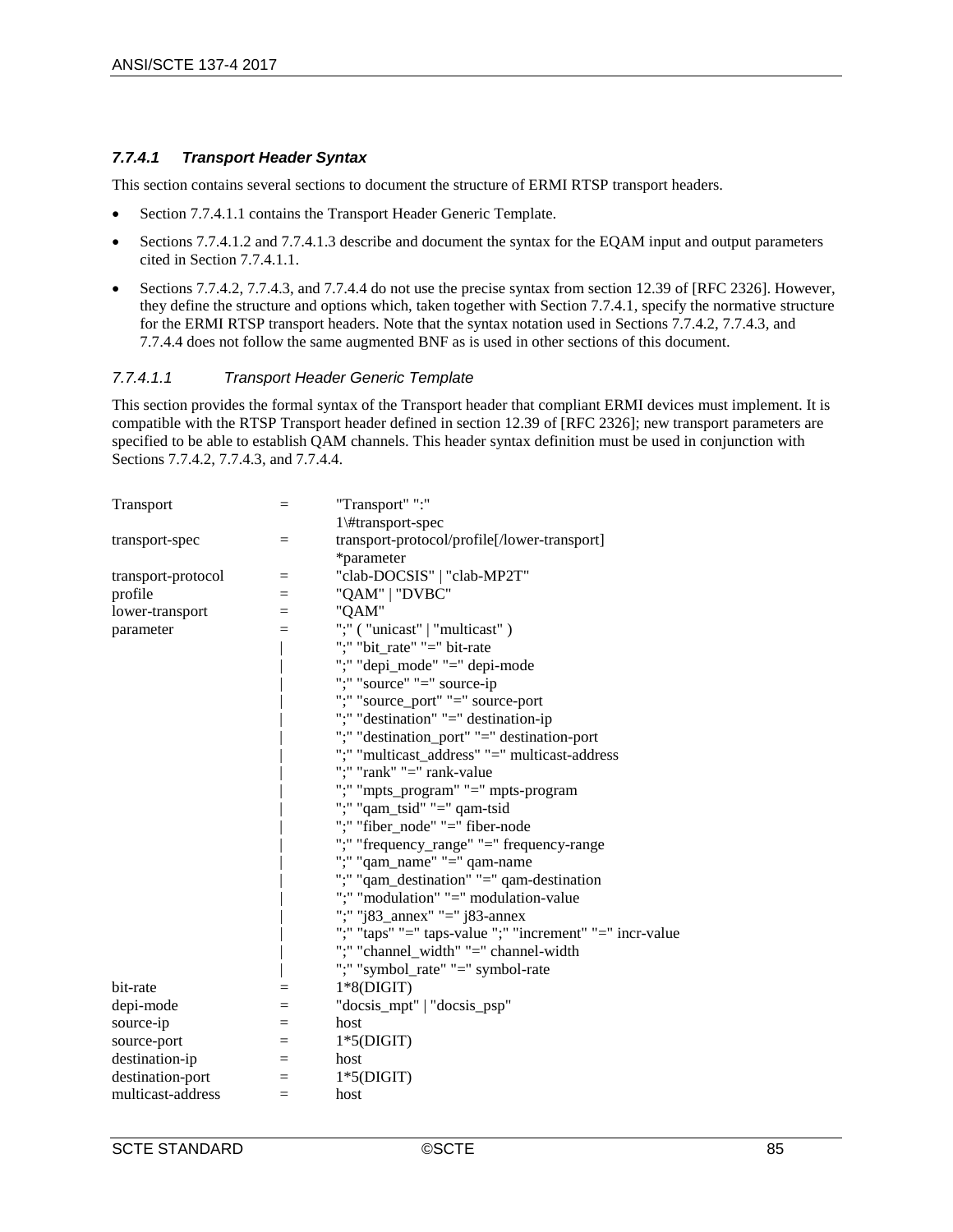| $=$ | $1*4(DIGIT)$                                                      |
|-----|-------------------------------------------------------------------|
| $=$ | $1*5(DIGIT)$                                                      |
| $=$ | <b>TSID</b>                                                       |
| $=$ | node-name [": " fiber-node]                                       |
| $=$ | quoted-string                                                     |
| $=$ | frequency_low " - " frequency_high                                |
| $=$ | $1*10(DIGIT)$                                                     |
| $=$ | $1*10(DIGIT)$                                                     |
| $=$ | service-group "." TSID                                            |
| $=$ | * <any ","="" "."="" ";"="" char="" ctl="" except:=""  =""></any> |
| $=$ | $1*8(DIGIT)$                                                      |
| $=$ | frequency "." program-number                                      |
| $=$ | $1*10(DIGIT)$                                                     |
| $=$ | $1*5(DIGIT)$                                                      |
| $=$ | "64"   "256"                                                      |
| $=$ | "Annex_A"   "Annex_B"   "Annex_C"                                 |
| $=$ | $1*3(DIGIT)$                                                      |
| $=$ | $1*2(DIGIT)$                                                      |
| $=$ | "6"   "7"   "8"                                                   |
| $=$ | *DIGIT                                                            |
|     |                                                                   |

# <span id="page-85-0"></span>*7.7.4.1.2 EQAM Input Parameters*

The Transport header parameters for the EQAM Input are described below:

<bit-rate> is the data rate in bits per second.

<depi-mode> is one of the two modes defined in [\[DEPI\].](#page-13-4)

<source-ip> is the IP address from which the data is streamed. If present in a DOCSIS transport-spec, the value is the IP address of the M-CMTS Core. If present in a Multicast transport-spec, the value is the IP address to use in a Source Specific Multicast join request.

<source-port> is the UDP port from which the media data will be streamed. If present, the value is the UDP port on the M-CMTS Core from which data is sent to the QAM channel.

 $\leq$  destination-ip $>$  is the IP address of the target EQAM input interface.

<destination-port> describes the input UDP port of an EQAM to which the data is streamed. In the unicast case this is the UDP port the stream will be transmitted to. In the multicast case this is the multicast UDP port that the stream will be transmitted to. The ERM MUST NOT use port numbers outside the signaled dynamic port range for dynamic unicast sessions (see Section [6.2.3.13\)](#page-52-0). If no dynamic port range is signaled, then the ERM SHOULD use ports in the range of 49152 - 65535. The EQAM MUST reject a SETUP request that indicates the use of a destination port that is outside the dynamic port range.

<multicast-address> is the IP multicast address of the service.

<rank-value> is a number that identifies the preference order of this transport-spec:

- The rank field is used to order the multicast transport-specs in a session setup for the purpose of redundancy in the case of multiple multicast video sources. When multiple multicast sources are provided, the rank field can be used to identify the primary source versus the secondary or backup sources.
- The order of the transport headers is important when two or more multicast transport-specs have the same rank. The first multicast transport-spec to appear in the message is the first preference, the second is next, etc.

<mpts-program> describes an individual program from an ingress MPTS that should be forwarded to a specific egress MPTS as defined in  $\alpha$  =  $\alpha$  destination  $>$ . If  $\alpha$  =  $\alpha$  =  $\alpha$  is zero, then the ingress TS is a SPTS where no ingress program number is required. If <mpts-program> is non-zero, then <mpts-program> is used to select the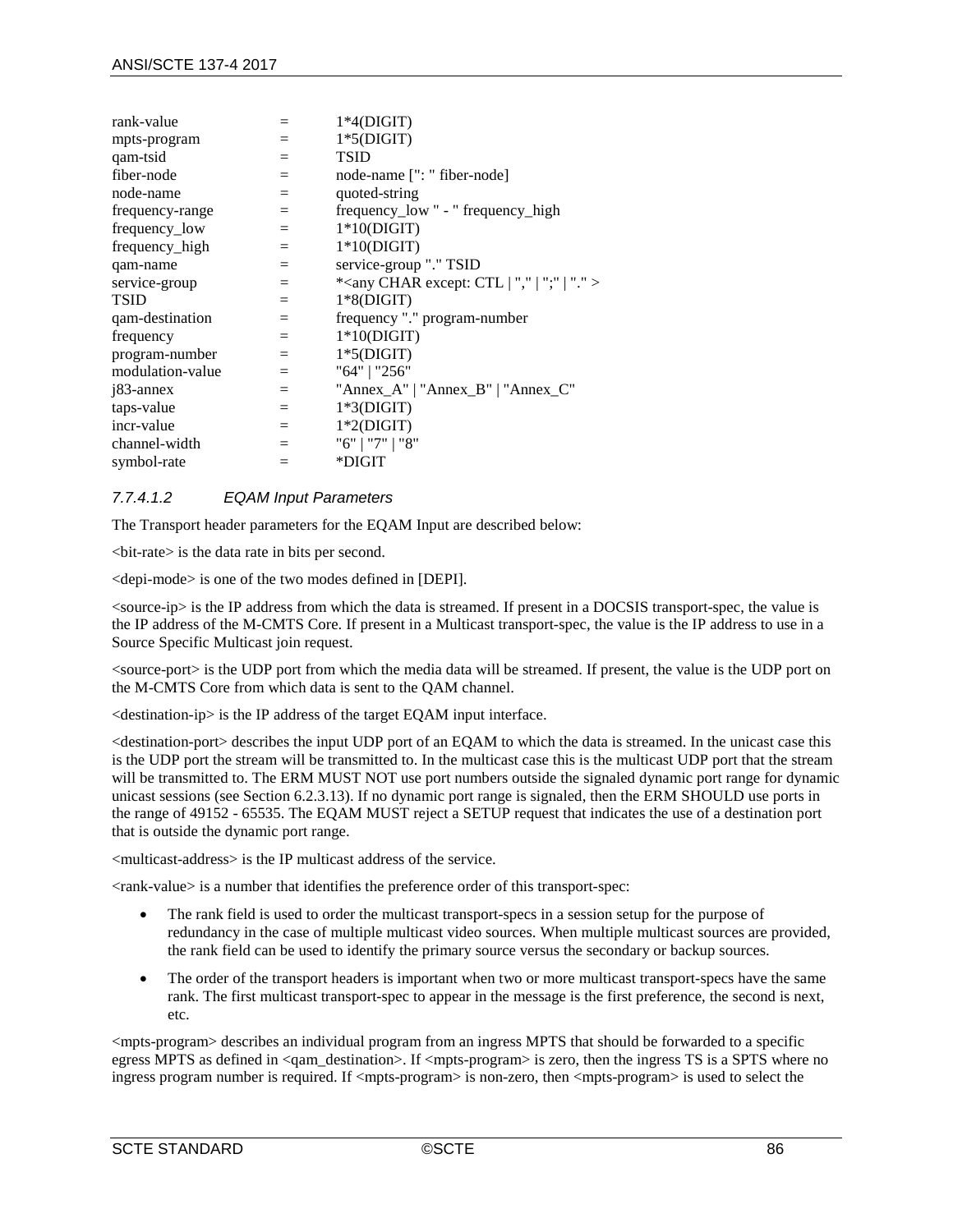ingress program to de-multiplex and then re-multiplex onto <qam\_destination>. The ERM MUST set <mptsprogram> to zero when <program-number> of <qam\_destination> is zero.

# <span id="page-86-0"></span>*7.7.4.1.3 EQAM Output Parameters*

The Transport header parameters for the EQAM Output are described below:

<qam-tsid> is the QAM TSID.

<fiber-node> defines one or more fiber nodes names. When fiber-node is used in a SETUP request from the M-CMTS Core to the ERM, it identifies the M-CMTS Core desired fiber nodes for the QAM channel resource. When fiber-node is used in a SETUP response from the ERM to the M-CMTS Core, it identifies the fiber nodes connected to the selected QAM channel. An ERM MUST respond to a SETUP request with all the fiber-nodes to which the QAM channel is connected. For a SETUP response, an ERM SHOULD select a QAM channel that is connected to all the fiber-nodes included in the SETUP request.

Example:

fiber\_node="CableLabs.node.1": "CableLabs.node.2": "CableLabs.node.3"

<frequency-range> defines the range of QAM channel frequency. When the frequency-range is used in a SETUP request from the M-CMTS Core to the ERM, it identifies the M-CMTS Core desired frequency range (in Hz) for the QAM channel resource.

Example:

frequency\_range=300000000 - 350000000

<qam-name> is the ASCII encoding of a QAM name that consists of <service group>.<TSID>

<qam-destination> describes the "<frequency>.<program-number>" where <frequency> describes the frequency in Hertz with which to tune to the request stream and  $\langle$ program-number $\rangle$  is the program number of the requested egress stream. Note that this is used in a special case whereby the Session Manager requests the UDP and QAM transport information from the ERM. If <program-number> is zero, <qam\_destination> is in a pass through mode where all programs and PIDs from a requested ingress transport stream are passed onto the egress transport stream without modification. If  $\langle$ program-number> is non-zero,  $\langle$ qam\_destination> is in a multiplexed mode where <program-number> is used to multiplex the requested <mpts-program> onto the egress transport stream of <qam\_destination>. For clab-DOCSIS/QAM transport, the <program-number> is set to 0.

<modulation> is the QAM modulation type.

 $\langle$ j83-annex> is the desired QAM operation mode as defined in the Annex section of [\[J.83\].](#page-13-5)

 $\langle$  taps-value $\rangle$  and  $\langle$  incr-value $\rangle$  are interleaver parameters. The interleaver is defined in [\[J.83\].](#page-13-5) If the  $\langle$  taps-value $\rangle$ and <incr-value> fields are used, their values are taken fro[m Table](#page-43-0) 6–16. The value for taps is taken from the value of I, and the value for increment is taken from the value of J in that table.

<channel-width> is the bandwidth of the QAM channel, in MHz.

<symbol-rate> is the QAM symbol rate in symbols per second. This is only used for video QAMs in J.83 Annex A mode that support variable symbol rate extensions.

# <span id="page-86-1"></span>*7.7.4.2 Transport header format –DOCSIS Data*

In the Transport Header format definitions in the following sub-sections, square brackets indicate optional fields, angle brackets delimit variables, and everything else is to be interpreted as literal. If the format shown in this section deviates from the syntax defined in Section [7.7.4.1](#page-84-1) and in [RFC [2326\],](#page-13-0) the syntax definition has precedence.

Each Transport header for DOCSIS contains a single transport-spec. Parameter fields within a transport-spec are separated by semicolons, with no space in between.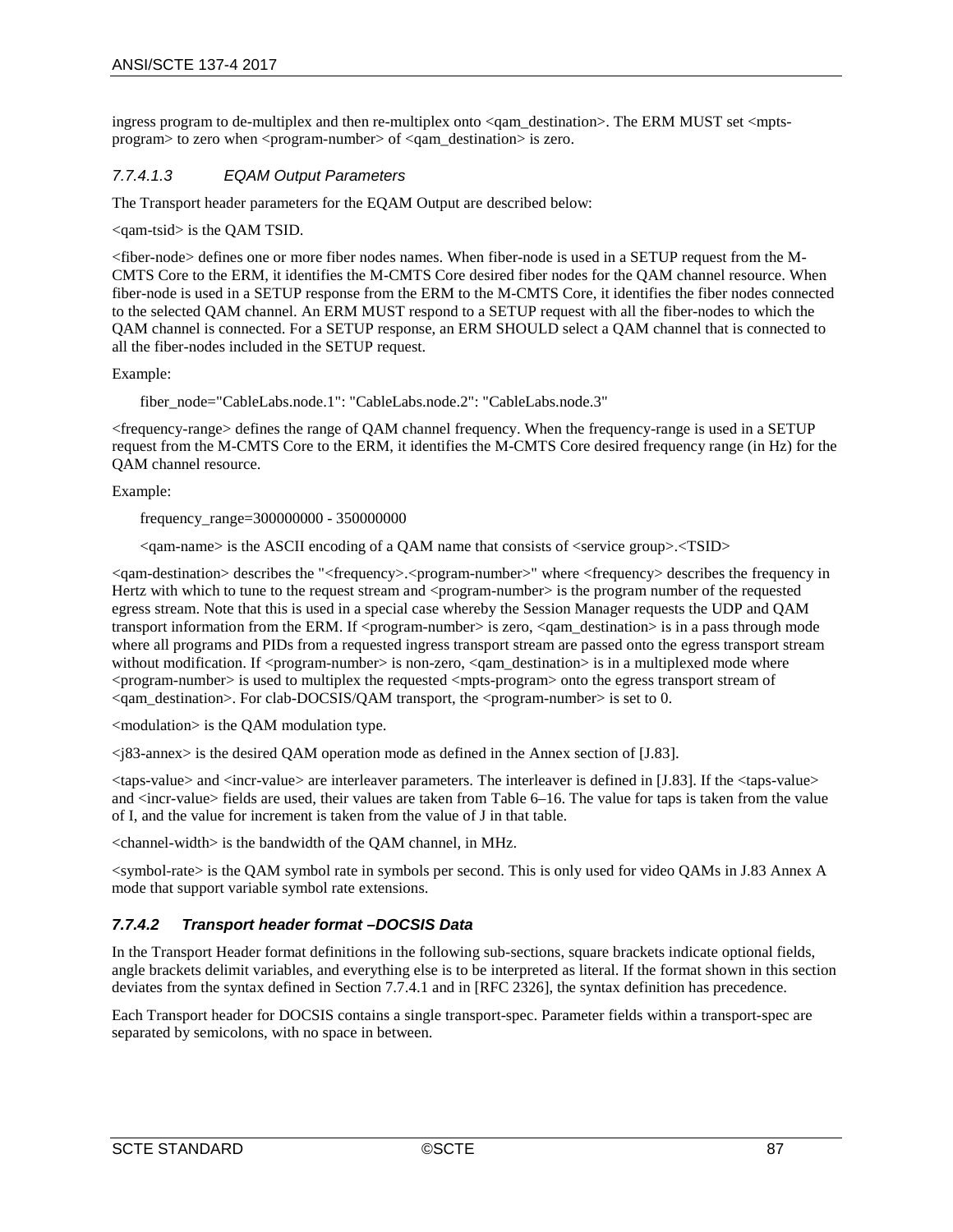# *7.7.4.2.1 ERMI 3 SETUP request from M-CMTS to ERM*

### Transport:

clab-DOCSIS/QAM ;unicast ;bit\_rate=<bit-rate> ;depi\_mode=<depi-mode> [;source=<source-ip>] [;source\_port=<source-port>] [;qam\_tsid=<qam-tsid>] [;fiber\_node=<fiber-node>] [;frequency\_range=<frequency-range>] [;modulation=<modulation-value>] [;j83\_annex=<j83-annex>] [;taps=<taps-value>;increment=<incr-value>] [;channel\_width=<channel-width>]

In this request, the M-CMTS Core MUST include either a qam\_tsid or a fiber\_node parameter to indicate either a particular QAM channel, or a set of fiber nodes that the M-CMTS Core wishes to reach. The physical layer parameters may be provided in order to ensure that the ERM selects a channel that is capable of supporting a certain physical layer configuration.

## *7.7.4.2.2 ERMI 2 SETUP request from ERM to EQAM*

Transport:

clab-DOCSIS/QAM ;unicast ;bit\_rate=<bit-rate> ;depi\_mode=<depi-mode> [;source=<source-ip>] [;source\_port=<source-port>] [;destination=<destination-ip>] ;qam\_name=<qam-name>

# *7.7.4.2.3 ERMI 2 SETUP response from EQAM to ERM*

### Transport:

clab-DOCSIS/QAM ;unicast ;bit\_rate=<bit-rate> ;depi\_mode=<depi-mode> [;source=<source-ip>] [;source\_port=<source-port>] [;destination=<destination-ip>] ;qam\_name=<qam-name> [;qam\_destination=<qam-destination>] [;modulation=<modulation-value>] [;j83\_annex=<j83-annex>] [;taps=<taps-value>;increment=<incr-value>] [;channel\_width=<channel-width>]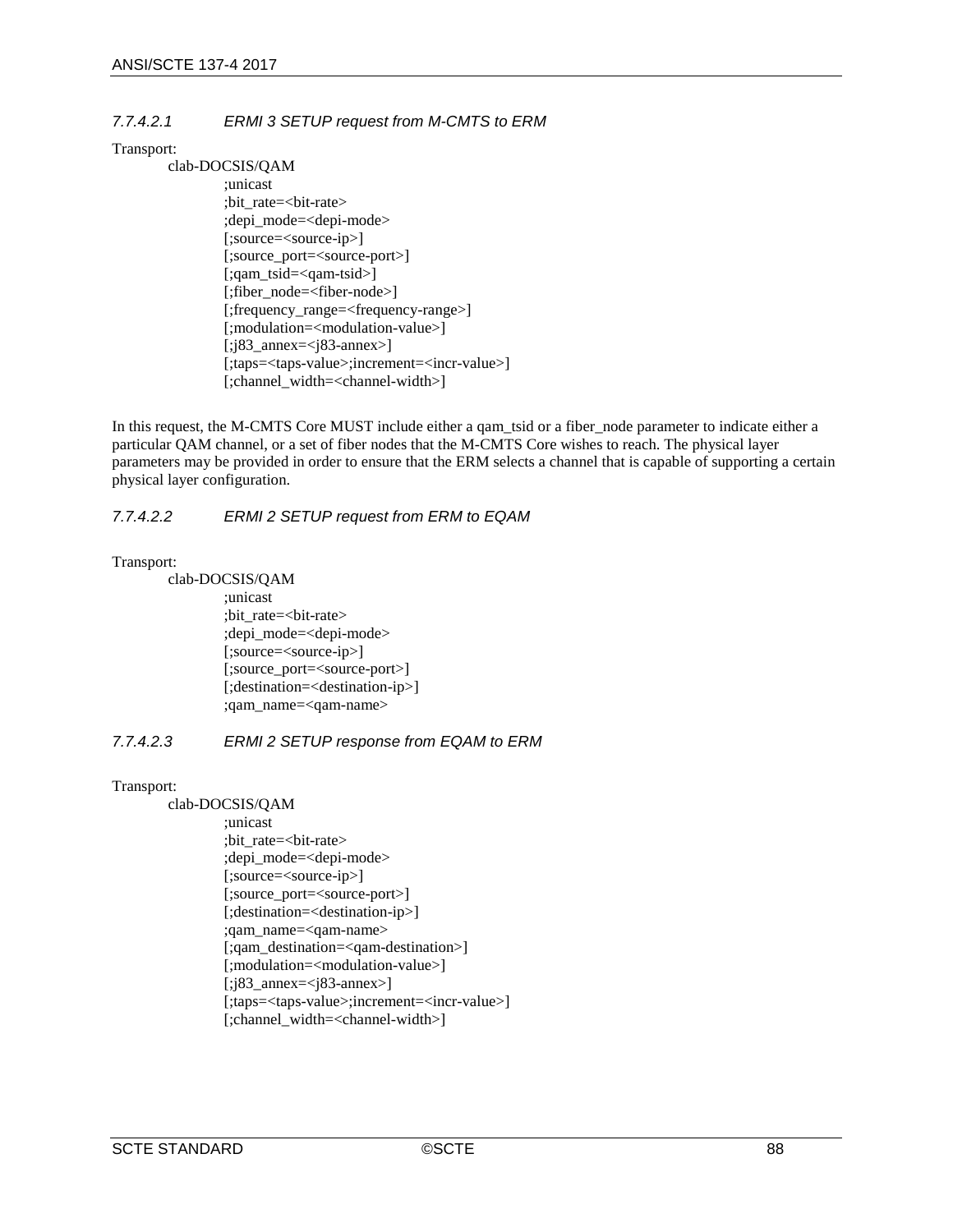# *7.7.4.2.4 ERMI 3 SETUP response from ERM to M-CMTS*

Transport:

#### clab-DOCSIS/QAM

;unicast ;bit\_rate=<bit-rate> ;depi\_mode=<depi-mode> [;source=<source-ip>] [;source\_port=<source-port>] ;destination=<destination-ip> ;qam\_tsid=<qam-tsid> ;fiber\_node=<fiber-node> [;frequency\_range=<frequency-range>] ;qam\_destination=<qam-destination> ;modulation=<modulation-value> ;j83\_annex=<j83-annex> ;taps=<taps-value>;increment=<incr-value> ;channel\_width=<channel-width>

In this response, the ERM provides the current physical layer parameters for the chosen QAM channel. If these parameters do not match those provided in the corresponding request, the M-CMTS Core may use the mechanism defined in [\[DEPI\]](#page-13-4) to modify the configuration of the QAM channel.

## <span id="page-88-0"></span>*7.7.4.3 Transport header format – Unicast video*

In the Transport Header format definitions in the following sub-sections, square brackets indicate optional fields, angle brackets delimit variables, and everything else is to be interpreted as literal. If the format shown in this section deviates from the syntax defined in Section [7.7.4.1](#page-84-1) and in [RFC [2326\],](#page-13-0) the syntax definition has precedence.

Transport headers for unicast video contain one or two comma-separated transport-specs. Parameter fields within a transport-spec are separated by semicolons, with no space in between.

The request and response from a video session manager to the ERM are out of scope, so this section only shows the ERMI 2 request and response.

### *7.7.4.3.1 ERMI 2 SETUP request from ERM to EQAM*

Transport:

clab-MP2T/DVBC/QAM ;qam\_name=<qam-name> ;qam\_destination=<qam\_destination>, clab-MP2T/DVBC/UDP ;unicast ;bit\_rate=< bit-rate> ;destination=<destination-ip> ;destination\_port=<destination-port> [;mpts\_program=<mpts-program>]

# *7.7.4.3.2 ERMI 2 SETUP response from EQAM to ERM*

The EQAM MAY include the Transport header in the ERMI 2 SETUP response for unicast sessions.

Transport:

clab-MP2T/DVBC/QAM ;qam\_name=<qam-name> ;qam\_destination=<qam\_destination> [;modulation=<modulation-value>]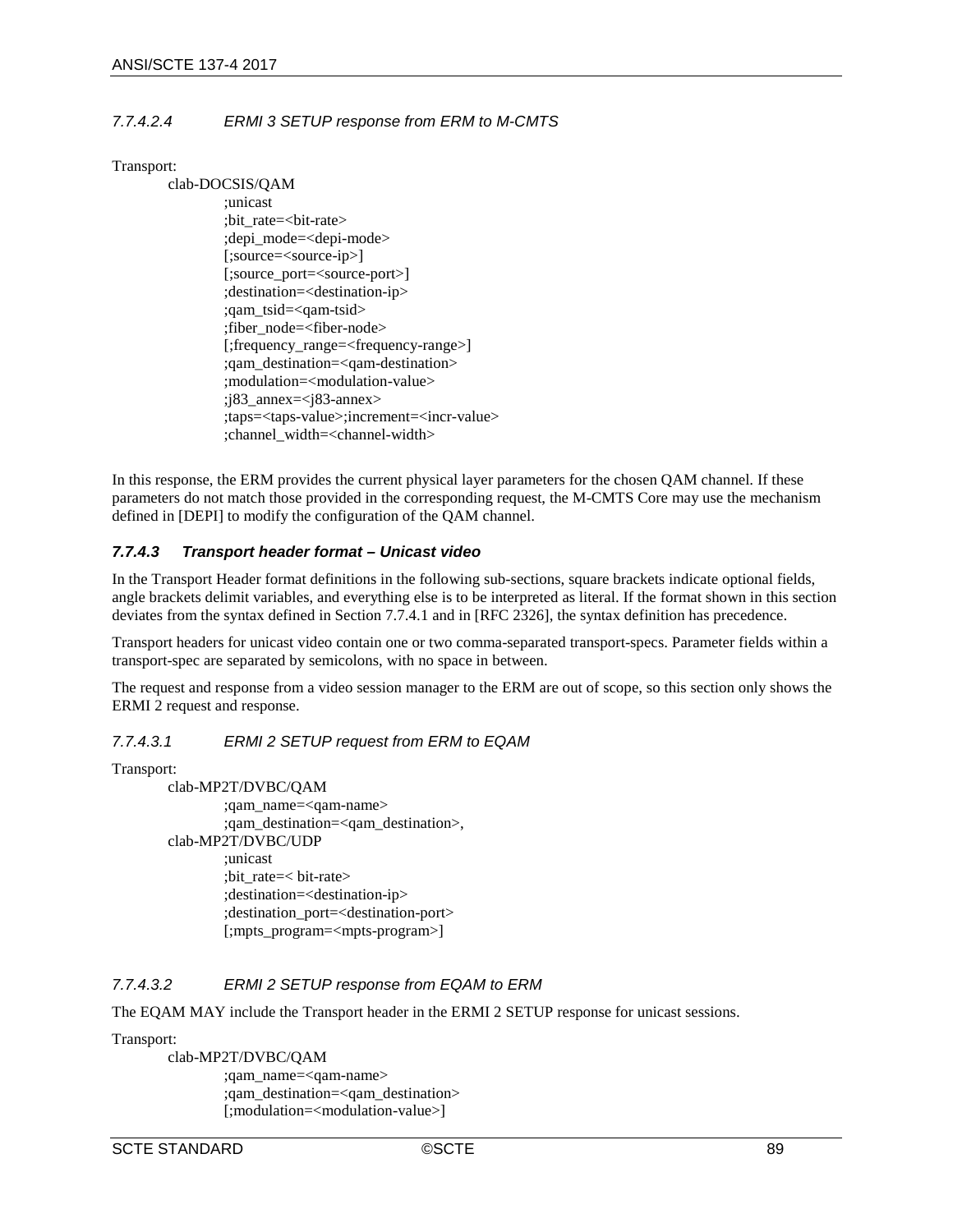[;j83\_annex=< j83-annex>] [;taps=<taps-value>;increment=<incr-value>] [;channel\_width=<channel-width>] [;symbol\_rate=<symbol-rate>]

# <span id="page-89-0"></span>*7.7.4.4 Transport header format – Multicast video*

In the Transport Header format definitions in the following sub-sections, square brackets indicate optional fields, angle brackets delimit variables, and everything else is to be interpreted as literal. If the format shown in this section deviates from the syntax defined in Section [7.7.4.1](#page-84-1) and in [RFC [2326\],](#page-13-0) the syntax definition has precedence.

Transport headers for multicast video contain one or more comma-separated transport-specs. Parameter fields within a transport-spec are separated by semicolons, with no space in between.

The request and response from a video session managers to the ERM are out of scope, so this section only shows the ERMI 2 request and response.

In order to support redundancy for SDV sessions, the session SETUP request can contain multiple UDP multicast transport-spec options. The priority order in which the ERM desires the multicast transport options to be used is signaled by the <rank-value> field and the order in which the transport-spec entries appear. See Section [7.7.4.1](#page-84-1) for more discussion of  $\langle$ rank-value $\rangle$ . This section only shows one multicast request.

# *7.7.4.4.1 ERMI 2 SETUP request from ERM to EQAM*

Transport:

clab-MP2T/DVBC/QAM ;qam\_name=<qam-name> ;qam\_destination=<qam\_destination>, clab-MP2T/DVBC/UDP ;multicast ;bit\_rate=< bit-rate> [;source=<source-ip>] ;destination=<destination-ip> ;destination\_port=<destination-port> ;multicast\_address=<multicast-address> ;rank=<rank-value> [;mpts\_program=<mpts-program>]

# *7.7.4.4.2 ERMI 2 SETUP response from EQAM to ERM*

The EQAM MAY include the QAM transport-spec in the ERMI 2 SETUP response.

### Transport:

# [clab-MP2T/DVBC/QAM

```
;qam_name=<qam-name>
        ;qam_destination=<qam_destination>
        [;modulation=<modulation-value>]
        [;j83_annex=< j83-annex>] 
        [;taps=<taps-value>;increment=<incr-value>]
        [;channel_width=<channel-width>]
        [;symbol_rate=<symbol-rate>],]
clab-MP2T/DVBC/UDP
        ;multicast
        ;bit_rate=< bit-rate>
        [;source=<source-ip>]
        ;destination=<destination-ip>
        ;destination_port=<destination-port>
```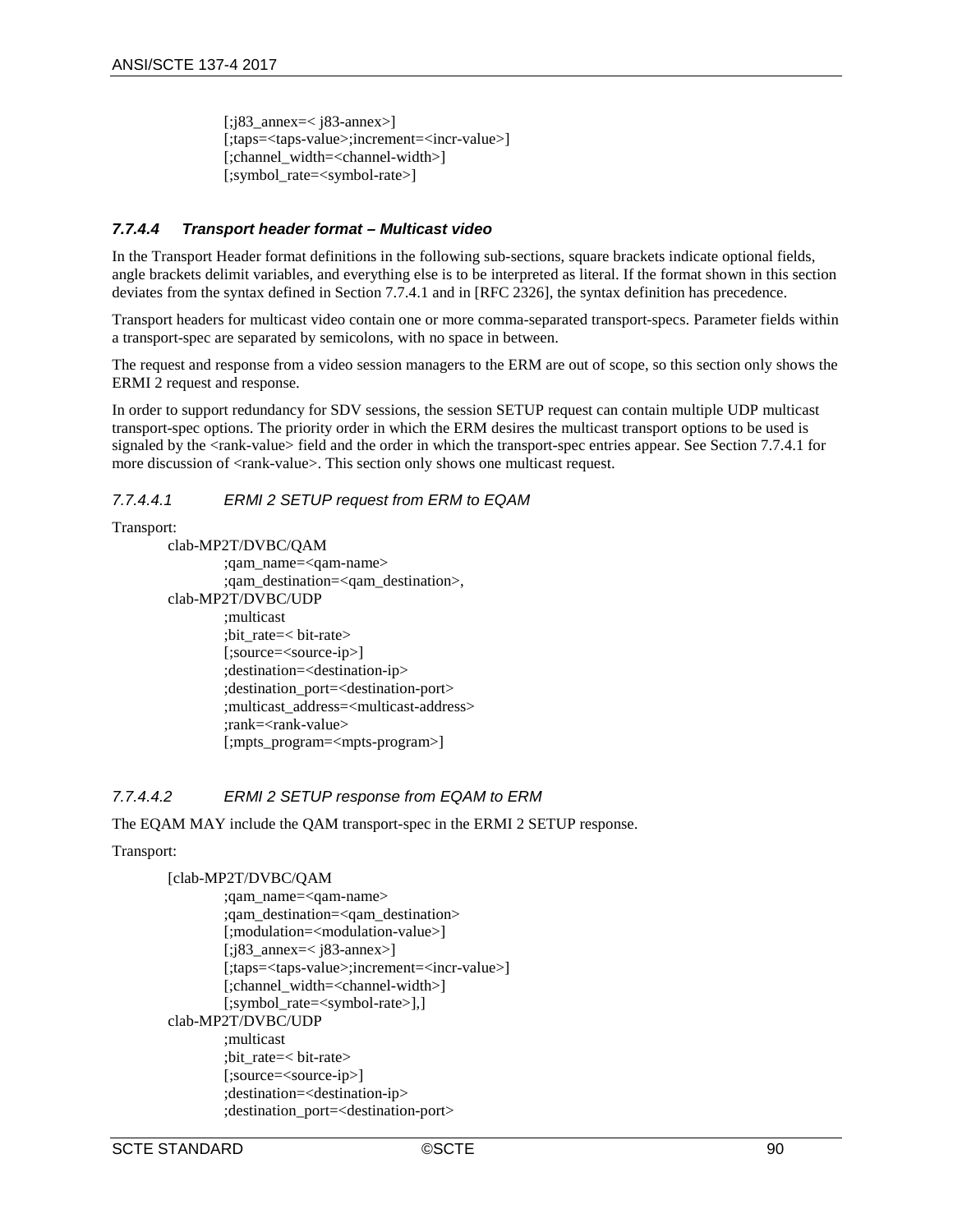;multicast\_address=<multicast-address> ;rank=<rank-value> [;mpts\_program=<mpts-program>]

# <span id="page-90-0"></span>*7.7.4.5 Transport Header Use*

For DOCSIS applications, the M-CMTS Core, the ERM, and the M-CMTS EQAM MUST support the transport formats defined in Section [7.7.4.2.](#page-86-1) For video applications, the ERM and Video EQAM MUST support the transport types defined in Sections [7.7.4.3](#page-88-0) an[d 7.7.4.4.](#page-89-0)

The RTSP Client MUST include the Transport header in the SETUP request to the RTSP Server. The values in the Transport header in a SETUP request indicate the desired resource parameters. The values in the Transport header in a SETUP response indicate the parameters of the selected resource.

In ERMI-2, the RTSP Server (*i.e.,* the EQAM) SHOULD include one or more Transport headers in the SETUP response if the response code is 200. In ERMI-3, the ERM MUST include one Transport header in the SETUP response if the response code is 200. The RTSP Server MUST NOT include the transport types defined in Sections [7.7.4.3](#page-88-0) and [7.7.4.4](#page-89-0) in the SETUP response if the response code is not 200.

If the M-CMTS Core acting as the RTSP Client is able to utilize a QAM channel resource regardless of the value of a particular optional parameter, then it SHOULD NOT send the corresponding optional field in a SETUP request to the ERM. This increases the RTSP Server 's flexibility in choosing a QAM channel resource. If the M-CMTS Core RTSP Client requires a particular value for an optional field, it MUST include the desired value for that optional field in the SETUP request to the ERM.

In ERMI-2, if an RTSP Server includes a Transport header in a SETUP response to an RTSP Client to indicate success, it MUST include the following fields in the Transport header:

- destination
- qam\_name

In ERMI-3, if an RTSP Server includes a Transport header in a SETUP response to an RTSP Client to indicate success, it MUST include the following fields in the Transport header:

- destination
- qam\_tsid
- modulation
- j83-annex
- taps
- *increment*
- channel-width
- fiber node

For each field, if it was present in the request, the same field and value are both present in the response. If that optional field was not present in the request, the RTSP Server MUST include the field in the response with a value that reflects the current configuration of the QAM channel.

Multiple multicast transport-specs MAY be specified within a MulticastTransport header. In a response to a multicast request, the EQAM MUST include all the multicast transport-specs the EQAM has selected to join, within the considerations of Appendi[x I.8.1.](#page-122-0)

The ERM enables the flow and routing of an EQAM that supports the video profile's UDP-unencapsulated MPEG-2 traffic to an output QAM channel with an RTSP SETUP Request Message for Video on Demand or other unicast services. It also supports the signaling to enable the EQAM to join an IP Multicast Stream and output to the appropriate QAM channel for multicast services. The EQAM configures the flow of traffic and stream processing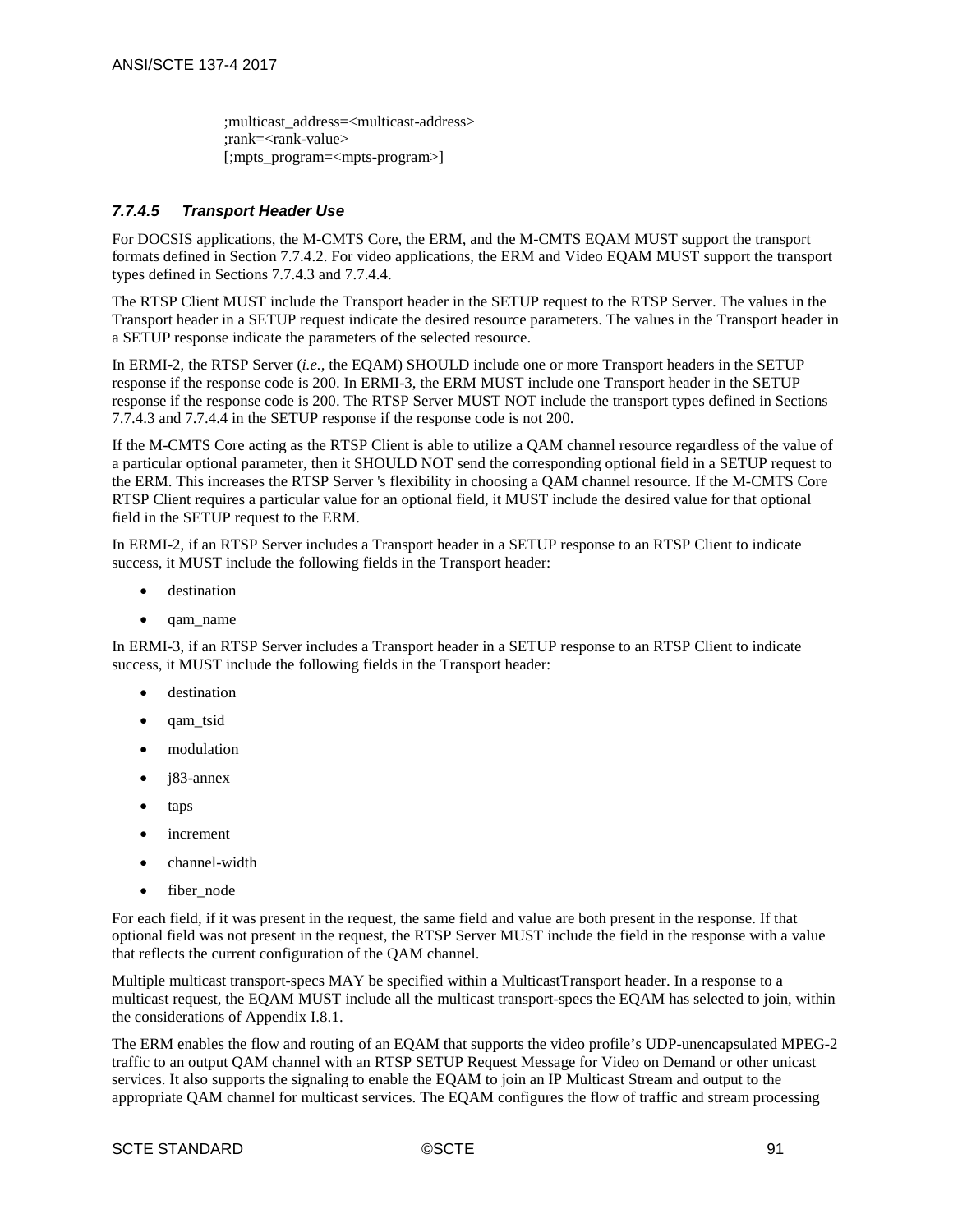based on parameters in the SETUP Request Message, and returns an RTSP SETUP Response Message indicating the success/failure of the request and any ancillary information.

It is the ERM's responsibility to select the EQAM that will carry the session to the appropriate service group. An ERM may consider multiple possible options for stream resource allocation, but when the ERMI interface is used it is an explicit directive to allocate or de-allocate stream resources on a single specific QAM interface.

The ERM MUST NOT attempt to create sessions that would exceed the bandwidth of an input interface or a QAM channel.

The ERM MUST NOT attempt to create sessions that would map more than one input program to the same output program number on any individual QAM channel.

# **7.8 RTSP Entity Body**

Entity body is optional in RTSP messages, and if present it follows the RTSP Headers and is preceded by a blank line.

## <span id="page-91-1"></span>**7.8.1 Entity Body - text/xml**

The text/xml Content-Type is used in SETUP methods to pass XML parameters to the device. The outer tag "ermi:clab-ermi" serves as the container for one or more XML elements defined by this specification. The detailed definition of the ermi:clab-ermi element is provided in [Annex A.](#page-115-0)

One or more XML elements may be contained within the ermi:clab-ermi outer tag. The following example shows four XML elements: ermi:EncryptionData (which is defined in [Annex A\)](#page-115-0) and three other (as yet undefined) XML elements.

The format is as follows:

```
Content-Type: text/xml
Content-Length: 1234
\langle?xml version="1.0"?>
<ermi:clab-ermi xmlns:ermi="urn:cablelabs:namespaces:DOCSIS:xsd:EQAM:ermi" 
xmlns:xsi="http://www.w3.org/2001/XMLSchema-instance">
  <ermi:EncryptionData>
   <ermi:encryptSess>true</ermi:encryptSess>
   <ermi:casId>SCTE-52</ermi:casId>
   <ermi:clientMac> client MAC/UA </ermi:clientMac>
   <ermi:cciLevel>Copy No More</ermi:cciLevel>
   <ermi:apsLevel>Disabled</ermi:apsLevel>
   <ermi:CIT>Set</ermi:CIT>
   <ermi:encryptESK>encrypter session key </ermi:encryptESK>
   <ermi:vendorOpaque> unique vendor opaque </ermi:vendorOpaque>
  </ermi:EncryptionData>
 \langleany_element1/>\langleany element2/><any_element3/>
</ermi:clab-ermi>
```
# <span id="page-91-0"></span>**7.8.2 Entity Body - text/parameters**

The text/parameters Content-Type is used in the GET\_PARAMETER and SET\_PARAMETER methods to retrieve parameters or set parameters on a device. This specification defines three parameters.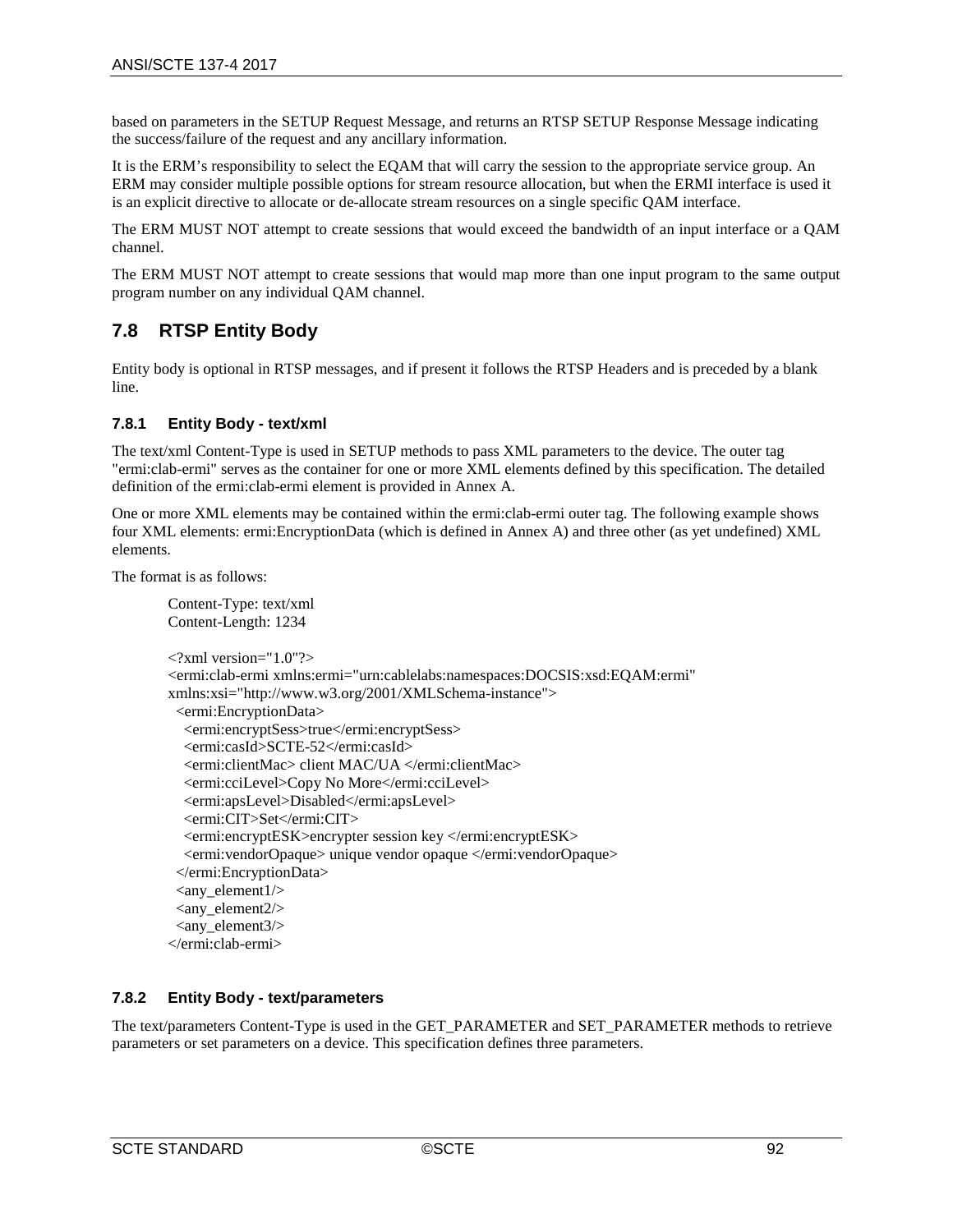| <b>Parameter Type</b>   | <b>RTSP Method</b>   | <b>Description</b>                                               |
|-------------------------|----------------------|------------------------------------------------------------------|
| clab-session-list       | <b>GET PARAMETER</b> | List of current active sessions                                  |
| clab-connection-timeout | <b>GET PARAMETER</b> | Timeout setting for activity on a connection                     |
| clab-sessiongroup-list  | <b>SET PARAMETER</b> | A list of session groups to be associated with the<br>connection |

### <span id="page-92-1"></span>*7.8.2.1 Parameter: clab-session-list*

After re-establishing a broken TCP connection to an RTSP Server, an RTSP Client SHOULD send GET\_PARAMETER request to obtain a list of active RTSP sessions on the RTSP Server that were initiated by the RTSP Client prior to the break. The RTSP Client SHOULD use this method to synchronize its session state with the RTSP Server following an RTSP Client reboot.

The RTSP Server MUST support the clab-session-list parameter. As an optional message header to the GET\_PARAMETER clab-session-list request, the RTSP Server MUST support the clab-SessionGroup header. The RTSP Server MUST send a GET\_PARAMETER response with a clab-session-list value that conveys the list of session IDs for sessions that are active and were setup with the clab-SessionGroup value. If the clab-SessionGroup header is omitted, all sessions will be returned. See Section [7.11.4.](#page-105-0)

### GET\_PARAMETER Request:

To request the list of sessions, the content of the message body is: "clab-session-list"

### GET\_PARAMETER Reply:

```
The message body syntax for the return value for a GET_PARAMETER clab-session-list is as follows.
        clab-session-list = "clab-session-list" ":" clab-session *[";" clab-session] 
        clab-session = rtsp-session-id [":" clab-client-session-id]
        rtsp-session-id = 1*(ALPHA | DIGIT | safe)clab-client-session-id = 10HEX
```
where rtsp-session-id is the RTSP Server's session ID and clab-client-session-id is the clab-ClientSessionId originally provided by the RTSP Client. For video sessions, the clab-client-session-id is included. For DOCSIS sessions, the clab-client-session-id should not be included. An example message body containing a return value for a GET\_PARAMETER session\_list follows:

```
clab-session-list:12345:00AF123456DE00000001;12346:00BD123456C200000021;
12347:00CE123456AA00000A01
```
For more information on how the clab-session-list information is used, please see the extension clab-SessionGroup in Section [7.7.3.4.](#page-81-1)

### <span id="page-92-0"></span>*7.8.2.2 Parameter: clab-connection-timeout*

The clab-connection-timeout parameter is used in GET\_PARAMETER methods to ask the server for its connection timeout. The RTSP Server MUST return a parameter value for "clab-connection-timeout" in response to a GET\_PARAMETER request. See Section [7.1.2](#page-72-0) for further elaboration.

The return value from a GET\_PARAMETER clab-connection-timeout is as follows.

clab-connection-timeout = "clab-connection-timeout" ":" timeout timeout=\*DIGIT

where timeout is an integer representing seconds.

An example of the message body of a GET\_PARAMETER clab-connection\_timeout response follows.

clab-connection-timeout:300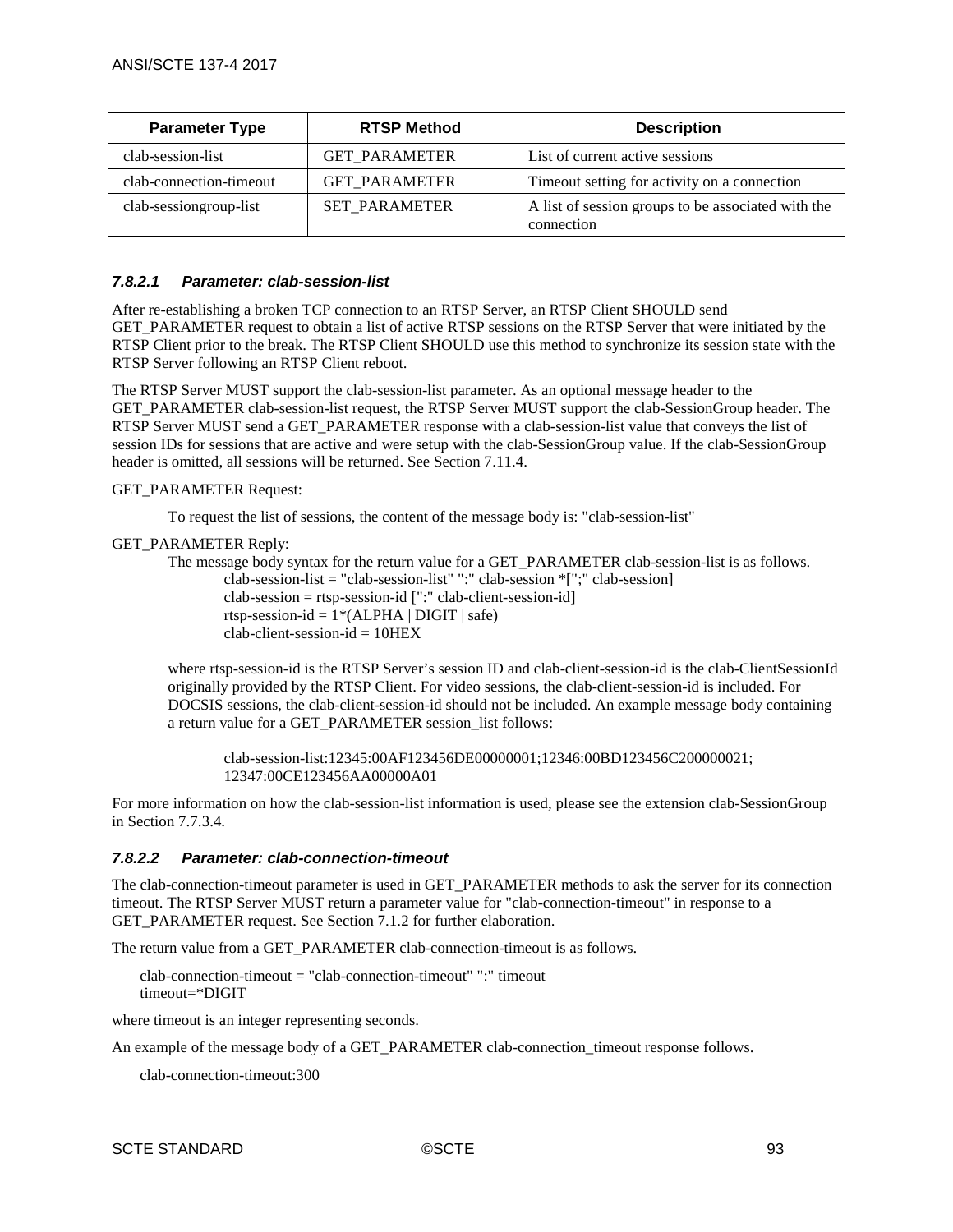# <span id="page-93-1"></span>*7.8.2.3 Parameter: clab-sessiongroup-list*

Normally the connection between the RTSP Server and Client is persistent and ANNOUNCE messages will be sent across it. However, if the connection is broken due to an unexpected failure, there needs to be a way for the RTSP Server to re-associate sessions with a particular RTSP Client connection. When either the original RTSP Client or a designated replacement (vendor innovation) connects, it sends the list of session groups for which it is responsible. When the RTSP Server needs to send an ANNOUNCE for a session that was created on a now broken connection, it matches the sessions' group to the group lists for all current connections. If a match is found, the ANNOUNCE message will be sent over that connection. The RTSP Server sends an ANNOUNCE (per the notes in Section [7.7.3.2\)](#page-78-0) to inform the RTSP Client about active video inputs.

The format is as follows:

clab-sessiongroup-list = "clab-sessiongroup-list" ":" session-group \*[SP session-group] session-group =1\*255<ALPHA | DIGIT | safe>

An example SET\_PARAMETER request is as follows:

SET\_PARAMETER rtsp://192.0.2.2 RTSP/1.0 CSeq: 314 Require: com.cablelabs.ermi Content-Type: text/parameters Content-Length: 48

clab-sessiongroup-list:ERM.SG1 ERM.SG2 ERM.SG3

# <span id="page-93-0"></span>**7.9 Session Keepalives and Message Timeout**

## **7.9.1 Session Keepalives and Timeout**

A SET\_PARAMETER request (with no body) is used as a session keepalive mechanism between the client and server. The issuer of the request includes a Session header with the session ID of the session that is being kept alive. In addition, a CSeq header and a Require header are included in the keepalive request. The response carries only two headers: Session and CSeq. The Session header and the CSeq header are standard RTSP headers defined in [RFC [2326\].](#page-13-0)

A session keepalive request from the RTSP Client to the RTSP Server is as follows:

SET\_PARAMETER rtsp://192.0.2.2/ RTSP/1.0 CSeq: 314 Session:12345678 Require: com.cablelabs.ermi

A corresponding response from the RTSP Server to the RTSP Client:

RTSP/1.0 200 OK CSeq: 314 Session: 12345678

# *7.9.1.1 Session Timeout Value*

A keepalive request SHOULD be sent periodically from the RTSP Client to the RTSP Server. The session timeout value SHOULD be sent by the RTSP Server to RTSP Client as specified as in [RFC [2326\],](#page-13-0) section 12.37. The default session timeout is to be 3 hours in order to minimize the load on the RTSP client that could be managing many thousands of sessions. The keepalive request interval is less than the selected session timeout.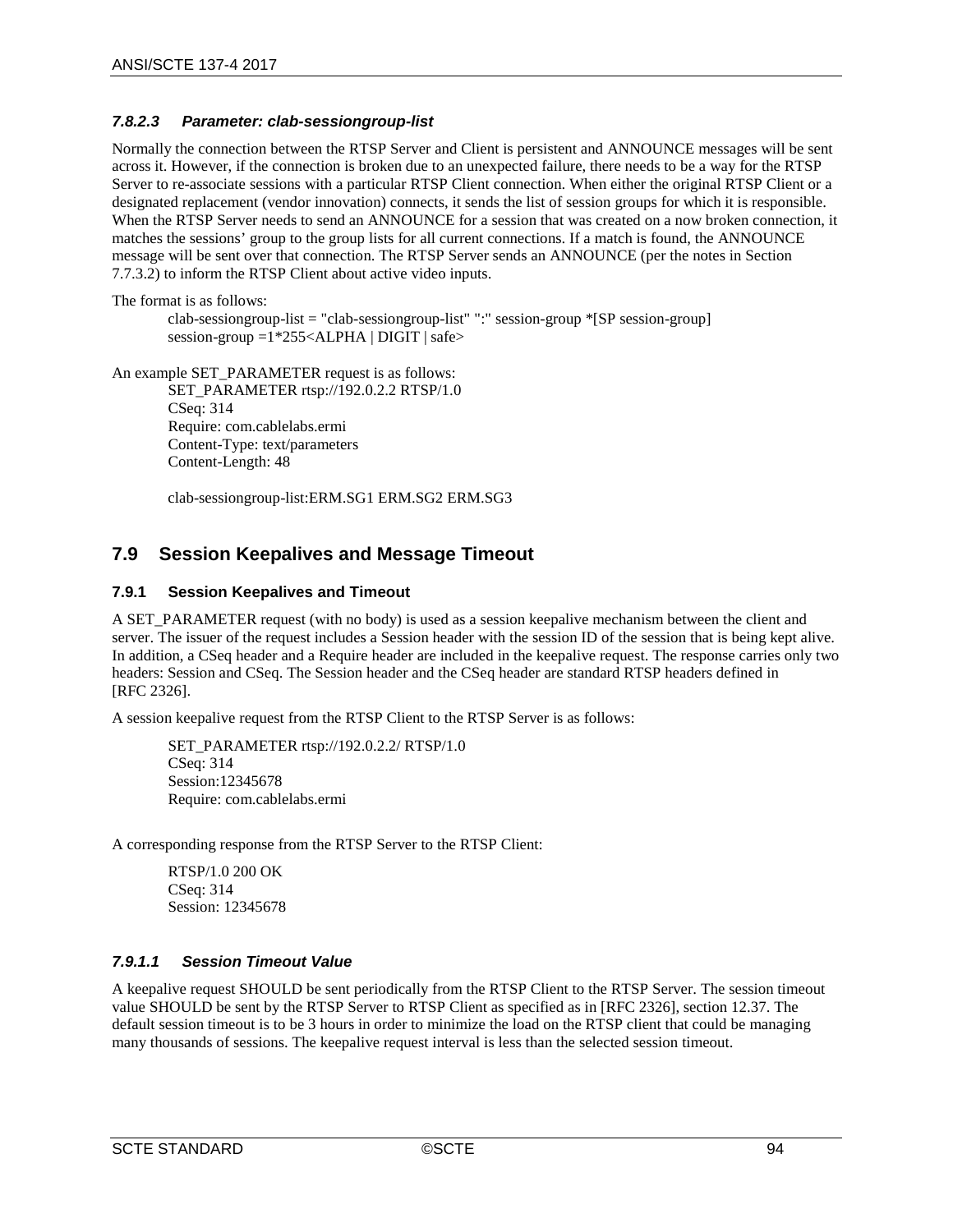# <span id="page-94-0"></span>*7.9.1.2 Session Timeout Behavior*

If the RTSP Server does not receive any RTSP request in a period equal to the session timeout, the RTSP Server MAY tear down the RTSP session and release the resources associated with the RTSP session. For ERMI-2, the QAM channel resource MUST also be released if the EQAM tears down the RTSP session. The EQAM SHOULD NOT tear down the RTSP session and release the resource if it knows that the data path corresponding to this RTSP session is still receiving data traffic.

For EQAMs supporting the video profile, the RTSP Server SHOULD send an ANNOUNCE request with a clab-Notice code of 5700 "Session In Progress" upon detection of a session timeout.

The RTSP Client MUST send an ANNOUNCE response indicating either the session is still in progress (200 OK) or 454 "Session not found". The RTSP Client uses the keepalive mechanism to renew the RTSP Server session timer.

The RTSP Client MAY send a TEARDOWN request to the server to terminate the session.

If the RTSP Server does not receive an ANNOUNCE response or TEARDOWN from the RTSP Client, and it knows that the data path corresponding to this RTSP session is no longer receiving data traffic the RTSP Server MAY tear the session down.

### **7.9.2 Message Timeout**

If an RTSP Client or RTSP Server receives an RTSP request, it MUST transmit a response. If the recipient RTSP Client or RTSP Server has issues with the format or content of the RTSP request or its parameters, it MUST respond to the sender with a RTSP response with the appropriate "Response Code". If an RTSP Client or RTSP Server sends an RTSP request, it MUST start an RTSP response timer immediately after sending the request. If the RTSP response timer expires before reception of the response, the RTSP Client or RTSP Server sender SHOULD consider the request a failure (*i.e.,* it should act as if it had received an error response). The response timer should be set to 10 seconds. If a TEARDOWN request fails to receive a timely response, the RTSP Client SHOULD release any resources associated with the session. If the message sender receives a RTSP response for the message after its timer has expired, it executes appropriate cleanup business logic.

# **7.10 RTSP Response Code**

An RTSP Client MUST accept the response codes defined in Table 7-13. RTSP Servers SHOULD use only the response codes defined in Table 7-13. The response code appears in the first line of RTSP response message as defined in section 7.1 of [RFC [2326\].](#page-13-0) When sending a response code other than 200, the RTSP Server SHOULD include a Reason-phrase that provides a detailed description of the error condition. The client is not required to examine the Reason-phrase text that follows the response code.

| <b>Response Code</b> | Reason                 | <b>Comment</b>                                                                             |
|----------------------|------------------------|--------------------------------------------------------------------------------------------|
| 200                  | OK.                    |                                                                                            |
| 400                  | <b>Bad Request</b>     |                                                                                            |
| 403                  | Forbidden              |                                                                                            |
| 404                  | Not Found              | QAM not found<br>TSID not found; TSID does not exist on specified EQAM.                    |
| 405                  | Method Not Allowed     | Can be used if a dynamic session setup is requested on a<br>device that cannot support it. |
| 408                  | <b>Request Timeout</b> |                                                                                            |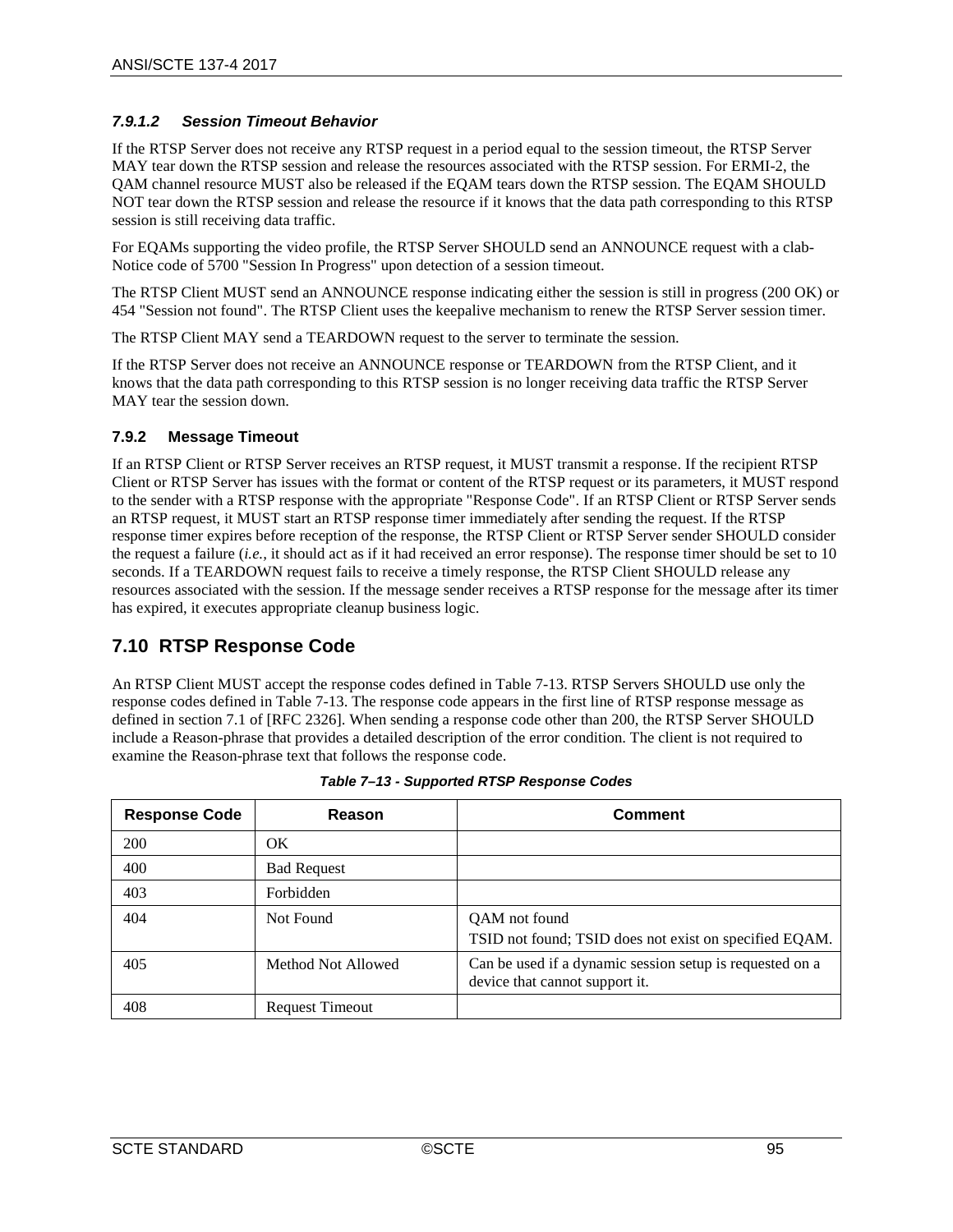| <b>Response Code</b> | Reason                                 | <b>Comment</b>                                                                                                                                                                                                                                                                             |
|----------------------|----------------------------------------|--------------------------------------------------------------------------------------------------------------------------------------------------------------------------------------------------------------------------------------------------------------------------------------------|
| 412                  | <b>Precondition Failed</b>             | Errors in the EncryptionData:<br>Invalid Encryption Type;<br>Encryption Resource Unavailable on the encryptor to<br>encrypt session;<br>Incompatible Encryption Credentials;<br>CCI Mode Unsupported - not available on the encryption<br>device:<br>The unit or MAC address is incorrect; |
| 451                  | Parameter Not Understood               | [RFC 2326] (beginning of section 12) specifies that non-<br>standard header fields should be ignored by the recipient.<br>Output program number conflict.                                                                                                                                  |
| 453                  | Not Enough Bandwidth                   | Insufficient QAM channel bandwidth                                                                                                                                                                                                                                                         |
| 454                  | <b>Session Not Found</b>               |                                                                                                                                                                                                                                                                                            |
| 456                  | Header Field Not Valid for<br>Resource | Unicast destination address and UDP port number already<br>in use for an existing session.<br>Clab-MPTSMode not consistent with QAM channel<br>mode.                                                                                                                                       |
| 457                  | <b>Invalid Range</b>                   |                                                                                                                                                                                                                                                                                            |
| 461                  | <b>Unsupported Transport</b>           |                                                                                                                                                                                                                                                                                            |
| 462                  | <b>Destination Unreachable</b>         | Invalid Destination IP Address in Transport header.                                                                                                                                                                                                                                        |
| 501                  | Not Implemented                        |                                                                                                                                                                                                                                                                                            |
| 503                  | Service Unavailable                    | Dynamic session setup not supported for EQAM or QAM<br>channel in static mode.                                                                                                                                                                                                             |
| 505                  | <b>RTSP Version Not Supported</b>      |                                                                                                                                                                                                                                                                                            |
| 551                  | <b>Option Not Supported</b>            |                                                                                                                                                                                                                                                                                            |

# **7.11 RTSP Message Examples**

# **7.11.1 SETUP Message Examples**

# *7.11.1.1 Session Setup for Unicast*

For dynamic session setup, the ERM must send a SETUP command to the EQAM for each stream associating an input interface (IP address and UDP port) on the EQAM with a specific QAM channel output.

An example of a session SETUP message from the ERM to the EQAM is shown below. The message requests that program 15 of a QAM channel with a frequency of 550MHz and a qam\_name of MSO.Division.Hub.1234 be allocated 2.7Mbps of unicast streaming capacity. The message also specifies the destination 192.0.2.1 port 4000. Note that the Require header in the SETUP message must indicate ERMI is the extension required.

SETUP rtsp://192.0.2.2/ RTSP/1.0 CSeq: 314 Require: com.cablelabs.ermi Transport: clab-MP2T/DVBC/QAM ;qam\_name= MSO.Division.Hub.1234 ;qam\_destination=550000000.15, clab-MP2T/DVBC/UDP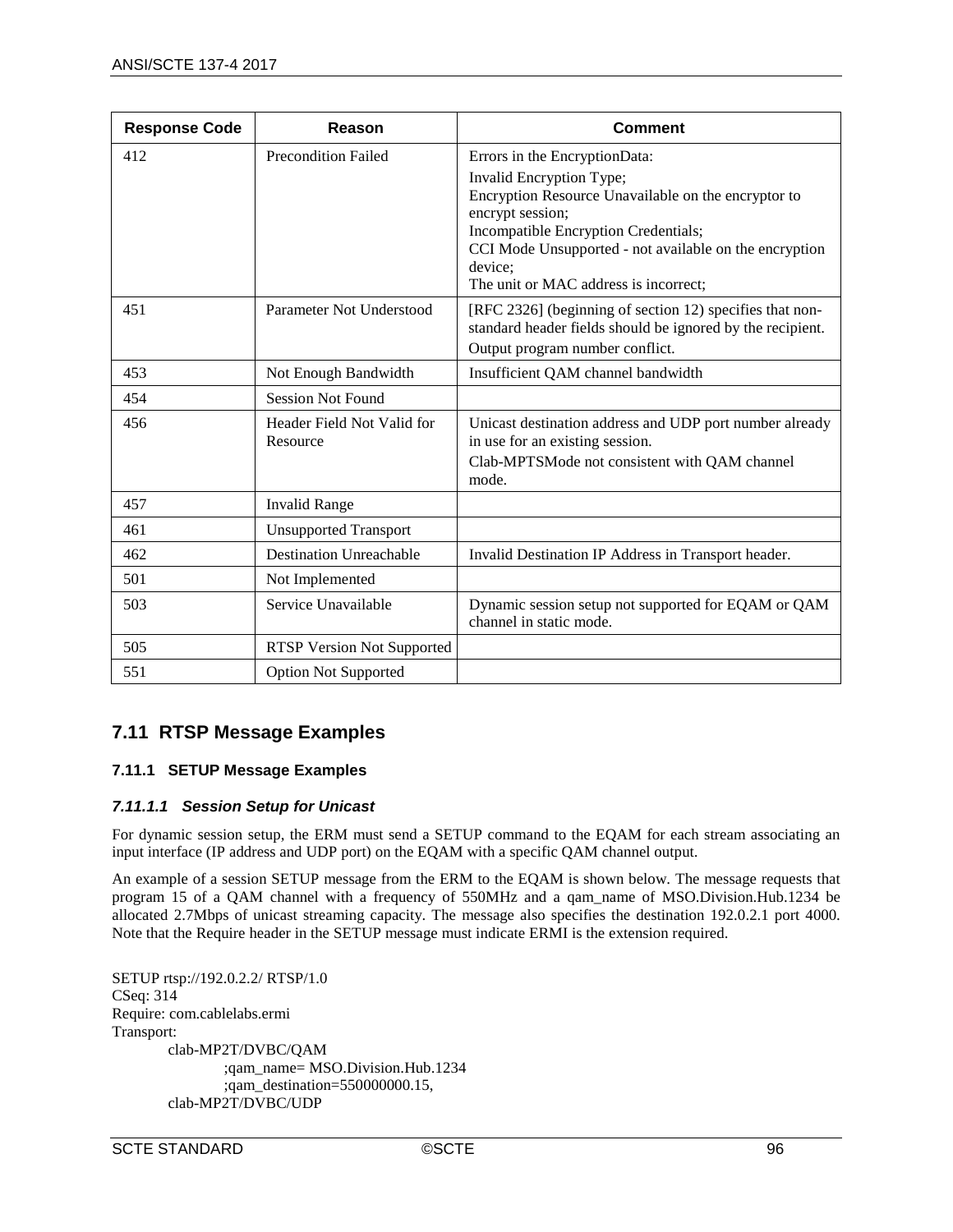;unicast ;bit\_rate=2700000 ;destination=192.0.2.1 ;destination\_port=4000 clab-ClientSessionId:8cd50800200c9a66abcd Content-Type: text/xml Content-Length: 574  $\langle$  2xml version="1.0"?> <ermi:clab-ermi xmlns:ermi="urn:cablelabs:namespaces:DOCSIS:xsd:EQAM:ermi" xmlns:xsi="http://www.w3.org/2001/XMLSchema-instance"> <ermi:EncryptionData> <ermi:encryptSess>true</ermi:encryptSess> <ermi:casId>SCTE-52</ermi:casId> <ermi:clientMac> 8cd50800200c </ermi:clientMac> <ermi:cciLevel>Copy No More</ermi:cciLevel> <ermi:apsLevel>Disabled</ermi:apsLevel> <ermi:CIT>Set</ermi:CIT> <ermi:encryptESK>284F9EAB396D21 </ermi:encryptESK> </ermi:EncryptionData> </ermi:clab-ermi>

The body of the session setup request may optionally contain XML data with the root level element <ermi:clabermi> for the EQAM that supports embedded encryption and registers with the ERM through the ERRP interface.

Several parameters in the above example are optional as specified in the RTSP header table. If the SETUP request succeeds, the session setup response from EQAM to ERM should look like:

RTSP/1.0 200 OK CSeq: 314 Session: 12345678

If the SETUP request fails, the EQAM's session SETUP response gives a response code to show the reason for the failure. For example:

RTSP/1.0 453 Not Enough Bandwidth CSeq: 314

### *7.11.1.2 Session Setup for Multicast*

For dynamic session setup, the ERM must send a SETUP command to the EQAM for joining and processing the input IP Multicast streams. The following is an example shows a SETUP command specifying more than one possible multicast source.

```
SETUP rtsp://192.0.2.2/ RTSP/1.0
CSeq: 313
Require: com.cablelabs.ermi
Transport:
        clab-MP2T/DVBC/QAM
                ;qam_name=Division.Hub.20
                ;qam_destination=550000000.15,
        clab-MP2T/DVBC/UDP
                ;multicast
                ;bit_rate=2700000
                ;source_address=2.2.2.2
                ;destination=192.0.2.10
                ;destination_port=100
```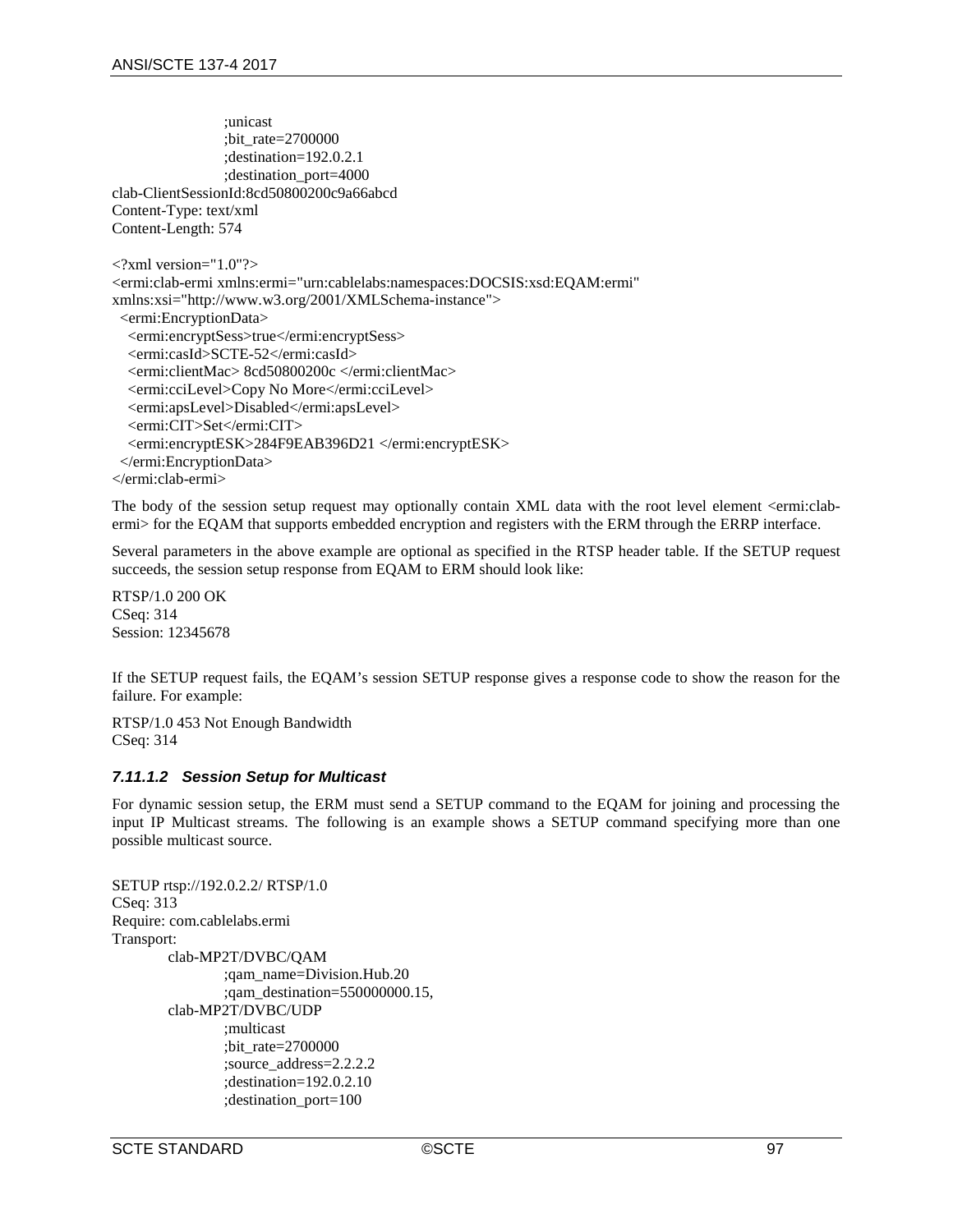```
;multicast_address=232.1.1.1
                 ;rank=1,
        clab-MP2T/DVBC/UDP
                 ;multicast;
                 ;bit_rate=2700000
                 ;source_address=4.4.4.4
                 ;destination=192.0.2.11
                 ;destination_port=102
                 ;multicast_address=232.3.3.3
                 ;rank=2
clab-ClientSessionId:8cd50800200c9a66abcd
```
In this example the EQAM should send join message for one or both multicast groups and pass only one to the output. In case of failure it switches immediately to the redundant source.

Following is an example SETUP response from ERMI with the additional Transport parameters added.

```
RTSP/1.0 200 OK
CSeq: 313
Session: 47112344
Transport:
        clab-MP2T/DVBC/QAM
                ;qam_name=Division.Hub.20
                ;qam_destination=550000000.15,
        clab-MP2T/DVBC/UDP
                ;multicast
                ;bit_rate=2700000
                ;source_address=2.2.2.2
                ;destination=192.0.2.10
                ;destination_port=100
                ;multicast_address=232.1.1.1
                ;rank=2
ClientSessionId:8cd50800200c9a66abcd
```
The SETUP response MUST contain all the multicast transports which were joined by the EQAM as the sources. However, if the SETUP response indicates a failure, then the MulticastTransport header MAY be omitted.

# *7.11.1.3 Setup for MPTS Sessions*

MPTS processing assumptions:

- The ERM knows the program numbers used in the MPTS stream and will guarantee that the program number it gives to EQAM for SPTS stream will not conflict with the MPTS stream.
- There is a pre-configured pool of PIDs per QAM for no-PID remap application. This pool of PIDs is known to the MPTS source, which guarantees that the PIDs used in the MPTS will be from this pool and will not conflict if clab-PidRemap is turned off.

When an MPTS stream is delivered to an output without grooming, only a single session SETUP message is sent from the ERM to an EQAM. This applies to both Passthrough mode and Multiplexing mode. The bitrate is the aggregated bandwidth of the MPTS. In addition, the clab-PidRemap must be turned off. An example of MPTS session SETUP is: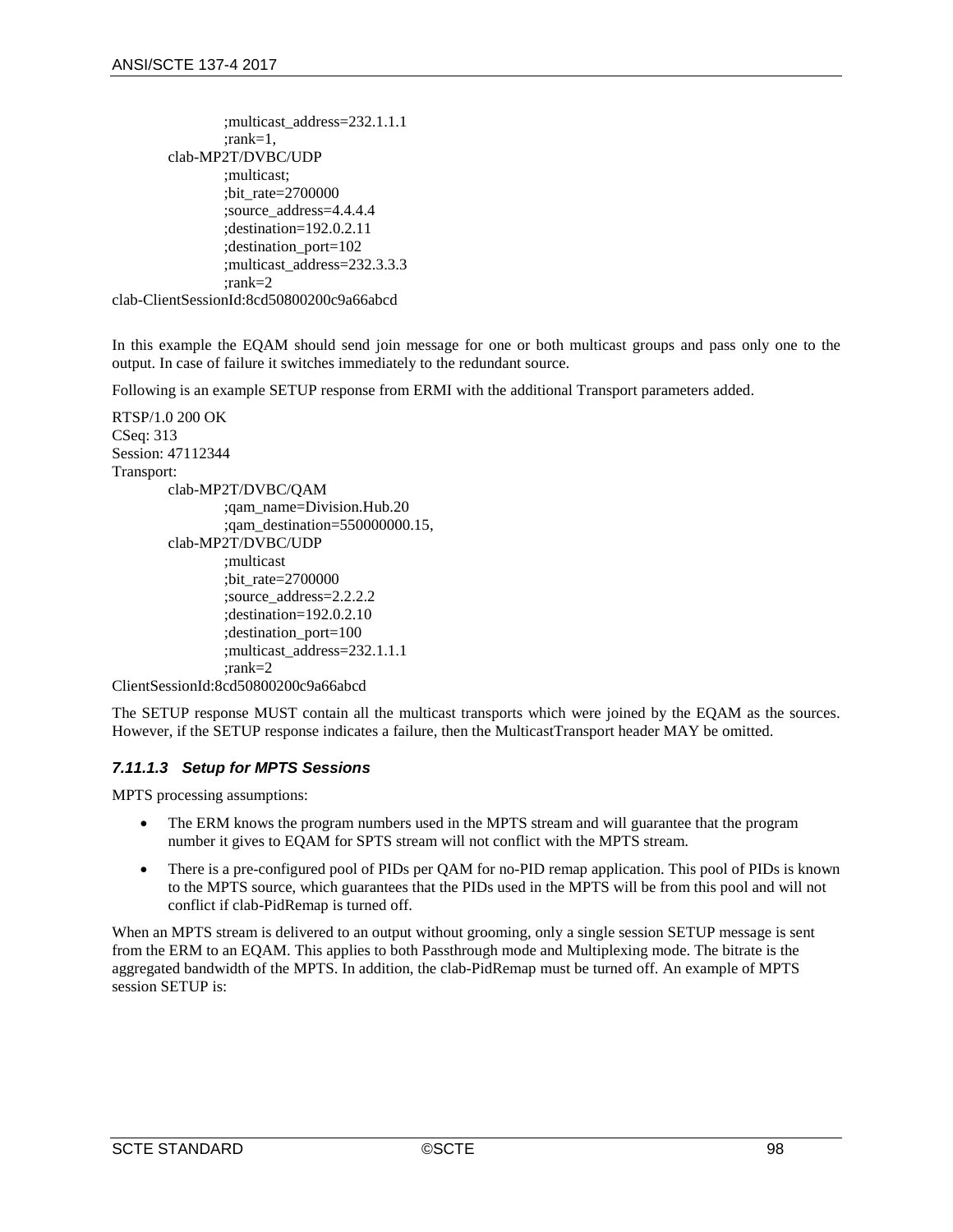SETUP rtsp://192.0.2.2/ RTSP/1.0 CSeq: 313 Require: com.cablelabs.ermi Transport: clab-MP2T/DVBC/QAM ;qam\_name=Division.Hub.20 ;qam\_destination=550000000.0, clab-MP2T/DVBC/UDP ;multicast ;bit\_rate=10000000 ;source\_address=2.2.2.2 ;destination=192.0.2.10 ;destination\_port=100 ;multicast\_address=232.1.1.1 ;rank=1 ; mpts program=0, clab-MP2T/DVBC/UDP ;multicast; ;bit\_rate=10000000 ;source\_address=4.4.4.4 ;destination=192.0.2.11 ;destination\_port=102 ;multicast\_address=232.1.1.1 ;rank=2 ;mpts\_program=0 clab-ClientSessionId:8cd50800200c9a66abcd clab-PidRemap:0 clab-MPTSMode:passthrough Here is the response from EQAM:

RTSP/1.0 200 OK CSeq: 313 Session: 12345678 Transport: clab-MP2T/DVBC/UDP ;multicast ;bit\_rate=10000000 ;source\_address=2.2.2.2 ;destination=192.0.2.10 ;destination\_port=100 ;multicast\_address=232.1.1.1 ;rank=1 ;mpts\_program=0 clab-ClientSessionId:8cd50800200c9a66abcd

When grooming is used for an MPTS stream, each individual program is signaled with a separate session SETUP; the bitrate is the peak bandwidth of the program signaled. This is the default mode of operation for MPTS mux. The following is an example SETUP messages for an MPTS mux with two programs in the MPTS. The first SETUP message maps the program 1 of input transport to the program 2 of QAM output.

SETUP rtsp://192.0.2.2/ RTSP/1.0 CSeq: 313 Require: com.cablelabs.ermi Transport: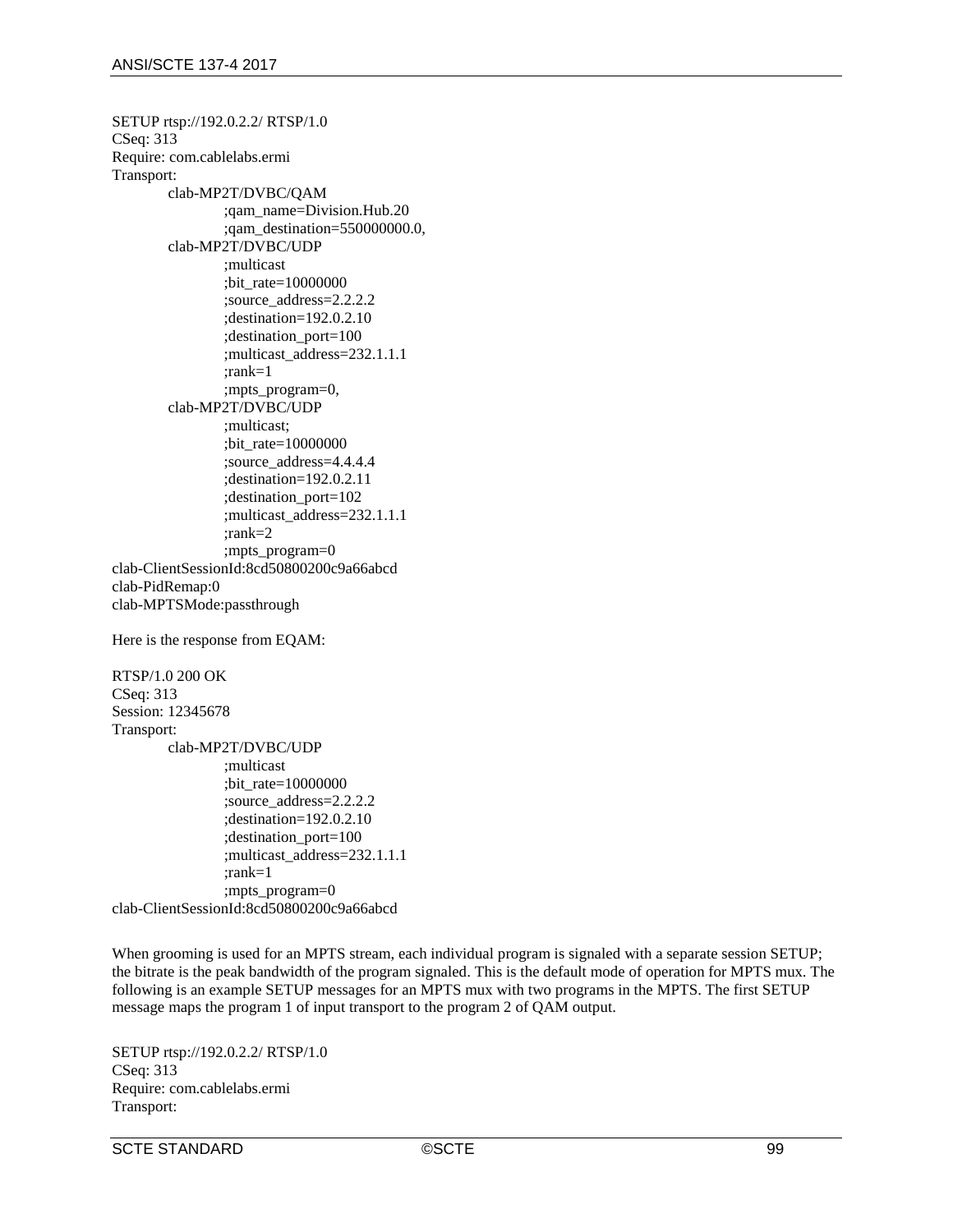clab-MP2T/DVBC/QAM ;qam\_name=Division.Hub.20 ;qam\_destination=550000000.2, clab-MP2T/DVBC/UDP ;multicast ;bit\_rate=5000000 ;source\_address=2.2.2.2 ;destination=192.0.2.10 ;destination\_port=100 ;multicast\_address=232.1.1.1 ;rank=1 ;mpts\_program=1 clab-ClientSessionId:8cd50800200c9a66abcd

Here is the response from EQAM:

RTSP/1.0 200 OK CSeq: 313 Session: 12345678 Transport: clab-MP2T/DVBC/UDP ;multicast ;bit\_rate=5000000 ;source\_address=2.2.2.2 ;destination=192.0.2.10 ;destination\_port=100 ;multicast\_address=232.1.1.1 ;rank=1 ;mpts\_program=1 clab-ClientSessionId:8cd50800200c9a66abcd

The second SETUP message maps the program 2 of the input transport to the program 3 of QAM output.

SETUP rtsp://192.0.2.2/ RTSP/1.0 CSeq: 314 Require: com.cablelabs.ermi Transport: clab-MP2T/DVBC/QAM ;qam\_name=Division.Hub.20 ;qam\_destination=550000000.3, clab-MP2T/DVBC/UDP ;multicast ;bit\_rate=5000000 ;source\_address=2.2.2.2 ;destination=192.0.2.10 ;destination\_port=100 ;multicast\_address=232.1.1.1 ;rank=1 ;mpts\_program=2 clab-ClientSessionId:8cd50800200c9a66abce

Here is the response from EQAM:

RTSP/1.0 200 OK CSeq: 314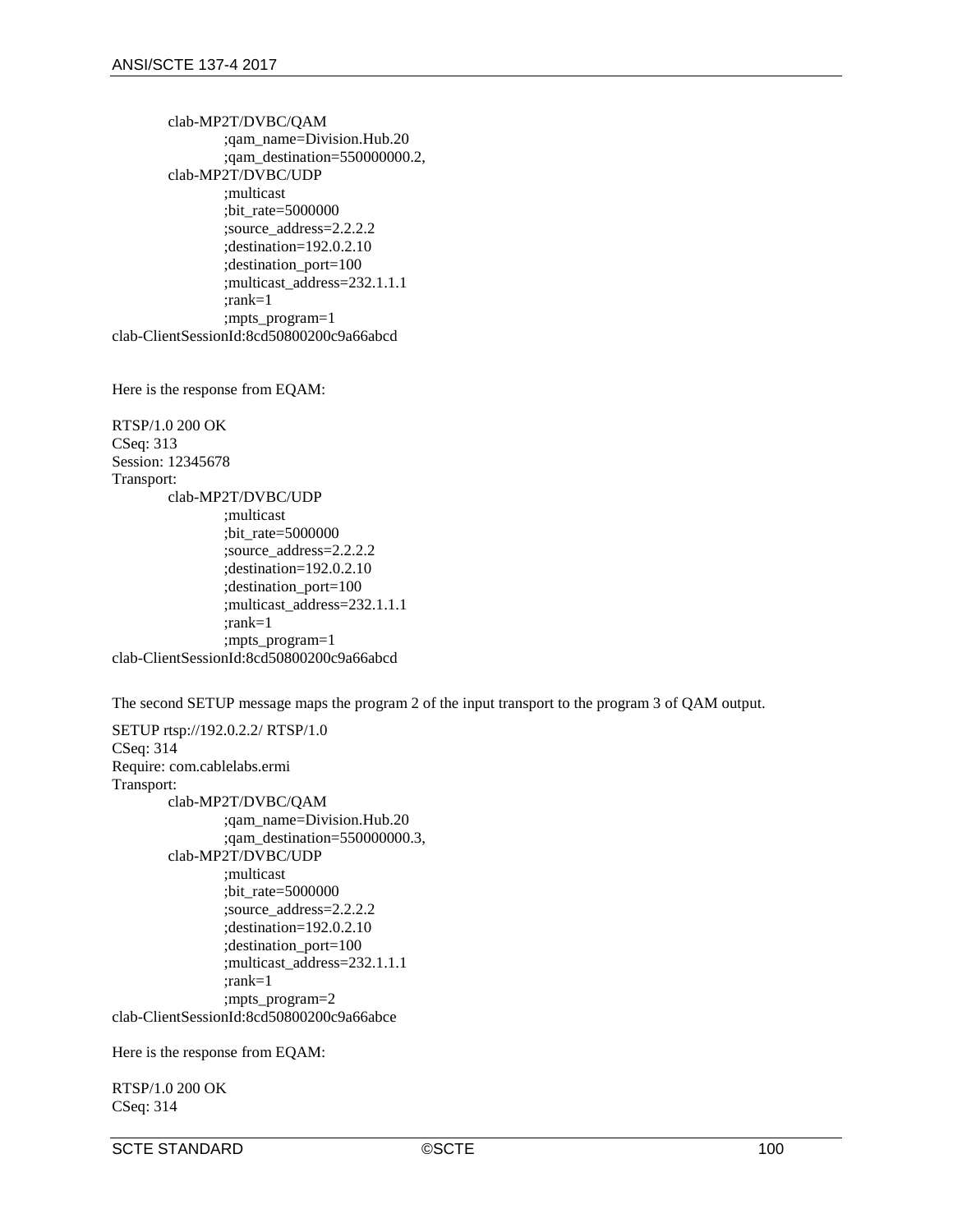```
Session: 12345679
Transport:
        clab-MP2T/DVBC/UDP
                ;multicast
                ;bit_rate=5000000
                ;source_address=2.2.2.2
                ;destination=192.0.2.10
                ;destination_port=100
                ;multicast_address=232.1.1.1
                ;rank=1
                ;mpts_program=2
clab-ClientSessionId:8cd50800200c9a66abce
```
An optional header clab-StatmuxGroup can be used to support the grouping of subset of streams within an MPTS input stream. When the clab-statmux-group header is used, the bitrate is the aggregated bitrate of the individual programs in the statmux-group. The statmux group header uniquely identifies the grouping within an MPTS input stream. The following example is a modified version of the above MPTS mux with program 1 and program 2 within the same statmux-group and a combined bitrate of 8Mbps.

Here is the first SETUP message:

```
SETUP rtsp://192.0.2.2/ RTSP/1.0
CSeq: 313
Require: com.cablelabs.ermi
Transport:
        clab-MP2T/DVBC/QAM
                ;qam_name=Division.Hub.20
                ;qam_destination=550000000.2,
        clab-MP2T/DVBC/UDP
                ;multicast
                ;bit_rate=0
                ;source_address=2.2.2.2
                ;destination=192.0.2.10
                ;destination_port=100
                ;multicast_address=232.1.1.1
                ;rank=1
                ;mpts_program=1
clab-StatmuxGroup: group id = 1234; group rate=8000000
clab-ClientSessionId:8cd50800200c9a66abcd
Here is the response from EQAM:
RTSP/1.0 200 OK
CSeq: 313
```
Session: 12345678 Transport: clab-MP2T/DVBC/UDP ;multicast ;bit\_rate=0 ;source\_address=2.2.2.2 ;destination=192.0.2.10 ;destination\_port=100 ;multicast\_address=232.1.1.1 ;rank=1 ;mpts\_program=1 clab-ClientSessionId:8cd50800200c9a66abcd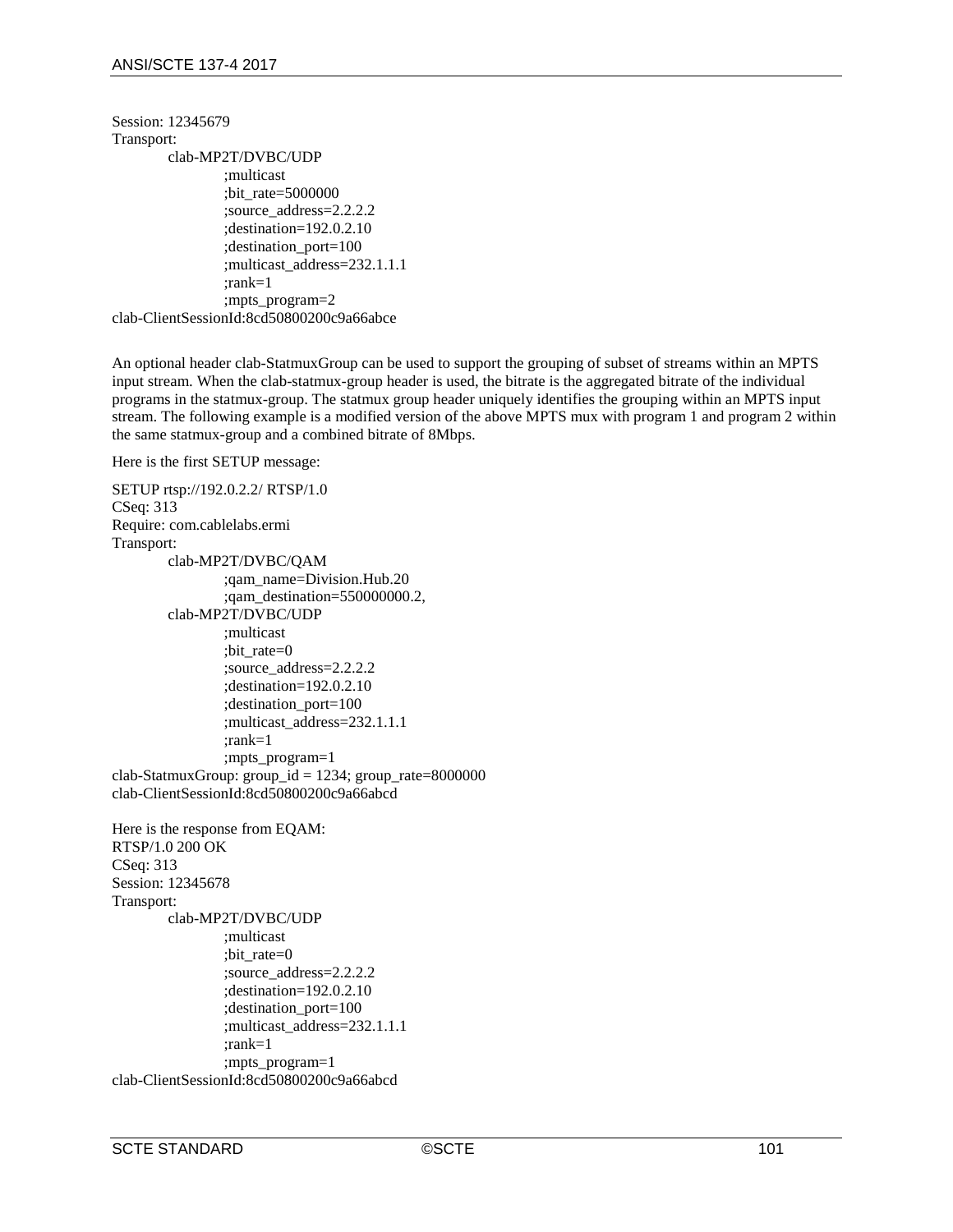The second SETUP message maps program 2 of the input transport to the program 3 of QAM output.

SETUP rtsp://192.0.2.2/ RTSP/1.0 CSeq: 314 Require: com.cablelabs.ermi Transport: clab-MP2T/DVBC/QAM ;qam\_name=Division.Hub.20 ;qam\_destination=550000000.3, clab-MP2T/DVBC/UDP ;multicast ;bit\_rate=0 ;source\_address=2.2.2.2 ;destination=192.0.2.10 ;destination\_port=100 ;multicast\_address=232.1.1.1 ;rank=1 ;mpts\_program=2  $clab-StatmuxGroup: group_id = 1234; group_rate=8000000$ clab-ClientSessionId:8cd50800200c9a66abce

Here is the response from EQAM:

RTSP/1.0 200 OK CSeq: 314 Session: 12345679 Transport: clab-MP2T/DVBC/UDP ;multicast ;bit\_rate=0 ;source\_address=2.2.2.2 ;destination=192.0.2.10 ;destination\_port=100 ;multicast\_address=232.1.1.1 ;rank=1 ;mpts\_program=2 clab-ClientSessionId:8cd50800200c9a66abce

# *7.11.1.4 Session Setup for M-CMTS*

Suppose that an M-CMTS Core wishes to create a MAC domain. It sends a SETUP request to request a QAM channel with a bit rate of 38 Mbps. The QAM channel is to be chosen from a service group, which is identified by a list of QAM channels. Suppose that the service group contains two QAM channels, with QAM names of Division.Hub.123 and Division.Hub.456. The DEPI mode for the session (see [\[DEPI\]\)](#page-13-4) is to be DOCSIS-MPT. The ERM's signaling IP address is 192.0.2.2.

The SETUP request from the M-CMTS Core to the ERM looks like this:

```
SETUP rtsp://192.0.2.2/ RTSP/1.0
CSeq: 314
Require: com.cablelabs.ermi
Transport:
        clab-DOCSIS/QAM
                ;unicast
                ;bit_rate=38000000
                ;depi_mode=docsis_mpt
```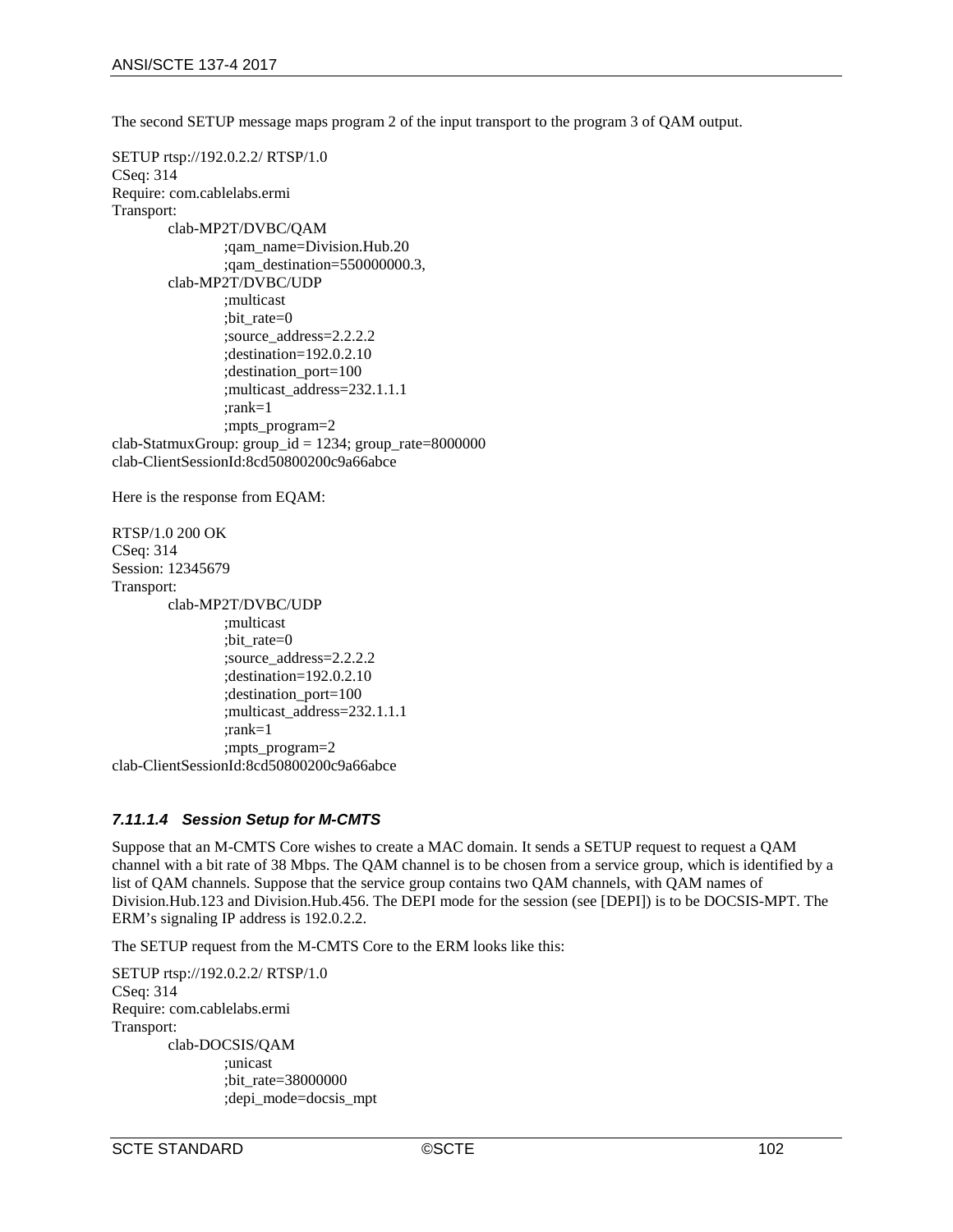;qam\_tsid=123, clab-DOCSIS/QAM ;unicast ;bit\_rate=38000000 ;depi\_mode=docsis\_mpt ;qam\_tsid=456

The ERM searches its resource database, in the order in which the channels are presented in the received Transport header, and discovers that the QAM channel with QAM TSID 456 is already in use but the channel with QAM TSID 123 is available. The ERM therefore tentatively selects the latter QAM channel to satisfy the request, and sends a request to the EQAM for this resource.

In this request, the ERM specifies a bit rate of 38 Mbps. The ERM knows the EQAM's signaling IP address (192.0.2.2) through the service registration interface (ERMI-1).

In the SETUP request from the ERM to the EQAM, the ERM uses QAM name to identify the QAM channel.

SETUP rtsp://192.0.2.2/ RTSP/1.0 CSeq: 101 Require: com.cablelabs.ermi Transport: clab-DOCSIS/QAM ;unicast ;bit\_rate=38000000 ;depi\_mode=docsis\_mpt

;qam\_name=Division.Hub.123

The SETUP response from the EQAM to the ERM indicates the QAM channel is indeed available.

RTSP/1.0 200 OK CSeq: 101 Session: 12345679 Transport: clab-DOCSIS/QAM ;unicast ;bit\_rate=38000000 ;depi\_mode=docsis\_mpt ;qam\_name=Division.Hub.123

The SETUP response from the ERM to the M-CMTS Core, indicates that one of the requested resources is available for use. It fills in values for the Transport header from the information in its database that was passed to it from the EQAM at the time that the resource was registered.

```
RTSP/1.0 200 OK
CSeq: 314
Session: 47223344
Transport:
        clab-DOCSIS/QAM
                ;unicast
                ;bit_rate=38000000
                ;depi_mode=docsis_mpt
                ;destination=192.0.2.2
                ;qam_tsid=123
                ;qam_destination=690000000.0
                ;modulation=256
                ;j83_annex= Annex_B
                ;taps=16
                ;increment=8
```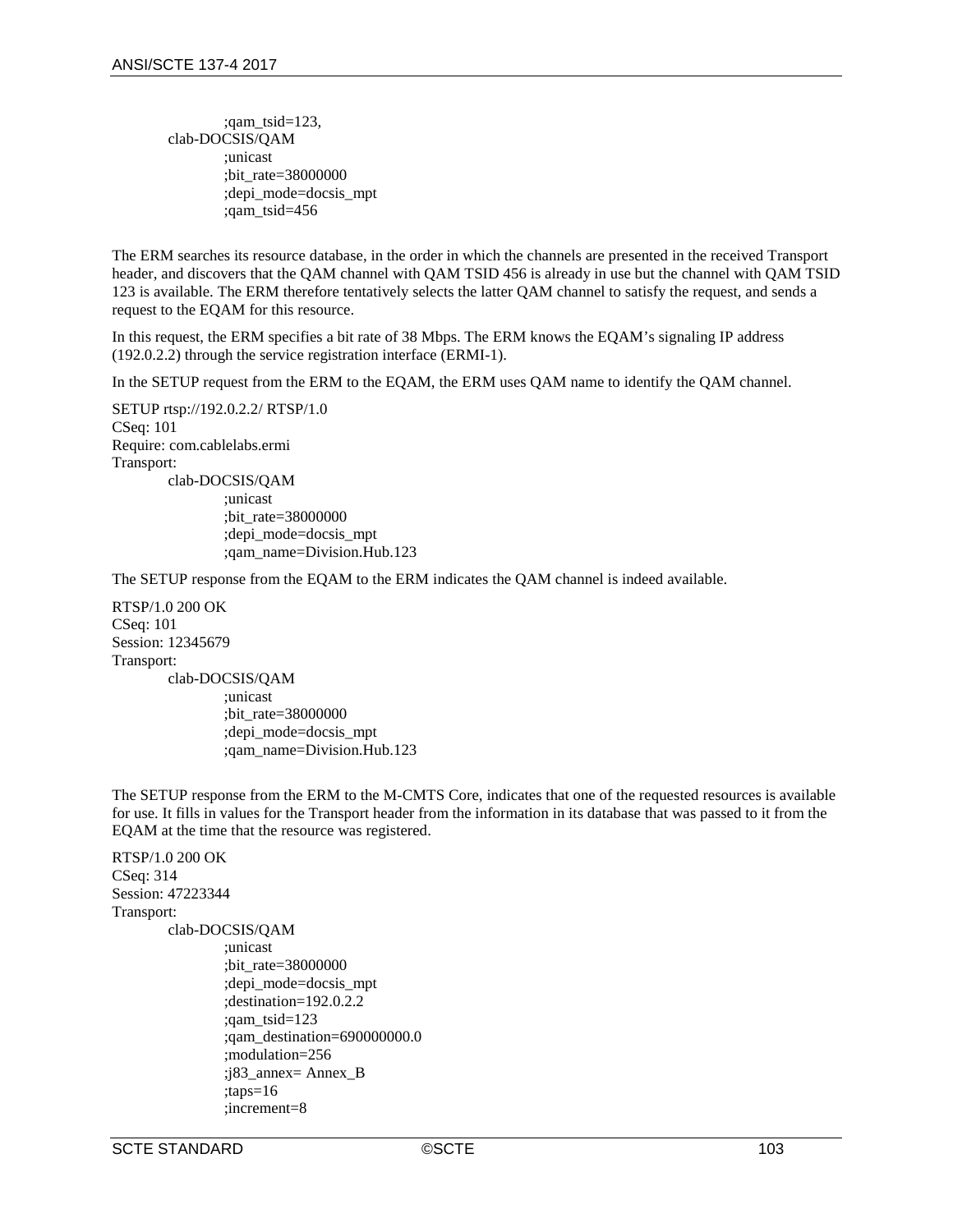;channel\_width=6  $:$ fiber  $node = Division.Node1$ 

# **7.11.2 TEARDOWN Message Examples**

### *7.11.2.1 Introduction*

The ERM interacts with the EQAM with RTSP TEARDOWN Request and Response messages to teardown existing sessions.

## *7.11.2.2 Message Headers*

The example below shows a message request to tear down an ERMI RTSP session with session ID of 47112345. The reason for this teardown is user stop (reason code 200). The request also indicates ERMI extension is required in the Require header. The presence of the clab-Reason header and clab-clientSessionId indicates this is a Video message.

TEARDOWN rtsp://192.0.2.2/ RTSP/1.0 CSeq: 315 Require: com.cablelabs.ermi clab-Reason: 200 "User stop" Session: 47112345 clab-clientSessionId:11d98cd50800200c9a66

The example response is:

RTSP/1.0 200 OK CSeq: 315 Session: 47112345 clab-clientSessionId:11d98cd50800200c9a66

## *7.11.2.3 Session Teardown*

When the M-CMTS deletes the DOCSIS MAC domain, it sends a TEARDOWN request to the ERM to release the QAM channel. The TEARDOWN message contains the RTSP session ID from the SETUP response:

TEARDOWN rtsp://192.0.2.2/ RTSP/1.0 CSeq: 316 Require: com.cablelabs.ermi Session: 47223344

The ERM now sends a corresponding TEARDOWN request to the EQAM:

TEARDOWN rtsp://192.0.52.12/ RTSP/1.0 CSeq: 102 Require: com.cablelabs.ermi Session: 47112344

The EQAM release the QAM channel and sends a response to confirm its release:

RTSP/1.0 200 OK CSeq: 102 Session: 47112344

The ERM sends a corresponding response to the M-CMTS Core:

RTSP/1.0 200 OK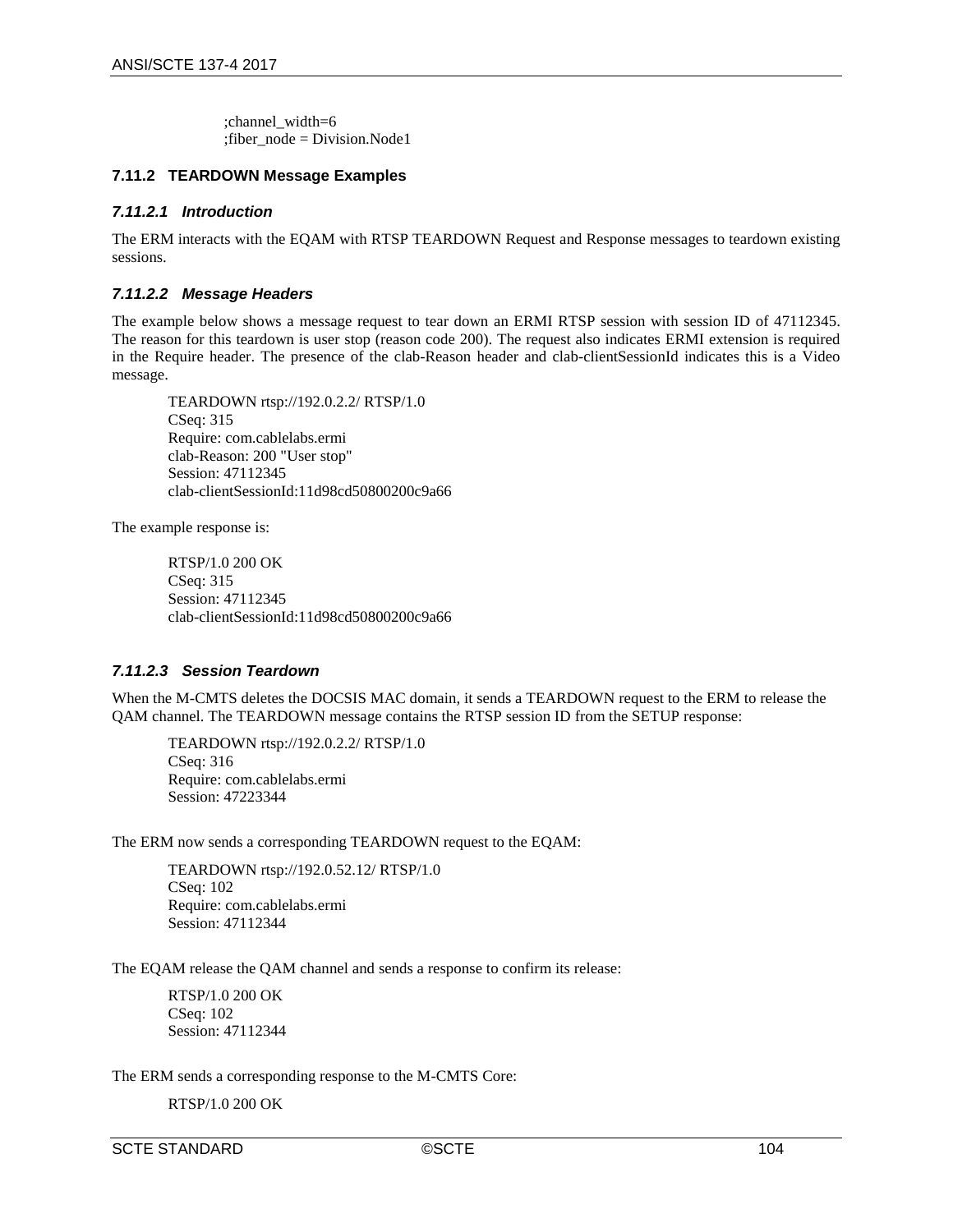CSeq: 316 Session: 47223344

## **7.11.3 SET\_PARAMETER Keepalive Message Examples**

### *7.11.3.1 Introduction*

Session keepalive will use the RTSP SET\_PARAMETER mechanism defined in Section [7.9.](#page-93-0)

#### *7.11.3.2 Interaction Diagram*

The below diagram depicts the interaction between the ERM and the EQAM for a keepalive interaction.



*Figure 7–2 - Keepalive Interaction Diagram*

### *7.11.3.3 Message Headers*

The following example shows the session keepalive messages using the RTSP SET\_PARAMETER message. This message notifies the message receiver that the session with session ID of 47112344 is alive. Both the request message and the response message are given.

SET\_PARAMETER rtsp://192.0.2.2/ RTSP/1.0 CSeq: 314 Require: com.cablelabs.ermi Session: 47112344

RTSP/1.0 200 OK CSeq: 314 Session: 47112344

### *7.11.3.4 Keepalive Interaction Scenario*

Session keepalive will use the RTSP SET\_PARAMETER mechanism defined in Section [7.9.](#page-93-0)

#### **Step 1 – ERM sends RTSP SET\_PARAMETER Request**

To request stream information the ERM sends a RTSP SET\_PARAMETER Request to the EQAM. After sending the message the ERM starts a timer.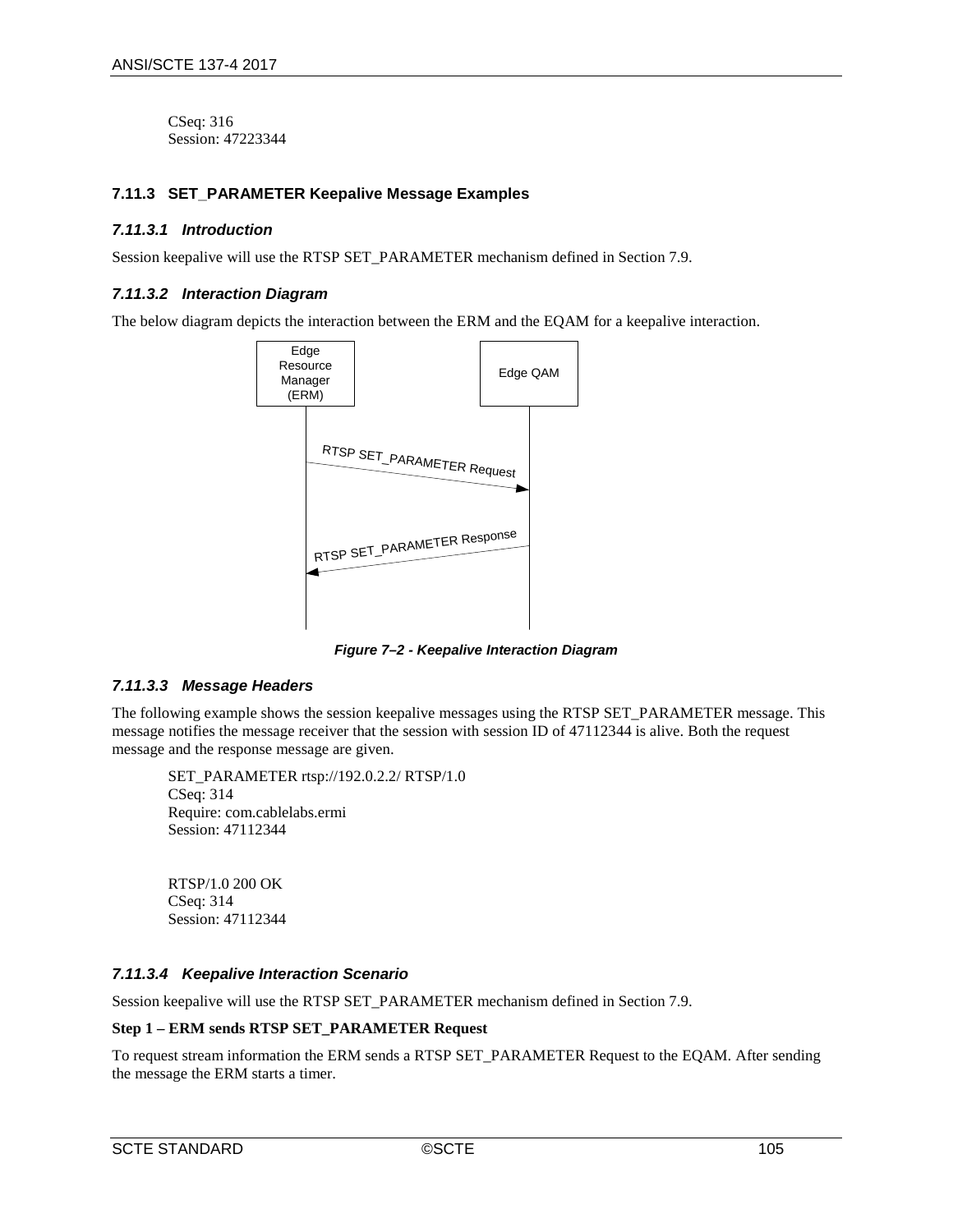If the timer expires prior to reception of a SET\_PARAMETER Response the ERM considers the keepalive request failed. If the ERM receives a RTSP SET\_PARAMETER Response for the request after the timer has expired, it may ignore the response.

### **Step 2 – EQAM sends RTSP SET\_PARAMETER Response**

The EQAM receives RTSP SET\_PARAMETER Request from an ERM.

If the EQAM has issues with the format or content of the RTSP SET\_PARAMETER Request or its parameters, it responds to the ERM with a RTSP SET\_PARAMETER Response with a response code 451.

Upon reception of a valid RTSP SET\_PARAMETER Request the EQAM will send a RTSP SET\_PARAMETER Response to the ERM with response code 200 (OK).

## *7.11.3.5 Session Keepalive*

Session Keepalive requests from the RTSP Client to the RTSP Server look like this:

SET\_PARAMETER rtsp://192.0.2.3/ RTSP/1.0 CSeq: 123 Require: com.cablelabs.ermi Session: 1234567

Keepalive responses from the RTSP Server to the RTSP Client look like this:

RTSP/1.0 200 OK CSeq: 123 Session: 1234567

### <span id="page-105-0"></span>**7.11.4 GET\_PARAMETER Message Examples**

### *7.11.4.1 Introduction*

The ERM interacts with the EQAM via the RTSP GET\_PARAMETER Request and Response messages to retrieve information about the sessions. Once connection is lost and re-established, the ERM will sync all sessions from the EQAM and decide whether to leave them as they are or tear them down.

### *7.11.4.2 Interaction Diagram*

The below diagram depicts the interaction between the ERM and the EQAM for a GET\_PARAMETER interaction.



*Figure 7–3 - GET\_PARAMETER Interaction Diagram*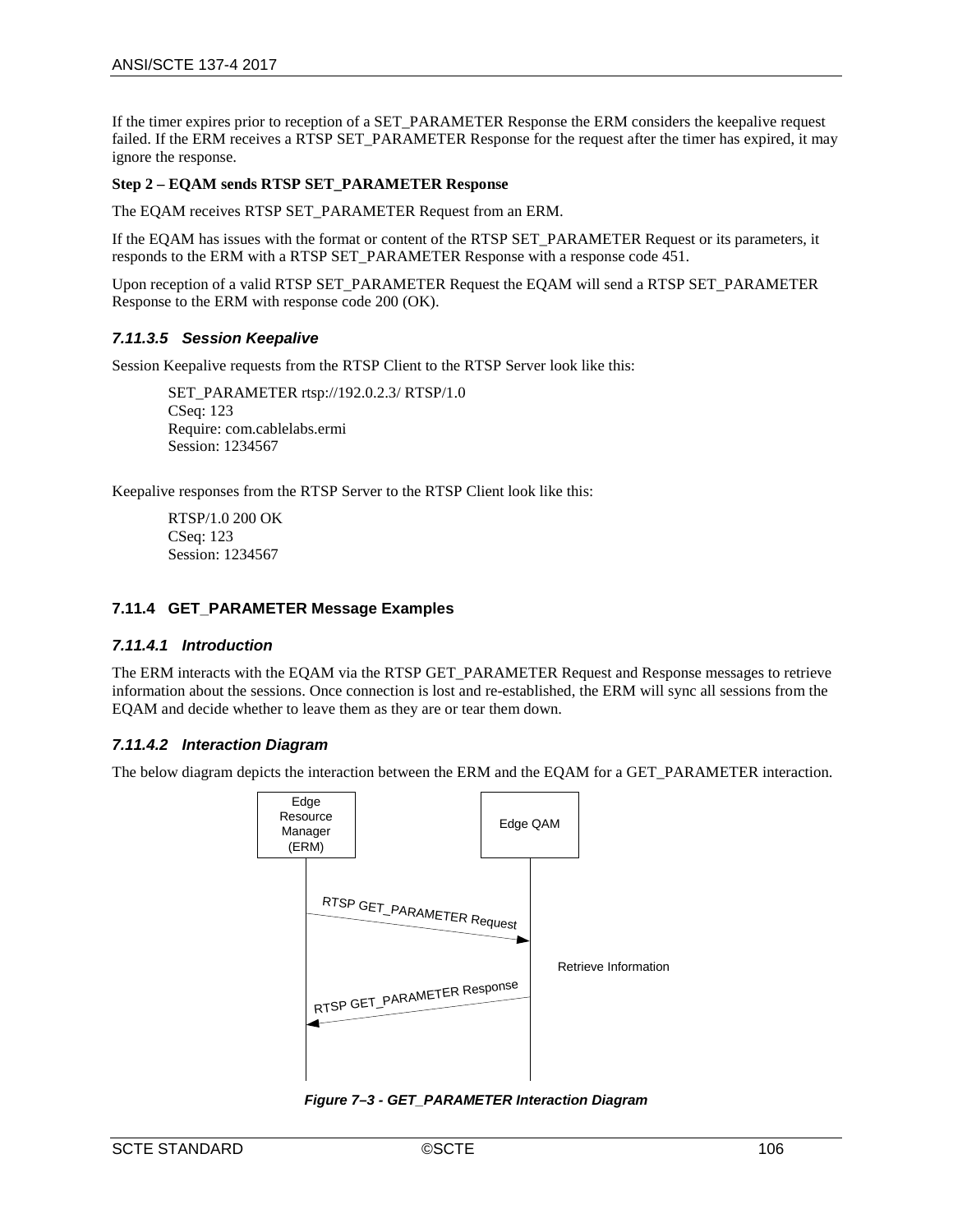# *7.11.4.3 Message Headers*

The RTSP Entity Body section specifies the supported parameters for the GET\_PARAMETER method, per Section [7.8.2.](#page-91-0)

The following example shows the how the ERM requests the connection timeout parameter for this socket connection. The EQAM responds to the request and notifies the sender that the connection timeout value for it is 180 seconds.

GET\_PARAMETER rtsp://192.0.2.2 RTSP/1.0 CSeq: 314 Require: com.cablelabs.ermi Content-Type: text/parameters Content-Length: 25

clab-connection-timeout

The response message can be described in the following:

RTSP/1.0 200 OK CSeq: 314 Content-Type: text/parameters Content-Length: 29

clab-connection-timeout:180

The following example shows the how the ERM requests the list of current active sessions. The EQAM responds to the request by listing the sessions.

GET\_PARAMETER rtsp://192.0.2.2 RTSP/1.0 CSeq: 318 Require:com.cablelabs.ermi Content-Type: text/parameters Content-Length: 19

clab-session-list

The response message can be described in the following:

RTSP/1.0 200 OK CSeq: 318 Content-Type: text/parameters Content-Length: 47

clab-session-list:12345:00AF123456DE00000001;67890:00AF1234567800000024

The following example shows the how the ERM requests the list of current active sessions for a particular Session Group. The EQAM responds to the request by listing the appropriate sessions.

GET\_PARAMETER rtsp://192.0.2.2 RTSP/1.0 CSeq: 321 Require:com.cablelabs.ermi clab-SessionGroup:sessionGroup1 Content-Type: text/parameters Content-Length: 19

clab-session-list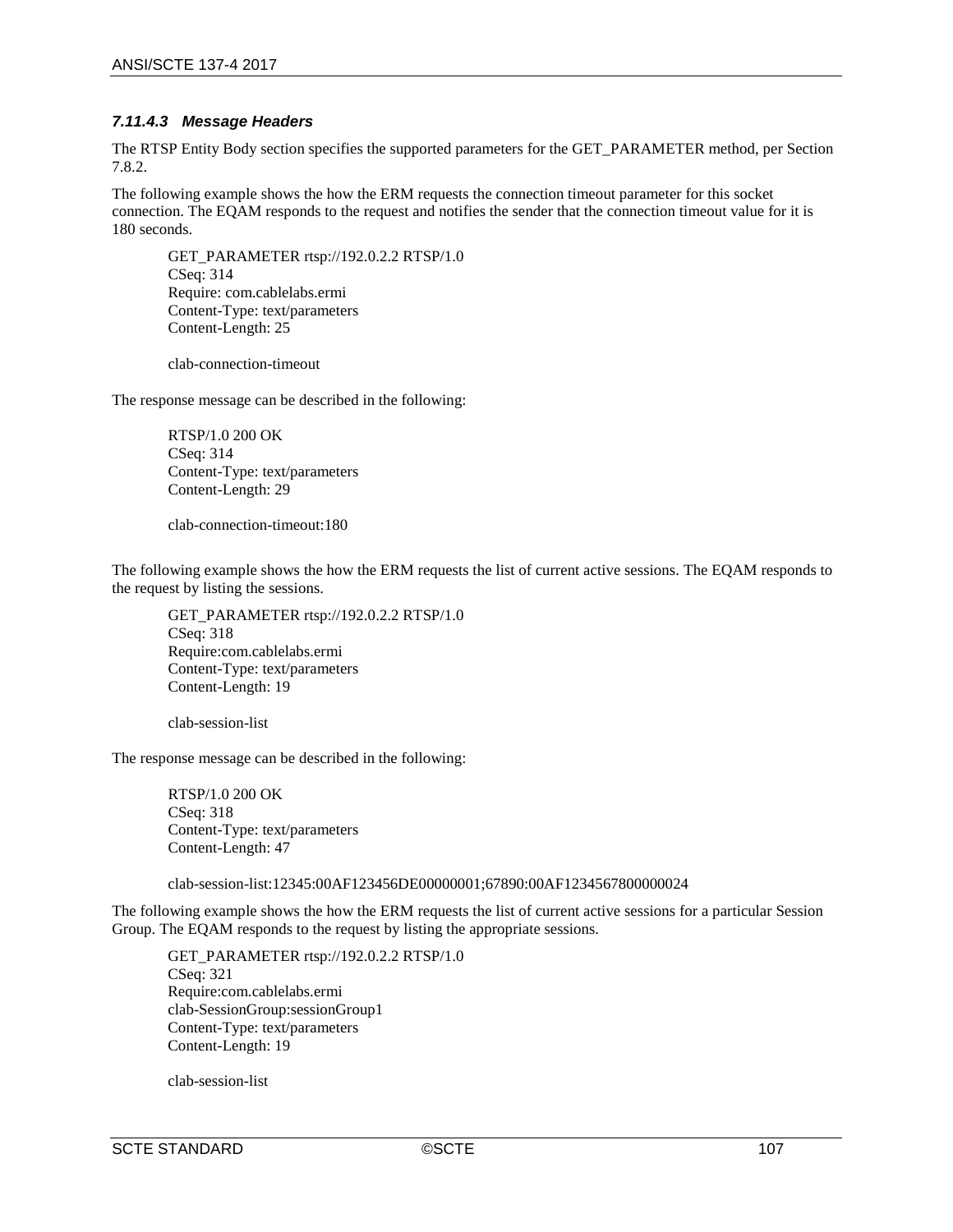The response message can be described in the following:

RTSP/1.0 200 OK CSeq: 321 clab-SessionGroup:sessionGroup1 Content-Type: text/parameters Content-Length: 47

clab-session-list:12345:00AF123456DE00000001

## *7.11.4.4 GET\_PARAMETER Interaction Scenario*

The following shows the typical interaction scenario for RTSP GET\_PARAMETER:

#### **Step 1 – ERM sends RTSP GET\_PARAMETER Request**

To request stream information the ERM sends a RTSP GET\_PARAMETER Request to the EQAM. After sending the message the ERM starts a timer.

If the timer expires prior to reception of a GET\_PARAMETER Response the ERM considers the GET\_PARAMETER request failed. If the ERM receives a RTSP GET\_PARAMETER Response for the request after the timer has expired, it may ignore the response.

## **Step 2 – EQAM sends RTSP GET\_PARAMETER Response**

The EQAM receives RTSP GET\_PARAMETER Request from an ERM.

If the EQAM has issues with the format or content of the RTSP GET\_PARAMETER Request or its parameters, it responds to the ERM with a RTSP GET\_PARAMETER Response with response code of 400 indicating "Bad Request".

Upon reception of a valid RTSP GET\_PARAMETER Request the EQAM will retrieve the requested information and will send a RTSP GET\_PARAMETER Response to the ERM with the appropriate parameters.

### *7.11.4.5 Get Parameter*

The following is an example of GET\_PARAMETER request from an RTSP Client to an RTSP Server to get a list of current active session ids.

GET\_PARAMETER rtsp://192.0.2.2 RTSP/1.0 CSeq: 130 Require:com.cablelabs.ermi Content-Type: text/parameters Content-Length: 19

clab-session-list

The RTSP response from the RTSP Server to the RTSP Clients looks like this:

RTSP/1.0 200 OK CSeq: 130 Content-Type: text/parameters Content-Length: 47

clab-session-list:12345:00AF123456DE00000001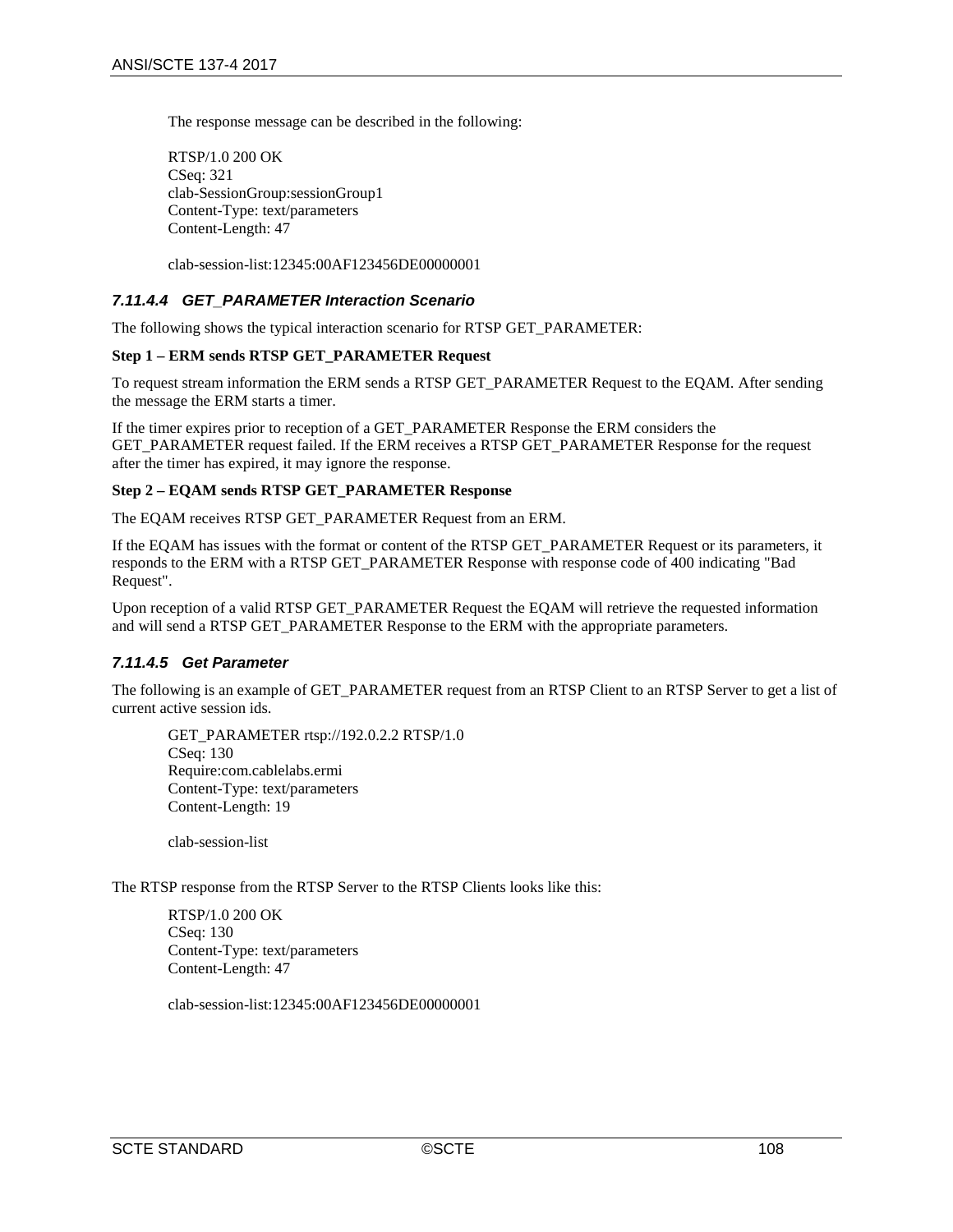## **7.11.5 ANNOUNCE Message Examples**

#### *7.11.5.1 Introduction*

On some occasions the EQAM will send unsolicited messages to the ERM regarding active sessions. These messages will largely reflect events that may or will have impact to an active streaming session. These messages are sent via RTSP ANNOUNCE Request and Response messages as detailed below.

Reasons for the EQAM to send an ANNOUNCE message include a QAM channel failure, or join redundant IP Multicast.

#### *7.11.5.2 Interaction Diagram*

The below diagram depicts the interaction between the ERM and the EQAM to notify the ERM of information relating to the session.



*Figure 7–4 - ANNOUNCE Interaction Diagram*

## *7.11.5.3 Downstream Failure Message Header*

A new header beyond the original RTSP [RFC [2326\].](#page-13-0) called clab-Notice (per Section [7.7.3.2\)](#page-78-0) is used for RTSP ANNOUNCE message. The text sequence below shows an example of an ANNOUNCE message. This message announces a downstream failure for a session with session ID 47112344. The time for the announce event is also given. The Require header also indicates that ERMI extension is required.

ANNOUNCE rtsp://192.0.2.2 RTSP/1.0 CSeq: 316 Require:com.cablelabs.ermi Session: 47112344 clab-Notice:5401 "Downstream Failure" event-date=19930316T064707.735Z npt clab-ClientSessionId:11d98cd50800200c9a66

The response to ANNOUNCE will be:

RTSP/1.0 200 OK CSeq: 316 Session: 47112344 clab-ClientSessionId:11d98cd50800200c9a66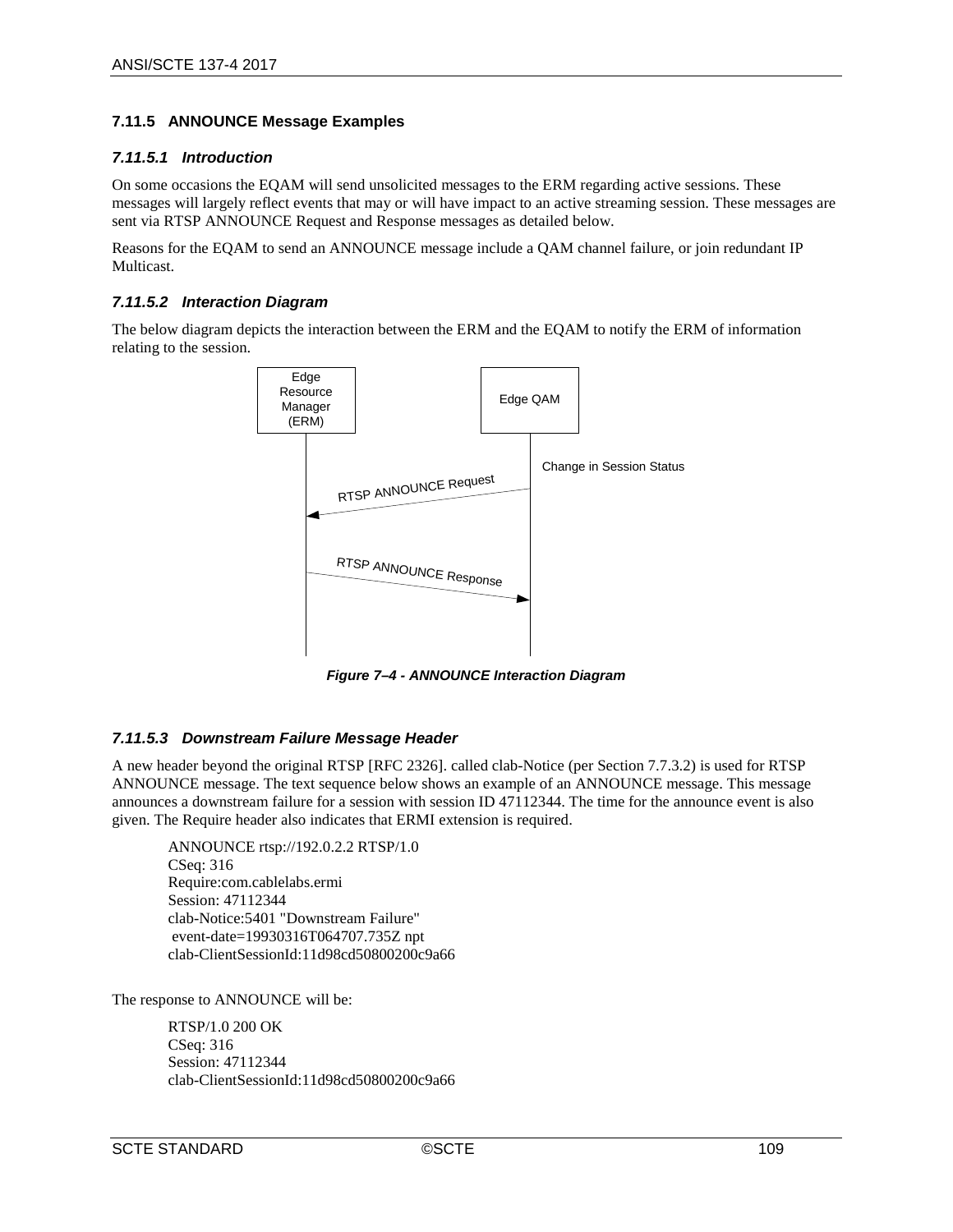### *7.11.5.4 ANNOUNCE Interaction Scenario*

The following shows the typical interaction scenario for RTSP ANNOUNCE:

#### **Step 1 – EQAM sends RTSP ANNOUNCE Request to ERM**

The EQAM sends a RTSP ANNOUNCE Request message to the ERM.

No timers are needed as RTSP ANNOUNCE messages are intended for near real-time information.

#### **Step 2 – ERM sends RTSP ANNOUNCE Response to EQAM**

The ERM receives a RTSP ANNOUNCE Request from the EQAM.

If the ERM has issues with the format or content of the RTSP ANNOUNCE Request or its parameters, it responds to the EQAM with a RTSP ANNOUNCE Response with response code of 400 indicating "Bad Request". If the ERM doesn't know of the session, it responds to the EQAM with response code of 452 indicating "Session not found."

The ERM will send a RTSP ANNOUNCE Response back to the EQAM with appropriate parameters.

#### *7.11.5.5 Session Announce*

The following is an example ANNOUNCE request sent from the ERM to an M-CMTS Core to ask the M-CMTS Core to release the RTSP session:

ANNOUNCE rtsp://192.0.2.2 RTSP/1.0 CSeq: 130 Require:com.cablelabs.ermi Session: 12345678 clab-Notice:5401 "Downstream Failure" event-date=19930316T064707.735Z npt clab-ClientSessionId:11d98cd50800200c9a66

If the M-CMTS Core agrees to tear down the session, the response looks like this:

RTSP/1.0 200 OK CSeq: 130 Session: 12345678 clab-ClientSessionId:11d98cd50800200c9a66

This is then followed by a TEARDOWN message from the M-CMTS Core to the ERM (see section <Session Teardown>).

If, however, the M-CMTS Core does not agree to tear down the session following receipt of the first message in this section, the response looks like this:

RTSP/1.0 503 Service Unavailable CSeq: 130 Session: 12345678 clab-ClientSessionId:11d98cd50800200c9a66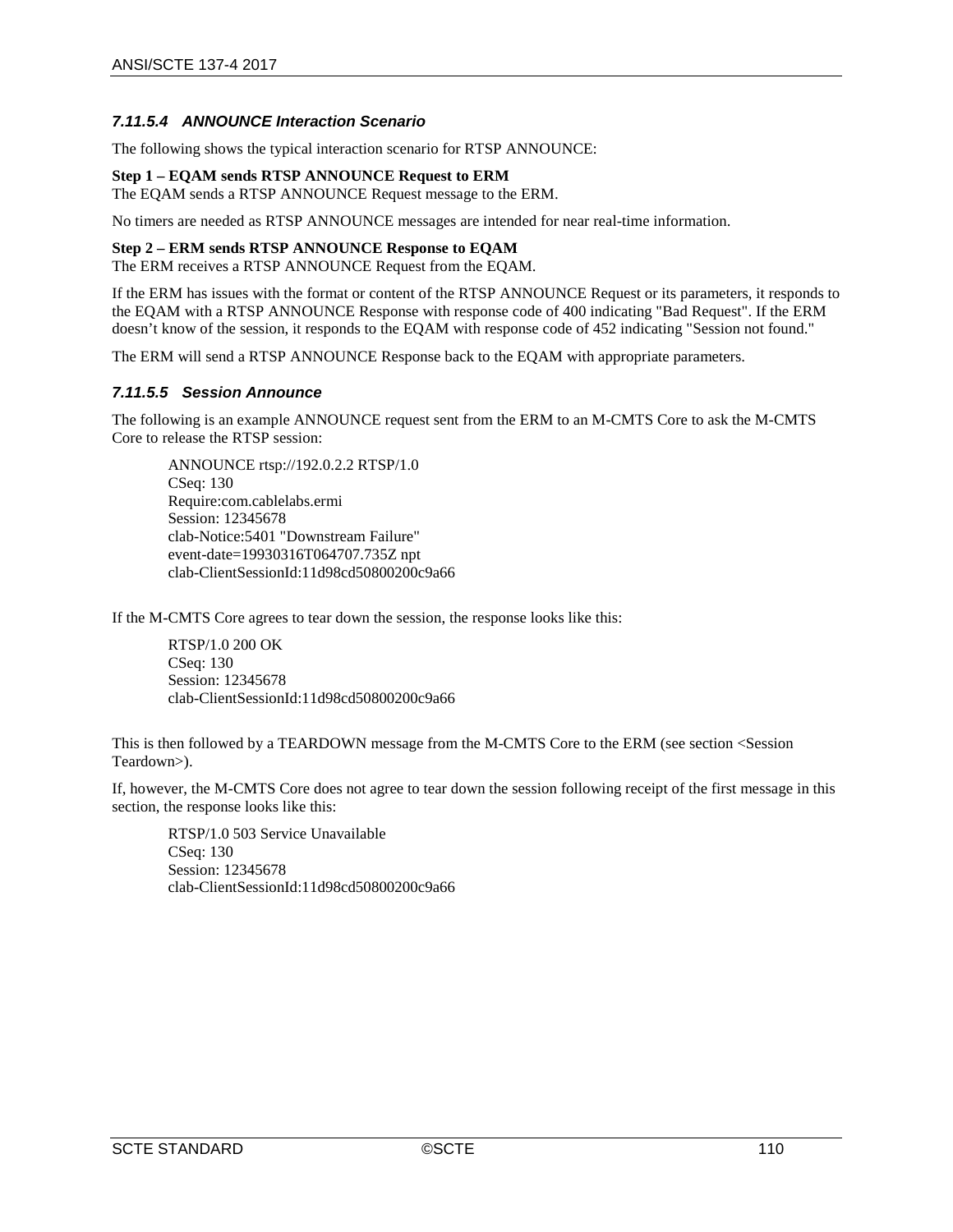# **7.12 DOCSIS Resource allocation operation**

### **7.12.1 Resource Allocation**

When the M-CMTS Core needs to add a QAM channel resource to a DOCSIS MAC domain, it initiates an RTSP session with a SETUP request in order to obtain downstream QAM resources for the domain. Similarly, when the M-CMTS Core wishes to remove a QAM channel resource from a DOCSIS MAC domain, it concludes the RTSP session by sending a TEARDOWN request to release that downstream QAM channel resource.

When setting up a session, the sequence of messages shown i[n Figure 7–5](#page-110-0) is followed.



*Figure 7–5 - RTSP SETUP Message Flow*

<span id="page-110-0"></span>The M-CMTS Core MUST include the following information in its SETUP request:

- Fiber node names or a list of QAM channels;
- QAM channel bit rate;
- QAM channel depi mode.

If fiber nodes are used, the M-CMTS Core MUST use the fiber-node Output parameter per Section [7.7.4.1.3.](#page-86-0) The QAM channel selected by the ERM must be connected to at least one of the fiber nodes indicated in the fiber-node Output parameter. If an explicit QAM channels list is used, the M-CMTS Core MUST represent each QAM channel by a single transport-spec. The ERM MUST select a QAM channel from the list presented to it in the Transport header of the SETUP request.

The parameters of the QAM channel are described in the Transport header. The ERM MUST NOT select a QAM channel that does not support all the listed parameters.

The M-CMTS Core MUST NOT use different DOCSIS parameters in different transport-specs of a single RTSP request.

If the ERM cannot locate a QAM channel that satisfies all the parameters listed in the Transport header, it MUST respond to the request with a SETUP response with an appropriate error code as defined in Section [7.10.](#page-94-0)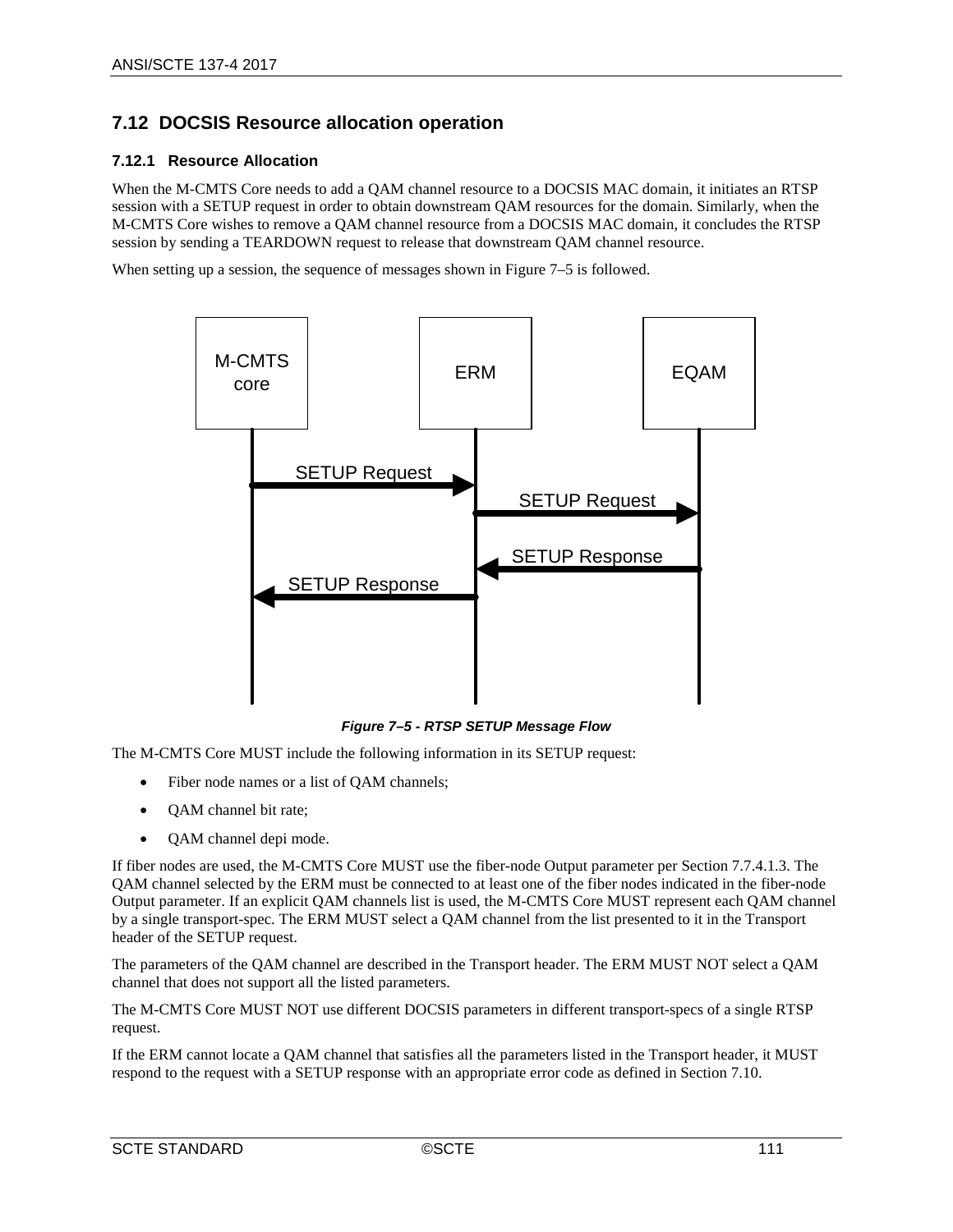After a downstream QAM channel has been selected by the ERM, the ERM MUST send a SETUP request to the EQAM that contains the selected QAM channel and containing at least the following information:

- QAM name;
- QAM channel bit rate;
- QAM channel parameters.

After the EQAM receives this RTSP SETUP request, it MUST verify that the downstream QAM channel resource is available. If the resource is available, the EQAM MUST send an RTSP SETUP response to the ERM with success status. If the resource is not available the EQAM MUST return a SETUP response indicating failure. The EQAM MUST also respond with a failure notification if the requested QAM channel parameters indicated in Transport header cannot be supported without disrupting the operation of any other QAM channels in the EQAM. The EQAM MAY configure the QAM channel using the values indicated in the Transport header before it returns the SETUP response to the ERM. The EQAM MAY wait for DEPI operation to perform reconfiguration of QAM channel parameters. The M-CMTS Core MUST reconfigure the QAM channel (if necessary) before the QAM channel is used.

The ERM MUST send a SETUP response with an appropriate response code as specified i[n Table](#page-94-1) 7–13. The ERM MUST try every QAM channel in the received QAM channel list or in the received fiber node list (in order), until it satisfies the request or it has exhausted the QAM channel list. If no QAM channels are available to satisfy the request, the ERM MUST send response code 453 in the SETUP response.

If the ERM receives a SETUP response with a response code of 200 from the EQAM, it SHOULD send a SETUP response with a response code of 200 to the M-CMTS Core. If the ERM sends a SETUP response with a response code of 200 to the M-CMTS Core, the ERM MUST include a Transport header with at least the following information:

- QAM name;
- QAM TSID;
- OAM channel IP address;
- QAM channel parameters.

If QAM channel allocation is successful and the fiber node configuration of the QAM channel is known to the ERM via ERMI-1 interface, the ERM MUST return the fiber node information by including a fiber-node Output parameter in the response.

If the ERM is unable to find suitable QAM channel (based on requested modulation parameters), it MUST respond to the M-CMTS Core using Response code 503.

The M-CMTS Core initiates a data session to the QAM channel, following the procedure defined in [\[DEPI\].](#page-13-1)

The ERM SHOULD NOT send the SETUP response to the M-CMTS Core before it receives a SETUP response from the EQAM, unless a timeout occurs or the ERM, after consulting its database of resources, cannot locate a suitable QAM channel.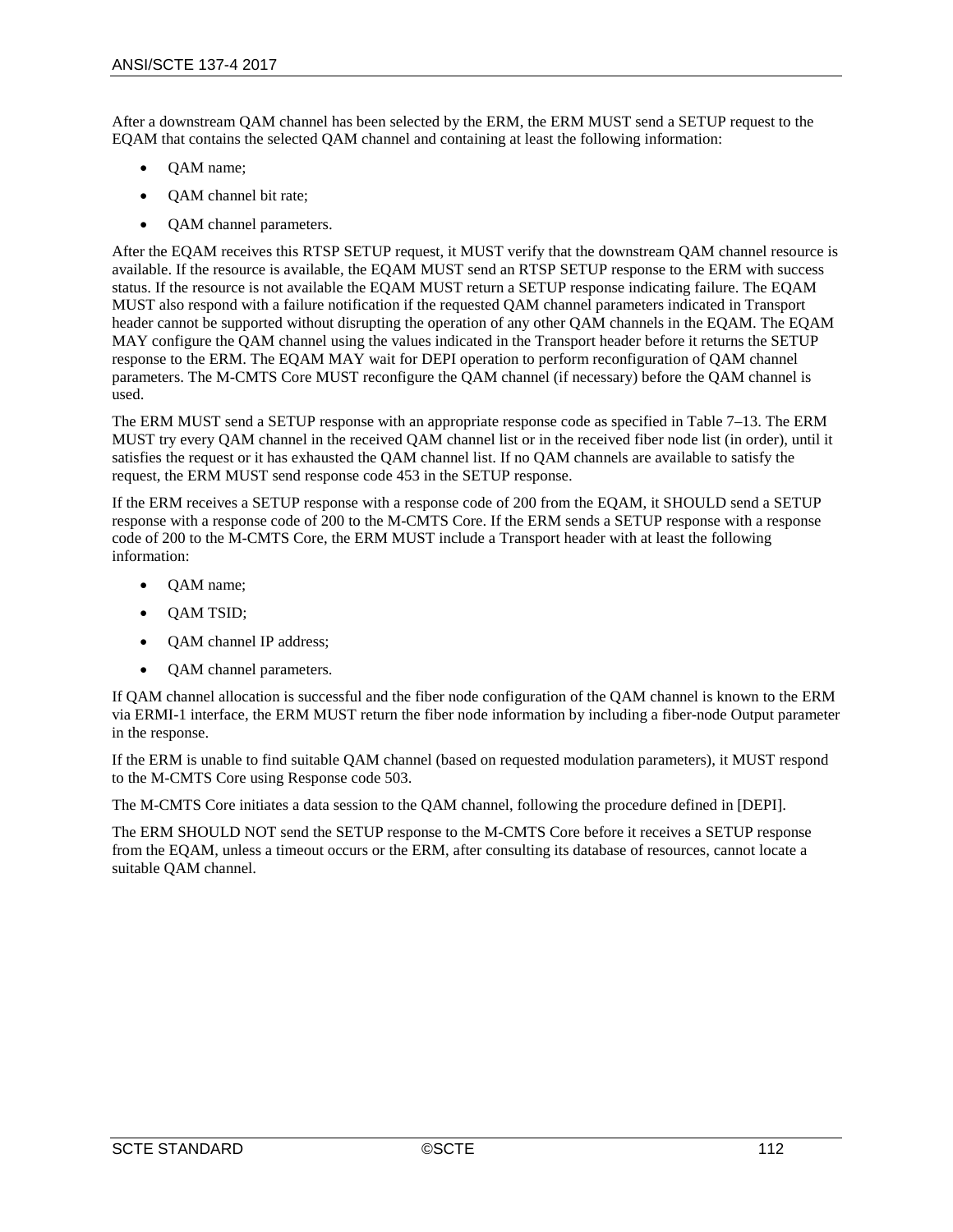#### **7.12.2 Resource De-allocation**



*Figure 7–6 - RTSP TEARDOWN Message Flow*

If an M-CMTS Core removes a QAM channel resource from a MAC domain, it MUST send a TEARDOWN request to the ERM. This message MUST include the corresponding RTSP session ID obtained from the original SETUP response.

Upon receipt of a TEARDOWN request, the ERM MUST send a TEARDOWN request to the EQAM. The ERM SHOULD NOT send the TEARDOWN response to the M-CMTS Core before it receives a TEARDOWN response from EQAM device, unless a timeout occurs.

If a QAM channel is re-allocated (*e.g.,* between applications that carry video and DOCSIS traffic), some of the channel configuration parameters may change as the channel switches between the two kinds of traffic. The EQAM SHOULD configure QAM channels by default so that their parameters match the requirements of video traffic because some video applications simply assume the default configuration is in effect. When a QAM channel is used for DOCSIS traffic, some of these settings could be changed over the DEPI interface (see [\[DEPI\]](#page-13-1) for details). Therefore, in order to make this QAM channel available for VOD use after DOCSIS use, the EQAM MUST restore the QAM channel parameters to their prior values before an EQAM sends a TEARDOWN response to ERM to release a QAM channel resource. An EQAM SHOULD NOT restore the QAM channel configuration if the session being torn down is not the only RTSP session in this QAM channel or if any QAM channel dependencies exist that might affect other QAM channels that are in use.

## **7.12.3 Multiple QAM channels in MAC Domain**

In a single DOCSIS MAC domain, there may be multiple downstream QAM channels. To support multiple QAM channels in a single MAC domain, the M-CMTS Core MUST send resource requests for different QAM channels in the MAC domain to the ERM separately, one request for each QAM channel resource.

## **7.12.4 Synchronization with DEPI control [\[DEPI\]](#page-13-1)**

[\[DEPI\]](#page-13-1) defines a control interface between the M-CMTS Core and the EQAM. This interface is used to negotiate session parameters for DOCSIS traffic. For example, the UDP port on which the EQAM accepts DOCSIS data for the session is negotiated over this interface. This section is only applicable for DOCSIS sessions and does not apply to video sessions.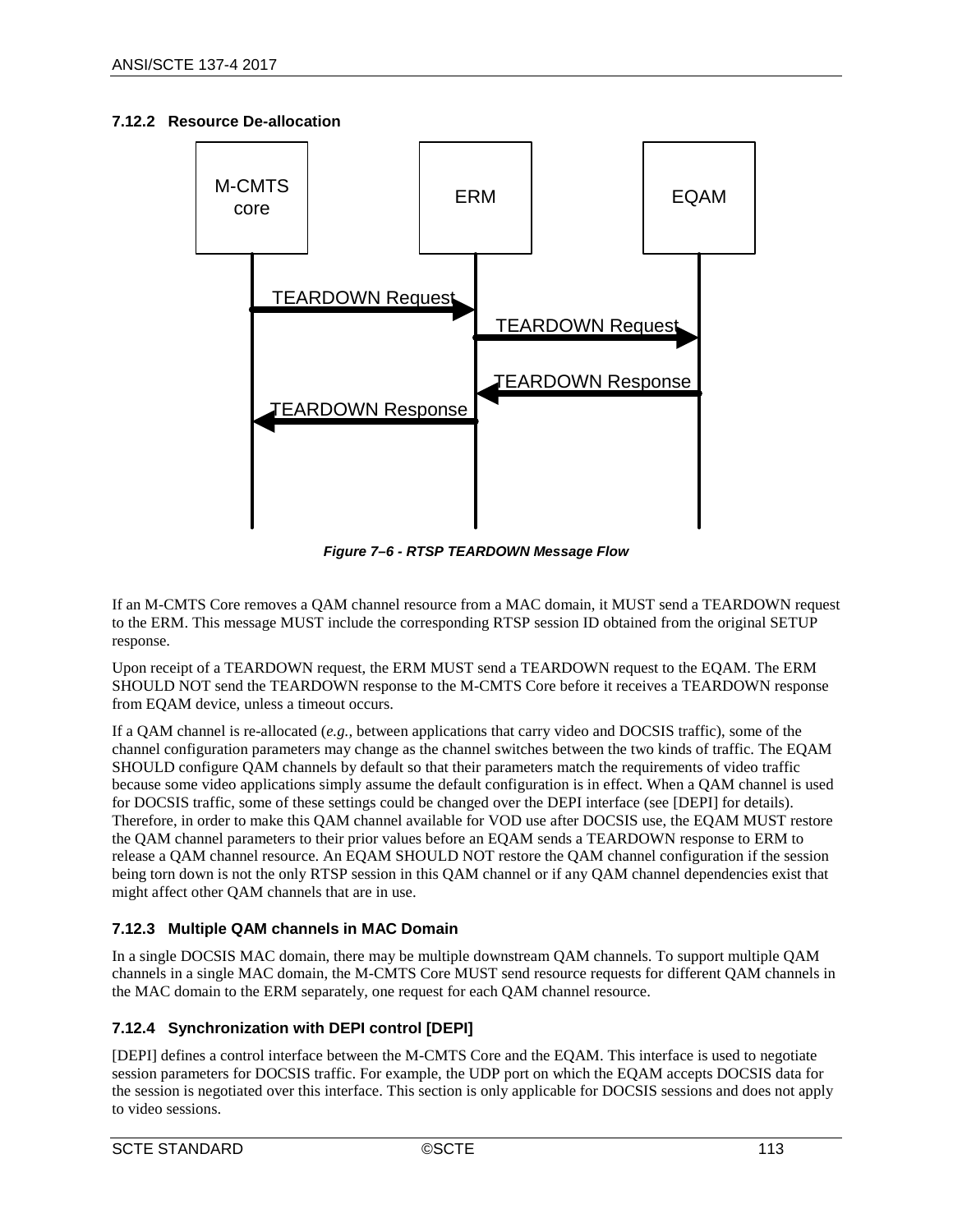If an M-CMTS application has not statically assigned QAM channel resources and must obtain them through the ERM via RTSP, then the M-CMTS Core MUST NOT initiate a DEPI session prior to obtaining QAM channel resources for that session. Similarly, the M-CMTS Core MUST NOT release QAM channel resources before tearing down the corresponding DEPI session. If DEPI session setup fails, the M-CMTS Core SHOULD tear down the RTSP session to release the QAM channel resources.



*Figure 7–7 - Session Setup Sequence with DEPI*



*Figure 7–8 - Session Teardown Sequence with DEPI*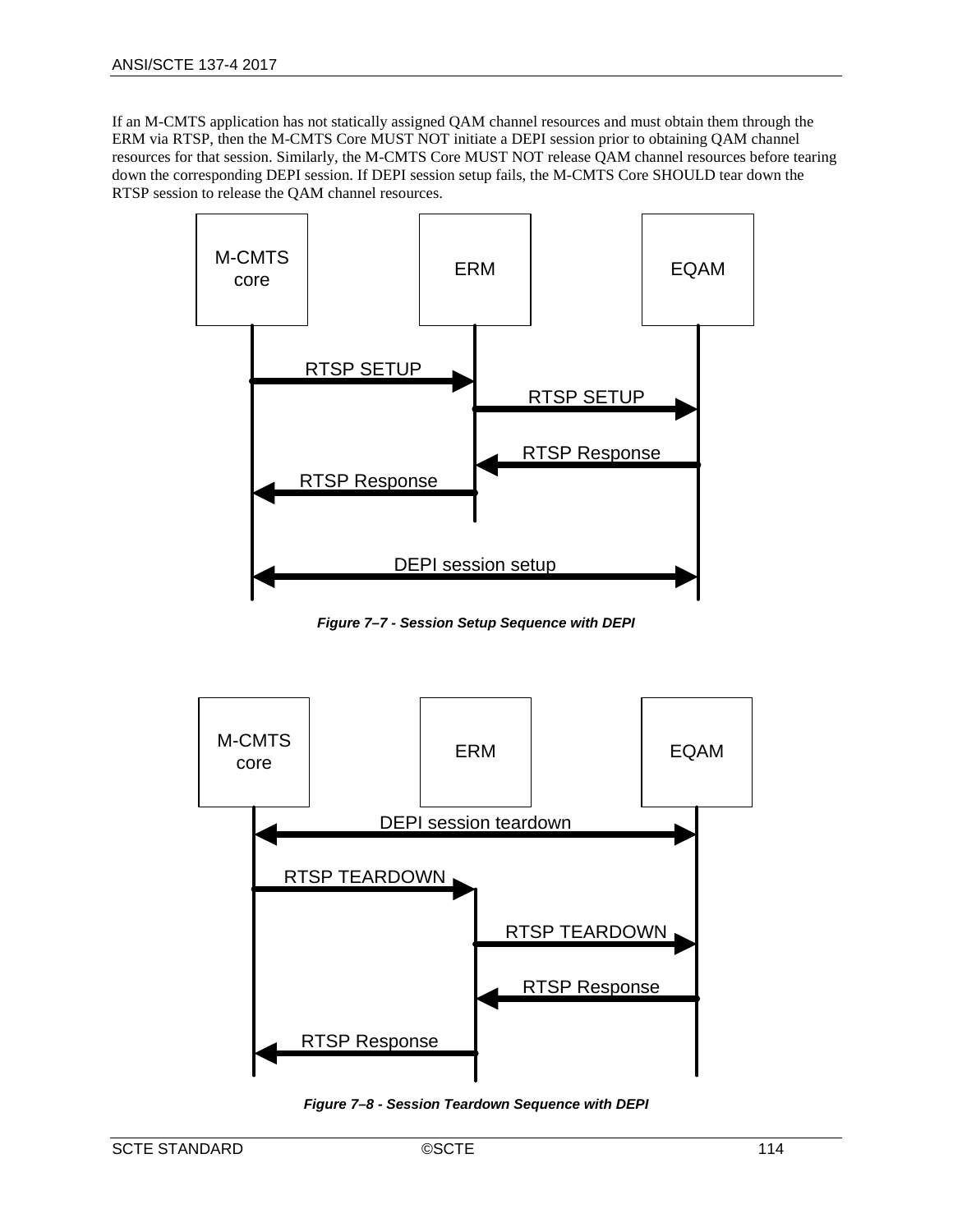[\[DEPI\]](#page-13-1) allows an M-CMTS Core to change QAM channel physical settings directly. The EQAM checks to make sure that changing the setting of one QAM channel does not affect the operation of any other QAM channels in service. Because QAM channels are physically connected to RF ports, there may be limitations on how physical parameters can be changed.

For example, an RF port may require that all the associated QAM channels have the same modulation type. Suppose there are four QAM channels in the RF port and one QAM channel is already in service with a modulation type of QAM64. A new request (for a different QAM channel in this port) with modulation type QAM256 should be rejected. Otherwise, the operation of the existing QAM would be affected.

An M-CMTS Core MUST use separate RTSP requests to obtain QAM channel resource for each DEPI data session.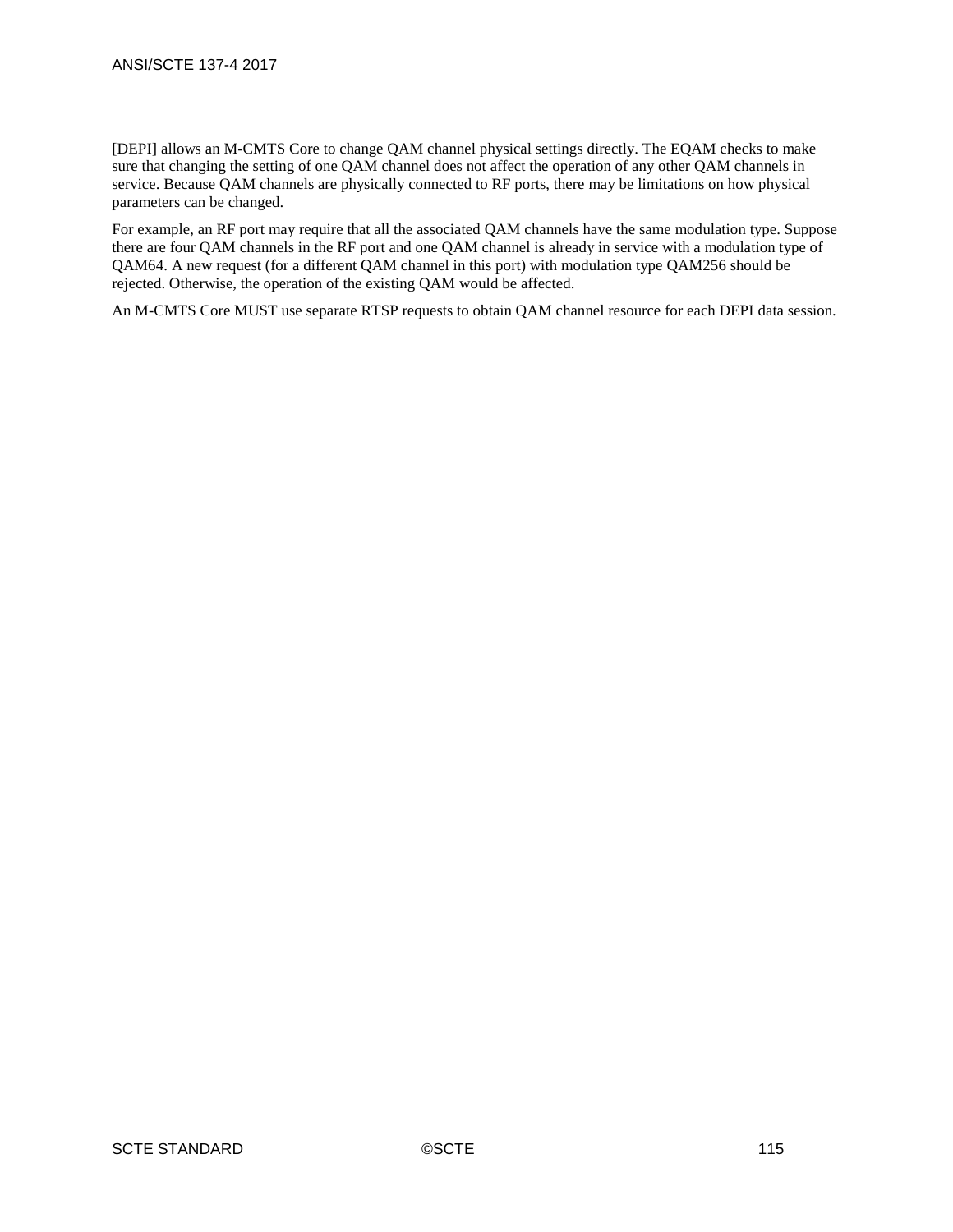# **Annex A XML Extensions**

The <ermi:clab-ermi> XML element is defined to carry additional extension information in session SETUP.

In the case when EQAM supports embedded encryption option, the ERM should use the ERMI interface upon session setup to communicate with EQAM on the necessary encryption parameters in the SETUP request message. The EncryptionData xml element informs the EQAM that encryption/conditional access information is being passed to the device.

# **A.1 EncryptionData Descriptor Definitions**

The SETUP message uses the following descriptors for providing the appropriate information to the encryption engine to encrypt/protect the stream. If a particular element is not needed, then it can be omitted.

**encrypt Session:** indicates whether to encrypt session or pass-through unencrypted:

- true
- false

**conditional access ID:** indicates conditional access type for session, shown are known settings (others will be added later as needed):

- MediaCipher
- PowerKEY
- SCTE-52

**client MAC/UA:** represents the session's RTSP Client MAC address or unit address

**CCI level, rights data:** represents Copy Control Indicator/Digital Rights protection, valid settings are as follows:

- Copy Never
- Copy One Generation
- Copy Freely
- Copy No More

**APS level, rights data:** represents Analog Protection System/Macrovision protection, valid settings are as follows:

- Enabled
- Disabled

**CIT, rights data:** represents the Constrained Image Trigger flag, valid settings are as follows:

- Clear
- Set

**encrypter session key:** provides encrypter Session Key (SK) for the uniquely identified encrypter (network, QAM, etc) in the initial request. The message will be passed to encrypter via the CreateSession message. The SK can be an opaque message blob that has no relevance to any component in the network other than the targeted encrypter.

**unique vendor opaque:** *provides* the encrypter a vendor specific opaque message. The message allows a vendor to provide information that is not described/outlined/provided by one of the other previous messages outlined above.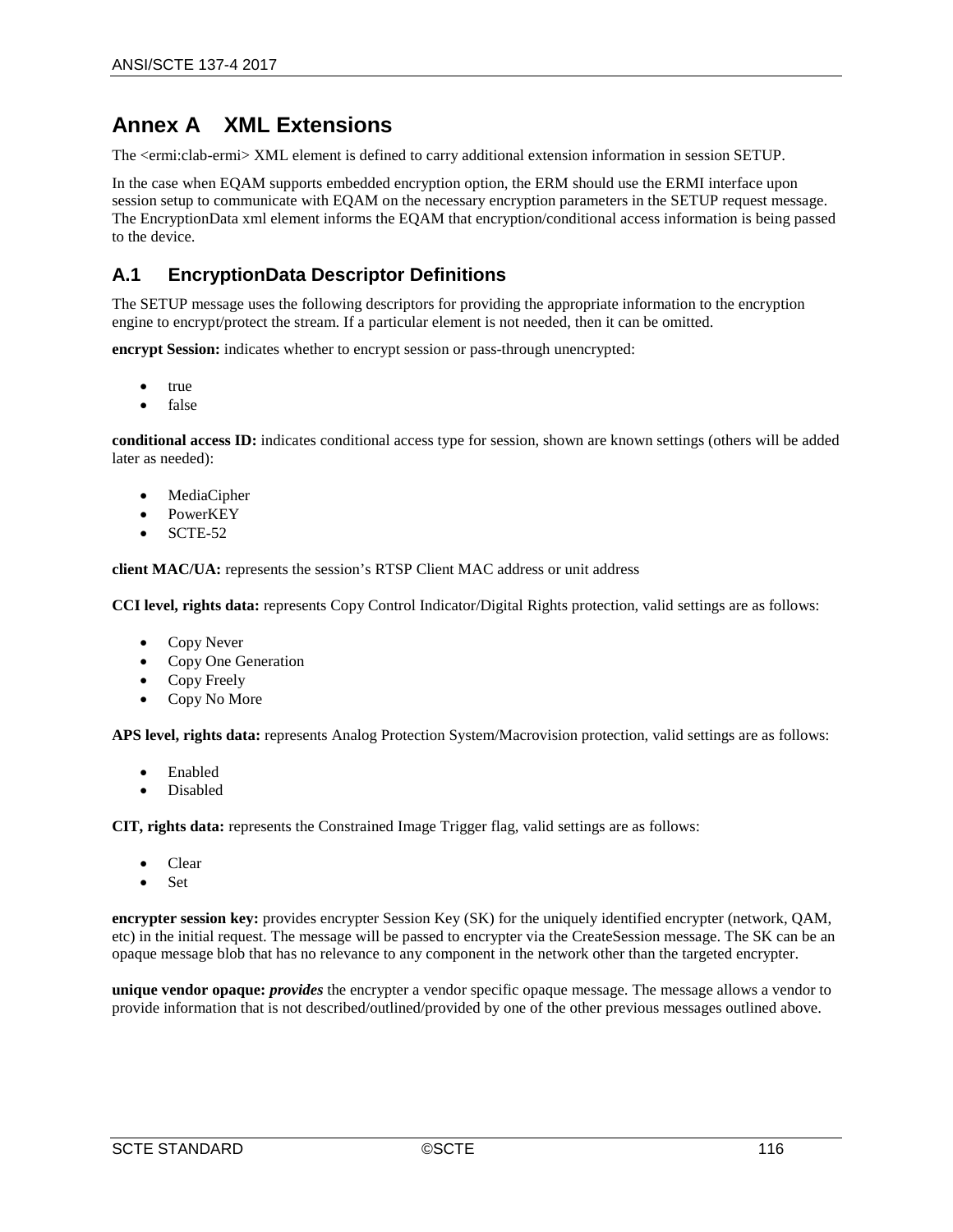# **A.2 XML Schema Definition**

```
\langle?xml version="1.0"?>
<xsd:schema targetNamespace="urn:cablelabs:namespaces:DOCSIS:xsd:EQAM:ermi" 
xmlns:ermi="urn:cablelabs:namespaces:DOCSIS:xsd:EQAM:ermi" 
xmlns:xsd="http://www.w3.org/2001/XMLSchema">
        <xsd:simpleType name="casIdType">
                <xsd:restriction base="xsd:string">
                        <xsd:enumeration value="MediaCipher"/>
                        <xsd:enumeration value="PowerKEY"/>
                         <xsd:enumeration value="SCTE-52"/>
                </xsd:restriction>
        </xsd:simpleType>
        <xsd:simpleType name="cciLevelType">
                <xsd:restriction base="xsd:string">
                        <xsd:enumeration value="Copy Never"/>
                        <xsd:enumeration value="Copy One Generation"/>
                        <xsd:enumeration value="Copy Freely"/>
                        <xsd:enumeration value="Copy No More"/>
                </xsd:restriction>
        </xsd:simpleType>
        <xsd:simpleType name="apsLevelType">
                <xsd:restriction base="xsd:string">
                        <xsd:enumeration value="Enabled"/>
                         <xsd:enumeration value="Disabled"/>
                </xsd:restriction>
        </xsd:simpleType>
        <xsd:simpleType name="CITType">
                <xsd:restriction base="xsd:string">
                        <xsd:enumeration value="Clear"/>
                        <xsd:enumeration value="Set"/>
                </xsd:restriction>
        </xsd:simpleType>
        <xsd:element name="encryptSess" type="xsd:boolean"/>
        <xsd:element name="casId" type="ermi:casIdType"/>
        <xsd:element name="clientMac" type="xsd:string" nillable="false" abstract="false"/>
        <xsd:element name="cciLevel" type="ermi:cciLevelType" nillable="false"/>
        <xsd:element name="apsLevel" type="ermi:apsLevelType"/>
        <xsd:element name="CIT" type="ermi:CITType"/>
        <xsd:element name="encryptESK" type="xsd:string"/>
        <xsd:element name="vendorOpaque" type="xsd:string"/>
        <xsd:complexType name="EncryptionDataType">
                <xsd:sequence>
                        <xsd:element ref="ermi:encryptSess" minOccurs="0"/>
                        <xsd:element ref="ermi:casId" minOccurs="0"/>
                         <xsd:element ref="ermi:clientMac" minOccurs="0"/>
                        <xsd:element ref="ermi:cciLevel" minOccurs="0"/>
                        <xsd:element ref="ermi:apsLevel" minOccurs="0"/>
                        <xsd:element ref="ermi:CIT" minOccurs="0"/>
                        <xsd:element ref="ermi:encryptESK" minOccurs="0"/>
                        <xsd:element ref="ermi:vendorOpaque" minOccurs="0"/>
                </xsd:sequence>
        \langle x\text{sd:complexType}\rangle<xsd:element name="EncryptionData" type="ermi:EncryptionDataType"/>
        <xsd:element name="clab-ermi" type="ermi:clab-ermiType"/>
        <xsd:complexType name="clab-ermiType">
```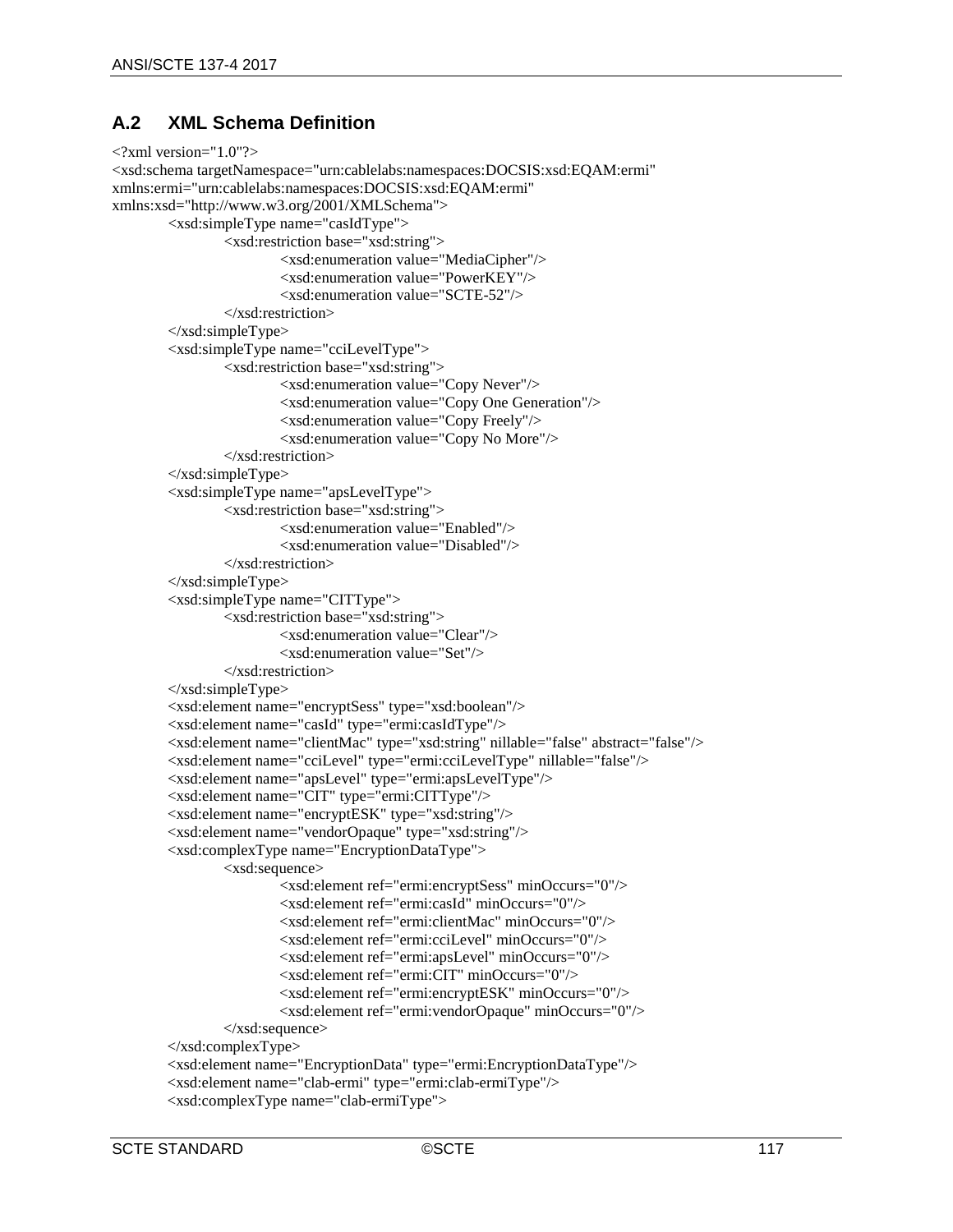<xsd:sequence> <xsd:element ref="ermi:EncryptionData"/> <xsd:any namespace="##other" processContents="lax" minOccurs="0" maxOccurs="unbounded"/> </xsd:sequence> </xsd:complexType> </xsd:schema>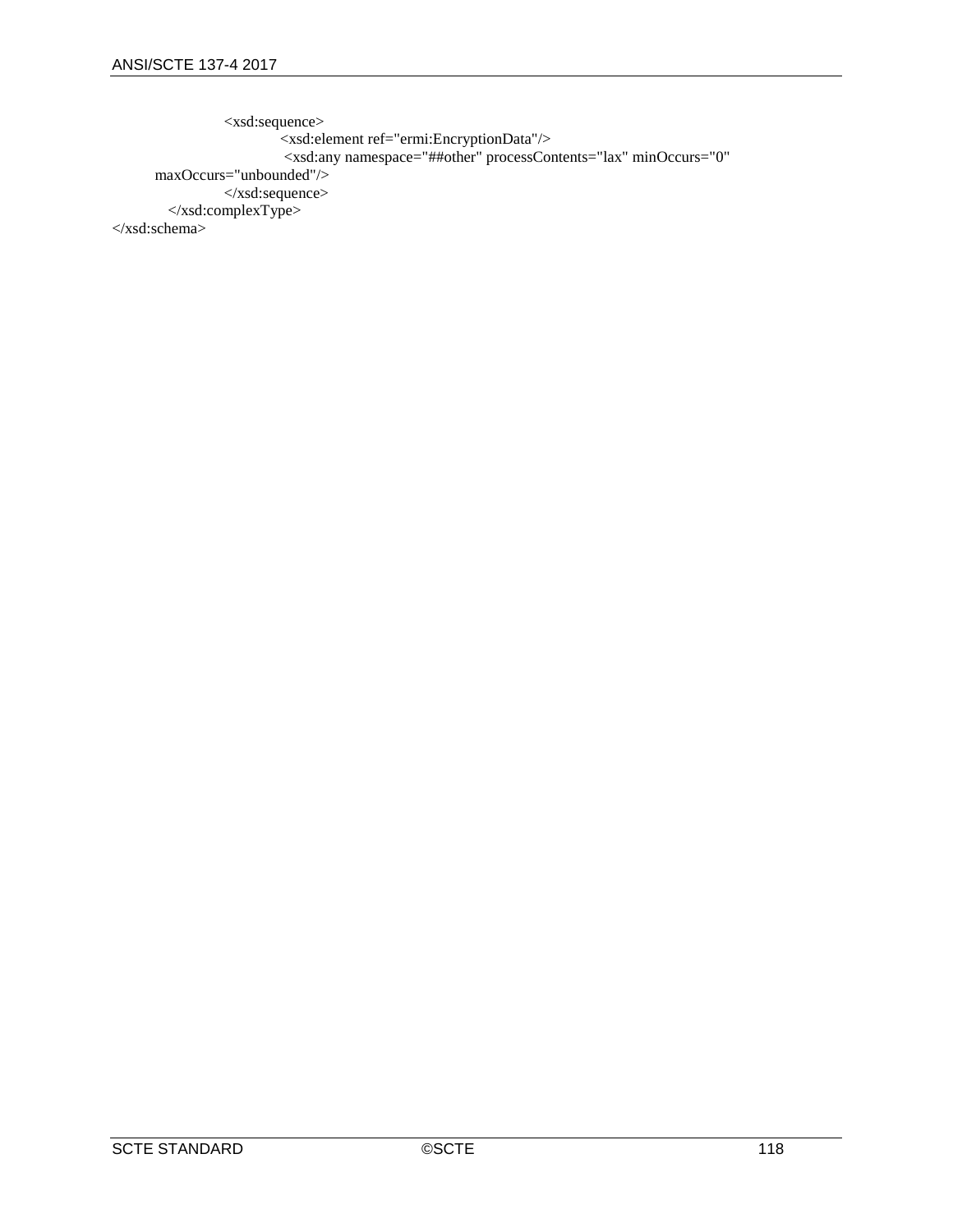# **Appendix I Use Cases**

This appendix includes several possible examples of the use of ERMI and the EQAM, ERM and M-CMTS Core devices in operator networks. These examples are not intended to be definitive, but are offered as guidance for implementers and operators.



*Figure I–1 - Use Case, base architecture*

# **I.1 The M-CMTS obtains a Downstream Resource**

At some point, the M-CMTS Core requires access to a new downstream QAM channel to provide data to a service group of modems.

The M-CMTS Core has two ways to obtain QAM channel resources. In the first method, the M-CMTS Core is configured with service group and fiber node information according to DOCSIS 3.0. The method by which it knows the topology of the access network in sufficient detail to create a valid mapping between service groups and fiber nodes is not specified in this document. Most likely, the mapping is pre-configured on to the M-CMTS Core, either manually through a command-line interface or through a management protocol such as SNMPv3.

As an alternative to the previous step, the M-CMTS Core creates a list of the QAM channels that are part of this service group. The M-CMTS Core can use fiber node information to request resources from the ERM because the ERM gains node information from the EQAMs during ERRP registration. The M-CMTS Core would normally remove from this list any QAM channels that it knows will be unavailable (such as ones that it is already using).

The M-CMTS Core must know a valid IP address that it can use to contact the ERM. This address could be manually configured on the M-CMTS Core, or it could be obtained by some automatic means. Reasonable methods by which this could be achieved include the use of options in a DHCP lookup or using SRV records in a DNS lookup. This specification does not define any particular procedure that must be followed by the M-CMTS Core when it obtains the IP address of an ERM.

The M-CMTS Core sends an RTSP SETUP message to the ERM, giving the fiber node list or the details of all the candidate QAM channels in the service group.

The ERM obtains the list of candidate QAM channels either through internal fiber node to QAM channel mapping information or through the explicit QAM channel list in the SETUP request. The ERM examines the list of candidate QAM channels in the SETUP request (which are listed in the order in which the M-CMTS Core prefers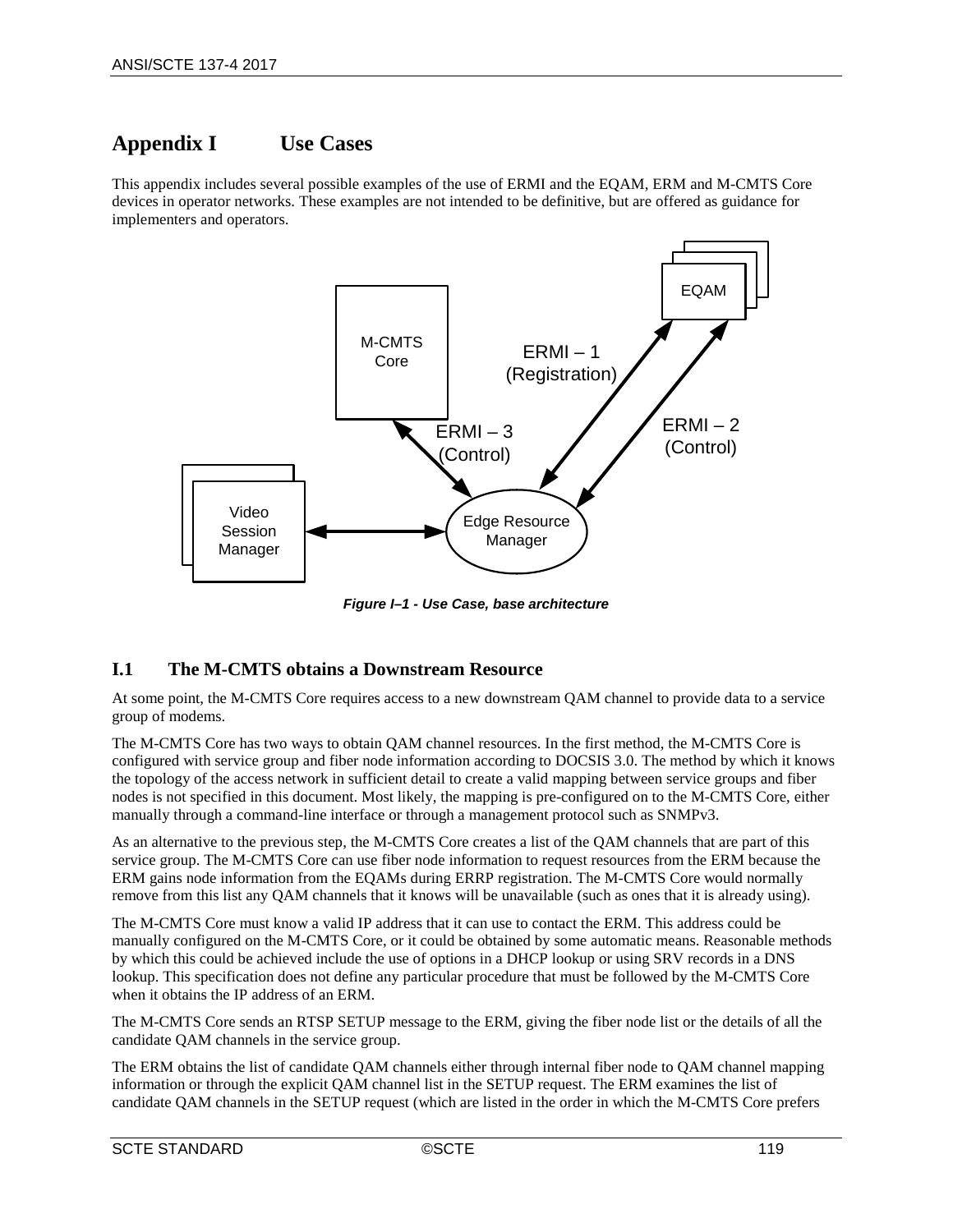them), and applies any local policy to the listed QAM channel, to select a "best" QAM channel that it believes to be available.

The ERM sends an RTSP SETUP request to the EQAM, identifying the selected QAM channel (only).

The EQAM confirms that the chosen QAM channel is available, and returns a 200 OK response to the SETUP.

The ERM returns a 200 OK response to the M-CMTS Core, and marks this QAM channel as being in use (*i.e.,*  unavailable for use if another SETUP arrives and includes this QAM channel in its list). If the EQAM had returned a failure code other than 453 (indicating Insufficient QAM channel bandwidth), the ERM would have selected the "next-best" QAM channel from the candidate list and gone back two steps from here (to step "The ERM sends an RTSP SETUP ") to send an RTSP SETUP request.

Once the M-CMTS Core has received the 200 OK from the ERM, it is free to use the QAM channel.

## **I.2 The M-CMTS Core releases a Downstream resource**

When an M-CMTS Core has finished using a resource, it informs the ERM that it has done so, and the ERM returns it to the pool of resources that may be acquired by M-CMTS Cores.

The M-CMTS Core sends an RTSP TEARDOWN message to the ERM; this message contains the session ID that the M-CMTS Core received from the ERM in the response to its initial SETUP request.

The ERM sends an RTSP teardown message to the EQAM; this message contains the session ID that the ERM received from the EQAM in the response to its initial SETUP request. The EQAM checks whether traffic is still passing on the QAM channel. Assuming that there is no such traffic, it resets the QAM channel configuration parameters to their original values and internally marks the QAM channel as available for use, so that a subsequent request to use it can succeed.

The EQAM sends a successful RTSP TEARDOWN response for the session to the ERM. The ERM marks the QAM channel as being available for subsequent SETUP requests.

The ERM sends a successful RTSP TEARDOWN response to the M-CMTS Core.

# **I.3 EQAM forces shutdown of a QAM channel**

An EQAM may need to shutdown a QAM channel cleanly. Normally, a QAM channel should not be simply removed from service if it is passing traffic; however, this procedure can be used as part of a clean shutdown that will remove a QAM channel from service as soon as it becomes free.

The EQAM sends a ERRP UPDATE message to the ERM. This UPDATE message identifies the QAM channel that is being removed from service. The ERM will update its database to reflect the fact that this QAM channel is no longer available for use.

The EQAM tears down the DEPI control session to the M-CMTS Core (see [\[DEPI\]](#page-13-1) for details). The M-CMTS Core now initiates the usual teardown sequence:

The M-CMTS Core sends an RTSP TEARDOWN message to the ERM; this message contains the session ID that the M-CMTS Core received from the ERM in the response to its initial SETUP request.

The ERM sends an RTSP teardown message to the EQAM; this message contains the session ID that the M-CMTS Core received from the EQAM in the response to its initial SETUP request. The EQAM checks whether traffic is still passing on the QAM channel. Assuming that there is no such traffic, it resets the QAM channel configuration parameters to their original values and internally marks the QAM channel as available for use, so that a subsequent request to use it can succeed.

The EQAM sends a successful RTSP TEARDOWN response for the session to the ERM. The ERM marks the QAM channel as being available for subsequent SETUP requests.

The ERM sends a successful RTSP TEARDOWN response to the M-CMTS Core.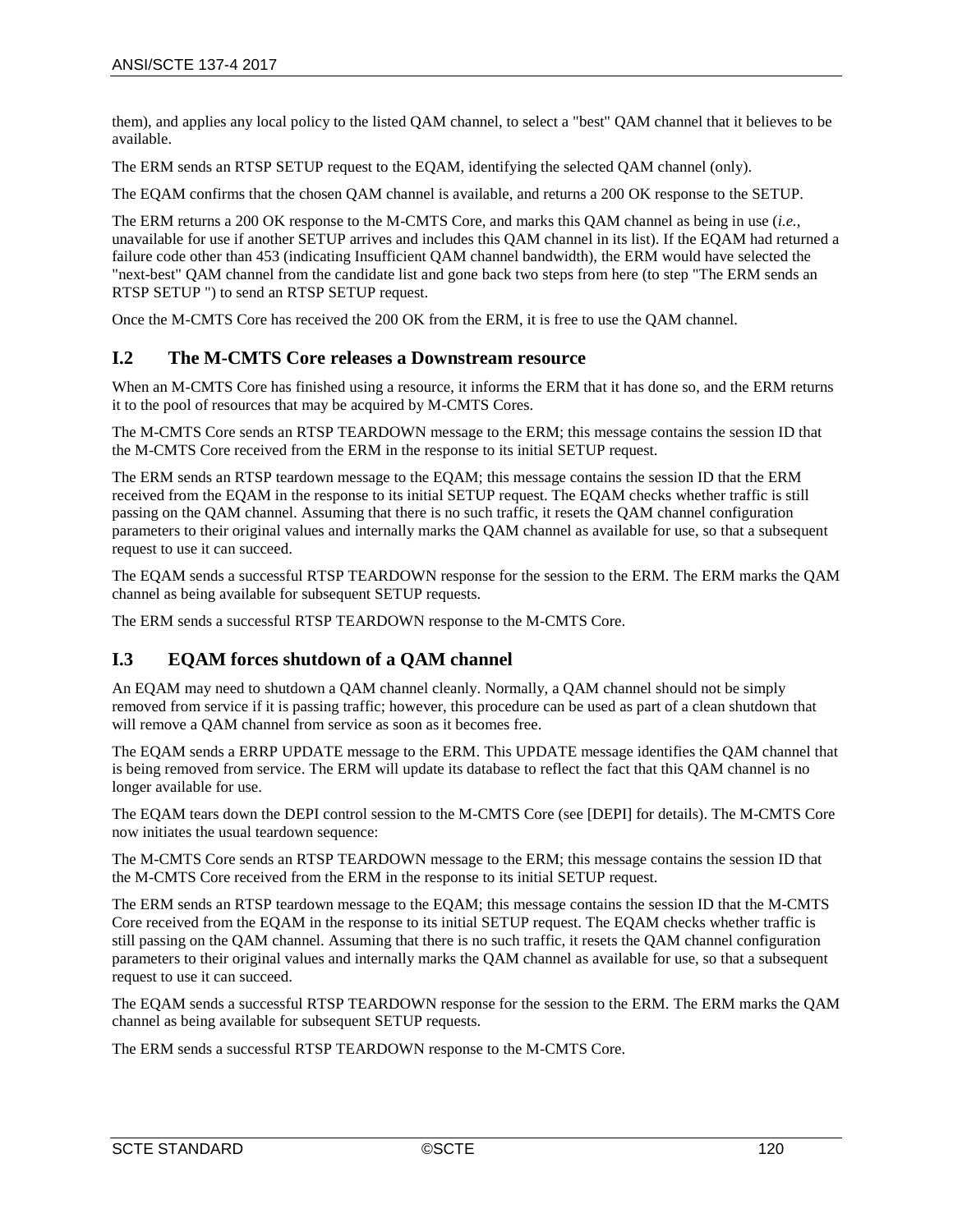# **I.4 Broken connections**

#### **I.4.1 ERMI-1 transport connection broken**

If the ERRP connection between the EQAM and the ERM unexpectedly goes down, the following series of events and messages would be reasonable.

The ERM detects the ERRP connection broken and does the following for each resource advertised through this ERRP connection:

- If there is no RTSP session using this resource, remove the resource from its database;
- If there is active RTSP sessions using this resource, mark this resource non-operational. The resource is removed from ERM database after all RTSP session timed out or torn down.

The EQAM establishes a new ERRP connection to the ERM.

The EQAM advertises its resources using ERRP UPDATE messages.

For each advertised resource, the ERM performs the following operations: Search in ERM database for this resource. If the resource does not exist, treat this resource as a new resource advertisement and mark it available for use. If the resource does exist in database, change the resource state to operational.

#### **I.4.2 ERMI-2 transport connection broken**

If the RTSP transport connection between the EQAM and the ERM unexpectedly goes down. The ERM attempts to establish a new transport connection to EQAM. Once a new transport connection has been created, both devices proceed as if the transport connection was never lost.

The RTSP Client, upon reestablishing the TCP connection, should send a GET\_PARAMETER, connection timeout request and also a GET\_PARAMETER session\_list request to resynchronize with the RTSP Server per Section [7.11.4.](#page-105-0)

#### **I.4.3 ERMI-3 transport connection broken**

If the RTSP transport connection between the M-CMTS Core and the ERM unexpectedly goes down, the M-CMTS Core establishes a new transport connection to the ERM and both devices proceed as if the transport connection was never lost.

The RTSP Client, upon reestablishing the TCP connection, should send a GET\_PARAMETER, connection timeout request and also a GET\_PARAMETER session\_list request to resynchronize with the RTSP Server per Section [7.11.4.](#page-105-0)

# **I.5 Device failures**

#### **I.5.1 Complete EQAM failure**

In the event that an EQAM completely fails and there is no automatic failover to an alternative EQAM, the M-CMTS Core will detect that the DEPI session has been broken (se[e\[DEPI\]\)](#page-13-1).

The M-CMTS Core sends one or more RTSP TEARDOWN messages to the ERM, tearing down all RTSP sessions that were using QAM channels on the EQAM that has failed. These messages contain the session IDs that the M-CMTS Core received from the ERM in the response to its initial SETUP requests.

ERRP connection will also fail in this situation. The procedure for handling ERRP connection failure should be followed.

#### <span id="page-120-0"></span>**I.5.2 Complete M-CMTS Core failure**

In the event that an M-CMTS Core completely fails, the EQAM will detect that the DEPI session has been broken (se[e \[DEPI\]\)](#page-13-1). The RTSP session between the ERM and the M-CMTS Core will timeout (since Keepalive messages are no longer being sent), which causes the ERM to teardown the RTSP sessions to this M-CMTS Core. ERM also tears down RTSP sessions to EQAM to release all the resources used by this M-CMTS Core.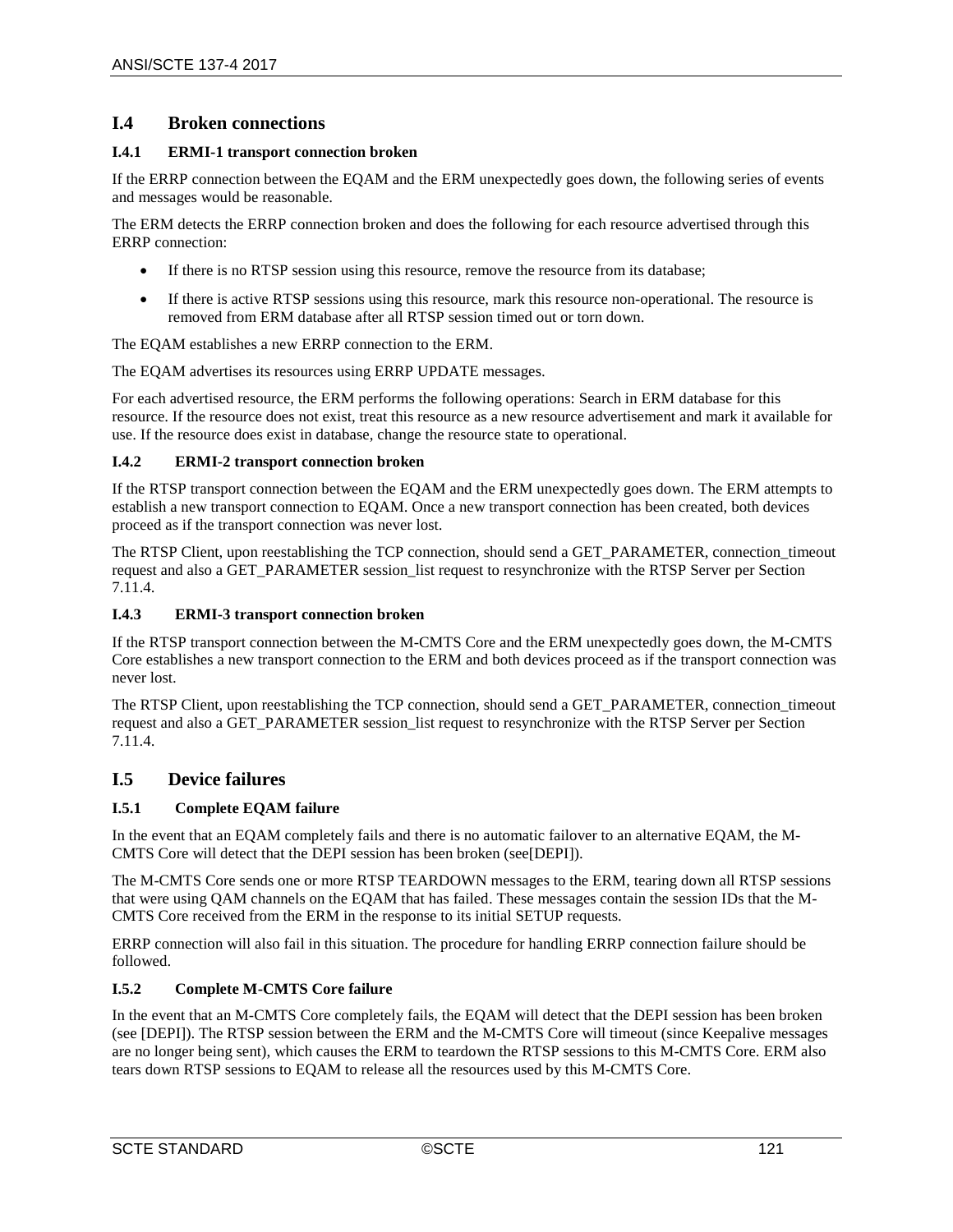#### **I.5.3 Complete ERM failure**

In the event that an ERM fails completely, the DEPI sessions between the M-CMTS Core and the EQAM are unaffected.

The M-CMTS Core should maintain the RTSP session to the ERM until the DEPI session ends.

The EQAM should maintain the RTSP session to the ERM until the DEPI session ends.

# **I.6 Device reboots**

#### **I.6.1 EQAM reboot**

In the event that an EQAM reboots, it will behave exactly as it did on initial boot. The EQAM is not required or expected to maintain any non-configured state information across boots.

#### **I.6.2 M-CMTS Core reboot**

In the event that an M-CMTS Core reboots, the EQAM and the ERM will detect loss of the M-CMTS Core and will proceed as in Sectio[n I.5.2.](#page-120-0) The EQAM does not release the QAM channel resources until the ERM instructs it to do so, following the timeout of the RTSP session with the M-CMTS Core. The M-CMTS Core is not required to maintain any non-configured state information across boots.

When the M-CMTS Core reboots, it sends a GET\_PARAMETER RTSP request to the ERM to request the session list for each of its associated SessionGroup identifiers.

The ERM responds by identifying the current RTSP sessions between these two devices. If the CMTS persists the state of its allocated sessions across reboots, then it should subsequently send a TEARDOWN for each session ID that it does not recognize. Depending on how quickly the M-CMTS Core reboots and the values of the session timeouts, some of the sessions may have been torn down while it rebooted.

If the CMTS does not persist the state of its allocated sessions across reboots, then it should subsequently send a TEARDOWN for all of the session IDs in order to clean up its previously allocated resources.

#### **I.6.3 ERM reboot**

In the event that the ERM reboots, the EQAM and the M-CMTS Core will detect loss of the ERM and will proceed as in sections <ERRP loss, ERMI-2 loss, ERMI-3 loss, ERM failure>. When the ERM reboots, it sends a GET\_PARAMETER RTSP request to the EQAM. The EQAM responds by identifying the current RTSP sessions between these two devices. Depending on how quickly the ERM reboots and the values of the session time-outs, some of the sessions may have been torn down while it rebooted. Normally, it will explicitly tear down any sessions identified by the response to the GET\_PARAMETER request.

## **I.7 Video on Demand**

In the classic VOD use case, the ERM sends an RTSP SETUP Request Message to allocate bandwidth for a unicast stream. The RTSP SETUP request to the EQAM will include both an MPEG-TS/IP transport header including the IP address + UDP port number of the EQAM selected for the session as well as an MPEG-TS/QAM transport header which specifies the TSID and MPEG program number to be used at the output of the QAM multiplex. In addition, the ERM will specify the bandwidth allocated to the stream with the Bandwidth header. The EQAM may use this bandwidth value to police the MPEG-TS/UDP stream at the input to the multiplex.

The EQAM will set up the datapath from the input IP interface through the multiplex to the outgoing RF interface, and return an RTSP SETUP Response via ERMI. The message must indicate success or failure – if the command execution was successful, the parameters specified in the SETUP may be echoed back in the message.

The ERM must avoid bandwidth and program number conflicts on a specific multiplex during the session setup process.

When the ERM receives a SETUP request from the VOD Session Manager, the ERM will select the best QAM channel to use for the session based on the TSID/QAM Name list passed to it in the resource allocation request and based on the pre-allocated streams on the EQAM. The EQAM sends an RTSP SETUP response message back via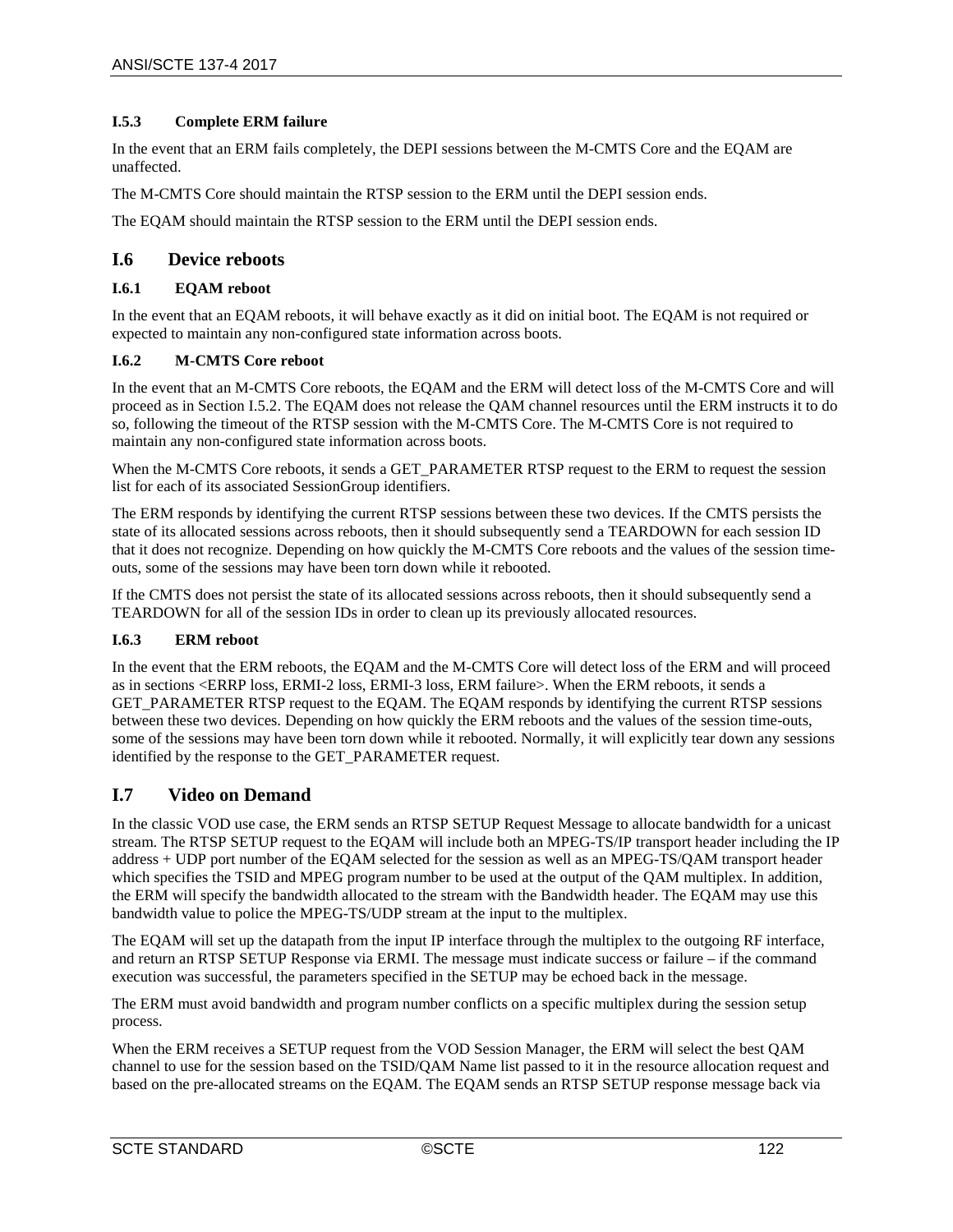ERMI. The ERM sends the RTSP SETUP Response back to the VOD Session Manager with the EQAM IP and QAM transport information.

During session teardown the ERM releases the stream resources. In this case, the ERM sends an RTSP TEARDOWN request to the EQAM. The EQAM sends an RTSP TEARDOWN response back via ERMI.

The following diagrams show the use case flows for session lifecycle in dynamic session case (default):



*Figure I–2 - Dynamic Session Lifecycle*

## **I.8 Switched Digital Video**

To an EQAM, setting up SDV sessions looks no different than unicast on-demand sessions. The only difference is that SDV sessions will have a common source IP/UDP tuple, and one or more TSID destinations.

#### <span id="page-122-0"></span>**I.8.1 Synchronous and Asynchronous Modes**

A SDV Manager will issue requests to the ERM to open SDV sessions. To the ERM and EQAM, it would appear as a group of unassociated sessions. The SDV Manager will maintain the association and add or remove sessions based on the dynamics of SDV viewership.

When the ERM directs an EQAM to SETUP an video channel, the EQAM allocates resources for the stream and issues an Multicast join request for the multicast that carries the desired channel.

The EQAM must return a SETUP response as soon as it has allocated resources for the stream. Therefore, an EQAM does not wait until the Multicast join succeeds or fails. However, when the Multicast join succeeds or fails, the EQAM sends an ANNOUNCE message to the ERM in the manner documented in Section [7.7.3.2.](#page-78-0) The EQAM sends an ANNOUNCE message when it begins outputting the first MPEG packet that carries the requested SDV channel.

The ERM is responsible for applying the synchronous / asynchronous mode policy. This is accomplished by using an ANNOUNCE message from the EQAM to indicate when the EQAM is outputting a stream or when a Multicast join failed. If operating in synchronous mode, the ERM will delay delivery of the SETUP response until it receives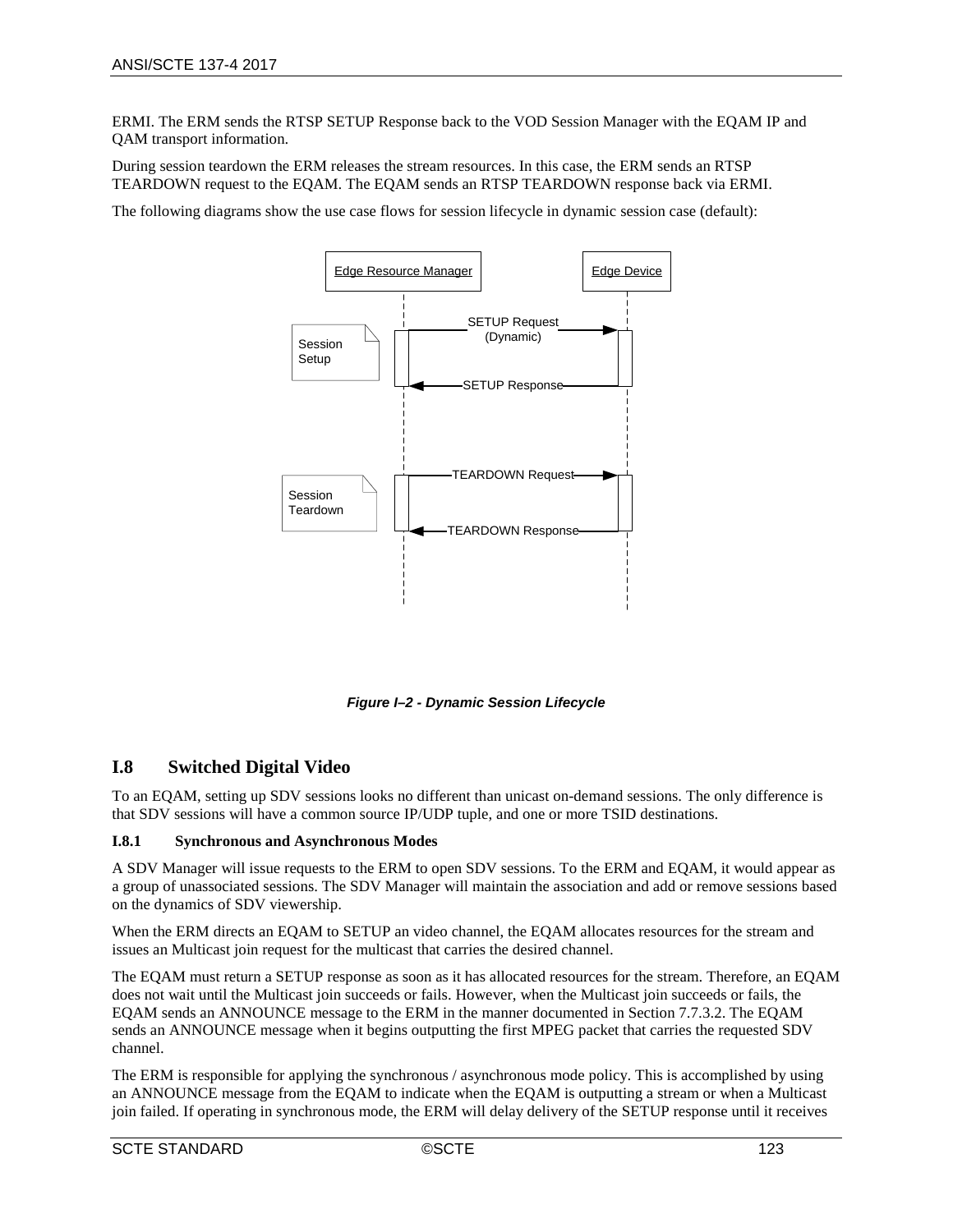an ANNOUNCE from the EQAM indicating the status of the multicast stream. When operating in asynchronous mode, the ERM will immediately return the SETUP response to the SDV Manager when it receives the SETUP response from the EQAM.

The figure below displays the message flow for synchronous mode.



*Figure I–3 - Message Flow for Synchronous Mode*

The figure below displays the message flow for asynchronous mode.



*Figure I–4 - Message Flow for Asynchronous Mode*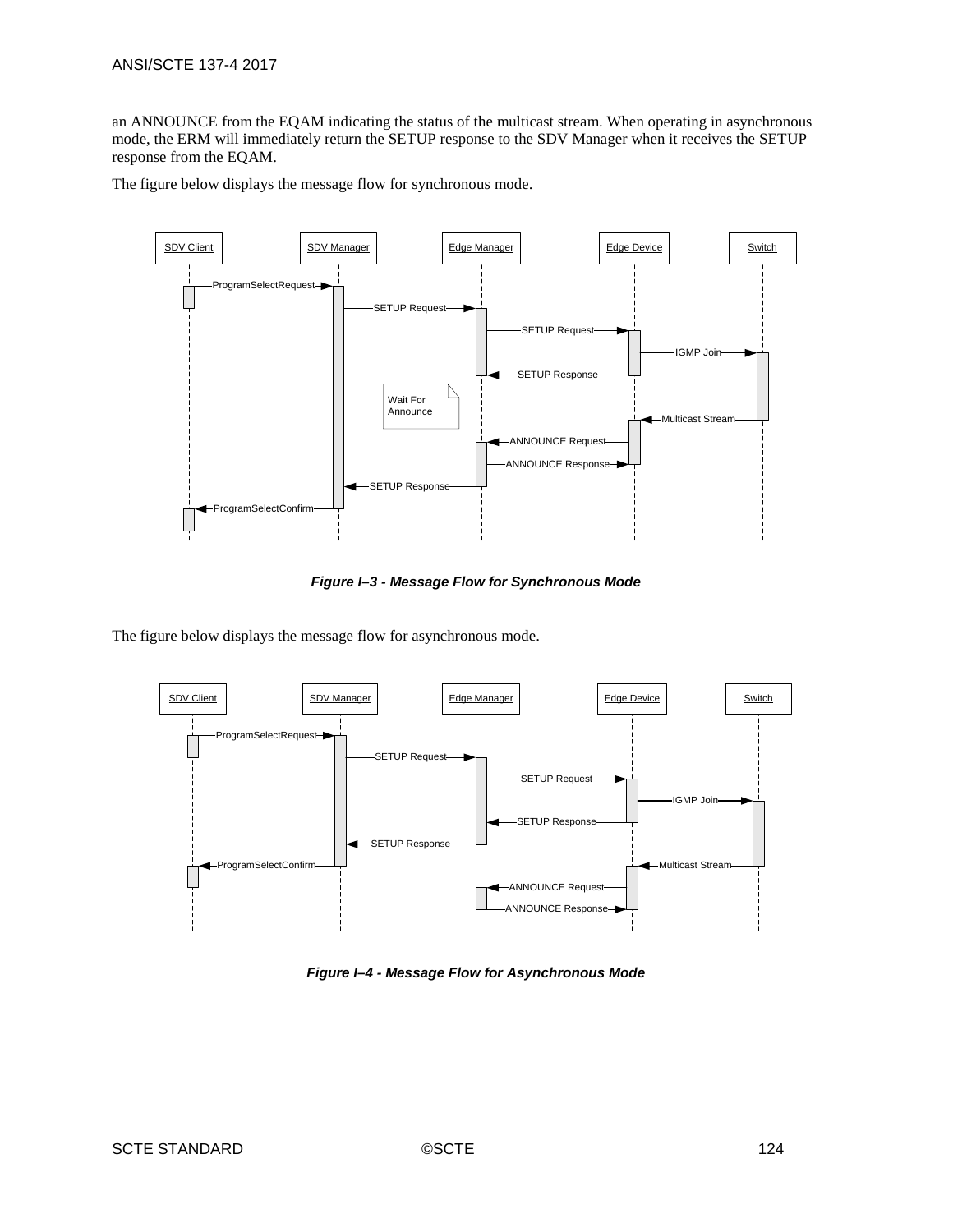# **Appendix II Digital Program Insertion**

This section contains requirements germane to the insertion of digital programs used for ad insertion.

# **II.1 Background**

Ad insertion functionality, described by (draft) SCTE DVS 766 and other specifications, provides the ability to insert video ads ("Ads") into an existing program video stream ("Prog") on a per-subscriber STB basis. All the elements in the video delivery system must interact to make this possible including the Addressable App Server, the ERM, the EQAM, and each participating subscriber STB. The overall architecture is shown in the following diagram.



B) ad set sources as a uni-cast to a specific QAM stream input

*Figure II–1 - Digital Program Insertion Diagram*

The Addressable App Server will request the ERM to set up sessions for Ads. The ERM in turn will send a session setup request to the EQAM.